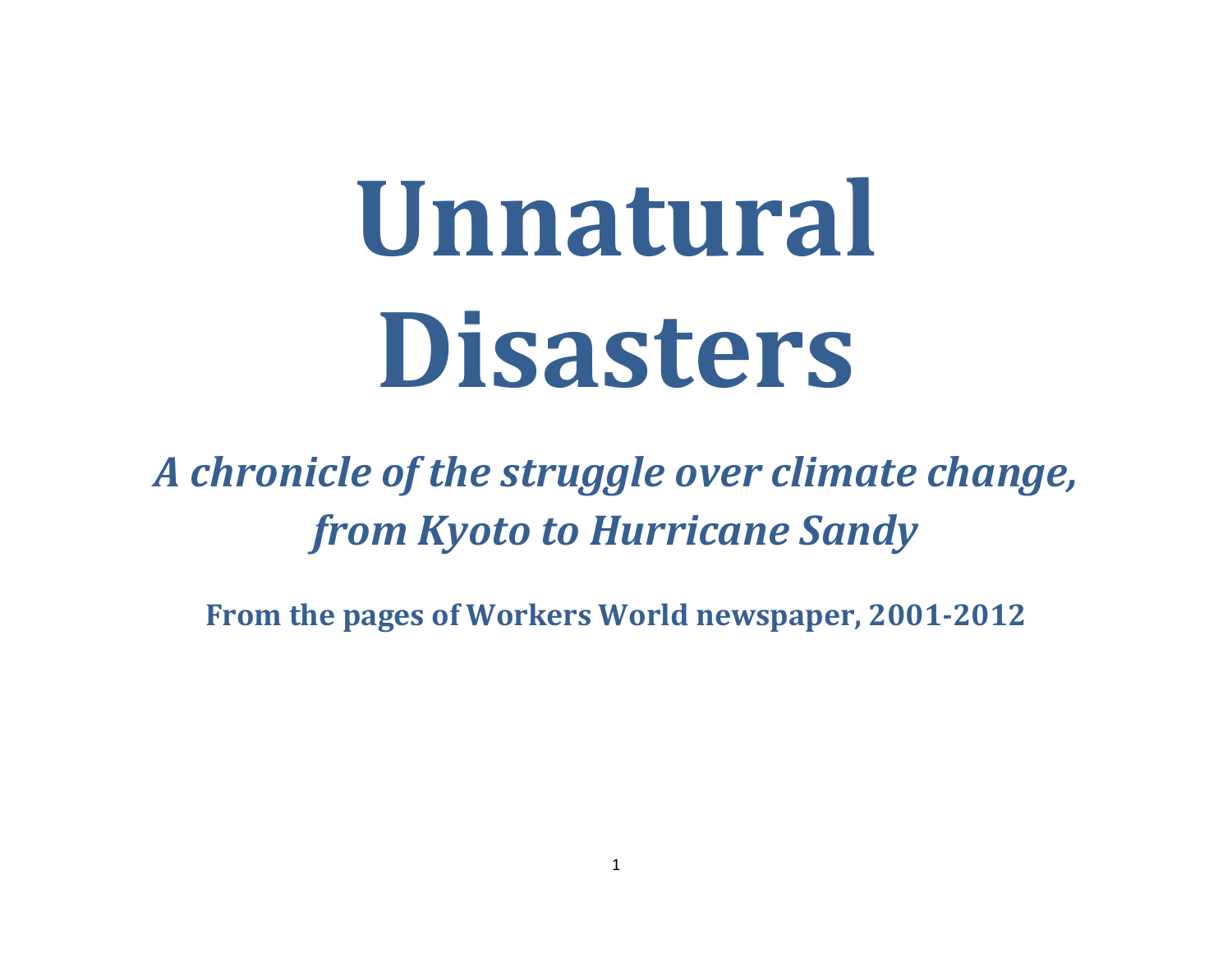## **Introduction**

The disaster known as Hurricane Sandy that hit the Caribbean, the United States and Canada at the end of October 2012 should have come as no surprise. Every possible warning sign had preceded it. For years, international conferences had been held at which scientists laid out the effects of global warming on the climate. What were once considered freakish weather events — torrential rains, severe droughts, more frequent and intense tornadoes and hurricanes — had become the new norm.

Yet, five days after the hurricane's first blast, as this booklet is being compiled, millions are still without power. Besides those killed during Sandy's initial blast and the huge surge of ocean water it drove onshore, more continue to die for lack of heat, access to medications, medical care and transportation, and other causes related to a nonfunctioning infrastructure.

How did we get to this perilous position?

The articles assembled here, which appeared in Workers World newspaper between 2001 and the present, tell the story. From the repudiation of the Kyoto Accords by President George W. Bush in 2001 to the U.N. Summit on Sustainable Development in Rio in June 2012, we cover what happened to undermine and make ineffectual the many attempts by world climate scientists to get international agreement on plans to cut back carbon dioxid emissions.

We have also reported on many disasters related to global warming that have wreaked havoc in this period, from Hurricane Katrina to floods and drought in Africa and the Midwest to tornadoes in the South and sizzling temperatures in Detroit's auto plants.

These articles describe how government policy, particularly in the U.S., has been dictated by the highly profitable and powerful energy companies, whose clout is linked to the big banks and the Pentagon.

Like a red thread running through all this is our critique of capitalism as the ultimate cause of the planetary disaster known as global warming. It is not technology but the class interests that technology serves that determine whether our impact on the planet will be sustainable or not. With capitalism's evolution into global imperialism, the problems it creates impact most severely on the pillaged nations of the global South.

Frederick Engels, Karl Marx's closest collaborator, wrote in 1876: "Let us not ... flatter ourselves overmuch on account of our human victories over nature. For each such victory it takes its revenge on us. Each of them, it is true, has in the first place the consequences on which we counted, but in the second and third places it has quite different, unforeseen effects which only too often cancel the first."

Engels wrote this during the early, tempestuous growth of industrial capital in Europe and the U.S., when huge fortunes were made exploiting labor in the mines, the steel mills and the newly electrified factories.

Today Marxism is an indispensable tool to understanding why capitalism is headed toward a train wreck and what must replace it. As protesters at the 2011 conference on climate change in Durban, South Africa, demanded: "Climate change? Social change!"

Deirdre Griswold Editor Workers World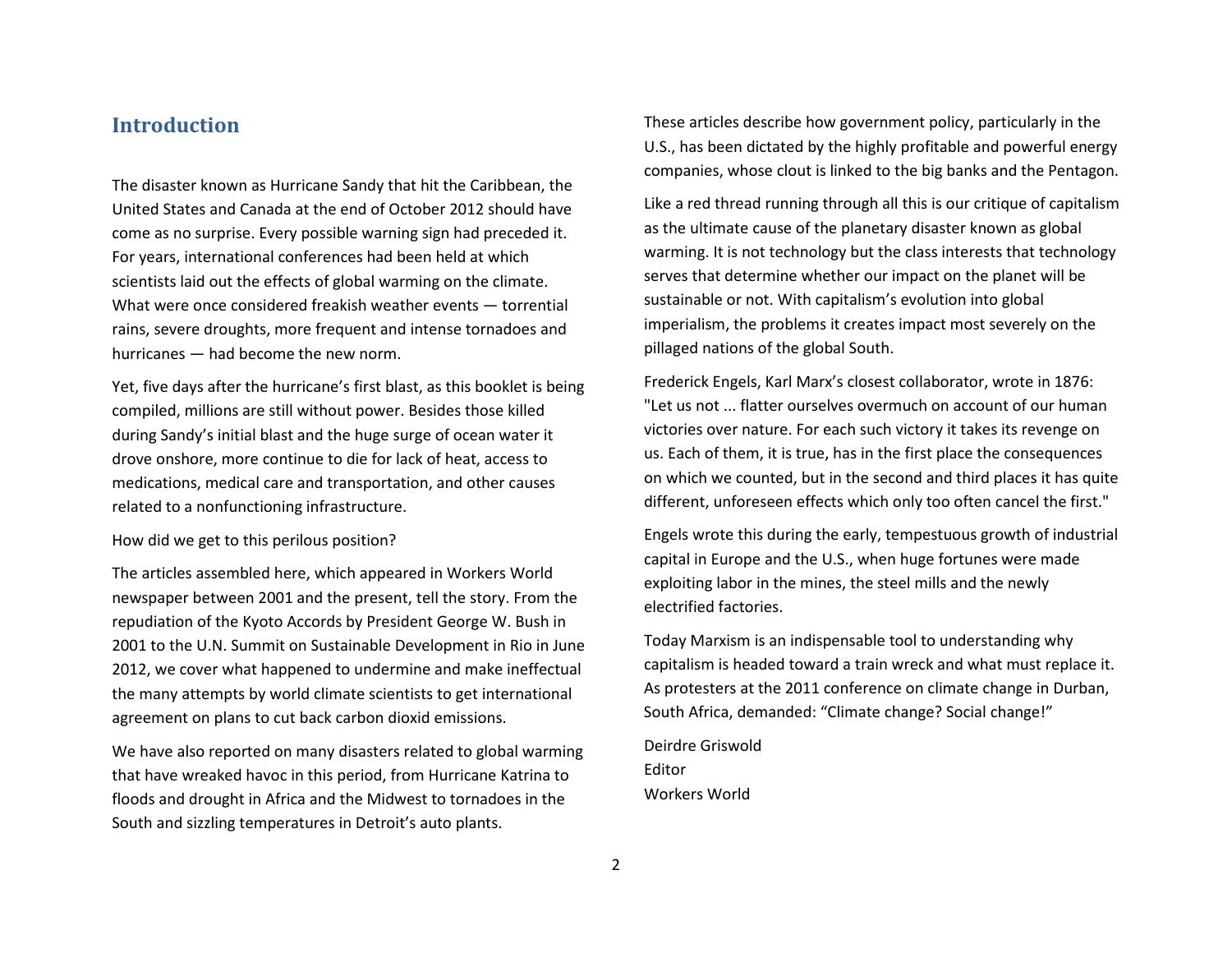## **TABLE OF CONTENTS**

| Bowing to Big Oil, Bush axes Kyoto environmental accords<br>Deirdre Griswold, March 29, 2001                         | 5  |
|----------------------------------------------------------------------------------------------------------------------|----|
| Reaping whirlwind: U.S. stance on climate control enrages world<br>Deirdre Griswold, July 26, 2001                   | 7  |
| A testament to socialist planning: Cuba leads world in managing<br>disasters<br>Fred Goldstein, January 2, 2005      | 9  |
| Hurricane Katrina: Racism and poverty in the Delta<br>Larry Hales, September 10, 2005                                | 13 |
| Global warming: The world as a war zone<br>Deirdre Griswold, March 18, 2006                                          | 15 |
| 'An Inconvenient Truth': Educates but doesn't challenge system<br>G. Dunkel, July 9, 2006                            | 17 |
| Big business & global warming: Corporate manipulation moves to<br><b>Phase II</b><br>Deirdre Griswold, July 16, 2006 | 18 |
| Big business & global warming: Why fox mustn't guard henhouse<br>Deirdre Griswold, July 24, 2006                     | 22 |
| As floods ravage East Africa, Kenya urges action at UN climate<br>conference<br>Deirdre Griswold, November 19, 2006  | 25 |
| U.S. biggest culprit of global warming<br>LeiLani Dowell, January 15, 2007                                           | 27 |

| Venezuela urges 'green' development in Latin America<br>Berta Joubert-Ceci and Deirdre Griswold, August 13, 2007                    | 29 |
|-------------------------------------------------------------------------------------------------------------------------------------|----|
| Gore and the Nobel Prize: 'Green' polluters get a boost<br>Deirdre Griswold, October 22, 2007                                       | 32 |
| Why mass struggle, not corporate profit, is green<br>Deirdre Griswold, November 18, 2007                                            | 37 |
| Bali: Washington sabotages climate conference<br>Deirdre Griswold, December 20, 2007                                                | 40 |
| Midwest floods & crumbling levees: Why capitalism can't deal with<br>global warming<br>LeiLani Dowell, June 19, 2008                | 43 |
| Floods: Capitalist gov't does little as climate disasters grow<br>LeiLani Dowell, June 26, 2008                                     | 45 |
| The real culprit: Climate Action Day exposes dangers to planet<br>Jennifer Waller, October 30, 2009                                 | 47 |
| Natural gas drilling & hydraulic fracturing: 'Fracking' causes<br>environmental, human disaster<br>Betsey Piette, December 10, 2009 | 49 |
| Copenhagen: Africans lead walkout over suppression of debate<br>Abayomi Azikiwe, December 16, 2009                                  | 51 |
| Add climate havoc to war crimes: Pentagon's role in global<br>catastrophe<br>Sara Flounders, December 16, 2009                      | 54 |
| To change the climate, change the system<br>Sara Flounders, December 23, 2009                                                       | 57 |
| After Copenhagen debacle, China-bashing reaches new low<br>Deirdre Griswold, Dec 23, 2009                                           | 61 |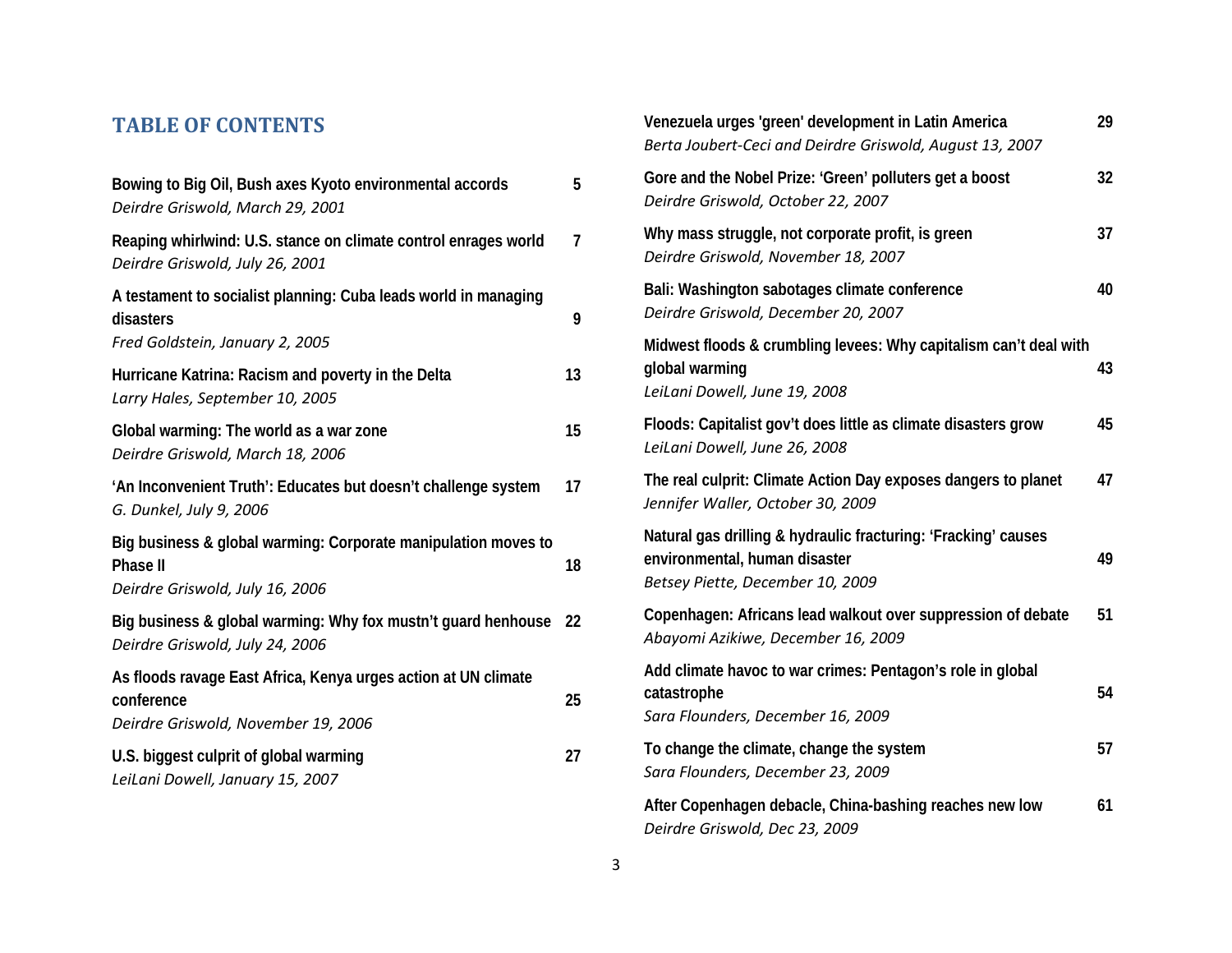| A travesty for women & the environment<br>Deirdre Griswold, March 28, 2010                                                            | 63 | Floods, tornadoes & social revolution<br>Deirdre Griswold, June 1, 2011                         | 87  |
|---------------------------------------------------------------------------------------------------------------------------------------|----|-------------------------------------------------------------------------------------------------|-----|
| Bolivian climate change conference offers peoples' alternative<br>LeiLani Dowell, April 11, 2010                                      | 65 | Climate & planning: The other crisis undermining capitalism<br>Deirdre Griswold, June 9, 2011   | 89  |
| Led by Indigenous peoples, climate conf slams capitalist crimes<br>Jennifer Waller, April 28, 2010                                    | 67 | Tornadoes, acid oceans and insurance companies<br>Deirdre Griswold, March 8, 2012               | 92  |
| To save the planet, get rid of capitalism!<br>Teresa Gutierrez and Jennifer Waller, June 21, 2010                                     | 68 | Rio+20 Summit: No agreement on sustainable development<br>Abayomi Azikiwe, June 27, 2012        | 94  |
| Pollution, exploitation and socialism<br>Fred Goldstein, June 21, 2010                                                                | 72 | Heat waves, global warming & capitalist politics<br>Gene Clancy, July 18, 2012                  | 96  |
| Environmental activists expose Chevron's crimes<br>Gloria Rubac, June 7, 2010                                                         | 73 | Sizzling summer in Detroit: Profit motive creates heat misery<br>Martha Grevatt, August 2, 2012 | 97  |
| Speculators feast on Russian heat wave<br>Deirdre Griswold, August 11, 2010                                                           | 75 | Hurricane Isaac: Same storm, different responses<br>G. Dunkel, September 10, 2012               | 99  |
| U.S. versus clean energy: Workers need jobs, not China-bashing<br>Deirdre Griswold, October 21, 2010                                  | 76 | People win battle with Power Authority in Puerto Rico<br>Berta Joubert-Ceci, October 20, 2012   | 101 |
| At Cancún, poor countries to demand climate justice<br>Jennifer Waller, October 24, 2010                                              | 79 | Will superstorm break the silence?<br>Workers World Party statement, November 2, 2012           | 103 |
| WW interviews participant in Cancún protests<br>January 9, 2011                                                                       | 81 |                                                                                                 |     |
| As U.S. sues Beijing over green subsidies, climate scientist<br>calls China 'hope of the world'<br>Deirdre Griswold, January 26, 2011 | 83 |                                                                                                 |     |
| Intersection of race & class: Tornadoes rip through South<br>Larry Hales, May 5, 2011                                                 | 85 |                                                                                                 |     |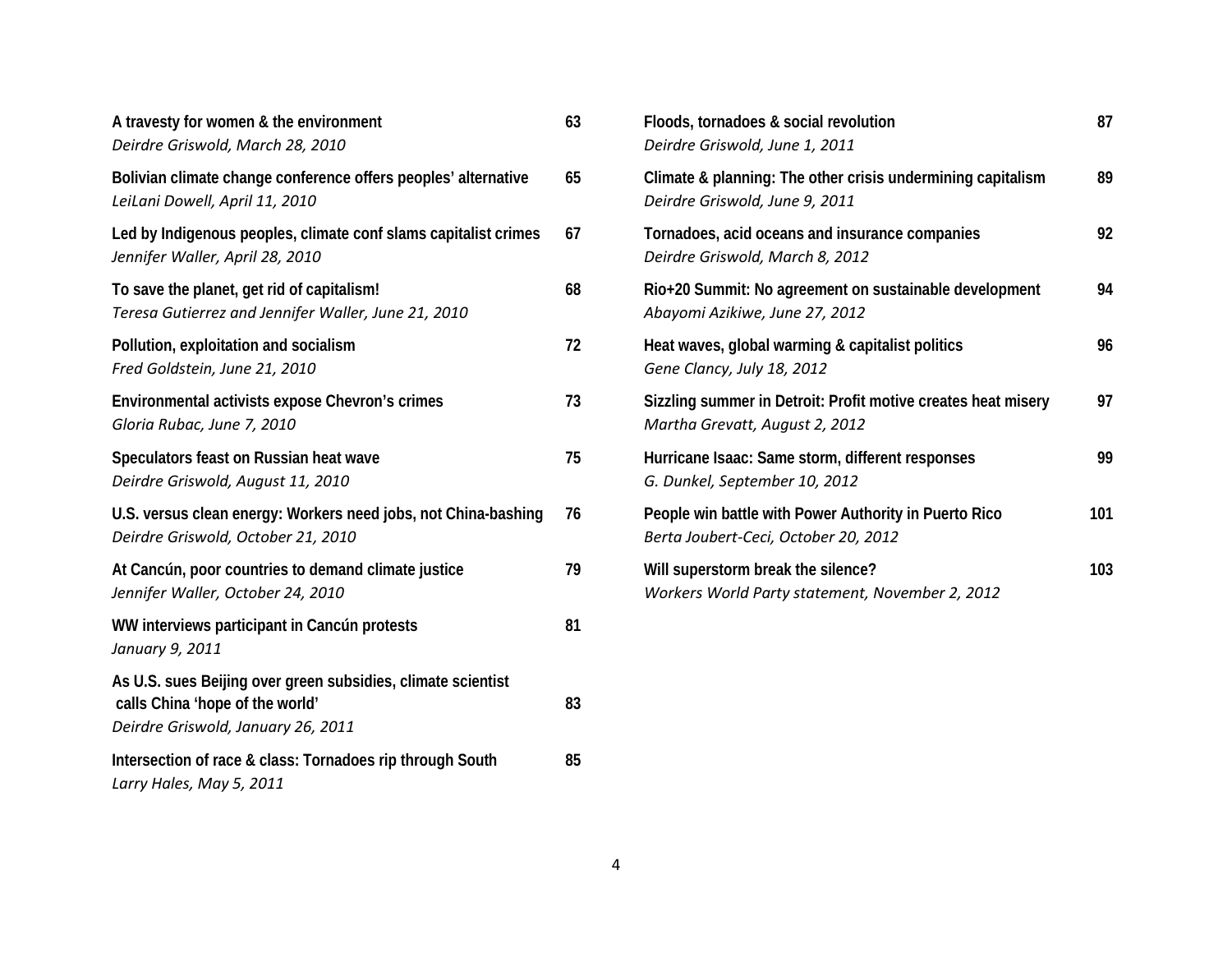# **Bowing to Big Oil, Bush axes Kyoto environmental accords**

*Deirdre Griswold, March 29, 2001*

George W. Bush is on a collision course with the environmental movement around the world. The president's announcements that he will oppose regulating greenhouse gas emissions and that he will support oil drilling in the fragile wildlife preserves of arctic Alaska have elicited condemnation from all and cries of betrayal from those who had taken his campaign promises for good coin.

Bush's long relationship with the giant oil conglomerates preordained these moves. As former Secretary of Labor Robert Reich said in an op-ed column in the New York Times of March 18, "It's payback time, and every industry and trade association is busily cashing in." The oil giants own many of the coal companies and utilities that burn coal to produce power, emitting vast amounts of carbon dioxide gas in the process.

This move means that "the polluters are in control of the White House," said Anna Aurilio, legislative director for the U.S. Public Interest Research Group.

Of course, Bush didn't say anything about paying back the corporate sponsors who had donated heavily to his campaign. A letter to four Congress members that laid out his stance instead blamed the switch on "high energy prices" and claimed there was an "incomplete state of scientific knowledge of the causes of, and solutions to, global climate change."

Bush is being less than honest. He and the corporate groups leaning on him--like the U.S. Chamber of Commerce, the National Association of Manufacturers, and the deceptively named Global

Climate Coalition--must know that a team of British scientists has found absolute proof of the greenhouse gas theory.

#### **New satellite proof of greenhouse effect**

Up until now, projections of global warming caused by a humanproduced layer of carbon dioxide blanketing the Earth have been based on computer simulations. Now a comparison of satellite observations taken 27 years apart has proven the existence of increased CO2 in the atmosphere.

Calling their work "the first experimental observation of changes in the Earth's outgoing long-wave radiation spectrum, and therefore the greenhouse effect," team leader John Harries said, "We're absolutely sure, there's no ambiguity. What we are seeing can only be due to the increase in the gases." Harries was president of Britain's Royal Meteorological Society from 1996 to 1997.

This study, reported in the science journal Nature, merely proves again what scientists have agreed on for some time now. Changes in climate have become so unmistakable that the UN's Intergovernmental Panel on Climate Change has predicted a dramatic rise in the Earth's temperature by the end of this century.

The evidence was already so strong in 1997 that the U.S. government signed the Kyoto Accord, which agreed that global warming was a grave problem. The accord committed its signers, particularly the industrialized countries, to reducing greenhouse gas emissions to the 1990 level by the year 2007.

Given the threat, this is a modest goal. But Bush's announcement was a death knell for Kyoto. The U.S., with 4 percent of the world's population, creates 25 percent of the greenhouse gases. There can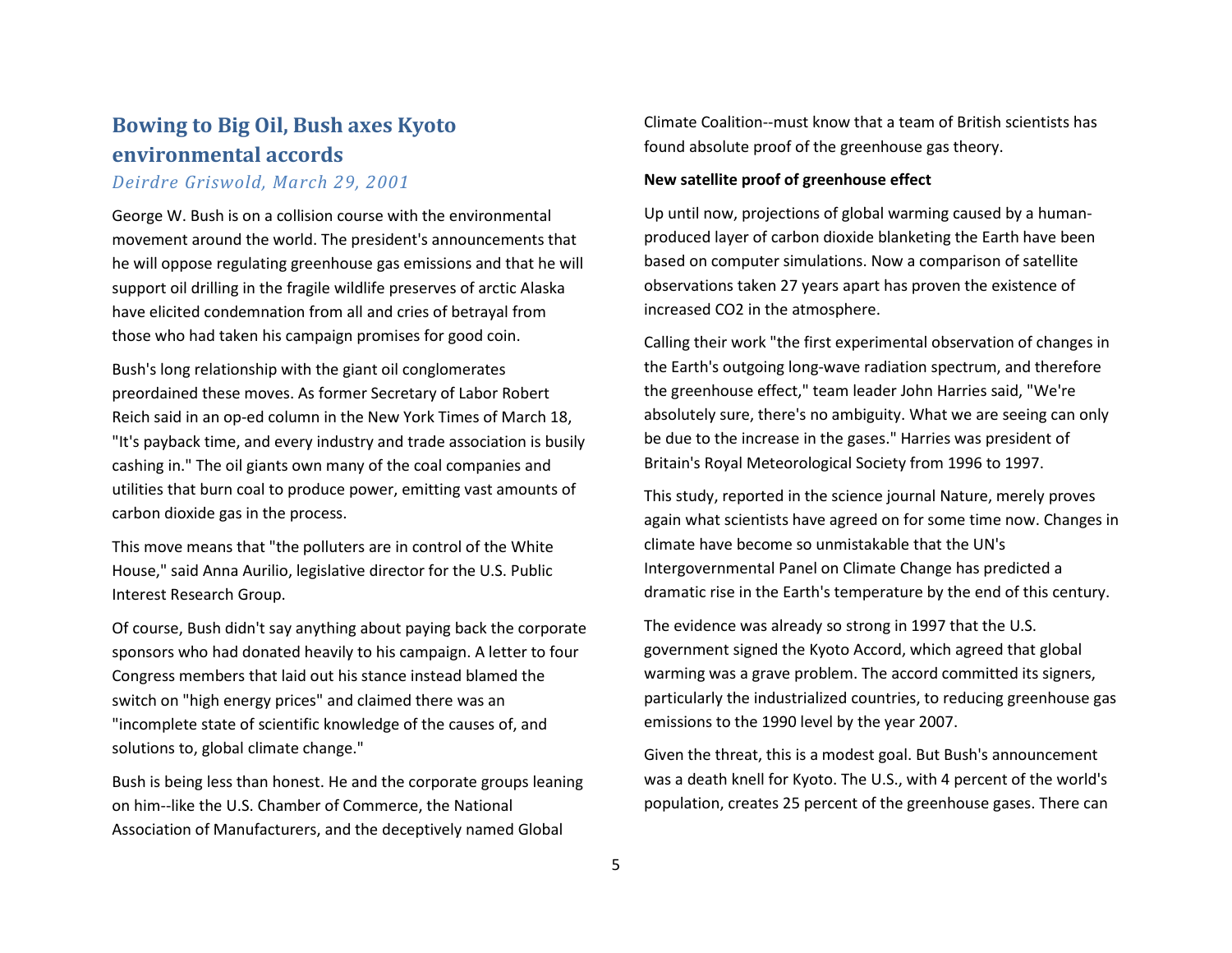be no meaningful international agreement without U.S. participation.

Bush's turnabout from his campaign promises was so abrupt that it caught the head of the Environmental Protection Agency, Christine Todd Whitman, by sur prise. She had just been in Europe assuring the environment ministers of the G-7 countries that the new U.S. administration supported a limit on greenhouse gases.

True to her own conservative, big business-friendly political history, however, Whitman quickly adapted to the new administration line.

#### **Climatologists predict floods, drought for U.S.**

While this little political charade was being acted out, the National Oceanic and Atmospheric Administration was predicting damaging floods and drought in vast sections of the U.S. this spring. Deep snow pack and heavy rains are likely to cause flooding in sections of the Northeast and Central states, while water shortages are expected to continue in the Northwest and Florida.

The drought in the Northwest has contributed to California's power crisis, although the power companies have exaggerated the crisis to push up prices. Bush then uses the excuse of these high-energy prices to ax the Kyoto Accord. But global warming will only increase the freaky weather conditions that are leading to drought and floods.

A report by the group Redefining Progress has found that the communities most affected by climate change will be low-income, especially with people of color. Ansje Miller, the group's manager for environmental justice, said Bush's decision "will have serious detrimental effects on the lives of millions of people in this country."

It is already a life-and-death issue for low-lying countries around the world like Bangladesh, Mozambique and island nations in the Caribbean and South Pacific.

#### **Germany has hydrogen-fueled car**

Meanwhile, breakthroughs in technology already offer ways to avert global warming. The German auto manufacturer BMW has produced a car that runs on hydrogen instead of gasoline and produces no air pollution of any kind--no particles and no carbon dioxide.

This prototype can cruise over 200 miles at speeds above 100 miles an hour on a tank of hydrogen and can be refueled in four minutes. Engineers say it is as safe as a gasoline engine. The technology could also be adapted for power generation. European Ford, based in Germany, has also unveiled a hydrogen-fueled car.

Why were these German companies the ones to make this breakthrough, and not Ford or General Motors in the U.S.?

#### Germany has no oil.

U.S. capitalists, on the other hand, have a lock on most of the world's oil production and profits. The entire architecture of U.S. policy in the Middle East, including more than five decades of building up Israel as a regional military power at the expense of the Palestinians and other Arab people, rests on the central role of oil to U.S. big business. George Bush senior and the Pentagon showed their commitment to the oil companies when they launched the Gulf War against Iraq.

But the Democrats, too, do the bidding of big business even if they speak in somewhat more popular language. While Bill Clinton signed the Kyoto Accord, his administration did nothing to implement it.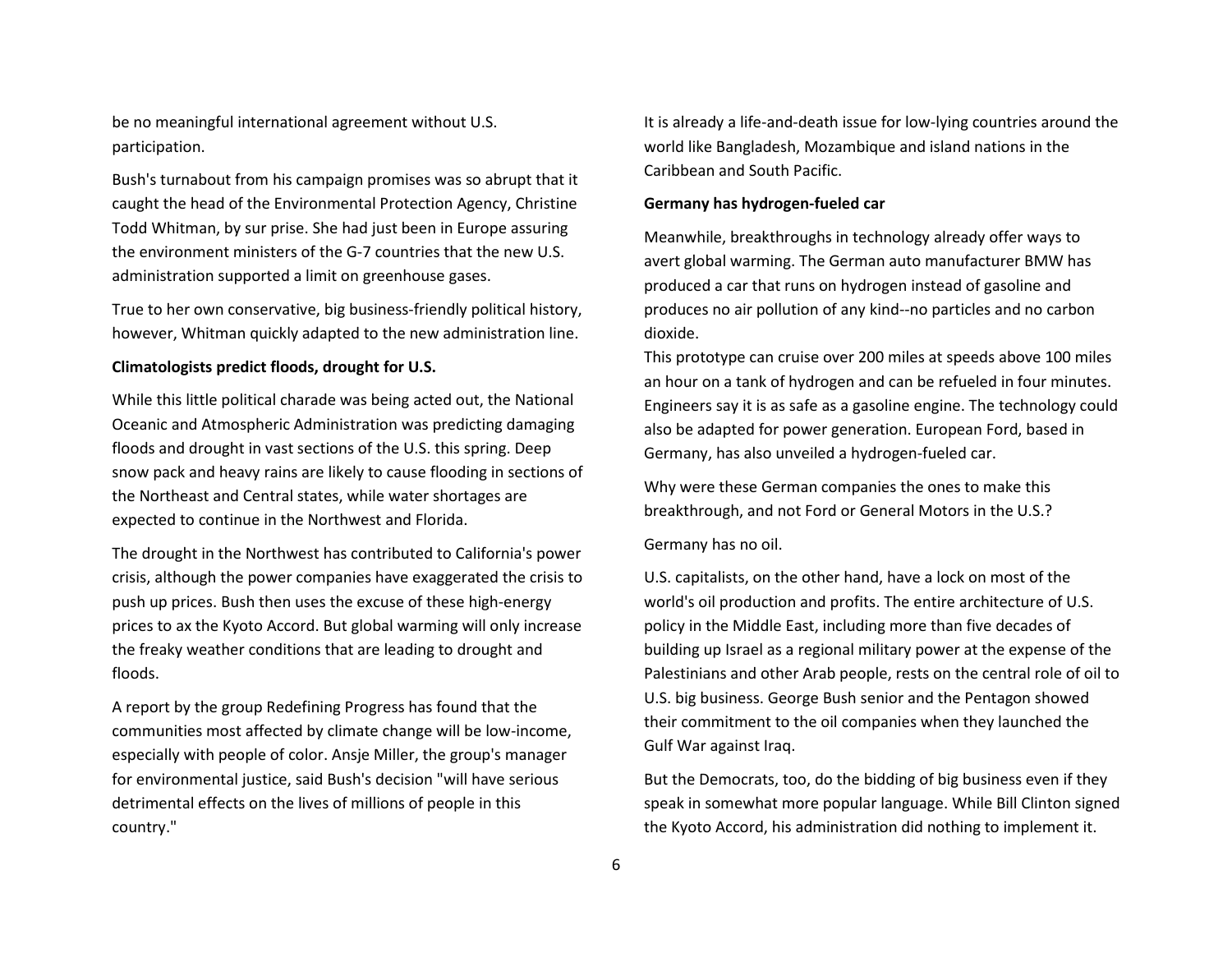And his policy toward Iraq and Israel varied little from that of the Republicans.

This is what has to be grasped by those environmentalists who have spent years trying to reason with the U.S. capitalist class, demonstrating to them the great dangers of global warming, and now are aghast at what is happening under the Bush administration. The problem is not that this president is a dodo. It is that the whole political machinery that produced Bush is tied irrevocably to the billionaire ruling class. And they are not in the mood to agree to a gigantic retooling of industry--especially not when a worldwide capitalist recession is looming.

Their concern is with undercutting imperialist rivals--like Germany- by taking advantage of their weaknesses. They will play their oil card as long as it is trump.

The degradation of the planet is yet one more urgent reason--in addition to all the miseries inflicted on the workers and the oppressed nations--why everyone has a stake in building a fighting movement to liberate society from capitalist ownership and control.

## **Reaping the whirlwind: U.S. stance on climate control enrages world** *Deirdre Griswold, July 26, 2001*

A world summit on climate control opened in Bonn on July 16 on a somber note. Without an agreement on curbing greenhouse gases, said the opening speakers, the world faces more severe climate change and weather disasters.

In 1998, an international agreement was worked out in Kyoto, Japan. While far from perfect, it did set limits on emissions, especially by the developed industrialized countries. Ratifying the Kyoto Protocol would roll back the release of carbon dioxide and other greenhouse gases to the levels of 1990.

But it appears dead in the water. And it's the United States government that killed it.

The Bush administration says it won't sign the agreement, and that it also is against a new proposal that would provide subsidies to poorer countries in order to help them develop clean energy in place of fossil fuels.

George W. Bush says the Kyoto Protocol is "fatally flawed" because it doesn't place the same restrictions on developing countries as on highly industrialized ones like the U.S., which, with only 4 percent of the world's people, is responsible for almost a quarter of the greenhouse gas emissions. Bush has singled out China, especially, saying it is a potential "threat" because of its large population.

This is a false argument that Bush, using his bully pulpit, is using to cloud the issue. The People's Republic of China, per capita, emits greenhouse gases at one-sixth the U.S. rate, according to the U.S.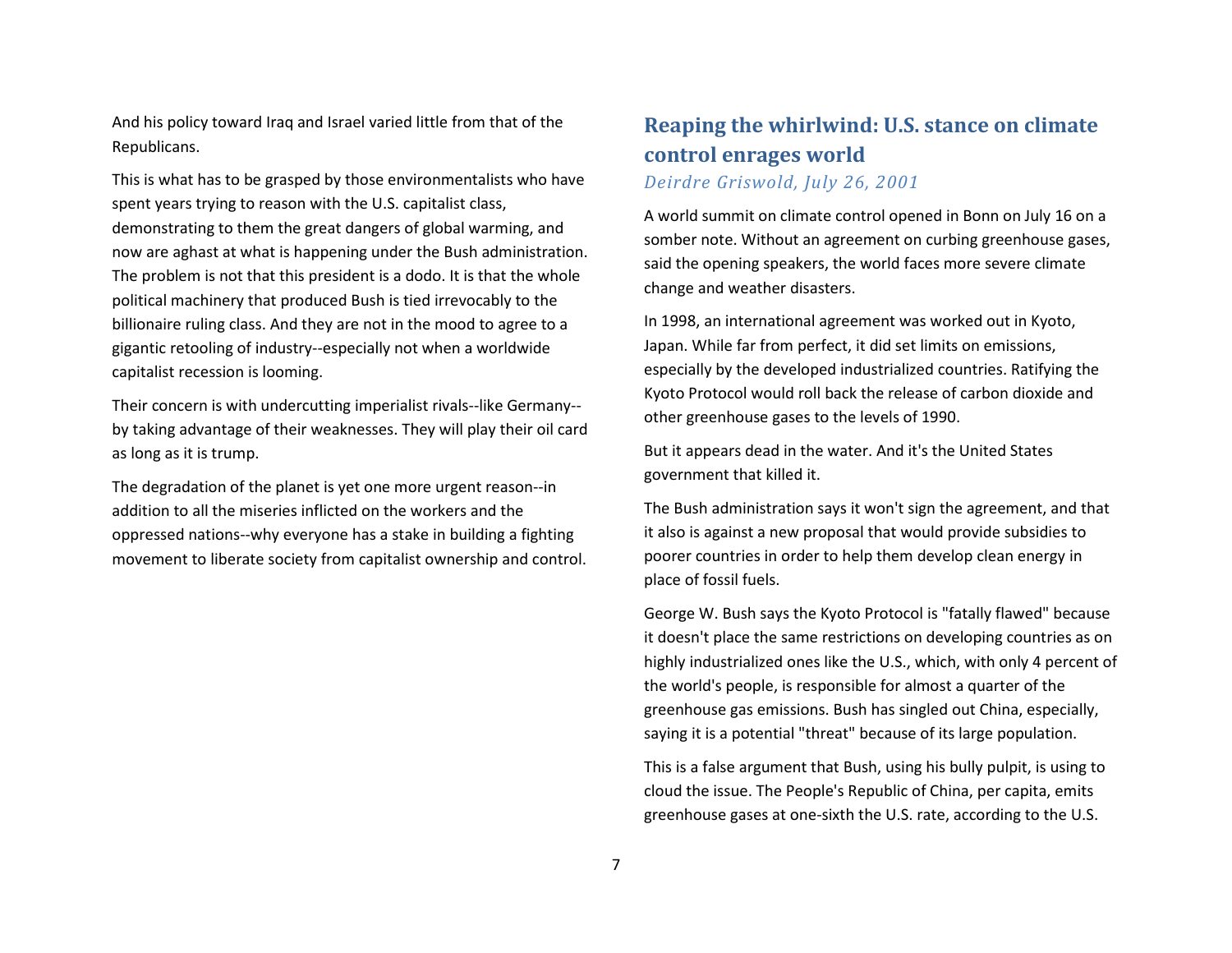Environmental Protection Agency. Furthermore, China, despite not being required to do so under the Kyoto accords, has already moved ahead on its own to dramatically reduce emissions.

#### **China has made dramatic progress**

An article in the June 15 New York Times reported that "treaty obligation or not, China has already achieved a dramatic slowing in its emissions of carbon dioxide in the last decade, Chinese and Western energy experts say."

The article added, "In the most surprising development, China's annual output of carbon dioxide in the last four years of rapid economic growth has actually declined, according to data compiled by the United States Department of Energy."

An April report from researchers at the Lawrence Berkeley National Laboratory in California said that "China's emissions of carbon dioxide have shrunk by 17 percent since the mid-1990s. Remarkably, over the same period, GDP grew by 36 percent."

The gross domestic product is the total of goods and services produced in a country.

Despite having turned to market mechanisms to boost its development, the Chinese government still has a great deal of central control over its economy. The government that exercises this control was created by a great social revolution that developed over decades and has not been negated, even though the restoration of capitalism in the Soviet Union and Eastern Europe painfully set back its socialist agenda.

The ability of China to plan its development in such a way as to reduce the long-term negative effects of industrialization

demonstrates that the state has retained control over planning. Another evidence of this came when the Chinese government, after experiencing very severe flooding of the Yangtze River in 1998, stopped all lumbering in the upstream watershed area and coupled that with a massive reforestation effort.

Can any capitalist government in the developing world--that is, the countries so plundered and impoverished by colonialism that they must do the bidding of the global imperialist banks and corporations just to survive--devise and stick to such an economic plan?

A capitalist government is beholden to giant corporations that have spent billions of dollars on getting the politicians they want in office. What would it take to get Weyerhaeuser, for instance, to agree to stop lumbering in a vast area of this country? Or to get Mobil Oil to stop its drilling in an ecologically sensitive area?

In the U.S. it takes years of intense protests by committed movements, sometimes risking life and limb, to get legislation passed that curbs polluting corporations. Their response is often to move their operations to poor countries where people are so vulnerable to dying of starvation or easily preventable contagious diseases that cancer or other pollution-caused illnesses seem a much lesser evil.

While greenhouse gases come overwhelmingly from industrialized countries, they most affect people in oppressed nations with poor infrastructure and few reserves, reported the June 29 Guardian of Britain.

#### **Report says weather disasters have doubled**

In its annual World Disasters Report, released on June 28, the International Red Cross and Red Crescent Societies say that floods,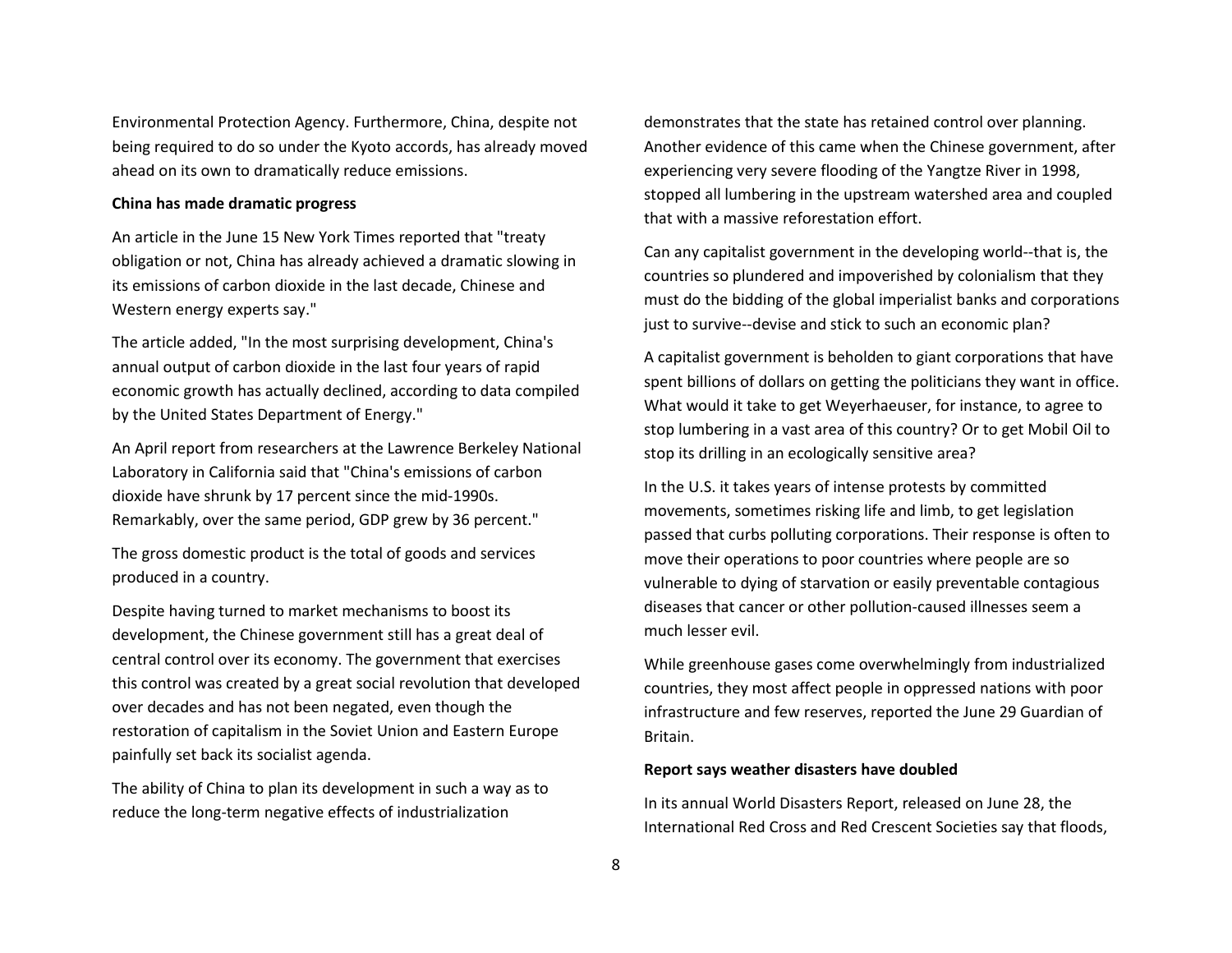storms, landslides and droughts, which numbered about 200 per year before 1996, rose sharply and steadily to 392 in 2000. "Recurrent disasters, from floods in Asia to drought in the Horn of Africa, to windstorms in Latin America, are sweeping away development gains and calling into question the possibility of recovery," said the report.

The hardest-hit places in the world are low-lying islands. Between 1991 and 2000, 41 percent of the 380,000 people of the Solomon Islands in the South Pacific were killed or otherwise affected by tropical storms.

The anti-Bush struggle, which is growing stronger all over the world, encompasses many issues. Global warming is but one of them. This question, however, enlightens thoughtful people of many different social backgrounds to the role of monopoly capitalism and how far it will go in its mad pursuit of profits.

Bush is known as a creature of Big Oil and the richest corporations and banks. While the polls show that the great majority of people in the United States are aware of global warming and support taking measures to curb it, he is flaunting his disregard for them and the rest of the world. His cavalier treatment of all but his cronies in the ruling class ensures that the movement against U.S. imperialism will grow stronger and broader in the months and years to come.

Bush is sowing the wind and will reap the whirlwind--both literally and figuratively.

## **A testament to socialist planning: Cuba leads world in managing disasters** *Fred Goldstein, January 2, 2005*

The utter failure of the imperialists and the region's capitalist governments to warn the people of the Indian Ocean about the tsunami and to mitigate the chaos that reigned both during and after the devastation brings into bold relief the monumental accomplishments of socialist Cuba in the sphere of disaster management.

The capitalist propaganda machine has focused on the suffering of the people victimized by this disaster and has opened up a false debate over whether the tsunami was an act of god or an act of nature. The message is that, either way, this is fate and nothing could really be done to change things. Missing from the debate is the crucial question of how the catastrophic effects of this disaster could have been avoided.

The record of the Cuban government in preparing its population for hurricanes and other natural disasters so as to minimize the loss of human life gives the lie to religious mysticism and fatalistic thinking. It also stands as a practical example of how to reduce the needless loss of life.

Cuba has been cited by the United Nations, the International Federation of the Red Cross, the Red Crescent Society and other agencies and authorities who deal with the effects of natural disasters as the world model in disaster management, not only for underdeveloped countries but for all countries. Massive, humane evacuations of hundreds of thousands of people have been carried out within hours during hurricanes that reached high levels.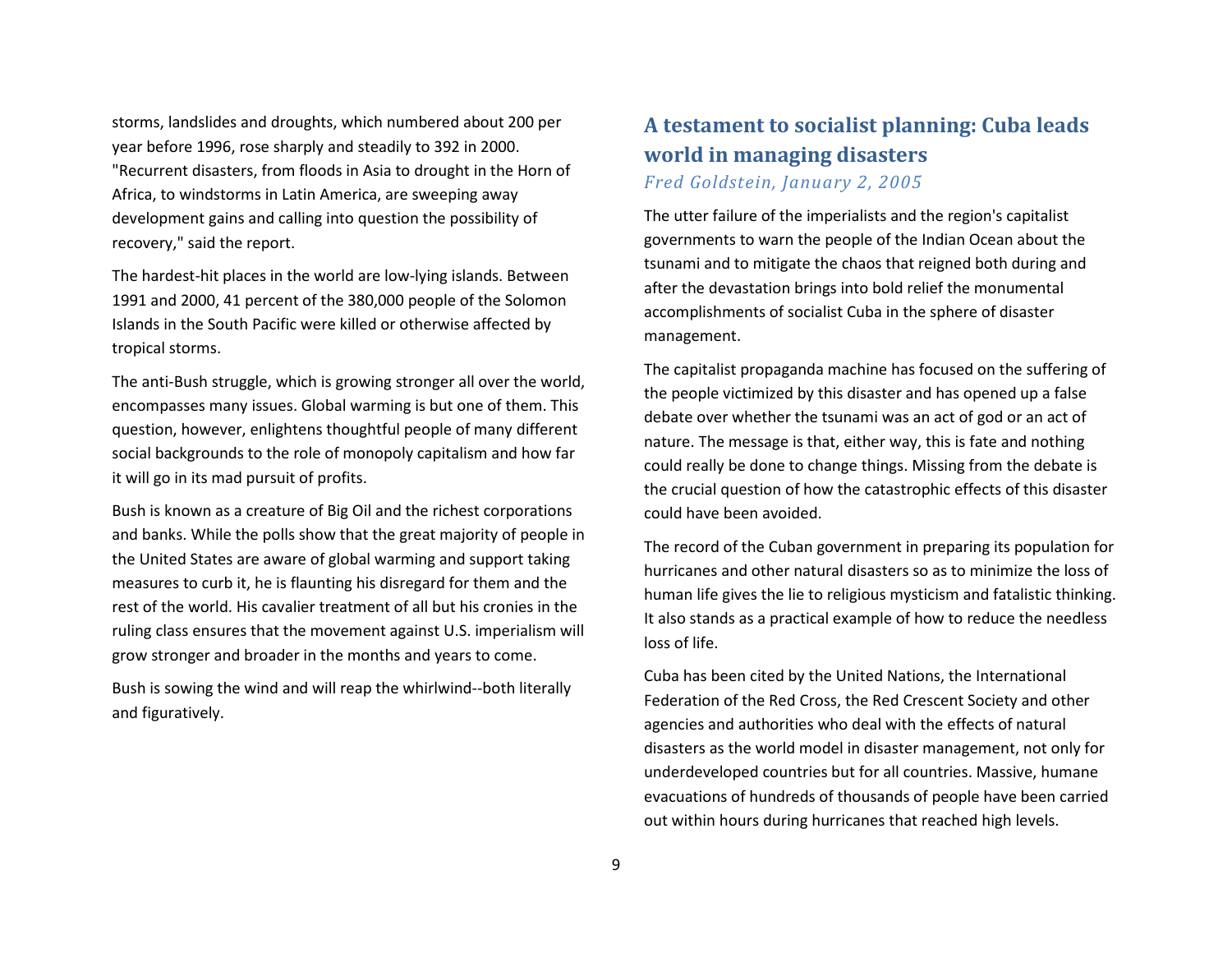In 2001, when Hurricane Michelle, a level-4 storm, hit with sustained 125-mile-per-hour winds and widespread floods, more than 700,000 people were evacuated. Only five Cubans lost their lives in the storm, which killed 20 people in Central America.

#### **More dead in California than Cuba**

It is noteworthy that prolonged rains in California have already killed almost twice as many people in a two-week period as the 16 who died in six major hurricanes in Cuba between 1996 and 2002. The Cuban method of education, preparation, warning and organized mass intervention during natural disasters is sorely missed right now in California.

In California, many people were killed by a mud slide in La Conchita after two weeks of rain. The same spot had suffered a similar mud slide 10 years ago. If the Cuban method had been applied in California, there would have been no loss of life.

An analysis of the Cuban method by Oxfam, a prestigious bourgeois British humanitarian organization that works in a variety of areas, led to the publication of a 68-page study in 2004 entitled, "Weathering the Storm: Lessons in Risk Reduction from Cuba."(oxfamamerica.org) This study praised the effectiveness of the Cuban system of centralized, planned organization based on mass participation that has saved many lives during natural disasters.

"Cuba is unusual in that its socio-economic development model and its disaster response policies combine to substantially reduce its population's vulnerability to hazards. Over the past 40 years, Cuba's socialist government has emphasized social and economic development, prioritizing an equitable distribution of resources,

universal access to social services, and a narrower urban-rural development gap," says the report.

"Cubans are highly educated, with a strongly developed sense of solidarity and social cohesion, extensive experience in mobilization and highly organized through mass organizations, professional groups and political structures."

Cuba has a comprehensive National Civil Defense system which, the report says, "is as much a concept of organization as it is a system of measures and procedures." Its work is based on a national plan, formulated both from above and at the grass roots level, which relies on mass organizations such as the Committees for the Defense of the Revolution (CDR), the Cuban Women's Federation, student groups, trade unions and the Association of Small Producers.

"In addition to specific assets for work on disasters," continues the report, "there is a political commitment at all levels of gov ernment to allocate all resources at hand for the preservation of life in emergencies. This allows the Cubans to make use of any and all available resources, such as using local schools as evacuation shelters, securing boats and buses for evacuation purposes, or tapping the ham radio association as a communications network." All other aspects of preparation are "secondary to the basic commitment of saving lives."

#### **Detailed planning at all levels**

The national plan for disaster preparedness is refined and worked on every year, from the highest levels to the neighborhoods and block associations. The report carried the results of numerous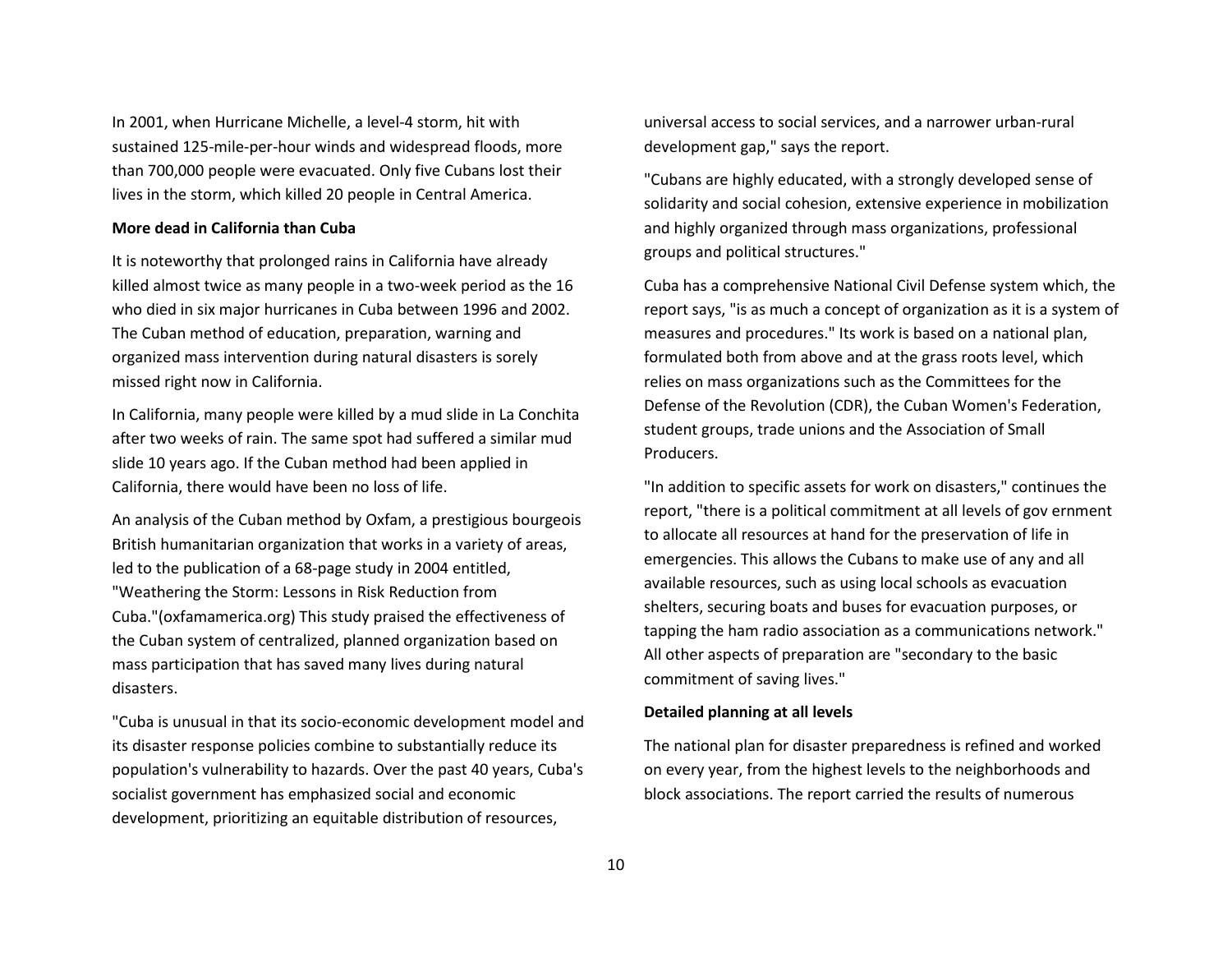interviews which revealed the results of detailed planning, organization and education.

"Regardless of their role, everyone was clearly aware of what measures and what procedures they needed to follow in case of a hurricane. They knew the stages of emergency warning, where to get information, how to secure their house, and where they would go for shelter if they needed to evacuate. A belief that the government would prioritize people's safety prevailed. The Cuban population clearly has developed a 'culture of safety.'"

Jose Castro, secretary of the Commission of Evacuation and Students in the Civil Defense of Cienfuegos, told Oxfam that "Any child in school can give you an explanation: how you prepare, what you do. Students, they know what you do ... how to gather things in the house and put them away ... shut off the water and electricity. All students, workers, campesinos get this training."

Basic to preparedness is what is called "community risk mapping." In fact, according to Oxfam, "it is the meticulous, ongoing risk mapping at the community level by community members that functions as the mortar in Cuba's wall of risk reduction."

A discussion with a representative of the Cuban Women's Federation in the district of Havana illustrated this point: "I am responsible for this part of the neighborhood. ... If a hurricane hits, I know that inside one multi-family unit is an old woman in a wheelchair, who is going to need help to leave. I have 11 single mothers on second and third floors of apartment buildings with children under two who will need more support to evacuate and special needs in the shelters. I have two pregnant women, one on that block and one on this one, who will need special attention."

Each year the plan is updated to include new information and an evaluation of past experience. "Beginning at the CDR level," said Jose Castro, "authorities update the plan in their neighborhood. The CDR members write down the houses that may be vulnerable in their census, including the name of the family and number of children. They note who goes where during an evacuation, who will need extra help, etc." The neighborhood plan then goes up to the municipal, provincial and national level to be integrated into the national plan.

#### **All public officials responsible for safety**

Unlike in the United States, all public officials are charged with dealing with emergencies. "By law," says the report, "all heads of provincial and municipal governments are the provincial and municipal Civil Defense directors in charge of organizing, coordinating and monitoring all the work related to prevention, mitigation, emergency response and reconstruction in their area. ... This creates both a centralized decision-making process, which is key for emergency situations, alongside a decentralized implementation process, providing agility and adaptation equally necessary for effective emergency preparedness and response.

"In practice, the head of the Civil Defense in any given province or municipality is someone closely familiar with how government works in that province. It also means that the local groups are taking orders from someone familiar to them, not a stranger brought for the duration of the emergency. In the event of an emergency all heads of work places, hospitals, schools or businesses assume their responsibilities to direct their staff in carrying out civil defense measures."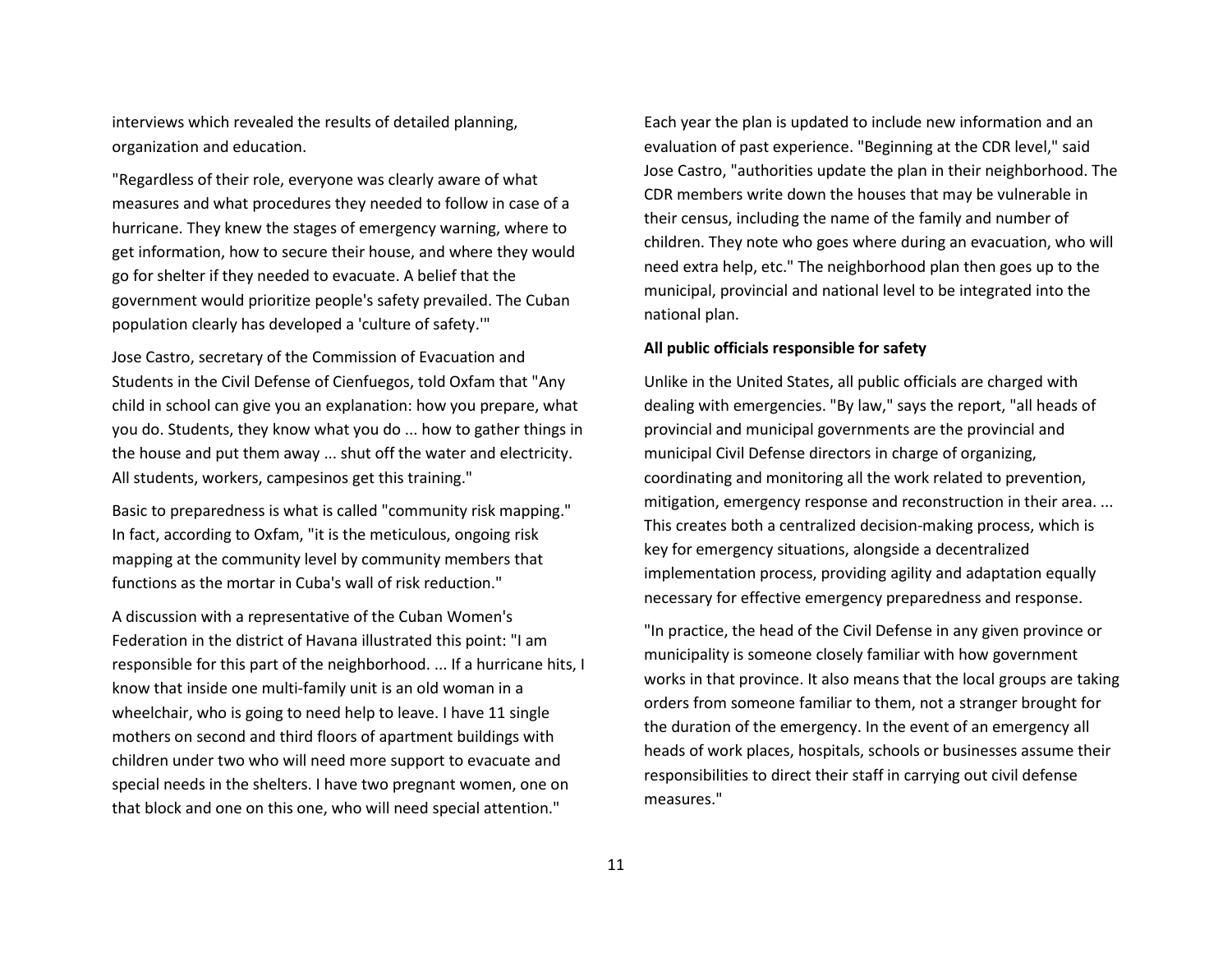All the organizational structures are mobilized to alert the population as a hurricane approaches. Meetings are called, plans reviewed, command centers are org anized. "At the community level, the CDRs, mass organizations, family doctors, school directors, and heads of institutions" review emergency plans and check evacuation procedures, destinations and supplies.

In the evacuation phase: "If a person's house has a roof of tile, fibercement or thatch, they must move to a house of poured concrete. If those options have already been assigned in the neighborhood, the family is assigned to a group shelter and transport provided. Every thing from cars to trucks to horse carts is mobilized for transport by the heads of the civil defense ... In order to evacuate people in highrisk areas, all necessary means of transport, such as helicopters and boats, are put at the service of Civil Defense rescue teams for this purpose.

"In Cuba," continues the report, "structures that run everyday life are the structures also used for implementing civil defense measures."

In other words, the revolutionary organization of the mass of workers and peasants in a socialist society puts the interests of the people first in all spheres of life; it naturally becomes the general framework within which it is possible to prepare effectively for natural disasters and minimize the loss of life.

#### **All despite U.S. blockade**

Cuba is a relatively poor country, underdeveloped by centuries of Spanish colonialism, 60 years of U.S. imperialist control, and decades of a vicious economic blockade. Yet, it has surpassed the

richest and most developed country in the world in the sphere of natural disaster management.

Had India, Indonesia, Thailand, Sri Lanka and other countries in the Indian Ocean region had socialist regimes that put the interests of the people at the forefront, day-in, day-out, as in socialist Cuba, they would have seized upon the scientific and technological technology to detect tsunamis that is already deployed in the Pacific Ocean and collectively either purchased or developed it themselves.

The greatest loss of life during the tsunami was in Banda Aceh in northern Sumatra, nearest the site of the undersea earthquake that triggered the waves. Capitalist television networks have recently carried footage of amateur video showing the tsunami hitting Banda Aceh. But first you saw people cleaning up from the earthquake, slowly and methodically for 25 minutes, completely oblivious of what was to follow--despite definite danger signs, like the sea receding.

An organized, educated, prepared population with the government fully behind it could have evacuated thousands of people, even at the site closest to the epicenter of the tsunami. Evacuation to safety in most areas involved moving people only a relatively short distance from the coast. This holds in even greater measure for the high-casualty areas further from the quake, such as Thailand, Sri Lanka, India and of course West Africa.

Tsunamis are not at all unknown in the Indian Ocean region. There have been three in Indonesia alone in the last 12 years.

A socialist government such as exists in Cuba would have been alert to all the warn ings coming from the scientific community about the vulnerability of the region to tsunamis. And of course the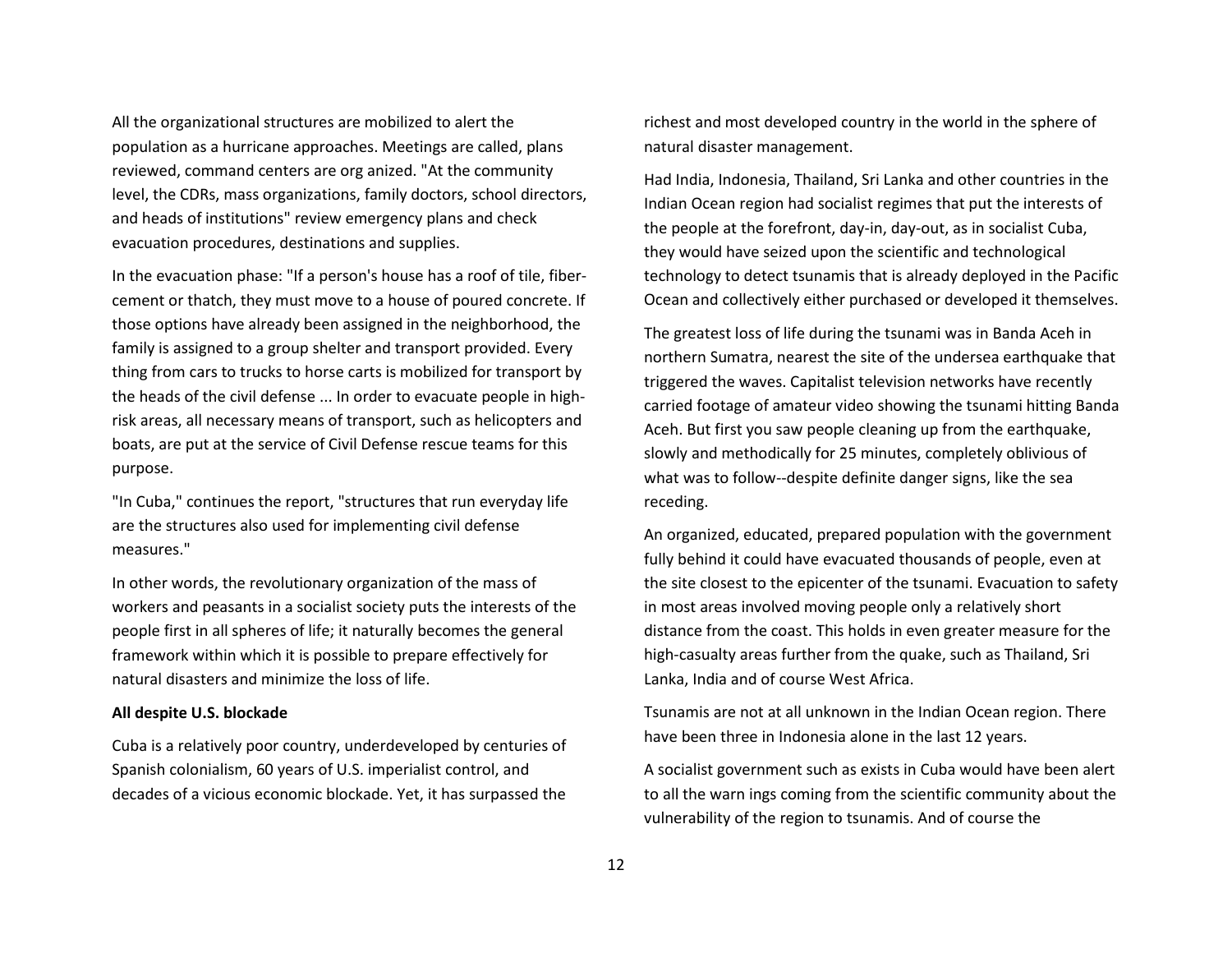population would have been thoroughly trained and organized to deal with typhoons and other natural disasters, so it would have had the means in place to deal with a tsunami.

Cuba, poor as it is, has worked virtual miracles of public safety despite all the obstacles put in its way by the blockade and the undying hostility of U.S. administrations for over four decades. Its struggle to overcome the effects of hurricanes and natural disasters by integrating its disaster mitigation work within the general framework of socialist planning and organization, despite its extreme material limitations, shows that in the natural world humanity can take increasing control over its destiny. But Cuba laid the groundwork by first expelling imperialism, overturning capitalism and taking control over the means of production and the resources of society so it could organize them to serve human need and not profit--that is, by carrying out the socialist revolution.

# **Hurricane Katrina: Racism and poverty in the Delta**

## *Larry Hales, September 10, 2005*

What is painfully obvious about Hurricane Katrina is not that the hurricane itself had any out-of-the-ordinary tendencies, but that regardless of the storm's category, the massive loss of life could have been averted.

Until it was far too late, the city, state and federal governments provided no means, didn't marshal the National Guard, didn't use the many boats and city buses—some now under water—to move people out of the city. No planes were used to fly people out of danger before Louis Armstrong Airport was closed down on Aug. 27, two days before the hurricane hit the city.

It is not that the hurricane did not consume many other parts of the Gulf Coast. Some towns in Mississippi are virtually gone. However, what happened in New Orleans uncovers the verity of life under capitalism: that regardless of the great wealth of U.S. society and the fact that workers and the poor create that wealth, most are left to fend for themselves in times of need and crisis.

Many articles have been written saying that the city could not withstand any storm above a category 3. Yet efforts to reestablish the coastal marsh were spurned and woefully underfunded by billions of dollars; only \$375 million of a needed \$14 billion came through. The weakened levees were not strengthened. Forty-four percent of the budget for the New Orleans Corps of Engineers was slashed and \$30 million was cut from flood control.

Coupled with the National Guard being depleted due to the war in Iraq, and members of the Army Corps of Engineers—needed to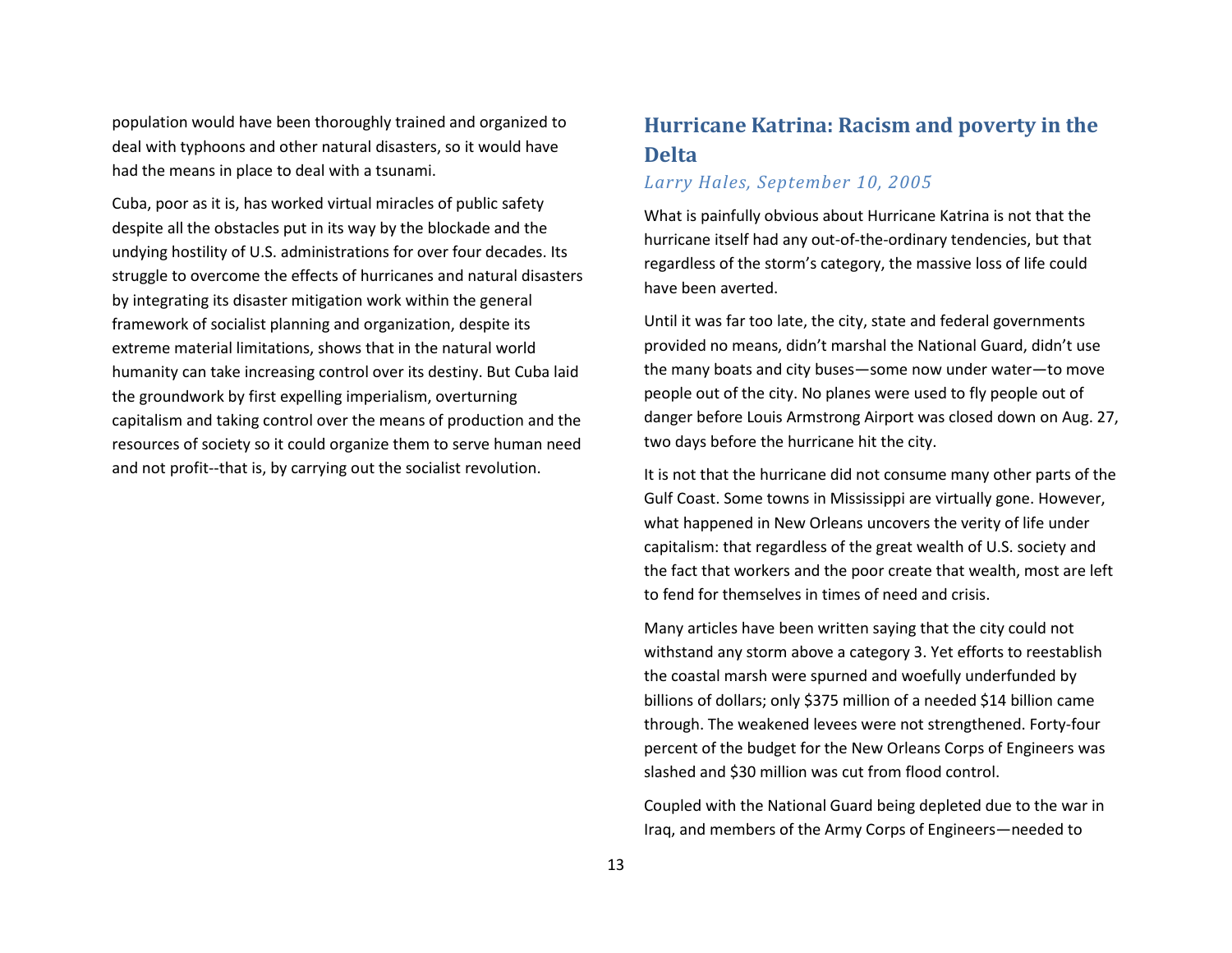work on the levees—also being sent to Iraq, the real aims of the capitalist class and the Bush administration become startlingly clear. It is more important to them to shore up their occupation of Iraq, to steal the Iraqi people's oil reserves, than it is to protect the people of New Orleans and the delta from a storm that years earlier had been predicted would level this region.

Without transportation, people were forced to line up at the Superdome, where they were searched and told they would need their own food and water. Many thousands were turned away and sent to schools or back to their homes.

Hurricane Katrina exposed the anarchy of the capitalist system, especially during times of great crisis, and the racism and callousness of the Bush administration. No one will soon forget that Bush remained on vacation while the category 5 storm churned in the Gulf. Neither will it be forgotten how the victims of the storm were blamed by high-ranking officials like FEMA head Michael Brown.

#### **Race and class underlying factors**

The Gulf Coast is predominantly Black. Therefore, much of the area hit by the hurricane was predominantly Black, along with poor white. Mississippi's average per capita income, at \$24,650, is the lowest of any state. Louisiana is ranked number 42 with \$27,581 and Alabama number 40 with \$27,795, compared to \$32,937 nationally. All three states have poverty rates higher than the national average.

Racism is inherent under capitalism and the legacy of racism in New Orleans has led to a predominantly Black city being ill prepared. Many of its residents are desperately poor; disproportionately

jobless, underemployed and imprisoned; homeless and with a subpar public education system. The jobs available are mainly lowpaying, in the service industry.

Over 27 percent of the New Orleans population lives below the poverty line. Sixty-seven percent of the city is Black, and this population makes up the great majority of the poor—the ones left behind in every area of life. The homes that African Americans live in are mostly old or rundown tenements in the lower-lying areas of the city.

Another startling fact is that more than a third of the Black population lack automobiles. Both Gov. Kathleen Blanco and Mayor Ray Nagin decreed that those with the means to do so should evacuate the city before Katrina hit. Poor Black people did not have the means to leave on their own; they couldn't afford to own a car because of poverty or infirmity.

In the aftermath of the hurricane, Black people across the country have become incensed over the gross criminal negligence of all levels of government. The images of the poor, mostly Black, the elderly and children being ignored, dying slowly from hunger and dehydration, have been burned in people's minds. This may lead many to wonder or have doubts about the government's intent, but the statistics don't lie.

For decades, the local ruling class of New Orleans has resegregated the city, destroying low-income housing to make way for expensive homes, townhouses and super retail stores in an area above sealevel.

The conspiracy is of the capitalists' making and is happening across the country. But in New Orleans it has been tragically revealed by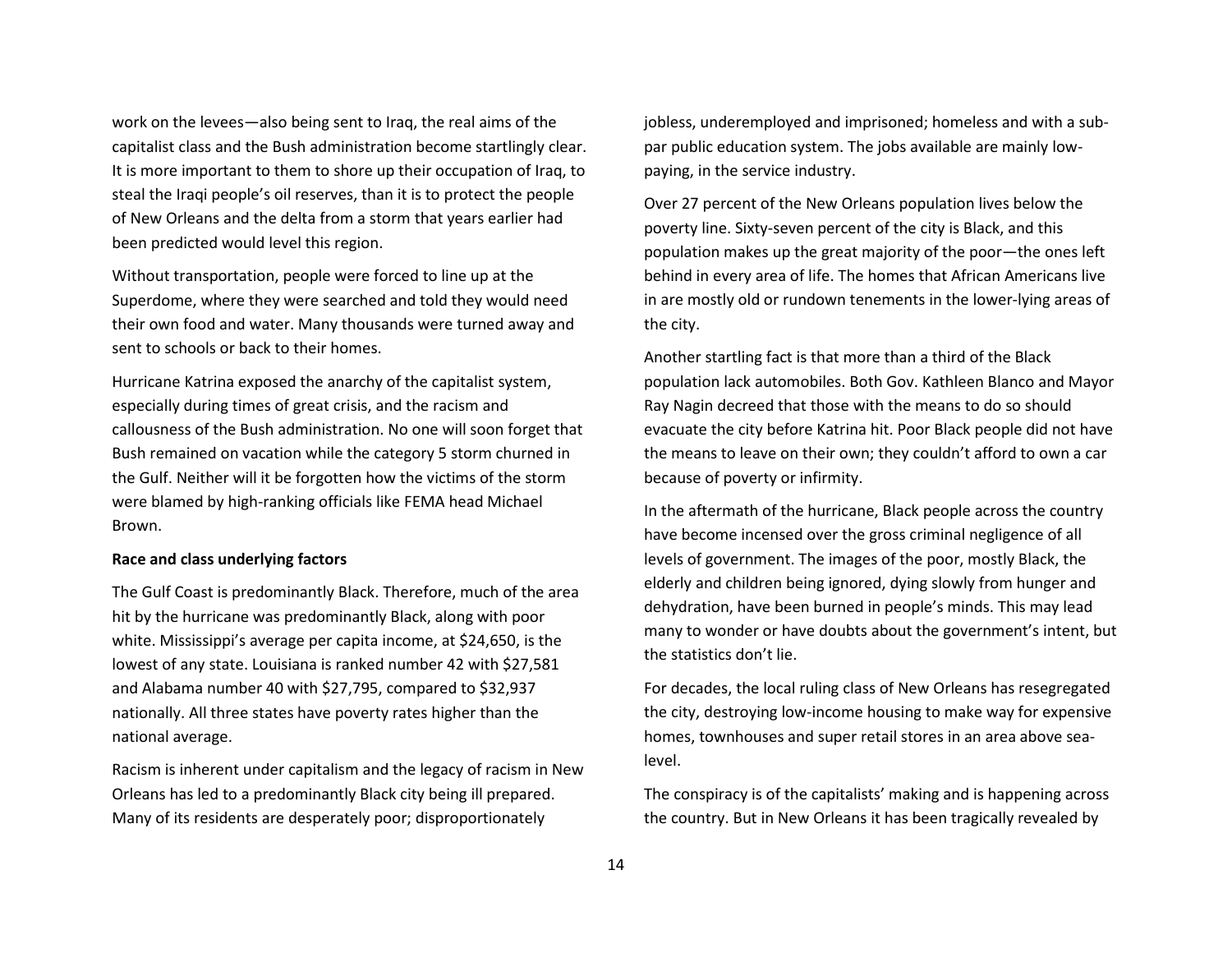Hurricane Katrina, for all the world to see. And with the destruction and the gruesome task of recovering thousands of dead bodies comes news that the unemployment rate for the hurricane-ravaged areas is to climb to 25 percent. Can the situation become devastatingly worse?

That is why the call to bring the troops home must be amplified—to stop the suffering and murder of the Iraqi people, to stop the loss of life of the many poor and oppressed sucked into the war machine by the poverty draft, and now so that the funds being consumed by the imperialist wars in Iraq and Afghanistan can go instead to rebuilding the Gulf Coast and New Orleans.

The 25 percent unemployment rate does not have to be. It won't be if no expense is spared and the people of the Gulf Coast are allowed to rebuild on their own terms and in their own interests.

## **Global warming: The world as a war zone** *Deirdre Griswold, March 18, 2006*

War is associated with not only large loss of life but also the breakdown of all normal daily activities. When war comes to a region, large populations often must be on the move, trying to escape devastation that has made it impossible to find shelter, go to work or school, or even get food and water. Transportation and power systems break down, as does public health. The civilian casualties caused by disease, starvation and exposure can exceed those of actual combat.

Available resources are commandeered by the military, which has its own parallel mechanisms to ensure that even when civilian life is in chaos, the troops are fed and sheltered and can move freely.

Human misery is compounded by profiteering. In a capitalist society, everything is for sale and the hardships of war just drive up prices. They also shine a blinding light on the great social rifts that lead the rich to get even richer while the majority are going through sheer hell.

As we move into an era of more and more natural disasters caused by the unnatural phenomenon of global warming, the areas affected are coming to look more and more like war zones.

There has been no war on U.S. soil since the 1860s. But the devastation caused by Hurricane Katrina, followed by the collapse of the levees in New Orleans, exposed the weaknesses and contradictions of 21st century capitalism on a grand scale. Where Black people were once sold on the auction block to slave owners who needed field laborers, their descendants found out in the cruelest way that they had become expendable in this market-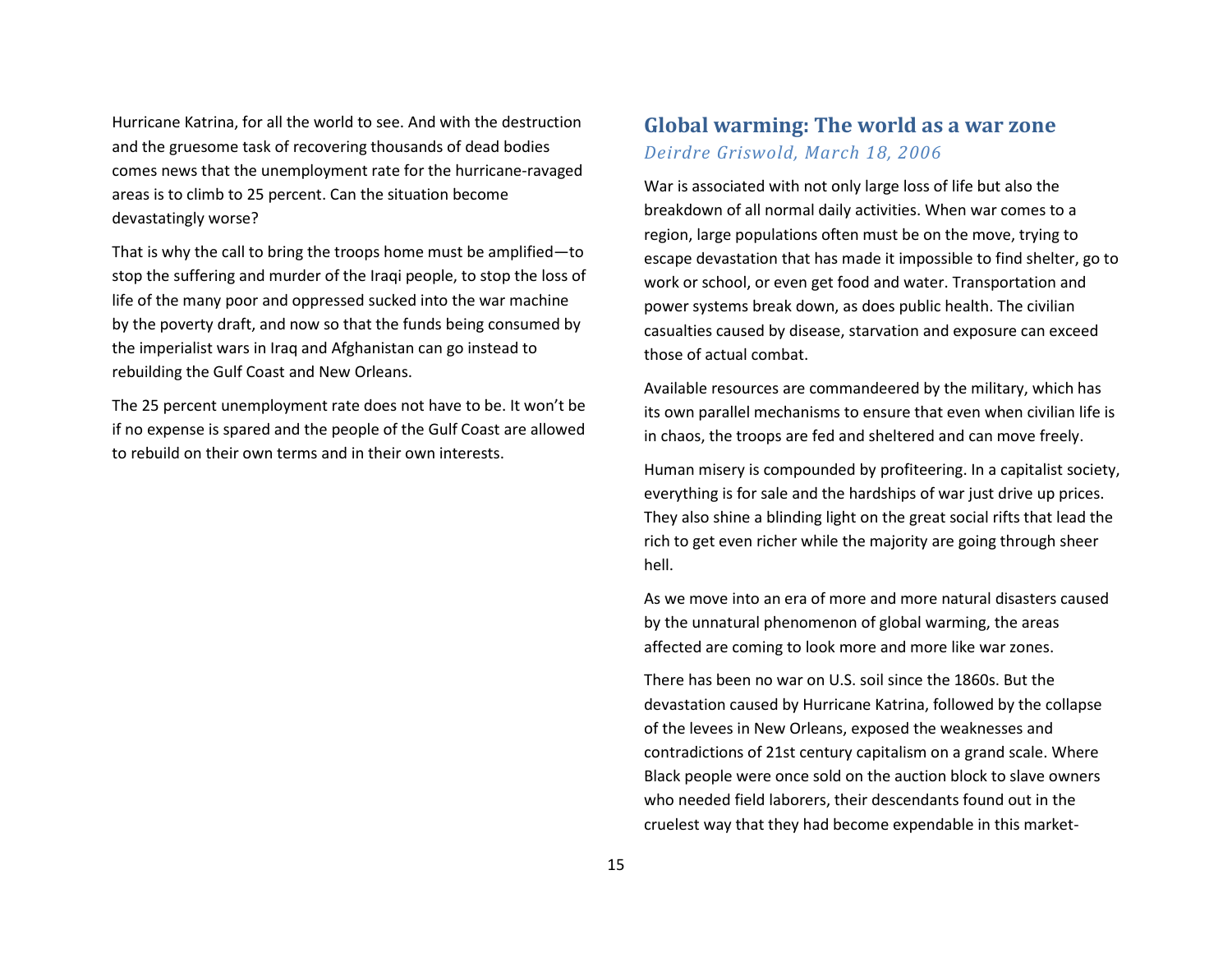driven system. Local police and then National Guard rode shotgun, tasked with protecting stores and buildings that were being inundated anyway, while the rising floodwaters claimed the most vulnerable people.

The world experienced the warmest year on record in 2005. After a balmy period this month, cold air came roaring back into the Midwest with baseball-sized hailstones and twisters whose winds reached 206 miles an hour. Even the lovely islands of Hawaii, which enjoy a temperate climate year round, have had record-breaking rains that just caused a dam in Kauai to burst and wash away several houses and their sleeping people.

The ice is rapidly melting at both poles. Fresh water flowing into the north Atlantic has pushed the Gulf Stream farther away from the British Isles. This, paradoxically, may mean colder winters for Western Europe, which has already seen unusually severe storms for several decades.

Central America, the Caribbean and parts of South America are being repeatedly battered by powerful hurricanes generated in the warmer ocean off West Africa. High winds, flooding and landslides have done immense damage and caused extensive loss of life. In the Caribbean, only socialist Cuba has been able to keep deaths at a minimum with its comprehensive evacuation system that uses all available resources.

The question is no longer if or when global warming will seriously affect life on the planet. It is an established fact, and each new study shows more rapid change. It is not just future generations but today's generation that will see rising sea levels that can inundate low-lying countries. Some predictions are apocalyptic.

The question is, what must be done?

There is no individual way to overcome this growing disaster. Riding a bike instead of driving or turning down the heat in your home may be good for you, but it's a drop in the bucket. This is a vast problem caused by the effect of human activity on the environment, and it can only be meaningfully addressed through profound social change.

Everyone knows that the U.S. government was the world's worst when it came to denying climate change. Even a cautious public figure like James Hansen, head of NASA's Goddard Institute, recently charged the Bush administration with trying to censor him for speaking out on global warming. For years, the U.S. has refused to join international pacts like the Kyoto Accords, meant to slow down climate change.

This has nothing to do with ignorance. This country has a massive scientific-technological establishment. This intransigence flows rather from the powerful political position of monopoly capitalism in the U.S., which refuses to allow anything to slow down its pursuit of superprofits on a world scale. Its determination to use the most ruthless methods to build an empire based on control of the world's oil shows how short-sighted this ruling group is.

Capitalist corporations are driven by the bottom line: profits. Longterm planning that would interfere with immediate profits falls by the wayside. When large social projects like dams, roads and railroads have been absolutely indispensable for the expansion of capitalist production but couldn't turn an immediate profit, they have been built with public funds.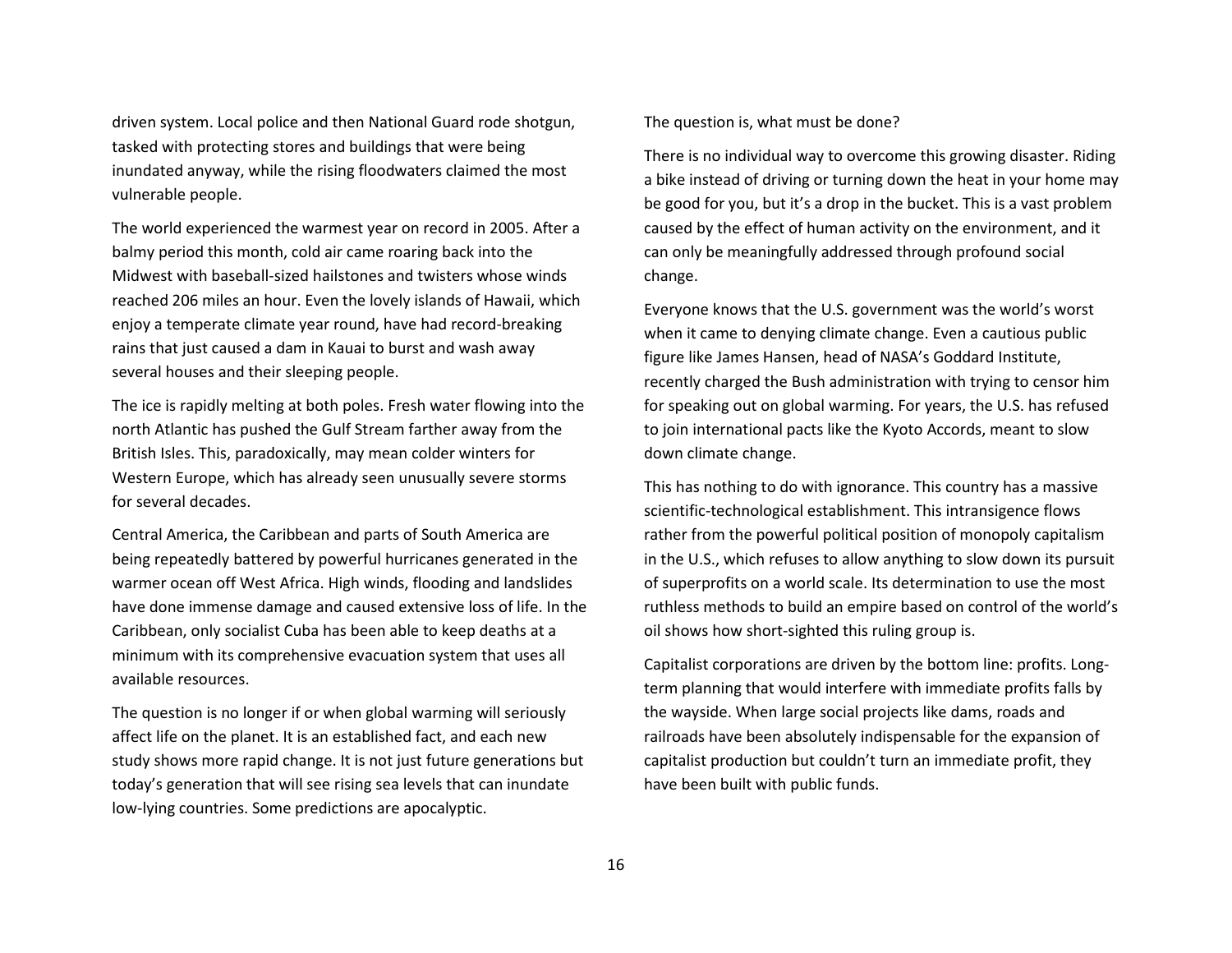Today, however, the publicly financed infrastructure is in terrible shape as the cost of empire balloons with each new military adventure. The Nobel Prize-winning economist Joseph Stieglitz estimates that the true cost of the Iraq and Afghanistan wars will be \$2 trillion.

With government debt rising sharply, what will be left for the kind of total reorganization of society needed to deal with global warming?

The mainstream environmental organizations in this country are in crisis. They have been focusing on how to persuade the corporations and capitalist politicians to think "green." It is a hopeless task.

For a century and a half, militant movements based in the working class and, more recently, in countries oppressed by colonialism and imperialism, have been trying to break the grip of capital and establish socialist economies. Some have succeeded—often in the aftermath of devastating capitalist wars for markets. Now we are facing a new kind of war, which can strike anywhere as natural systems break down under global warming.

Only socialist planning on a global scale offers a way out. The struggle to take control of our economic life and create a sustainable environment is an integral part of the struggle of the workers and the oppressed peoples to end capitalism and build a socialist world.

## **'An Inconvenient Truth': Educates but doesn't challenge system** *G. Dunkel, July 9, 2006*

Even though the air conditioner was broken on an early summer night in New York City, no one left the packed movie theater showing Al Gore's "An Inconvenient Truth." A number of customers thought the heat was deliberate, since the movie examines the climate crisis caused by global warming—and the way the United States uses energy is a major factor in producing global warming.

The movie has been a sleeper. None of the critics or Hollywood moguls thought a documentary presenting scientific evidence on a subject where there is some popular controversy would draw an audience. But "An Inconvenient Truth" has had the best per-screen draw of any current release. Now it is spreading beyond the art house, independent film market to a much broader distribution.

Gore and his director, Davis Guggenheim, do a good job presenting the facts in a visually compelling way and getting in data that just appeared in 2005. Guggenheim even manages to present Gore as a human being with feeling and a long interest in climate change, which is surprising given Gore's long history as a political wonk.

Most of the scientists interviewed in the media about the film have said it presents the evidence carefully and clearly, even if some of Gore's projections of future events are a bit stretched and some of his conclusions about ice cores a bit overdrawn. Some of the business-oriented media like the Houston Chronicle and Wall Street Journal have tried attacking Gore's conclusions, but most of the press that reviewed the film accepted his conclusions.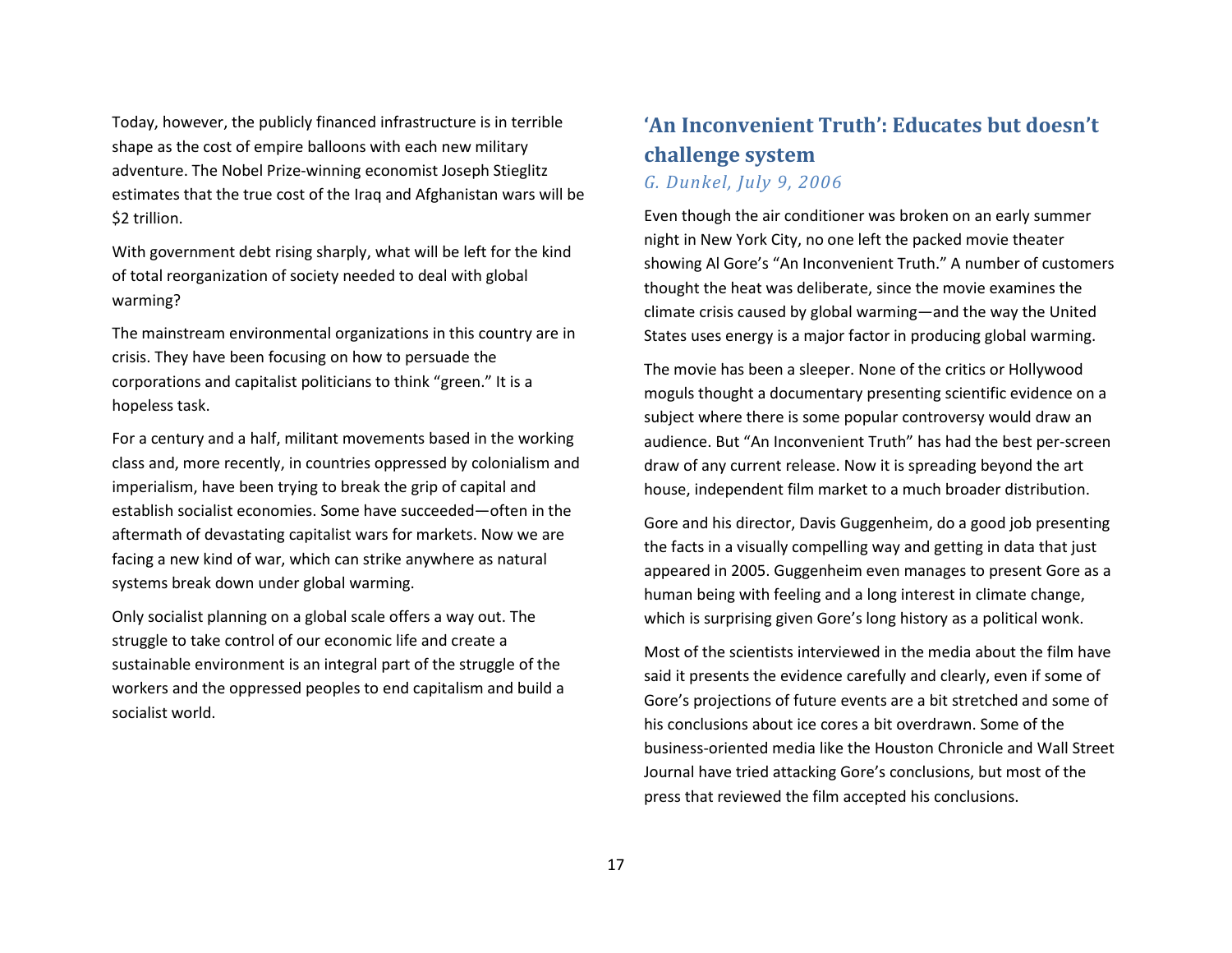Gore makes one telling point. In a review of some 900 articles on climate change appearing in peer-reviewed, scientific journals, not one denied that global warming is happening. But in a survey of 600 or so articles in the corporate-owned mass media on climate change, 53 percent challenged global warming.

Where Gore and the movie fall down is in presenting the struggle to reverse global warming as a moral one, a struggle to change personal and national moral choices. The role of the oil, coal, energy and transportation industries, and of the big capitalists who control and profit so grossly from them, passes unmentioned. Could the Gore family history with Occidental Petroleum have something to do with it?

Making all the green moral choices you can afford, and even agitating for more greenness in the larger society, at best is only going to moderate global warming—not reverse it.

"An Inconvenient Truth" is worth seeing, but its political conclusions are weak and obscure the need to struggle against this profitdriven, unplanned system.

## **Big business & global warming: Corporate manipulation moves to Phase II**  *Deirdre Griswold, July 16, 2006*

The huge corporations that have spent the last two decades lobbying forcefully to get government and the media to deny the existence of global warming and climate change have embarked on a new tack.

In the first phase of their campaign, these capitalist enterprises used every trick in the book to deny or belittle global warming. Since before the Kyoto Accords—which went into effect in 1994 and which the U.S. refused to sign—the energy companies in particular were setting up front organizations to dispute the scientific evidence.

These groups have had innocuous-sounding names like The Advancement of Sound Science Coalition (TASSC), Americans for Balanced Energy Sources (ABEC), Center for Energy and Economic Development, Cooler Heads Coalition, Global Climate Coalition, Global Climate Information Project and the Greening Earth Society.

There are many more. From a long list available at sourcewatch.org, the sampling provided here goes only as far as the Gs.

#### **The wolf in sheep's clothing**

TASSC started as a front for Philip Morris. It morphed from disputing the danger of tobacco smoke to advancing "industry-friendly positions on a wide range of topics, including global warming, smoking, phthalates and pesticides." (sourcewatch.org)

The Cooler Heads Coalition, according to its website, globalwarming.org, was formed in 1997 to "dispel the myths of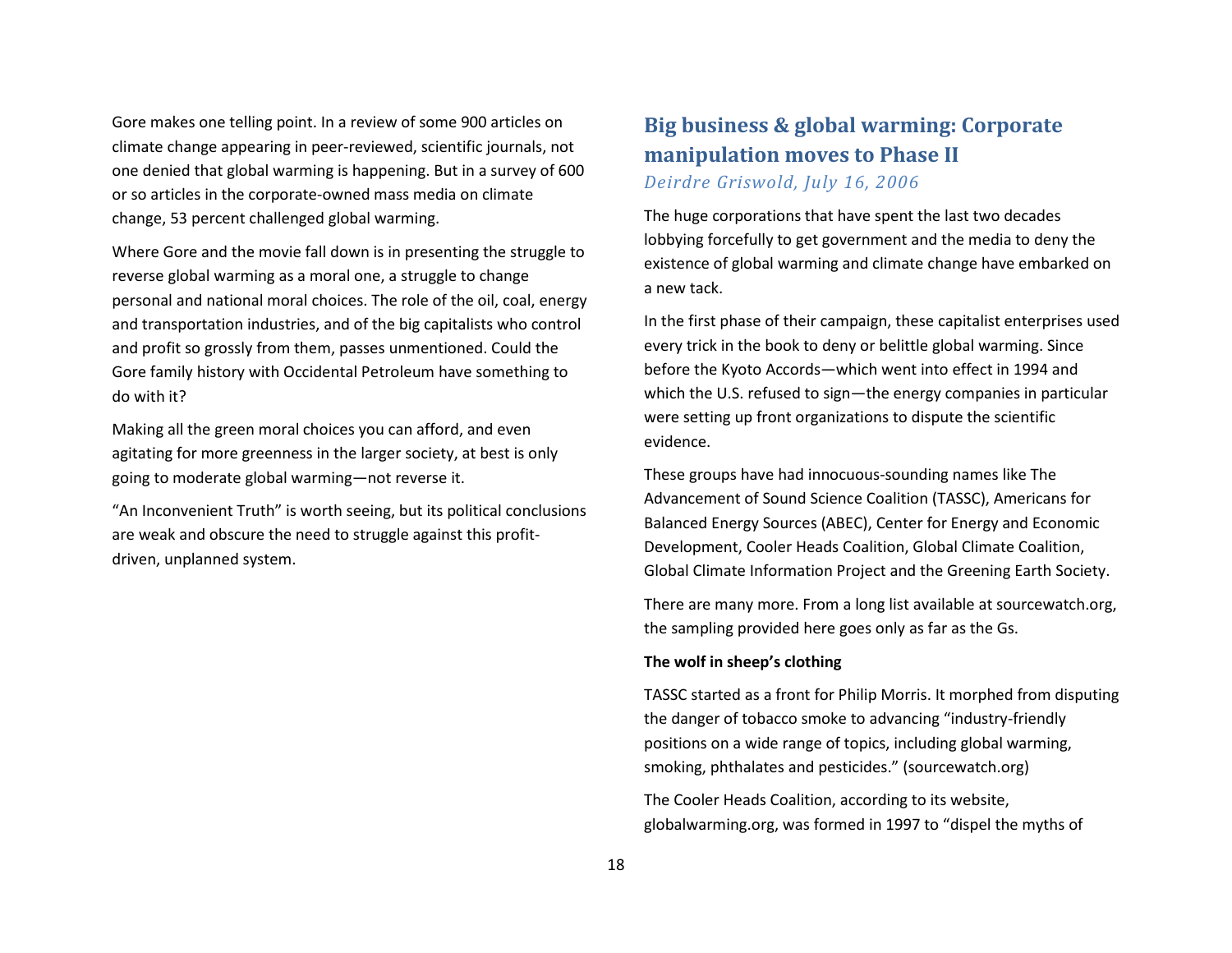global warming by exposing flawed economic, scientific and risk analysis. ... The risks of global warming are speculative; the risks of global warming policies are all too real."

Before it disbanded in 2002, the Global Climate Coalition (GCC) "was one of the most outspoken and confrontational industry groups in the United States battling reductions in greenhouse gas emissions." It collaborated with groups such as Sovereignty International, which believes that global warming is a plot to enslave the world under a United Nations-led "world government."

The members of the GCC read like a Who's Who of the largest U.S. industrial corporations and their organizations, including the American Petroleum Institute, Chevron Oil, Chrysler, Dow Chemical, Duke Power, DuPont, ExxonMobil, Ford, General Motors, McDonnell-Douglas, Shell Oil, Texaco and Union Carbide.

According to the Los Angeles Times (Dec. 7, 1997) the GCC spent \$13 million on its 1997 anti-Kyoto ad campaign, an amount roughly equivalent to Greenpeace's entire annual budget.

Common Cause has documented more than \$63 million in contributions to politicians from members of the GCC from 1989 to 1999.

The Global Climate Information Project, sponsored by the GCC and the American Association of Automobile Manufacturers, among others, was created to sponsor an advertising campaign in the U.S. against the Kyoto agreement.

The Greening Earth Society, funded and controlled by the Western Fuels Association, an association of coal-burning utility companies, claims that greenhouse gas emissions are a good thing because they will lead to greater plant growth and a greener environment.

For a while, this full-court press by U.S. big business fed the media with false information that kept a large part of the population confused. In this period, more than half the reporting by the U.S. corporate media echoed the well-funded industry lobbyists' claim that climate change and global warming were just an unproved "theory." They ridiculed the view that the combustion of fossil fuels—especially oil and coal—leads to an accumulation of greenhouse gases in the atmosphere that then traps the earth's heat.

But then came the hurricanes, the drenching rains leading to disastrous floods and mud slides, the tornadoes, the grapefruitsized hail, the droughts, the wildfires, the melting of glaciers, the death of coral reefs, the shrinking of the polar ice caps, and the biggest "natural" disaster to hit a major U.S. city since the San Francisco earthquake—the flooding of New Orleans.

Global warming is now virtually undisputed in the world's scientific community, which has moved on to creating models to predict the impact of climate change on low-lying coastal areas, deserts, tundra, ocean currents and so on.

So what are the big corporations that spent hundreds of millions on disinformation doing now?

#### **The wolf gets through the door**

They are moving into the area of ecology and conservation in order to make sure that whatever is done is profitable for them.

Take something like the Pew Center on Global Climate Change. It is a product of the Pew Charitable Trusts, set up by the descendants of Joseph Pew, founder of the Sun Oil Co.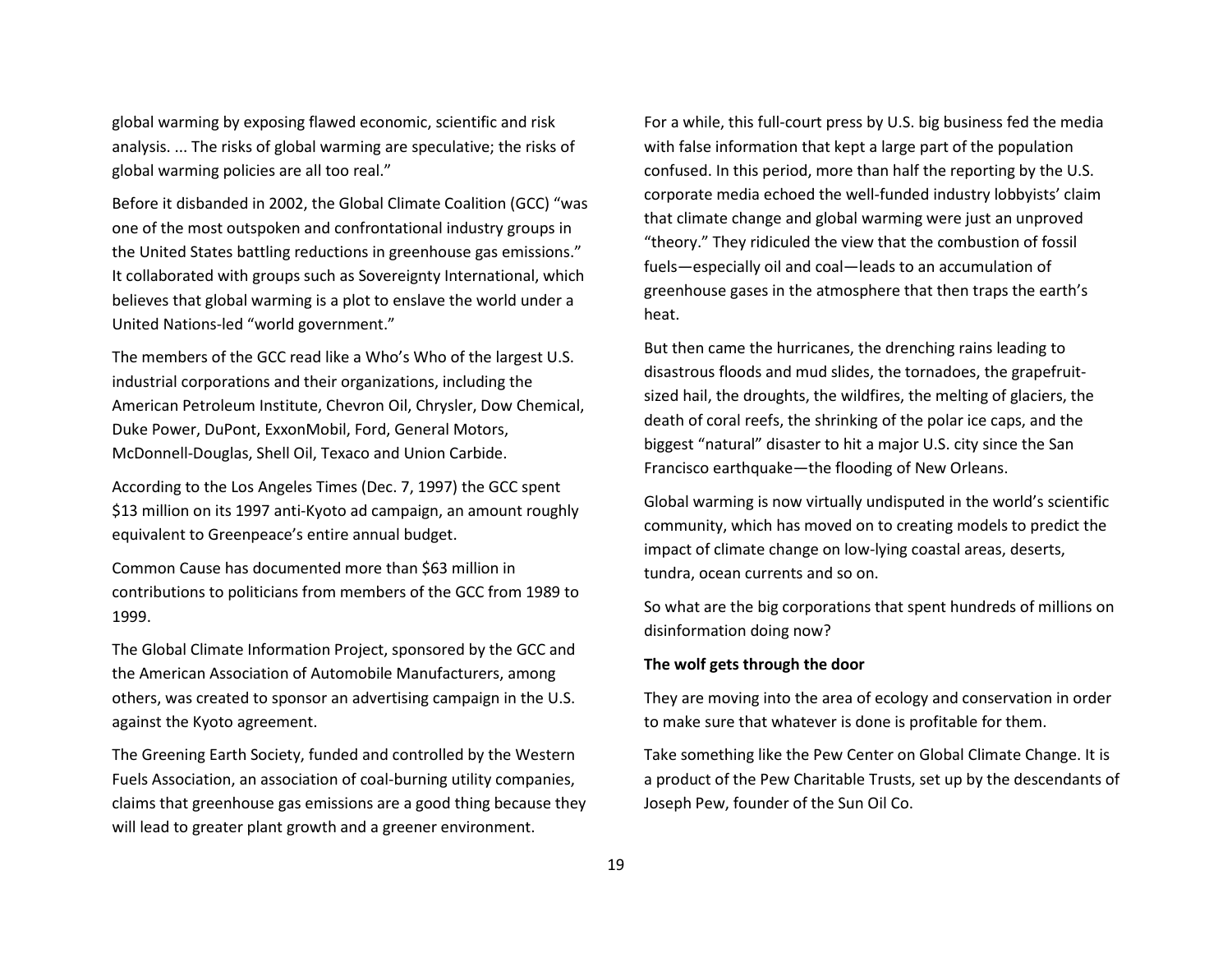For generations, this super-rich family has funded a panoply of right-wing organizations, from the American Liberty League in the 1930s to the Christian Freedom Foundation and the John Birch Society in the 1950s and, more recently, the American Enterprise Institute, the Heritage Foundation and the Manhattan Institute for Policy Research. This last organization was set up by William Casey, later to become Reagan's CIA director.

Unlike the earlier industry-sponsored organizations, the Pew Center on Global Climate Change does not dispute global warming. Rather, it seeks to set the agenda of the environmental movement and any related legislation so businesses can take advantage of it.

Its website talks about "the emerging greenhouse gas market." The center has set up a Business Environmental Leadership Council, which says that "companies taking early action on climate strategies and policy will gain sustained competitive advantage over their peers."

"The BELC," they go on, "is now the largest U.S. based association of corporations focused on addressing the challenges of climate change, with 40 members representing \$2 trillion in market capitalization and over 3 million employees.

"Many different sectors are represented, from high technology to diversified manufacturing; from oil and gas to transportation; from utilities to chemicals. We accept the views of most scientists that enough is known about the science and environmental impacts of climate change for us to take actions to address its consequences."

And what kinds of actions do they propose?

"Businesses can and should take concrete steps now in the U.S. and abroad to assess opportunities for emission reductions, establish

and meet emission reduction objectives, and invest in new, more efficient products, practices and technologies.

"The Kyoto agreement represents a first step in the international process, but more must be done both to implement the marketbased mechanisms that were adopted in principle in Kyoto and to more fully involve the rest of the world in the solution."

These words may sound innocent enough—to someone unfamiliar with the crafty and devious nature of the class of robber barons who, in a relatively short period of time, have become fabulously wealthy by disregarding the health and well-being of millions of workers and their families.

On closer examination, however, it should be clear that this wing of the ruling class has decided that there is a lot of money to be made from new technologies that may, or may not, slow down global warming. They want to push "market-based mechanisms" because that's where the money is. And the targets of much of their "analysis" on global warming are developing countries like China, India and Brazil, which they want to "fully involve ... in the solution."

According to Environment News Service, these three countries emit only one-tenth the amount of greenhouse gases per capita as North America. That hasn't stopped the U.S. government, which is bought and paid for by corporate lobbyists, from opposing the Kyoto Accord largely on the grounds that it doesn't demand enough of poorer countries. The corporate media, always ready to blame the Third World, is stoking the fires with dire speculation on what the world will be like when every Chinese family has a car, etc.

In fact, even though its opening of a market economy in many areas to spur development has brought grave problems to China—from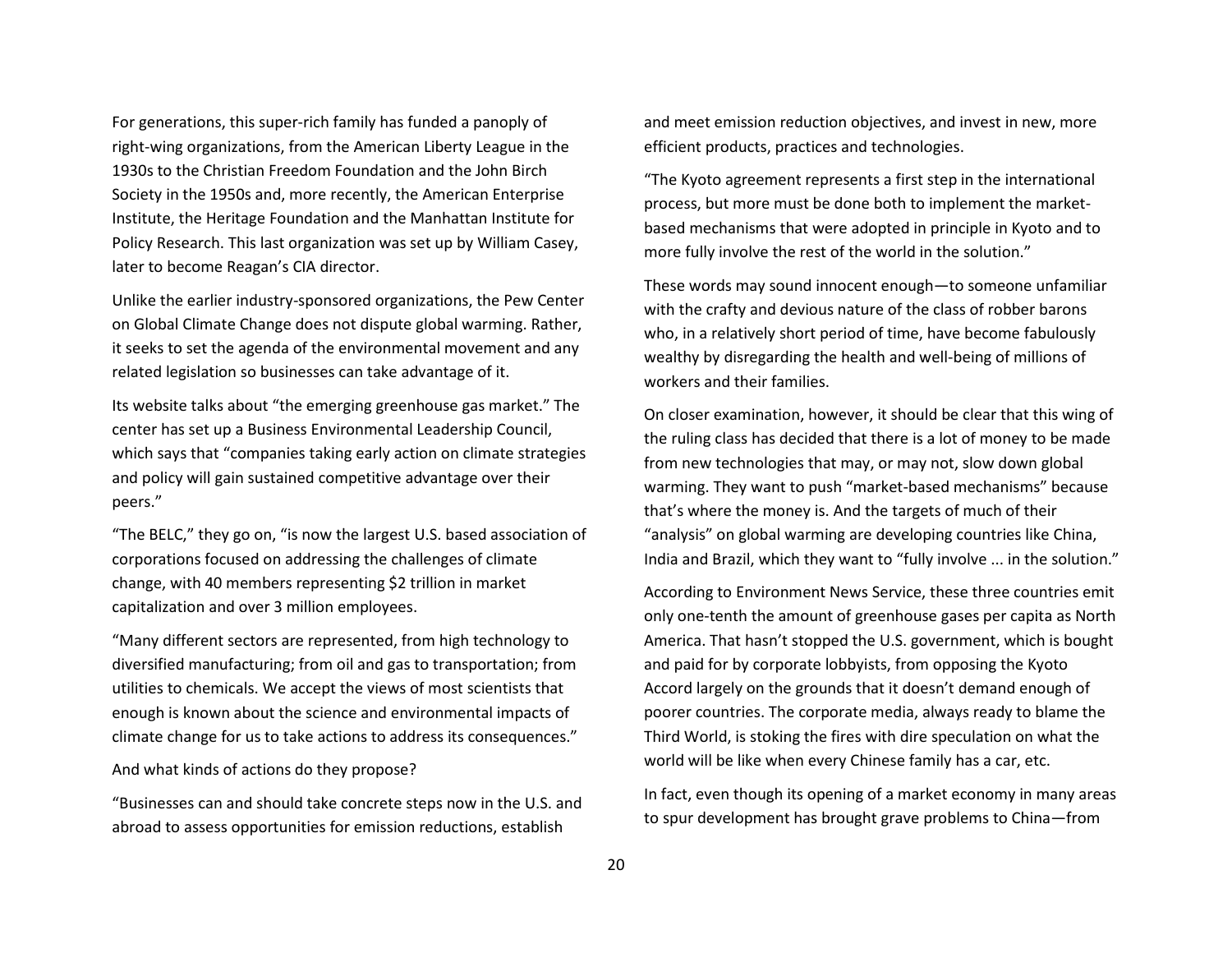the growth of bourgeois values to a widening income gap, unemployment and horrendous conditions in its older, privatized coal mines—there is a robust environmental movement in China that has a great deal of input into government planning. (We will discuss this in our next article.)

#### **Challenge facing environmental movement**

The biggest challenge facing the environmental movement here is to break free of the clutches of big capital, whose embrace is really the kiss of death. Too many of the "mature" environmental groups, like the Sierra Club, are tied in directly to the ruling class. Its library, for example, is named after William E. Colby, the first secretary of the Sierra Club and a director for 49 years. Colby launched the Accelerated Pacification Campaign during the Vietnam War and was named director of Central Intelligence by Richard Nixon in 1973.

This dependence on the largess of the very rich makes such groups look for solutions amenable to big business. It promotes the idea that the interests of the mass of people and of the billionaire owners of capital can be conciliated.

That approach may work when the object is to preserve a beautiful piece of wilderness for fortunate hikers to enjoy, or to keep a pristine lake unpolluted.

But the predicted catastrophes that will follow global warming and climate change are far too big to yield to this class-collaborationist approach. Climate change has the potential of producing disasters on a scale that we have seen only during the all-too-frequent imperialist wars of the last hundred years or so.

To politically prepare for what lies ahead, it is necessary to understand the mechanisms of the capitalist system and why even the most illogical, anti-scientific courses of action can become the norm under the pressure of the profit needs of big capital.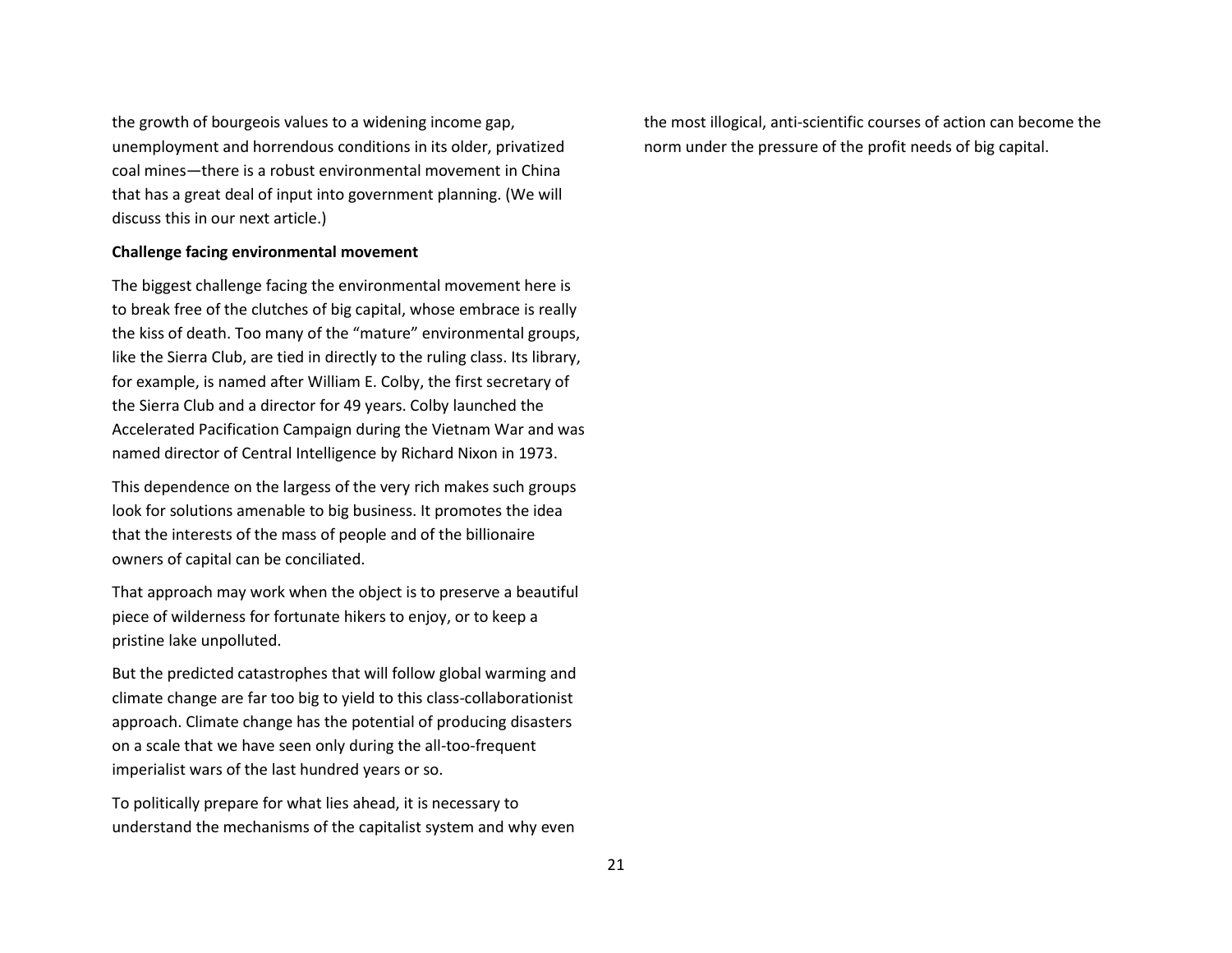# **Big business and global warming: Why the fox mustn't guard the henhouse**

*Deirdre Griswold, July 24, 2006*

Are exploitation and national oppression the major factors driving climate change?

Global warming is no longer a prediction. Its long-term effects are already unfolding across the planet. There are scads of scientific and news reports showing how serious it has already become for tens, if not hundreds, of millions of people.

In the literature dealing with this grave crisis, few if any references to the current social system can be found. Yet that doesn't mean it is not the basic issue that has to be addressed in order to find a solution.

Perhaps the reason the issues of class exploitation and national oppression are not discussed is because control over billions of people, their labor and resources by a few fabulously wealthy corporations and banks is taken for granted.

Since most of these mega-firms are rooted in highly developed capitalist countries and, in addition to exploiting workers at home, also super-exploit the rest of the world—creating the most malicious, self-serving and racist ideologies to justify their right to do so—the issue of social change really becomes one of overturning not just local class domination but the entire imperialist world order.

Most of the scientists and technical people dealing with the subject of global warming are looking for what they believe to be practical solutions, and the notion of changing social relations on a grand

scale is not on their agenda. Even those sympathetic to various struggles of the workers and oppressed for improvements in their conditions of life are not at this time looking to a revolutionary restructuring of the world.

Yet their own predictions as to the gravity of what is to be expected unless human economic activity is profoundly altered should drive them to look beyond the very small steps that they themselves admit are mere Band-Aids. Certainly, any social movement around this issue must tackle the question of profits versus human needs and survival.

#### **Not a personal but a social problem**

However well intentioned, appeals to people on an individual basis to change their habits—"Don't drive a car," "Turn off your electric lights," "Stop being a consumer"—bring results that are trivial when measured against the problem.

If there's no adequate public transportation, if there's no attractive and affordable city planning that lets workers live close to jobs, shopping and recreation, how can they stop driving cars?

Ever since the mass production of cars began, big corporations in auto, steel, rubber and oil have deliberately prevented the U.S. government from developing an adequate mass transit system, directly leading to this country being the world's worst in emissions of greenhouse gases.

People are not "consumers" by nature. A multi-billion-dollar capitalist industry called advertising constantly works on their minds to convince them that happiness comes only through buying more products. The industry itself creates enormous waste—only a fraction of a "newspaper" is news, for example. Whole forests are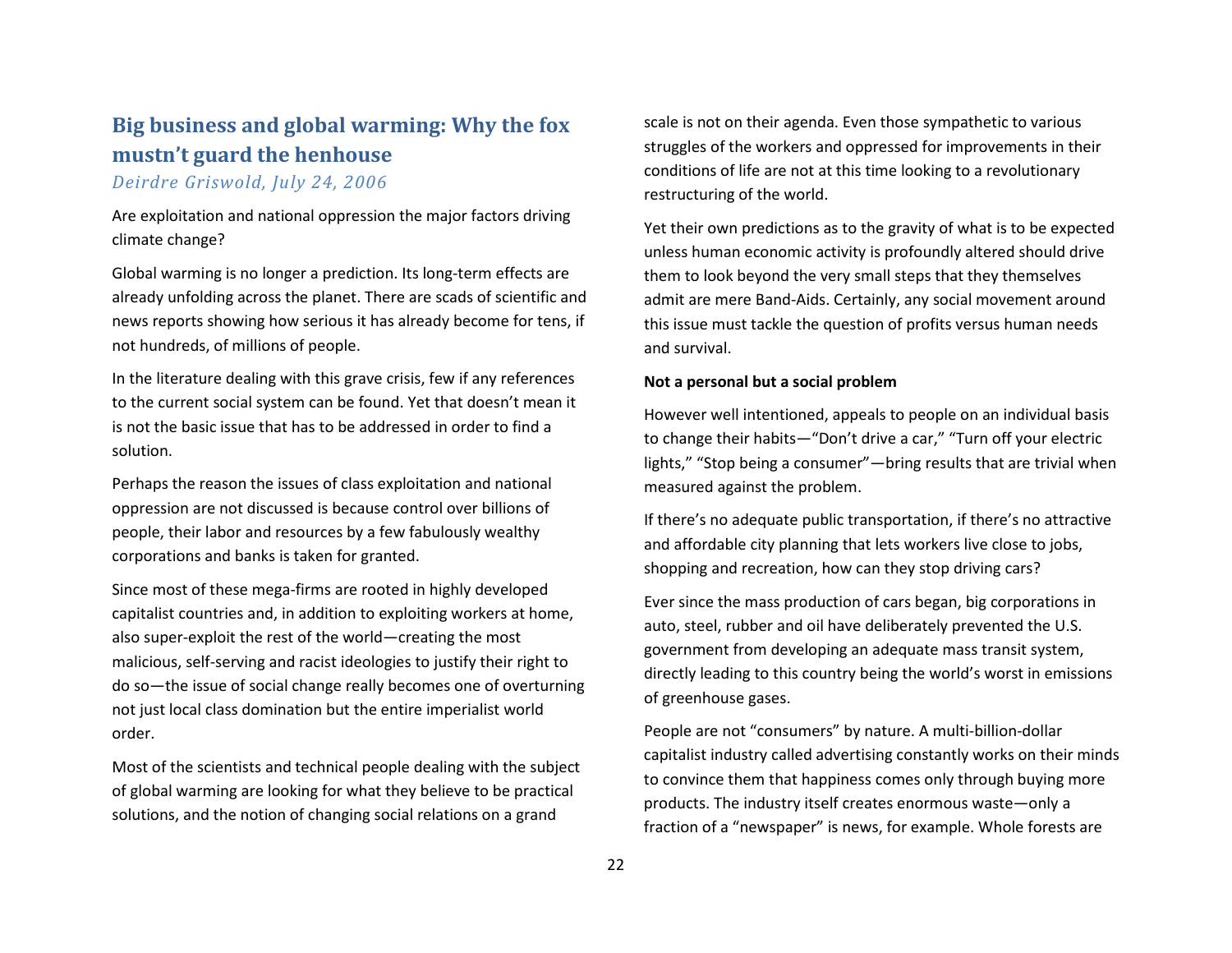sacrificed every day to provide paper for advertising. Furthermore, trees absorb carbon from the main greenhouse gas, carbon dioxide. Their loss accelerates global warming.

Another direct corollary of class and national oppression is war. Today, wars are raging in the Middle East because the U.S. oil industry, which more than any other sector of capital controls the Bush administration and its foreign and domestic policy, wants undisputed control over that petroleum-rich era.

What is more destructive to the environment than war? Not only do the planes, ships and tanks of this giant military power contribute to global pollution, but the trillions of dollars spent on past, present and future wars is rob bed from funding social programs—like housing, transportation and alternative energy—that could drastically reduce the problem of greenhouse gas emissions.

The destruction and waste built into this militarized, oppressive capitalist society dwarfs whatever energy and resources may be wasted in individual consumption.

The main issue in reining in global warming is social and political, not personal: Will economic activity continue to be based on privately owned corporate entities whose survival in the struggle for markets depends on generating ever greater profits, measured in quarterly bottom lines? Or will it be based on social ownership of all productive wealth, which then allows for broad planning geared to satisfying the long-term needs of the masses of people?

This leads directly to the question of which class will lead society the workers, in alliance with all the oppressed, or the capitalist exploiters of their labor?

Not to take up these questions is to ignore the elephant in the room. It leads to the unscientific view that greed and inertia are "human nature" and can't be changed. We are already hearing doomsday predictions from eminent scientists. The pessimism and despair of those who limit their outlook to a future constrained by capitalism can only grow more desperate.

#### **Profiteers lied to the public**

The record of the U.S. capitalist class on global warming is undeniable.

As was pointed out in the first article in this series [www.workers.org/2006/us/warming-0720/], big business in the U.S., especially companies in the energy and automobile industries, for about two decades spent hundreds of millions of dollars to discredit the scientific view that human activity—especially the combustion of fossil fuels—had created a blanket of carbon dioxide in the earth's atmosphere that was trapping the sun's heat. They created benign-sounding lobbying groups to disinform the public and make sure that the government didn't impose regulations on greenhouse gas emissions or ratify the Kyoto Protocol, the only worldwide agreement to limit these emissions—and a very weak one, at that.

A year ago, the Guardian newspaper in Britain reported that State Department documents showed the Bush administration "thanking Exxon executives for the company's 'active involvement' in helping to determine climate change policy, and also seeking its advice on what climate change policies the company might find acceptable." The documents were written shortly before President George W.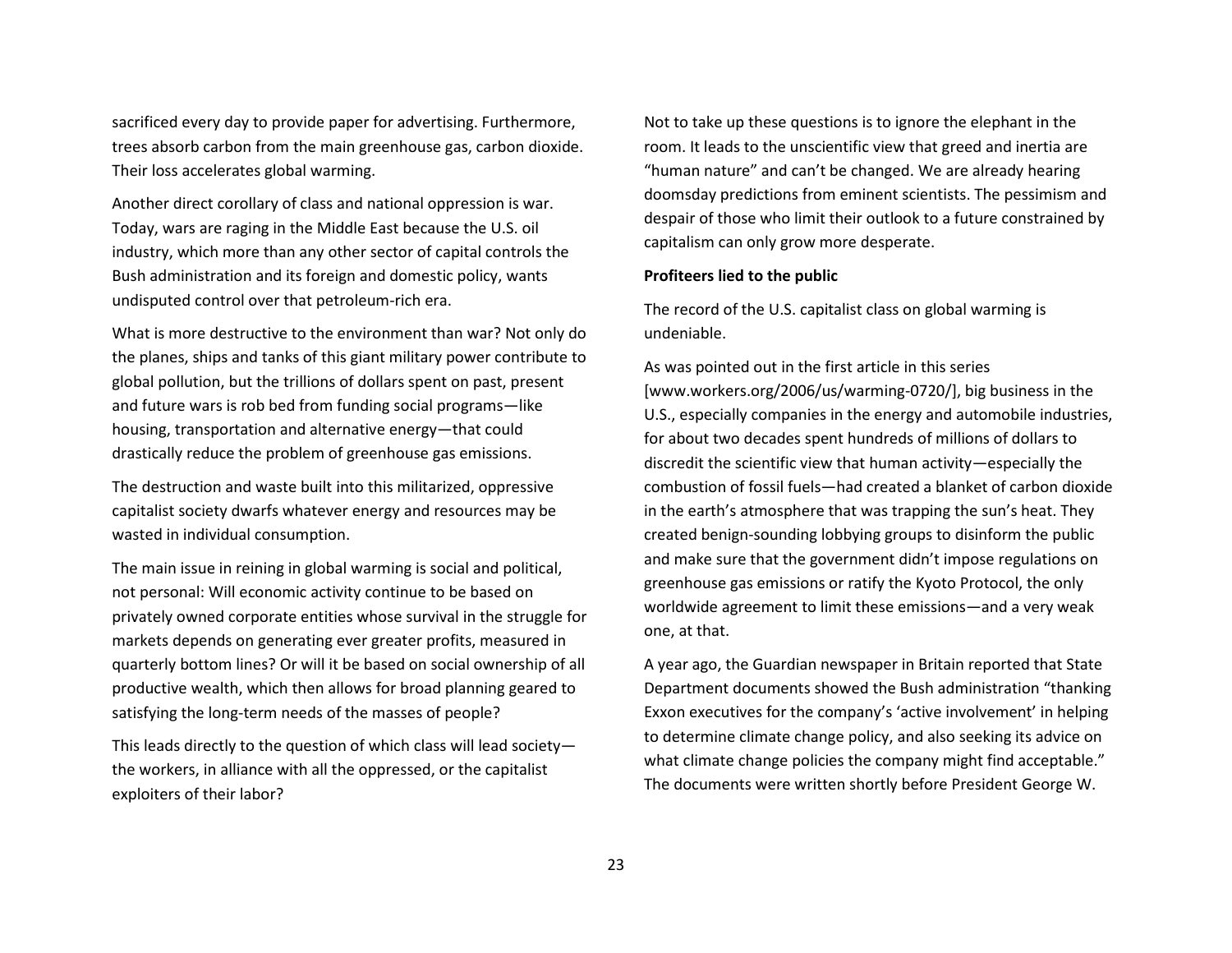Bush announced he would not sign the Kyoto Protocol. ("Revealed: how oil giant influenced Bush," Guardian, June 8, 2005)

Not surprising, of course. The only thing surprising is that Greenpeace was able to get ahold of the government documents to prove it.

But now industry-sponsored propaganda has been thoroughly disproved by the dramatic and tangible evidences of global warming and climate change that are all around us. So some of the worst sources of disinformation—like the Global Climate Coalition, which got most of its funding from Exxon—have closed down.

In their place have come various well-funded NGOs that acknowledge global warming but promote "solutions" that will be profitable to big business. Last article, we mentioned the Pew Center on Global Climate Change. Their funding comes from the Pew family fortune, which comes from Sun Oil. There is also the Reason Foundation—which talks about "unleashing market forces" to solve global warming.

Britain's first Special Representative on Climate Change, John Ashton, summed up the approach of these groups: "Climate change needs to be seen not as an economic threat, but an economic opportunity."

Certainly there is much money to be made on selling autos, for example, that burn less gas. With oil prices high, more consumers want affordable hybrid cars. General Motors found out the hard way that its gas-guzzling SUVs and Hummers were losing out to lighter, more efficient vehicles.

Inventors hope to make money with new alternate-fuel devices and maybe even contraptions that remove carbon dioxide from the

atmosphere—although they haven't figured out what to do with it once they have captured it.

The nuclear power industry hopes to make money by replacing coalfired generating plants with nuclear.

In all of this, however, the main motivation is to make money. Push your product to make money. Ridicule the competition, bribe and even lie to prevent others from getting the contract. That's how capitalism has always worked.

It should already be clear that, when discussing the future of the earth, decisions on how to allocate society's resources need much more objective criteria than these.

It is precisely the drive for money and private profit on a short-term basis that has gotten humanity into this mess. And it is the control by a privileged few, who dominate even the so-called democratic political process with their huge fortunes, that prevents capitalist governments from taking the sweeping measures needed to restructure society on a rational basis.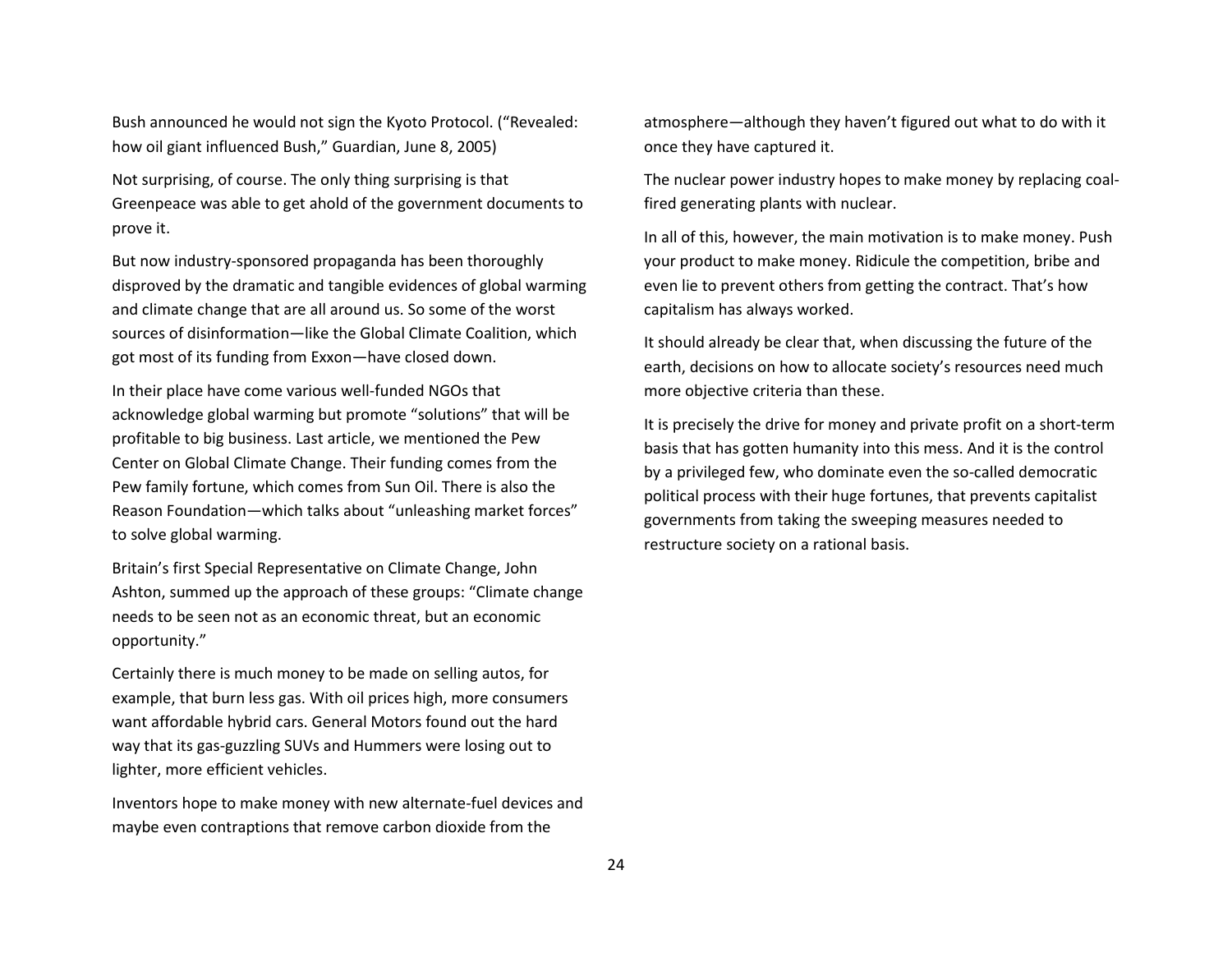# **As floods ravage East Africa, Kenya urges action at UN climate conference**

### *Deirdre Griswold, November 19, 2006*

The timing could not have been more telling. Even as the United Nations' Framework Convention on Climate Change was meeting in Africa for the first time, torrential rains began to pound Kenya, the host country.

Kenya's Minister for Environment and Natural Resources Kivutha Kibwana had opened the convention on Nov. 6 with a dire warning: "Climate change is rapidly emerging as one of the most serious threats that humanity may ever face. ... We face a genuine danger that recent gains in poverty reduction will be thrown into reverse in the coming decades, particularly for the poorest people of the world and especially those in the continent of Africa."

Kibwana urged negotiators to "take concrete actions on immediate priorities."

The 6,000-plus convention delegates, representing 189 countries, then began a two-week process of debate and decision on what to do about climate change. But by Nov. 12, floods in Kenya had begun sweeping away roads and bridges and inundating towns and cropland, killing at least 20 people and displacing tens of thousands.

Just a few weeks earlier, the rains had pounded Ethiopia and Somalia to the north, also with deadly consequences. The rainy season, usually a welcome break for a region suffering from longterm drought, had turned into just another season of disaster.

"Africa is the least responsible for climate change but will be hit the hardest," Nick Nuttall, spokesperson for the United Nations Environment Program, told Inter Press Service from Nairobi.

A new report released to the convention found that 70 million people and 30 percent of Africa's coastal infrastructure face the risk of coastal flooding, linked to rising sea levels, by 2080. More than one-third of the habitats that support African wildlife could be lost. Crop yields will fall due to warmer temperatures and more intense droughts.

Less than two decades from now, some 480 million people in Africa could be living in water-scarce or water-stressed areas.

Even though today's rains are drowning Africa's eastern regions, higher temperatures are drying up the sources of water for much of the continent. For example, the summer melt from the snowcap on Mount Kilimanjaro in neighboring Tanzania has fed streams and rivers for as far back as anyone can remember. But now the snow is nearly gone and drought is killing the cattle that the Masai people at the mountain's foot rely on.

Nine years ago, the Kyoto accords were to set up a \$100 million Adaptation Fund to help poorer countries prepare for climate change. But the project has gone nowhere. There's still no agreement on who will decide how the money is spent.

According to Kimani Chege, writing for nature.com news, "The European Union, Canada and Japan are pitted against developing nations concerned that countries that have not signed the Kyoto Protocol, such as the United States, will have a say in how the fund is managed, and that the money will come with too many strings attached."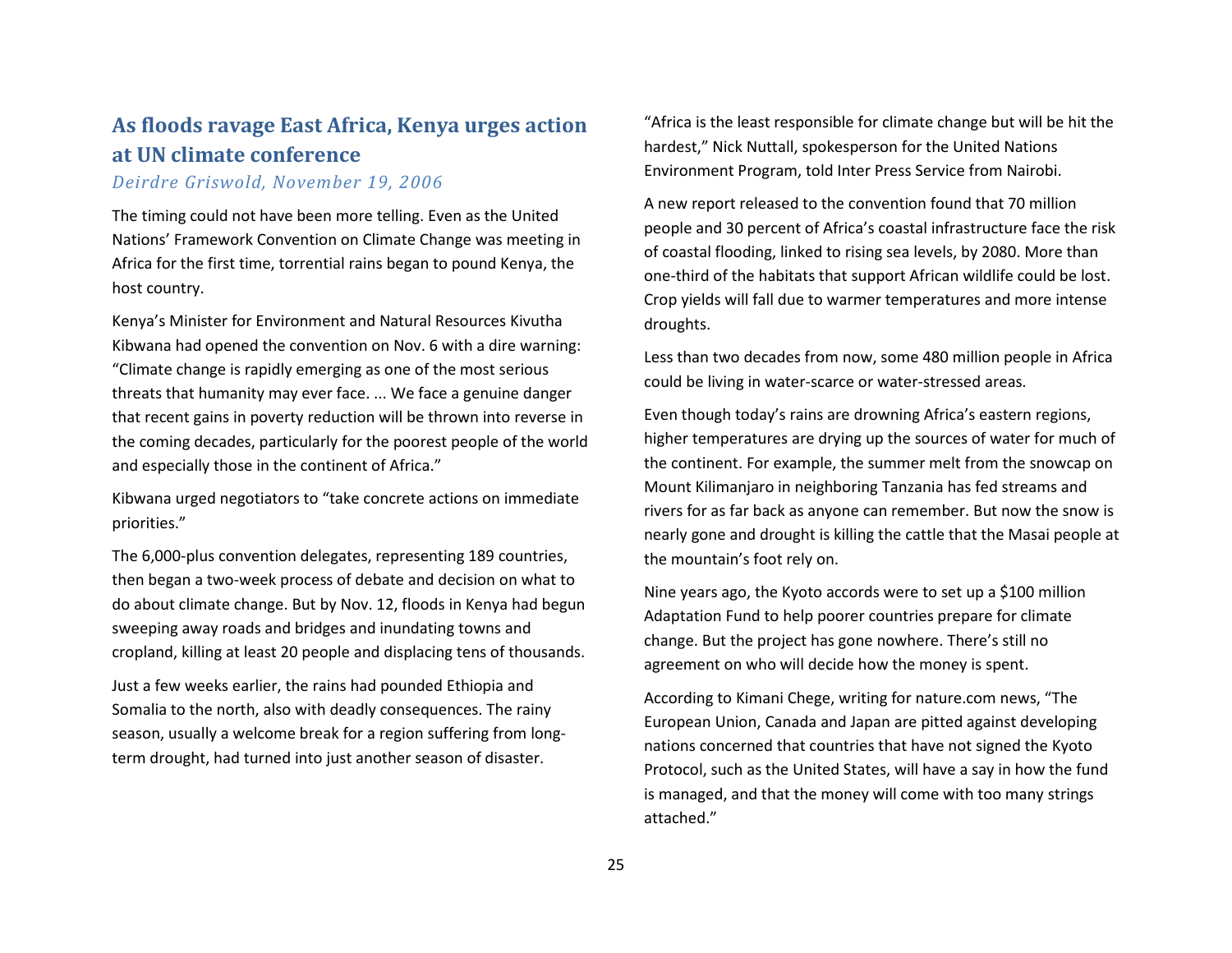The United States, which produces 25 percent of the world's greenhouse gases that are trapping heat and causing global warming, has refused to sign even the weak Kyoto agreement.

Chege continues: "The Adaptation Fund is linked to the Kyoto Protocol's Clean Development Mechanism, which allows polluters to offset some of their greenhouse-gas emissions by investing in emissions-reducing projects in developing countries.

"In 2003 it was agreed that 2 percent of the proceeds from such projects would go into the fund. The fund is not yet operational, and contains only U.S. \$3 million."

Over nine years, only \$3 million has been put into a fund that is supposed to serve developing countries all over the world! In just a few hours, storm-related damage can cost much, much more than that in just one small area, draining funds away from development projects.

Chege adds, "The EU and many other industrialized nations want the fund to be administered by the Global Environment Facility, which is managed by the United Nations and the World Bank. But many developing nations oppose this, as the GEF is influenced by countries that are not party to the Kyoto Protocol [The U.S. and Australia—WW]. ...

"Developing nations also fear that funding will come with conditions similar to those commonly imposed by other multilateral funding agencies, such as the International Monetary Fund and the World Bank. Typically, such conditions demand that recipients meet certain standards on good governance and human rights."

This shows the utter hypocrisy of the "human rights" stance of the major imperialist powers. When the United States was a developing country trying to become independent, it was also a country that profited from slavery and attempted to exterminate the Native peoples. Had it been subject to the "human rights" litmus test, it could never have received the financing or military support from France that allowed it to break free of British colonial rule.

Today, Washington uses "human rights" as an excuse to hold back even the most minimal funding for a continent that is poor because its resources and even its people have been seized to enrich first the slave owners and then the capitalists of the United States and Western Europe. By any standards, the people of Africa deserve reparations, free of strings attached, to counter a problem caused by the exploiters of the world.

#### **Stern report on economic impact**

All of humanity has much to fear from global warming, according to a Review on the Economics of Climate Change released on Oct. 30 by Sir Nicholas Stern. This report, commissioned by the British government, says that unless greenhouse gas emissions are substantially reduced, there will be a loss of between 5 percent and 20 percent of global gross domestic product by 2100. But this could be avoided by spending 1 percent—about \$450 billion—per year of world GDP today to keep greenhouse gas concentrations below 550 parts per million.

Spending \$450 billion to prevent catastrophic climate change may sound like a lot, but it is less than what the Pentagon spends every year on an aggressive military tasked with maintaining the dominance of U.S. banks and corporations around the world.

By comparison, the \$3 million that the rich, exploiting countries have put into the UN Adaptation Fund so far is trifling.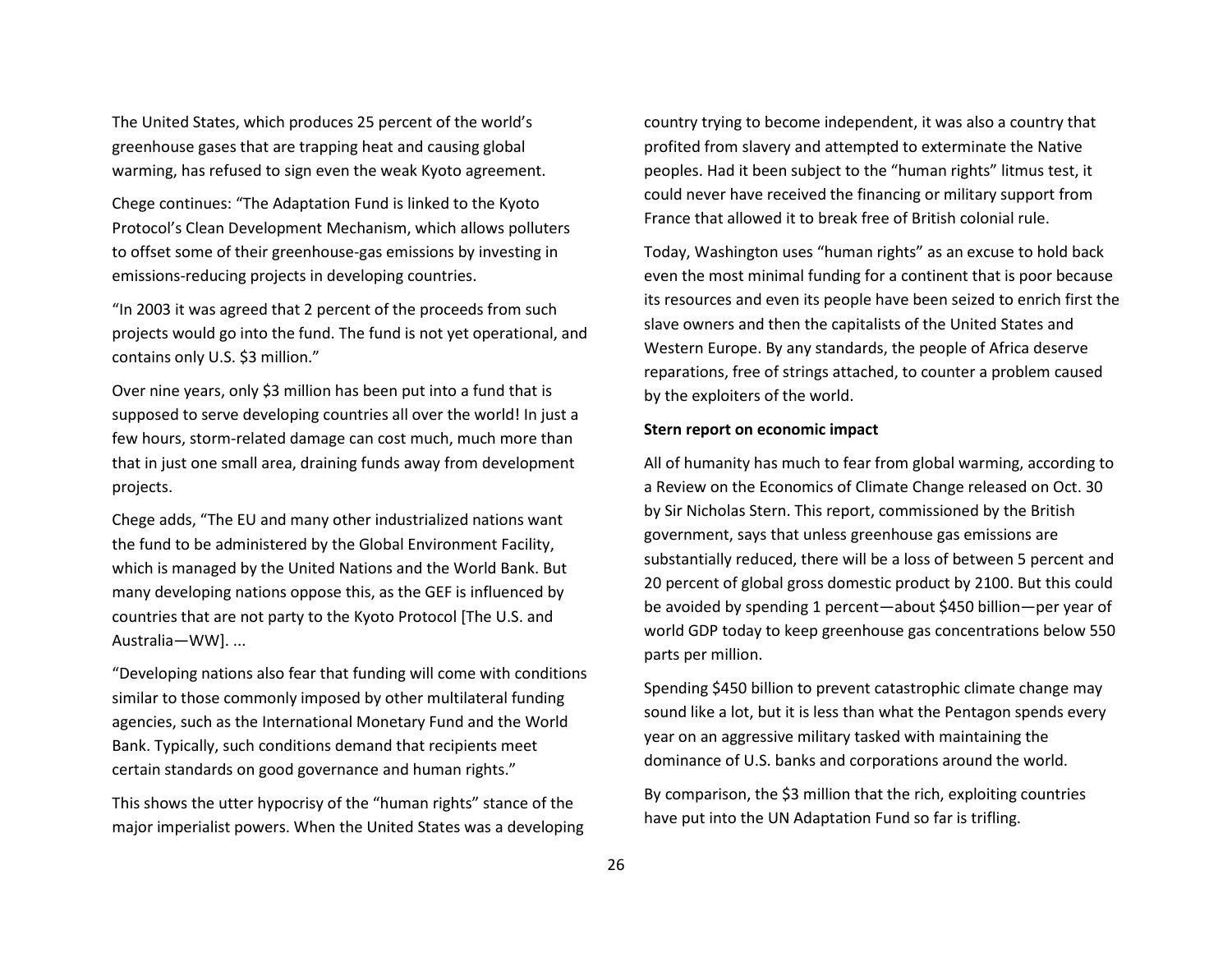If a hurricane were to strike Long Island and devastate some of the mansions there, the insurance companies would have to come up with many billions of dollars to cover the damage. One estate alone, that of Ira Rennert in Sagaponack, has been valued at \$185 million—enough to bring green development to millions of people in poorer countries.

The Stern report doesn't say it—he is, after all, "Sir" Nicholas Stern—but the problem is really imperialism and what it has done to the world.

Never before has there been such a concentration of wealth at one pole and poverty at the other. Never before has economic activity been driven so wildly by the search for greater profits, which in a capitalist society takes precedence over all other considerations.

What the Stern report does show is that a major effort by the developed countries could turn back the looming mega-disasters scientists now foresee.

To get there will take a global struggle by all committed people, especially the masses of workers and oppressed, against the present capitalist rulers of the earth.

## **U.S. biggest culprit of global warming** *LeiLani Dowell, January 15, 2007*

The spring-like condition of the weather in the first week of January in New York had everyone talking. Flowers were blooming months early. It was the first snowless winter since 1877 (Los Angeles Times, Jan. 6), and many people were worrying about one thing: global warming.

While weathercasters reported that the recent oddities were due not to global warming but to El Niño—temperature fluctuations in surface waters of the tropical Eastern Pacific Ocean—it's not just New York that has been showing the symptoms. The Australian Bureau of Meteorology reported that 2006 saw the warmest spring there on record. Neil Plummer, senior climatologist of the bureau, said, "Most scientists agree this is part of an enhanced greenhouse gas effect. Of Australia's 20 hottest years [on record], 15 have occurred since 1980." (Financial Times, Jan. 3)

Ted Scambos, a glaciologist with the National Snow and Ice Data Center in Boulder, Colo., reports, "From Europe, the East Coast, north to the Artic and across to Siberia, there's a very large swath of the Northern Hemisphere for the months of September, October and November that [were] exceedingly warm." (Washington Post, Jan. 7)

After petitions and a lawsuit from environmental groups, the Bush administration has recently proposed to put the polar bear on the threatened species list under the Endangered Species Act. In 2005, scientists found evidence that polar bears were drowning because they had to swim longer distances to find food, due to the melting of the Arctic ice shelf. (Sunday Times of Britain, Dec. 18, 2005)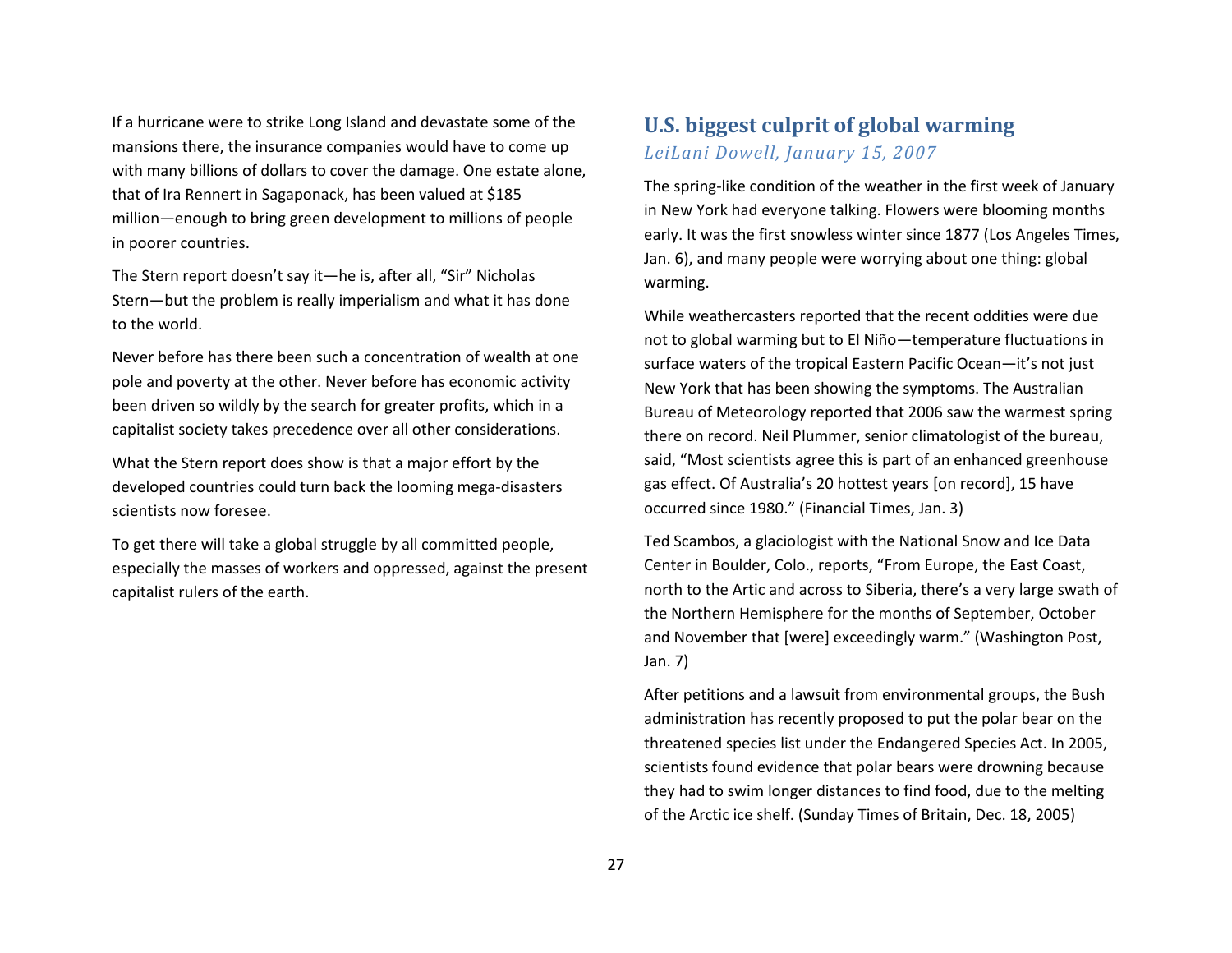On Dec. 29, the Guardian UK reported that a huge ice island had suddenly broken off from an ice shelf in the Canadian Artic, alarming scientists who had assumed that global warming changes would occur much more gradually.

#### **United States corporations guilty**

According to the U.S. Energy Information Administration, the United States is the largest single emitter of carbon dioxide from the burning of fossil fuels, a leading cause in global warming. (www.eia.doe.gov) Some state, city and local governments have passed legislation to cut emissions, as in California, New York, Washington, D.C., and Arlington, Va.

Yet the federal government has washed its hands of the issue consistently refusing to ratify the Kyoto Protocol to the United Nations Framework Convention on Climate Change, which was originally negotiated in 1997. Signatory countries of the non-binding protocol commit to reduce their emissions of carbon dioxide and five other greenhouse gases, or provide economic incentives for reduction.

Placing the blame directly on the United States, the Inuit Circumpolar Conference filed a complaint with the Inter-American Commission on Human Rights stating the United States' refusal to limit its emissions has violated the rights of the Artic Inuit people to use their traditional lands, their rights to health and life, and to their livelihood. While the commission rejected the petition in December, Inuit leaders vow to continue the struggle to expose these violations. (Nunatsiaq News, Dec. 17)

Not only are capitalist corporations—the government's real bosses—unwilling to do anything to stop what is already becoming a global crisis; some of them are still actively trying to mislead the public to think that global warming doesn't exist.

A Jan. 3 press release from the Union of Concerned Scientists announced their new report on "how ExxonMobil has adopted the tobacco industry's disinformation tactics, as well as some of the same organizations and personnel, to cloud the scientific understanding of climate change and delay action on the issue. According to the report, Exxon Mobil has funneled nearly \$16 million between 1998 and 2005 to a network of 43 advocacy organizations that seek to confuse the public on global warming science." The report is available at www.ucsusa.org.

The release explains that ExxonMobil has:

• raised doubts about even the most indisputable scientific evidence;

- funded an array of front organizations to create the appearance of a broad platform for a tight-knit group of vocal climate change contrarians who misrepresent peer-reviewed scientific findings;
- attempted to portray its opposition to action as a positive quest for "sound science" rather than business self-interest;
- used its access to the Bush administration to block federal policies and shape government communications on global warming.

If ExxonMobil were a country, it would be the sixth-largest expender of global warming emissions. (AlterNet, Jan. 8)

Other corporations attempt to cover up their horrible track records on the environment by making only the paltriest efforts to help. For example, a New York Times editorial lauds Wal-Mart for pushing to sell 100 million compact fluorescent light bulbs—which use less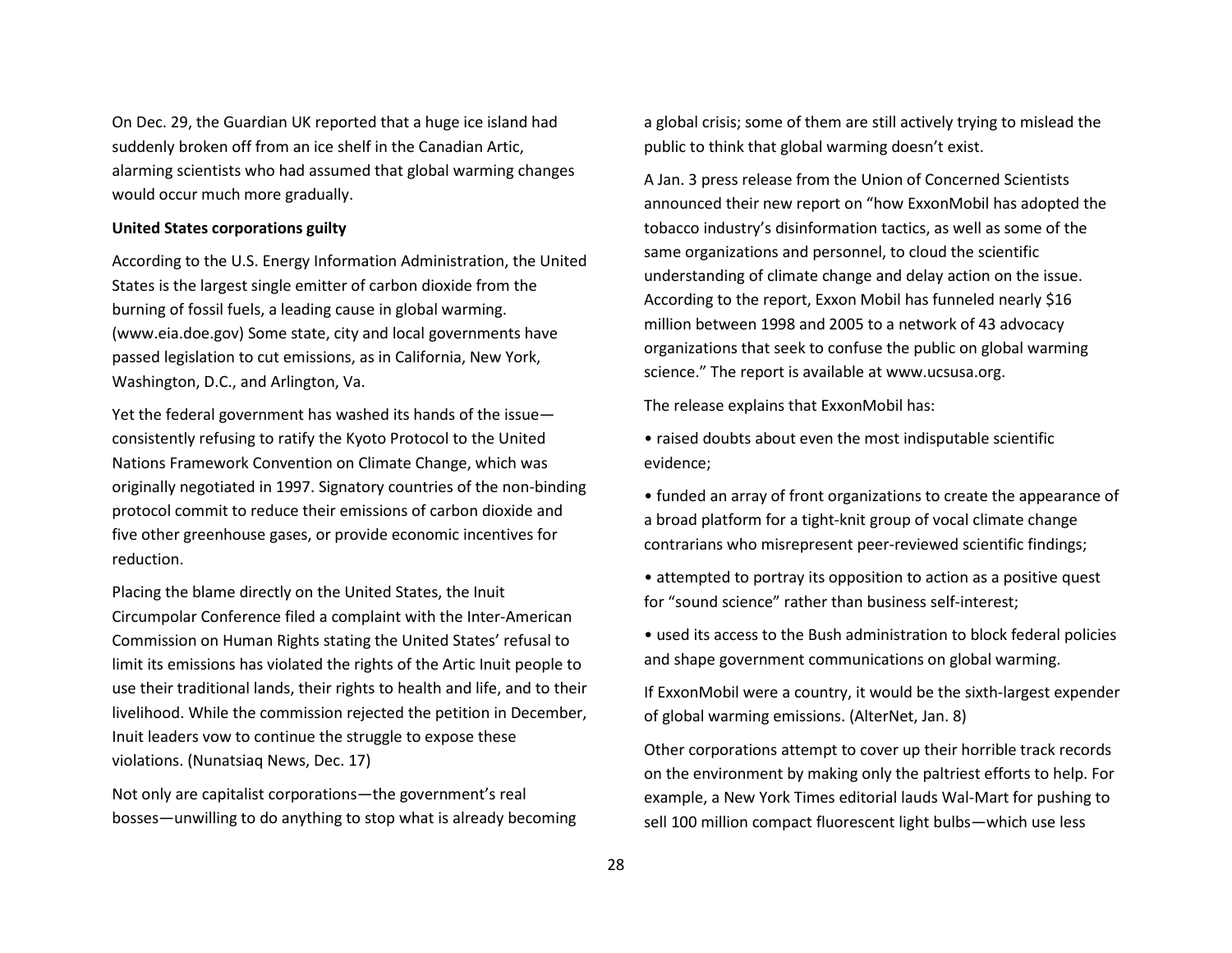energy than regular light bulbs—a year. More than half the electricity in the U.S. comes from coal-burning plants, the editorial reports.

Yet from Connecticut to Washington to Pennsylvania, complaints have been filed against Wal-Mart stores for violations of water quality standards, as well as pesticide and fertilizer pollution. In Dallas, the U.S. Environmental Protection Agency was willing to waive some water quality standards just for Wal-Mart stores.

While products like compact fluorescent light bulbs can provide some reprieve to the problem of global warming emissions, the largest contributors to the problem are not individuals, but these corporations. Under capitalism, they are allowed to run rampant, trampling over any rights of workers, including environmental protection, unless a struggle forces them back.

In addition, when disasters occur as a result of these policies—like Hurricanes Katrina and Rita—the U.S. government is not only illequipped but unwilling to deal with the consequences to the people. Recently, National Hurricane Center Director Max Mayfield stepped down from his 34-year position, saying that the United States lacked the political will to commit to the kind of hurricane preparedness that will be needed in the current highly active hurricane cycle. (Los Angeles Times, Jan. 3)

The struggle to save the planet from global warming is therefore yet another reason why capitalism must be replaced with a system that places people—and the environment that sustains them—over profits.

# **Venezuela urges 'green' development in Latin America**

## *Berta Joubert-Ceci, Deirdre Griswold, August 13, 2007*

#### Caracas, Venezuela

Here in the capital of the Bolivarian Republic of Venezuela, the health of the people and of the environment is high on the agenda of the revolutionary process now underway.

Even though the developing countries of Latin America are responsible for only a small part of the enormous environmental crisis now facing the planet, there is an energy and determination here to do something about it. Venezuela's plans to restructure its economy in order to end poverty and oppression are being evaluated within the framework of sustainable, "green" development.

President Hugo Chávez has popularized this goal with the slogan "Socialism of the 21st Century."

On July 27 and 28, an International Seminar on the Environment was held here to inform the public about the grave ecological problems facing Latin America and to review the impact of outside forces on the region. The work of the seminar was covered widely on public television stations, whose programming is largely educational as opposed to the media still owned and controlled by the oligarchy.

The seminar was organized by the Venezuelan Parliamentary Group in the Latin American Parliament, known informally as Parlatino. While the Parlatino has no executive power, its work conveys moral and political authority.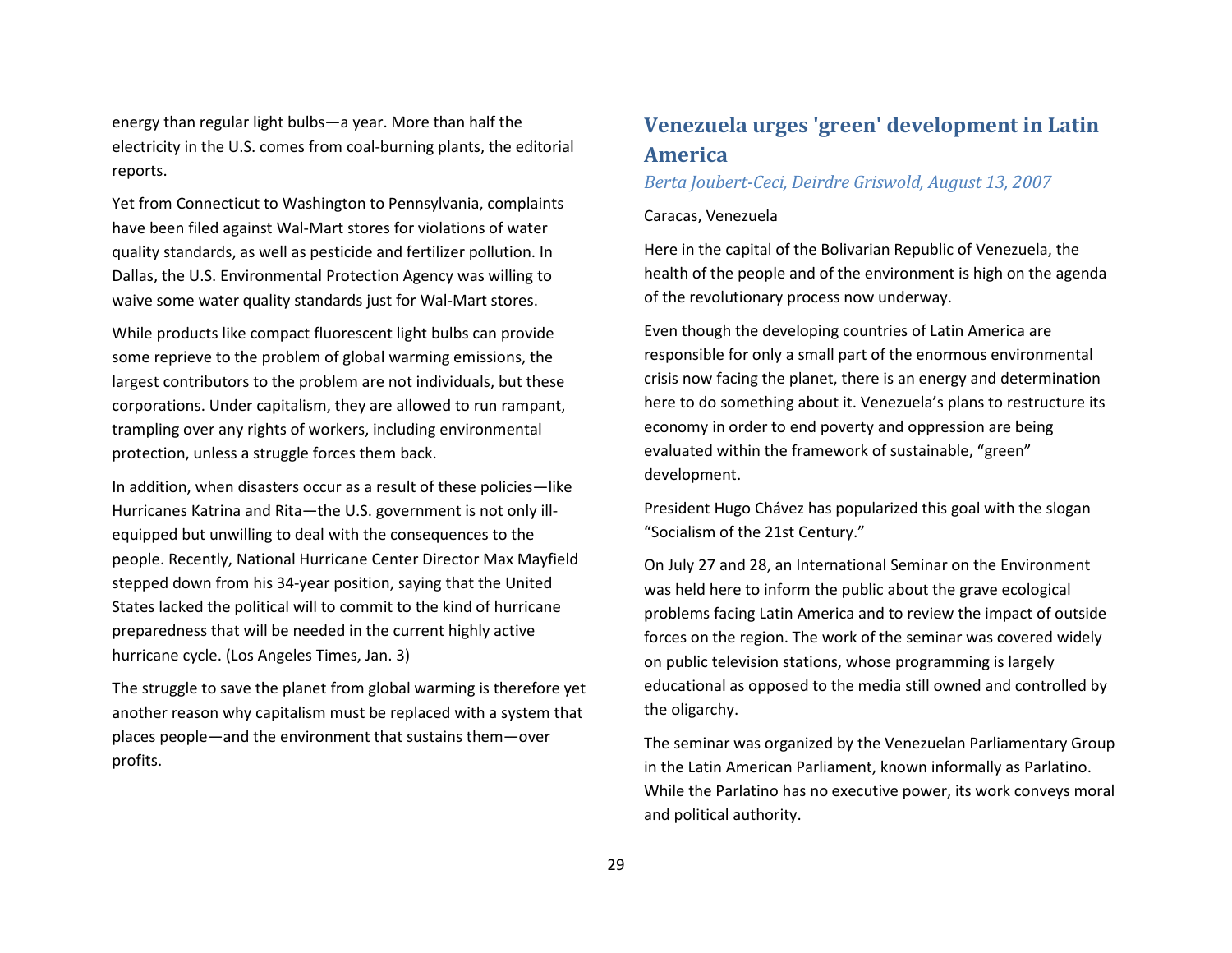The Venezuelan deputies in Parlatino have proposed a Charter on the Environment for Latin America and the Caribbean. In Venezuela, this charter has been widely discussed at seminars in a number of cities.

The session here in Caracas was the seventh in this country over the last four months. The first was also held in the capital; others took place in Maracay, Mérida, Puerto la Cruz, Amazonas and Maracaibo. They have had a profound impact, raising public consciousness on the gravity of environmental issues.

The first day of the most recent Caracas session was held in the Parlatino building and was opened by its alternate president, Amilcar Figueroa. Deputies from more than a dozen other countries participated.

Many specialists presented the latest scientific information on how pollution, overuse of natural resources and climate change are affecting the countries of Latin America, which is the most biologically diverse region in the world and also is home to 472 distinct ethnic groups.

Many of the last unspoiled areas on the planet are in Latin America—particularly in the Amazon basin, parts of the Andes and in the far south of the continent. But they are now in danger, especially because of deforestation and climate change.

From 1980 to 1990, Latin America lost 6 percent of its forests—an estimate that may reflect only half the real damage, according to Dr. José Monente, one of the presenters. Some 80 percent of the fishing areas in the southern Atlantic have been overexploited, and now fish stocks are declining along the Pacific coast as well.

As of the year 2000, 380 million people lived in urban areas of the region, many of which have become megacities in which pollution, unemployment and extreme poverty are concentrated.

In recent years, climate change has brought severe weather with devastating floods, mudslides and windstorms in which 45,000 people have been killed. Areas of drought are spreading, even in the Amazon, because of deforestation.

However, if properly managed, just 4 percent of the land area could feed all the people of the region by the year 2030.

#### **Need for regional integration**

Manuel Briceño Méndez, a deputy in Venezuela's National Assembly, pointed out that, in order to achieve sustainable development, the countries of Latin America need regional integration based on sovereignty, equality and inclusion.

Parlatino Deputy Hamlin Jordan gave a fact-filled presentation that showed very clearly the origins of Latin America's problems.

The region has contributed only 5 percent of the atmospheric carbon dioxide gas that is the major factor in global warming. In fact, 88 percent of the world's greenhouse gases were generated by countries with just 20 percent of the world's population—and they are almost all countries where capitalist industrialization led to colonial and imperialist expansion.

The government of the U.S., the country that is by far the largest contributor to global warming, has refused to sign international agreements limiting carbon dioxide emissions.

Jordan showed in facts and figures how the economy of Latin America has been controlled by the imperialist powers.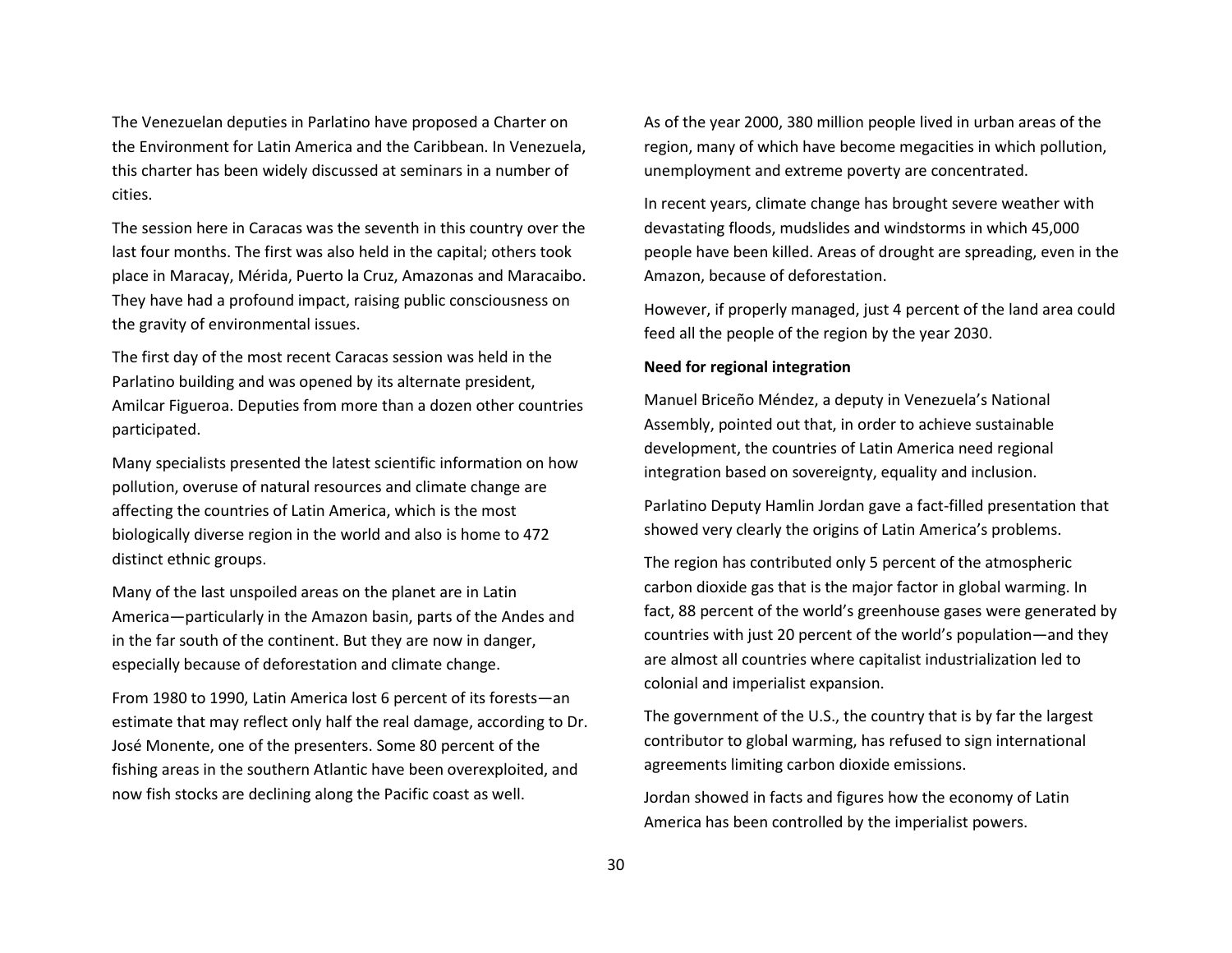In 1982, the external debt of all the Latin American countries amounted to \$300 billion. Fourteen years later, even though some \$739 billion had been repaid in that time, these countries were deeper in debt than ever, to the tune of \$607 billion. All these countries were at one time colonies and have vastly enriched the imperialist powers of the U.S. and Europe.

Jordan reiterated Venezuela's proposal that, to break this financial stranglehold, an Environmental Bank for Latin America and the Caribbean be established. This proposal is but one of many contained in the Charter on the Environment.

The charter was introduced last November by José Gregorio Hernández, president of the Commission on the Environment and Tourism of the Venezuelan Parliamentary Group in Parlatino.

At that time, he explained that the charter was "born at a time when the planet is at a critical point in its evolution and humanity must choose what path to follow. This initiative will be a legal instrument that encompasses the values, principles and ethics that can orient our efforts toward the adoption of a common framework that guarantees us a sustainable future environment, by speaking in one voice for a healthy and secure environment, for the development of green cities, for the struggle against climate change and for the conservation of biodiversity. ...

"This instrument will be a reply by which the impoverished countries of the region can, on the one hand, promote a humane and sustainable development, and, on the other, ... demand reparations for the social debt, historical and ecological, that the enriched countries have contracted with them."

#### **Overflow audience in Altamira**

On the second day of the seminar, many of the same deputies and scientists spoke to a much larger audience at the University College of Caracas. This school is in Altamira, a wealthy neighborhood where many of the demonstrations opposing President Chávez and the Bolivarian Revolution have occurred.

The hall was packed to overflowing with young and old as the presenters, using PowerPoint slides to emphasize their main points, went over much of the information presented earlier at the Parlatino.

In addition, a report described Misión Árbol, an educational project on the importance of reforestation that enlisted popular participation last year in the planting of 4.26 million trees.

Engineer Rodolfo Roa discussed Venezuela's plans to increase its hydroelectric power in the near future to a point where 71 percent of the country's energy needs will be provided by this renewable source. While Venezuela has vast oil deposits, it is using some of the proceeds from its petroleum to finance the greening of its infrastructure.

An important theme of the seminar was Venezuela's rejection of the capitalist model of development and its refusal to accept the plan whereby rich imperialist countries that should be cutting down their carbon dioxide emissions could instead buy greenhouse gas quotas from cash-poor countries.

A highlight of this final session was a talk by Piedad Córdoba, an Afro-Colombian senator who represents the area of El Choco. She alerted the audience to the displacement of many people on Colombia's Pacific coast, where large tracts have been cleared by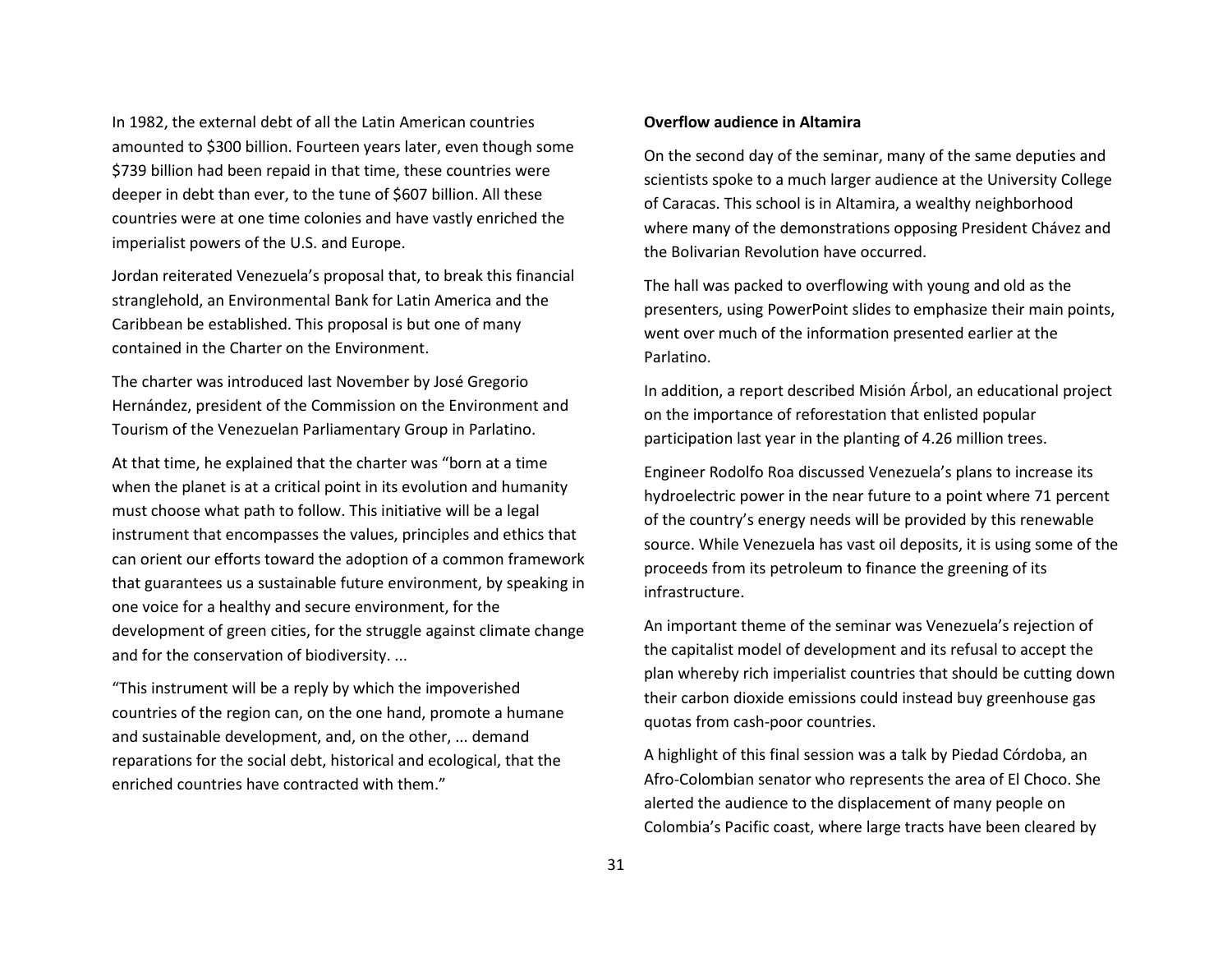the aerial spraying of chemicals provided by the U.S. company Monsanto, maker of the herbicide "Round-Up." Destruction caused by heavy rains in the area has been made worse by the killing off of the native vegetation.

Where once Indigenous communities existed, she said, large plantations have been set up to grow African palm trees and other cash crops. In an ironic twist, some are owned by paramilitaries employed by drug lords. The "fumigation" of the area, which has been part of Washington's "Plan Colombia," was supposedly to eradicate coca plants, which can be a source of cocaine.

A final report came from Dr. José A. Díaz Duque, a deputy from Cuba who described that socialist country's extensive planning to reduce the impact of natural disasters. Díaz stressed that climate change is a fact that is already having a serious impact, especially on the countries of the Caribbean. His charts showed how every neighborhood in Cuba is organized, ready to respond instantly if a hurricane warning is given. Cuba also has sensors in place to alert scientists to possible earthquakes.

Because of Cuba's ability to mobilize the people so quickly and move them to safer areas, deaths there from severe storms in recent years have been miniscule, compared to hundreds and even thousands of fatalities in neighboring countries.

Great changes are taking place today in much of Latin America. Where pessimism and resignation about the future of the planet seem to reign in much of the world, here in Bolivarian Venezuela there is optimism that any problem can be tackled if the people are aroused, educated and organized.

# **Gore and the Nobel Prize: 'Green' polluters get a boost**

## *Deirdre Griswold, October 22, 2007*

Will it really help save the planet from environmental ruin that former Vice President Al Gore has been awarded the Nobel Peace Prize, along with the Intergovernmental Panel on Climate Change?

That might seem like a strange question. So let's ask another: Has it helped stop illegal and predatory imperialist wars that Jimmy Carter got the prize in 2002; that Yasser Arafat had to share it in 1994 with Shimon Peres and Yitzhak Rabin of Israel; that Nelson Mandela was awarded it jointly with F.W. de Klerk of apartheid South Africa in 1993; or that Le Duc Tho had to share it with Henry Kissinger in 1973?

If the Nobel Peace Prize has stood for anything, it is rehabilitating war makers who have finally decided to pull back from their bloody adventures after being forced to do so by the incredible heroism of mass struggle. The imperialist military is then free to rebuild itself in order to strike out again when political conditions are more favorable.

The awarding of peace prizes to both sides in these conflicts was meant to hide the truth: that a national liberation struggle for sovereignty and independence has nothing in common with an imperialist bloodbath for neocolonies, resources and cheap labor. It is the de Klerks, Kissingers and Carters who are rehabilitated by being associated in the popular mind with real heroes of the peoples' resistance.

However, this time the recipients are not associated with any particular war—certainly not the all-out attack on Yugoslavia by the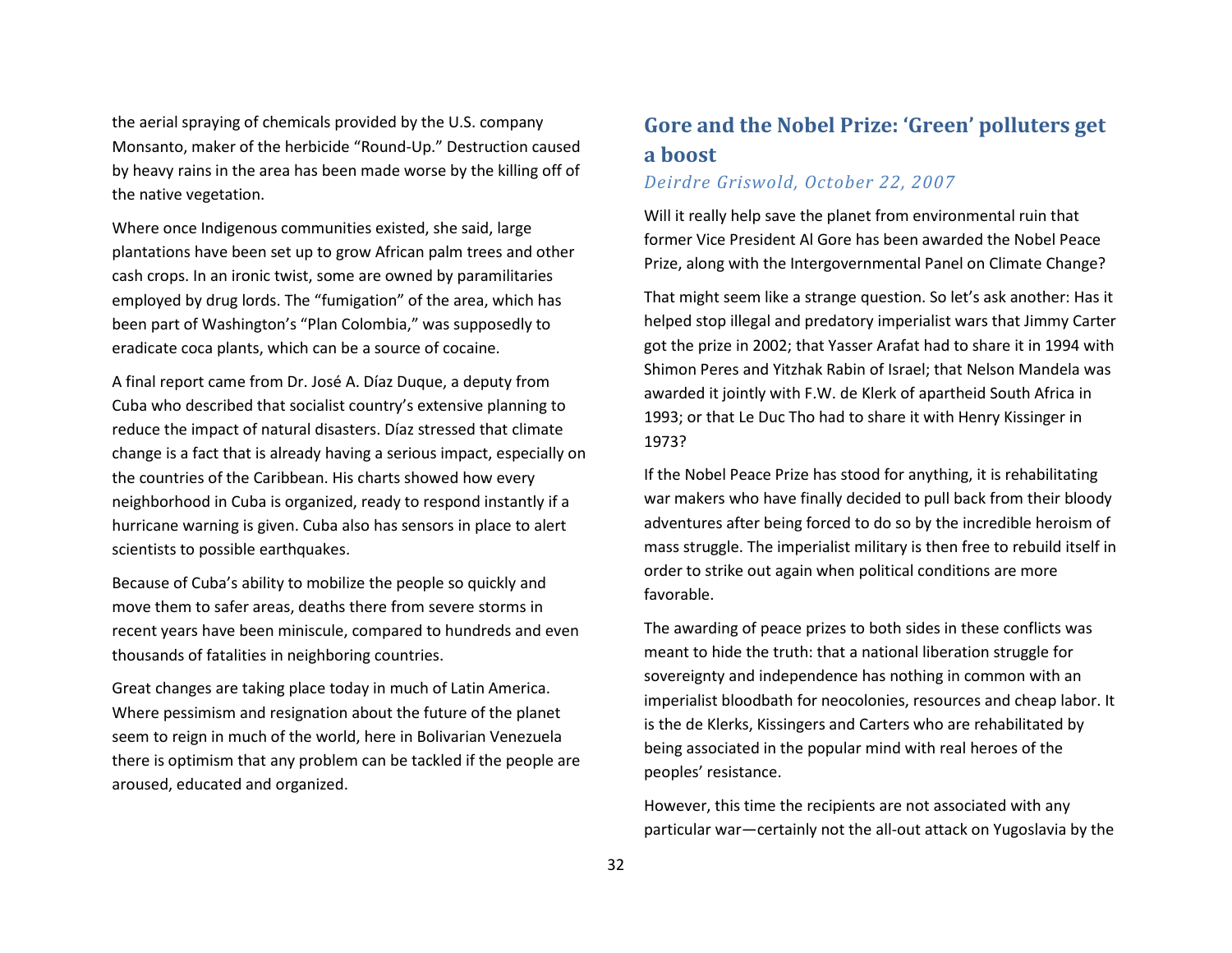U.S. Air Force during the Clinton-Gore presidency and the dismembering of that socialist country.

Gore and the IPCC have been given the peace prize for their work in raising awareness about global warming.

It is certainly true that Gore's book and popular film "An Inconvenient Truth" shook up a lot of people about the dangers of melting polar ice caps and glaciers, rising sea temperatures leading to more powerful hurricanes and typhoons, and the widespread and unpredictable effects on climate—including droughts as well as floods—that can result from the buildup of greenhouse gases in the atmosphere.

Yet while Gore's film painted the picture of a looming catastrophe for the planet and all its inhabitants, it had very little to say about how to stop it. Buy low-wattage light bulbs. Ride a bike to work or school. Invest in green industries.

Nevertheless, the extreme right wing in the U.S. is frothing at the mouth about him receiving the Nobel, as can be seen in the many on-line comments on this subject.

Gore, of course, is not a scientist. He is a politician who has taken up the issue of global warming since losing the presidential election to George W. Bush in 2000—even though he got a clear majority of the popular vote and there was undeniable exclusion of African-American voters that cost him the key state of Florida. But he didn't put up a fight when a rightwing-dominated Supreme Court gave Bush the election.

So Gore, who happens to be an heir to a family fortune built on oil—his father was very close to Armand Hammer of Occidental Petroleum—found himself without a job.

#### **From denial to cooptation**

Two decades ago, the early reaction of the huge transnational corporations to the news of global warming, especially the ones related to energy, was to mount a well-financed campaign of denial. They feared being forced to cut back production—and lose profits.

In 1988, 300 scientists and policy makers from 48 countries met and issued the first call to reduce carbon dioxide emissions. The next year, 50 oil, gas, coal, automobile and chemical manufacturing companies and their trade associations formed the Global Change Coalition. For a decade, the GCC lobbied politicians—a legal form of bribery—and placed "experts" in the media who pooh-poohed global warming.

The GCC disbanded in 2000, although its members would lobby the new Bush administration against signing the Kyoto Accords. State Department briefing papers obtained by Greenpeace showed the administration thanking executives of Exxon- Mobil, the world's largest oil company valued at close to \$400 billion, for the firm's "active involvement" in helping determine the U.S. government's climate change policy. (The Guardian, June 8, 2005)

But by the time Gore was looking for something to do, the evidence of climate change was undeniable. Big money had to change its tactic. It made the adjustment to "If you can't beat 'em, join 'em."

So-called green development is now a huge international industry. There are several ways capitalists can make money while supposedly putting a dent in global warming.

One is through the market for carbon credits. The Kyoto Accords put a "cap" on greenhouse gas emissions that is intended to modestly reduce them by 2012. The United States did not sign the accords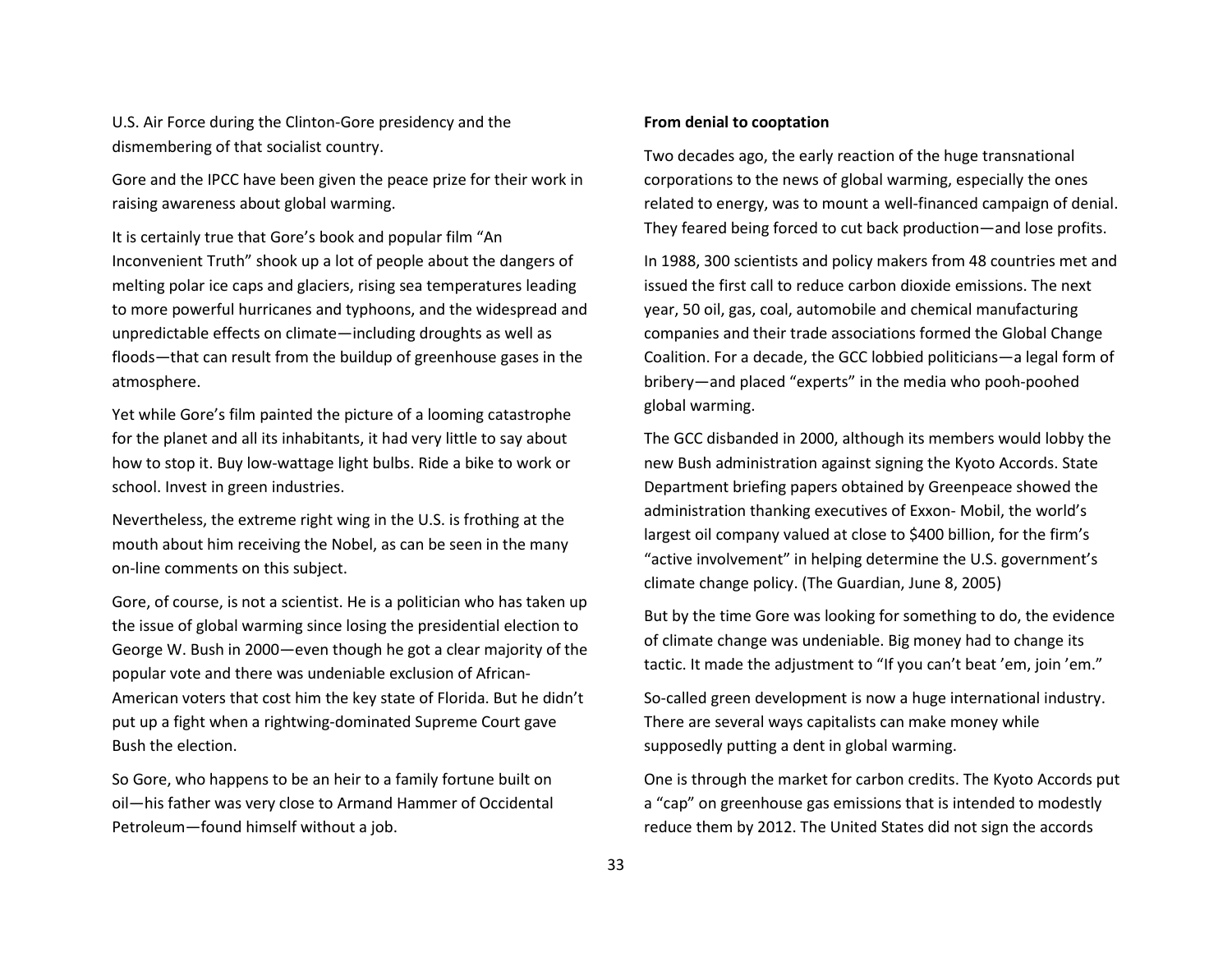but some state and local authorities have decided to regulate emissions. Wherever these "caps" exist in the world, polluting companies can legally exceed them if they buy carbon credits—the right to emit x amount of carbon dioxide. The credits are bought from other companies or even from countries which don't exceed the imposed limits or which take an action—like planting trees that sops up carbon dioxide from the air.

Generally, it is poor, developing countries that are being pressured to sell their credits—and forgo development—to polluting, richer countries.

Selling carbon credits now is a very, very big business.

The newly created Environmental Markets Network advocates for "market-based economic solutions to global environmental and climate issues." In January it was announced that Jon Anda, a vice chairperson in charge of global capital markets at the investment banking firm of Morgan Stanley, was leaving his job there to become president of EMN.

A release from the new firm said that EMN would "focus on climate change legislation, where a cap on greenhouse gas emissions and a sound trading system offer a roadmap for economic growth and sound environmental policy."

EMN is a spinoff of Environmental Defense, which in 2000 joined with a group of companies that had left the global-warming-denying GCC: DuPont, British Petroleum, Shell, Suncor, Alcan and Ontario Power Generation, as well as the French aluminum manufacturer Pechiney.

The board of directors of Environmental Defense has included executives from Morgan Stanley as well as the Pew Center for Global Climate Change—funded by the Pew family of Sun Oil fame, the Bush-connected Carlyle Group, Berkshire Partners and Carbon Investments. ("The Corporate Climate Coup," ZNet, May 8)

This rush of the biggest and most polluting transnationals into setting up organizations that will supposedly save the world should give anyone with a progressive bone in their body pause.

#### **'Green finance'**

The business publication Euromoney focused its September issue on "green finance," interviewing "the thought-leaders at the world's largest banks about their strategies to assist in—and benefit from the challenge of climate change."

Featured was an interview with Gore, who told the magazine, "Markets are the key to climate change."

Gore had teamed up with Goldman Sachs executives David Blood, Peter Harris and Mark Ferguson to establish the London-based environment investment firm Generation Investment Management, with Gore and Blood (honestly!) at its helm. In May 2005, Gore, representing GIM, addressed the Institutional Investor Summit on Climate Risk and emphasized the need for investors to think in the long term and to integrate environmental issues into their equity analyses.

"I believe that integrating the issues relating to climate change into your analysis of what stocks are worth investing in, how much, and for how long, is simply good business," Gore explained to the assembled investors. Applauding a decision to move in this direction, announced the day before by General Electric CEO Jeff Immelt, Gore declared that, "We are here at an extraordinarily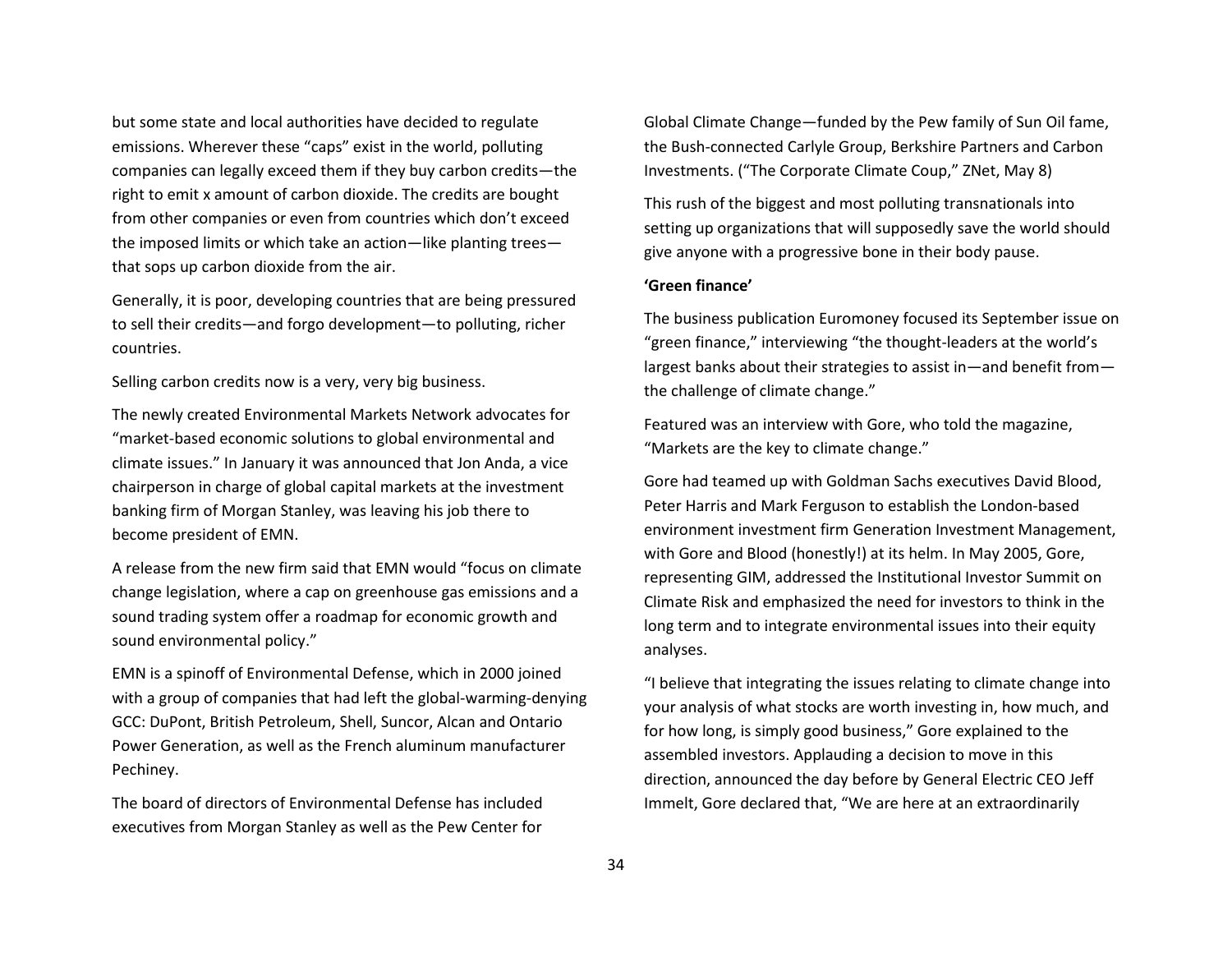hopeful moment ... when the leaders in the business sector begin to make their moves." (ZNet)

What Gore's Nobel Prize underscores is that the biggest banks and corporations have moved, and are now up to their eyeballs in schemes to make "green" money.

Many people, especially those saturated by the U.S. monoculture that touts capitalism as the best of all possible worlds, will say, "What's wrong with that? If they make money while solving global warming, why should I worry?"

Let's look at the track record of these corporations once again.

They said technological change would eliminate hard, dangerous jobs and make everyone middle class. Instead, it has enriched the wealthiest one-tenth of one percent of the population beyond their wildest dreams, while leaving poverty intact and festering and more workers in minimum-wage jobs.

They said we didn't need socialized medicine, where everyone gets free health care like in Cuba, or even a single-payer plan like the ones in capitalist Europe. The market would take care of it. Now U.S. medical care is the most expensive in the world, 47 million people here have no coverage, and the owners of the pharmaceuticals, HMOs and medical supply companies are among that richest one-tenth of one percent. The United States ranks 41st in the world in women surviving their pregnancies while babies born in the U.S. are three times more likely to die in their first month than babies born in Japan. (Save the Children report, May 10)

They convinced millions of workers to buy homes with ballooning mortgage rates, saying they could always refinance as the market went up. The market went down and 2 million families face the loss of their homes this year.

They said nuclear power was going to provide cheap, limitless energy for everyone. It proved so dangerous and costly that the big money went back to coal and oil and left the radioactive mess behind for the government to clean up.

In all these cases, the rich get richer while the problems continue.

Now they're saying that investing green will save the world from the pollution they have caused.

#### **'Climate change? Social change!'**

While many of the well-funded, mainstream environmental groups have bought into the view that nothing can be done without cooperating with the profiteers, not everyone concerned about climate change takes that view.

Take, for instance, the Durban Group for Climate Justice, formed in South Africa. It describes itself as "an international network of independent organizations, individuals and people's movements who reject the free market approach to climate change. We are committed to help build a global grassroots movement for climate justice, mobilize communities around the world and pledge our solidarity with people opposing carbon trading on the ground."

An associated group, Global Justice Ecology Project, says that largescale production of biofuels, carbon trading and carbon offset forestry are "false solutions to climate change." On the production of biofuels, which divert food crops into fuel production and are one of the hottest items on the corporate agenda these days, it says: "The stage is now set for direct competition for grain between the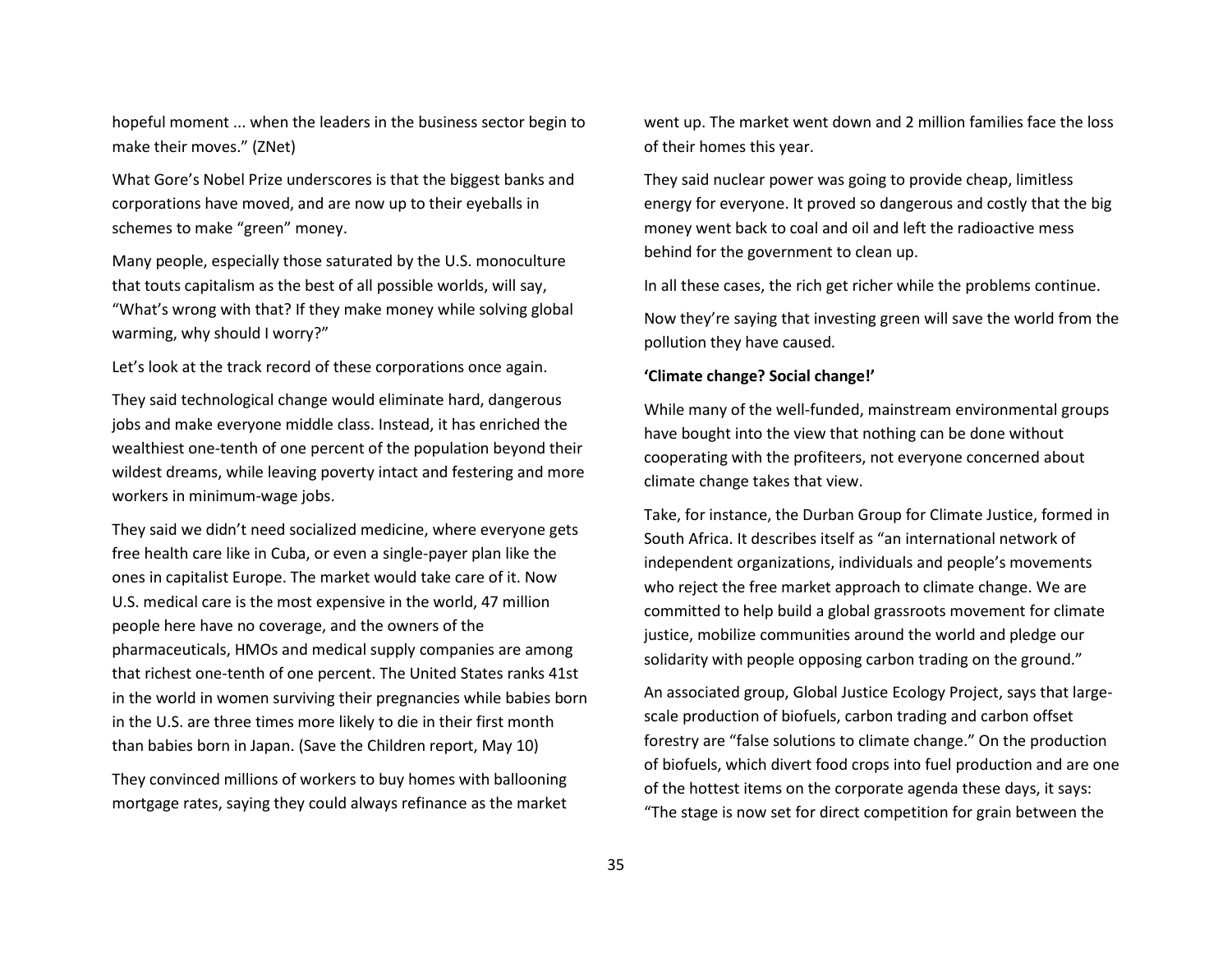800 million people who own automobiles and the world's 2 billion poorest people."

And it quotes the Brazilian Landless Workers' Movement: "The only goal [of biofuels] is to maintain current patterns of consumption in the First World and high rates of profit for multinational corporations."

It is the poorest and most oppressed who are already suffering the most from climate change—be they in New Orleans and Mississippi or in African countries hit, paradoxically, by both record droughts and floods.

The slogan of the Durban group is "Climate change? Social change!"

That is the right track. To bring the planet back into balance again, the means of production must be liberated from the class whose personal profit has been the driving motive of technological change for several centuries now.

Science and technology are not to blame. It is the social system under which they have developed that has perverted technology from its original purpose: to solve humanity's problems in the struggle to survive and flourish. Capitalism has been one headlong rush to produce more and more, create markets where none existed before, and even destroy other countries' industries in order to profit from rebuilding them.

Gore can never oppose this system—he is an advocate for it and a son of the ruling class.

Grassroots groups that work with the landless, the hurricane survivors, the villagers fighting Occidental Petroleum in Colombia, and the hungry deprived of food by biofuel production may never

get the money and publicity now flowing to Gore's projects, but they are the true environmentalists. They will be an integral part of the growing class struggle for a socialist system that totally reorganizes modern life, building mass transit, not Hummers; schools, not bombs; and energy-saving housing, not estates for the rich.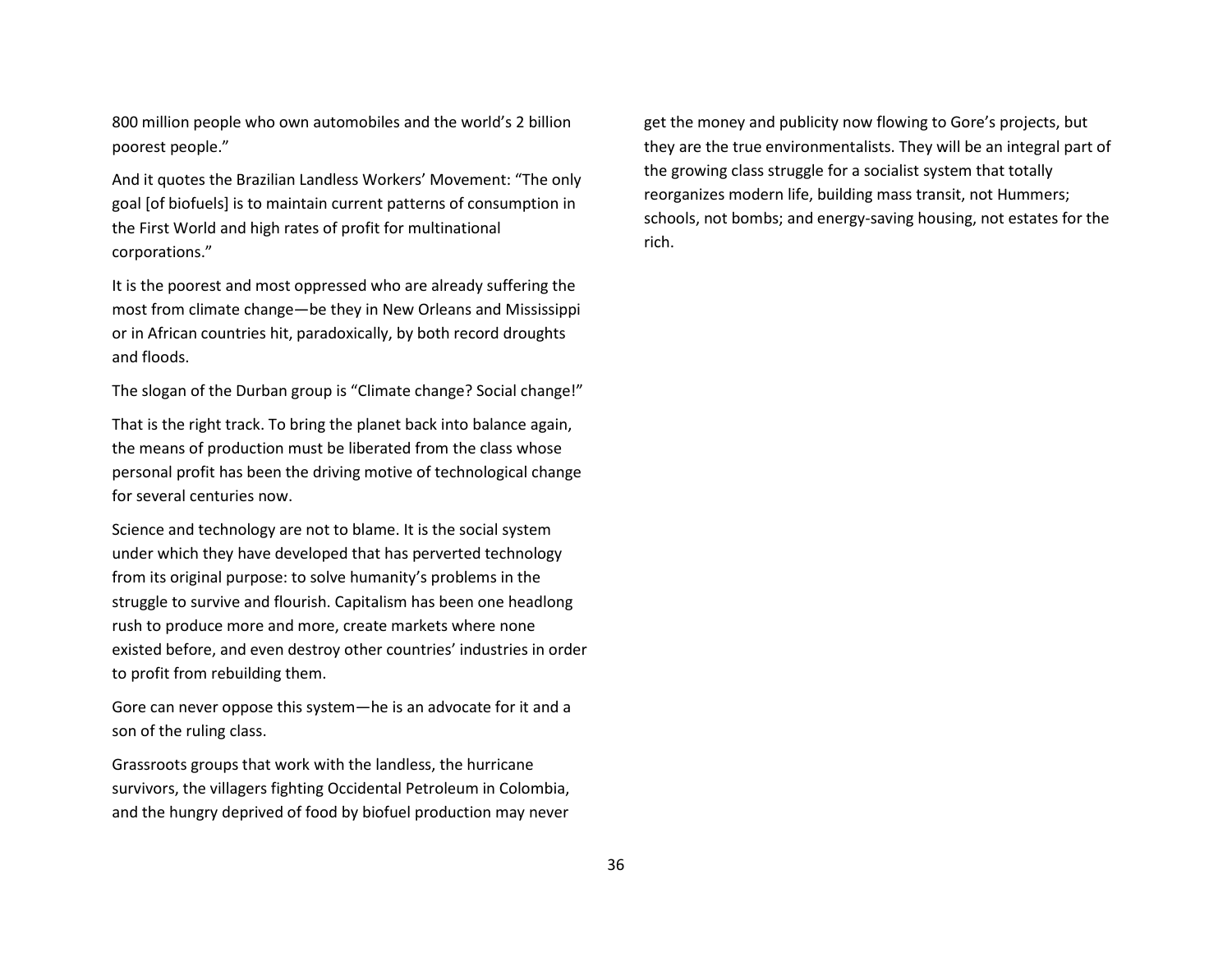## **Why mass struggle, not corporate profit, is Green**

### *Deirdre Griswold, November 18, 2007*

*Talk of Workers World Party Secretariat member Deirdre Griswold to the Party's National Conference on Nov. 18, 2007.*

Thanks to Comrade Teresa's remarks yesterday, I don't have to explain how serious a problem global warming is—you already know that. In fact, there's so much news about climate change plus the disaster movies Teresa talked about—that many people are either numb or depressed by it all.

We all have seen what happened to the people of New Orleans and the Gulf after Hurricanes Katrina and Rita. The Southeast is having its worst drought on record. The city of Atlanta, Ga., with more than 5 million people in the metro area, is running out of water.

Climate change can't be denied any more. Up until five years ago, those companies selling fossil fuels like coal, oil and gas carried out a vigorous campaign to deny that human activity had anything to do with global warming, or that it existed at all. They spent millions of dollars setting up groups with names like Global Climate Information Project and the Greening Earth Society, whose so-called experts pooh-poohed the idea of global warming and got lots of exposure in the corporate media.

Politicians used this to justify not signing even the weak Kyoto Accords, which put some limits on emissions of carbon dioxide, the main atmospheric gas causing the earth to heat up.

The U.S. became a subject of ridicule and hatred all over the world for being the country most responsible for global warming while

refusing to do anything about it. Scientists here, even those with high-ranking jobs in the scientific establishment, like the head of NASA, began to revolt against the government's policies.

So the big corporations in the United States have come up with a new strategy. Everyone who is progressive needs to be aware that today, big business is trying to take over the Green movement.

Instead of funding organizations that deny global warming, today some of the biggest corporations, including the oil companies, are funding groups that say, "Yes, climate change is a big problem, but the only way to deal with it is through the capitalist market." And a lot of the more conservative environmental groups are buying into this.

This is why Al Gore got the Nobel Prize this year. Gore comes from Big Oil—his family fortune is with Occidental Petroleum. When he was in the Clinton White House, he and then Energy Secretary Bill Richardson pushed through deals for Oxy in Colombia—where community leaders have since been murdered for resisting the pollution and exploitation by Oxy and other transnationals.

Now Gore is seen as a great environmentalist—but one who says the answer to global warming is the market. This is also the position of the Clintons and of Rupert Murdoch—the multi-billionaire media mogul who owns Fox News, the Wall Street Journal, the New York Post, and hundreds of other generally right-wing newspapers, TV and radio stations and networks all over the globe. This reactionary now raises funds for Gore.

What's wrong with this outlook? Isn't it good if the auto companies develop more fuel-efficient cars? Isn't it good that there's a whole section of the stock exchange called "Green Finance" because the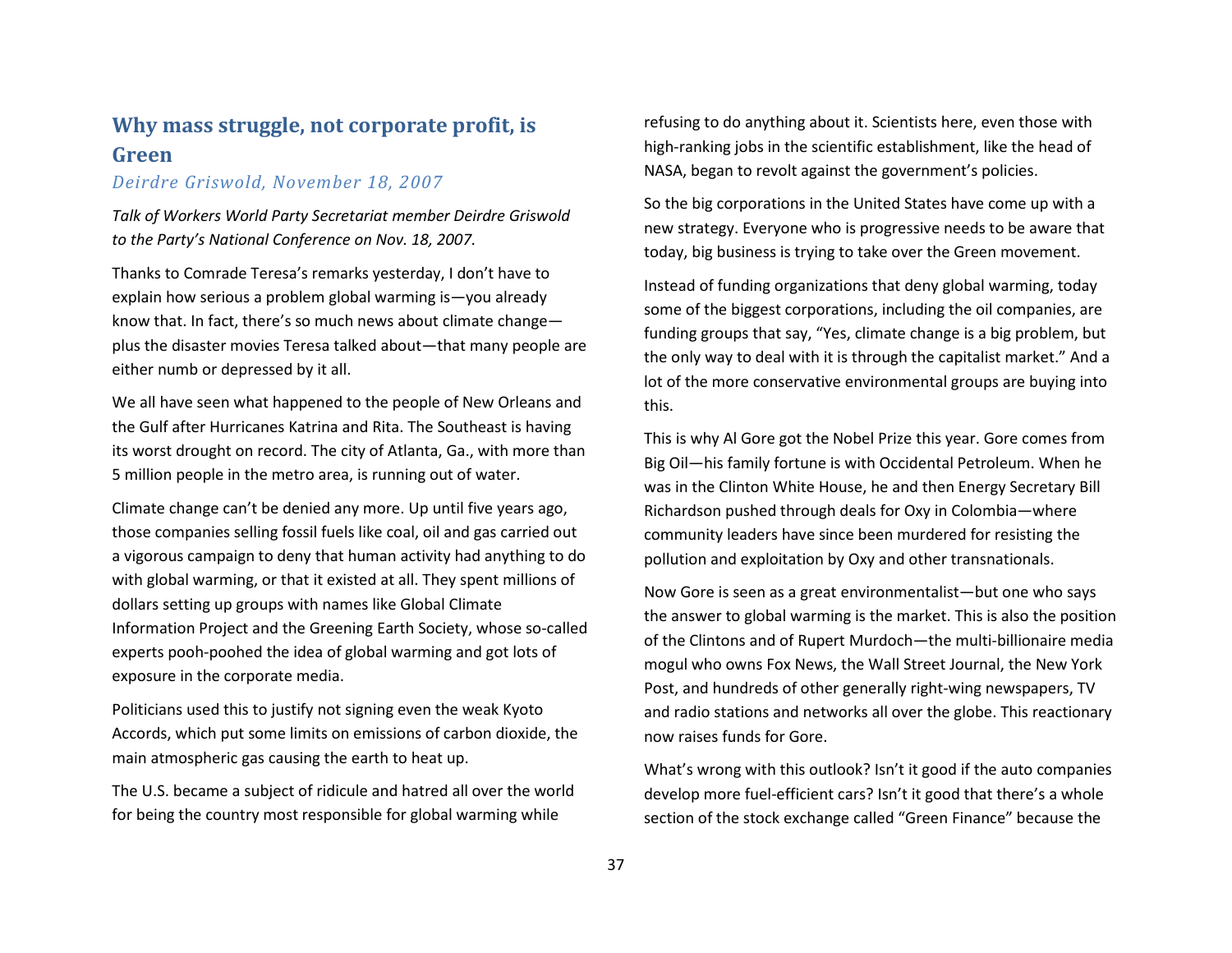companies that trade there are focused on more energy-efficient products?

There are three things we need to look at in this argument:

First, is this about solving the problem of global warming, or is this all about selling new products and making more profits? The automobile market is glutted. So, convince people they have to buy new cars that burn ethanol—even though ethanol, mostly from corn, takes cropland away from food production and drives up food prices.

Second, huge corporate lobbies now are focused on getting government funds to develop these new products. But private industry will make the profits.

This, of course, is how the U.S. entered the nuclear age. The government developed nuclear bombs and nuclear energy, then let private companies make money off of both of them. That, too, was supposed to solve the energy problem.

The billionaire mayor of New York, Michael Bloomberg, proposes a carbon tax to pay for all this that will raise the price of gasoline. He says: "Green energy is going to be the oil gusher of the 21st century." And I guess he wants to be the new Rockefeller.

Who supports Bloomberg's tax? Its supporters include "business groups and even the companies that emit carbon dioxide and would be the most directly affected. The revenue from a carbon tax could be used to reduce the deficit [help the banks] or to finance cuts in income taxes [help the rich] or the alternative minimum tax." (New York Times, Nov. 2)

When companies have to pay higher taxes, they pass the cost on to consumers—the workers. They're already paying high gas prices, but have to drive to work because there's no decent public transportation.

Another corporate scheme is called cap-and-trade. Companies would be given a quota to pollute X amount. Those who pollute the most can buy the emissions quotas of companies that pollute less.

Schemes like these boil down to how capitalists can make money off this global crisis and how they can shift the cost of cleaning the environment away from the corporations responsible for it and onto the workers.

The last question is: will all this turn back global warming? Or is it all too little and too late?

Actually, all the scientific projections show that, even if emissions don't keep rising—which they are expected to do—the temperature of the earth will still rise drastically over this century.

Things are going to change a great deal. Will it mean the end of life on this planet, or the end of human society? No, no, no. The history of the planet is one of great changes—not usually this sudden, but ones with profound effects, yet humanity survived. Human beings are the most adaptable species on the globe. But global warming will cause great suffering. And it will put enormous strains on existing social institutions.

The poorest will suffer the most. We have seen this in New Orleans, and recently in Haiti and the Dominican Republic where hundreds died in Hurricane Noel.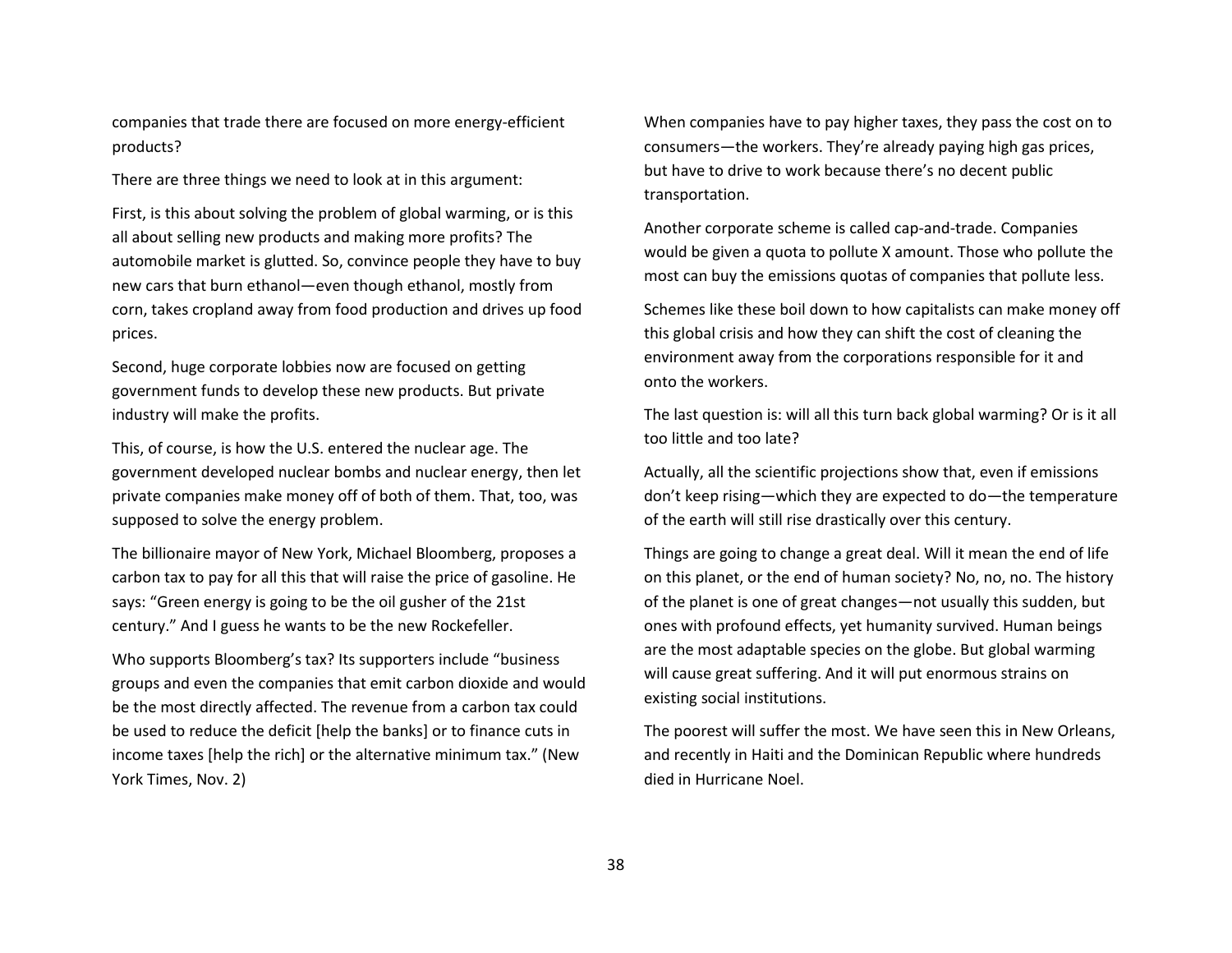Global warming is a class issue and it is an issue of national oppression. Those most affected are the workers and the oppressed nations, including the oppressed Black, Latin@ and Native nations inside the U.S. As long as we live in a capitalist society, the wealthy will be better equipped to avoid its worst consequences. Sure, they might lose a beautiful beachside home to rising sea levels, but they'll have other houses and they'll have the money to get out when it gets dangerous. And what do rising gasoline prices mean to those who drive limos and private jets and whose incomes are hundreds of times what workers earn?

Global warming will add more fuel to the explosion of class struggle that is coming.

And it's a class issue for another reason. The perilous state of the earth's health didn't happen just because of technology and modern industry. It happened because of capitalism. The earth has been degraded because, for 200 years, technology and industry have expanded wildly, without restraint, without a plan, purely to grow the profits of the capitalist owning class. What people need and what capitalism produces are two completely different things.

We need the rebuilding of our cities with fuel-efficient, wellinsulated affordable housing and parks and green space to cool us in the summer.

We need a three-day work week! That would save a lot on commuting right there. And parents could get to stay with their kids on alternate days. We need public transportation and bike paths to get around, instead of wars to control the world's oil.

Will private capital do any of this? Not in a million years, and we don't have that long.

Some want to go back to a pre-industrial era. You couldn't do that without killing off most of the earth's people. The answer is not to go back—technology is here to stay. But we have to take technology out of the hands of private owners who are driven by the greed for profit and use it for the good of humanity and the earth. The answer is socialism.

Cuba shows how a socialist society can continue to develop for the good of the people even when there's a drastic reduction in material resources. After the Soviet Union fell in 1991, Cuba was forced to find more sustainable ways to feed the people—without artificial fertilizers and pesticides—and keep the economy going with far less oil and electricity. In this special period, Cuba felt the full destructive force of the U.S. economic blockade. Yet, even though its economy almost collapsed in the early 1990s, it didn't fall apart because of the bond between the people and their revolutionary leadership. The Cuban people put their heads together and reorganized everything, thus beginning a slow but steady climb out of extreme scarcity.

Today, Cuba leads the world in sustainable development. In fact, it's the ONLY country in the world where the people are making progress—in education, health, culture, making sure everyone's basic necessities are met—without degrading the environment. Don't take my word for it. That is the conclusion of a recent study by the Global Footprint Network, which looks at both the environmental impact of a country and whether the lives of the people there are improving. Some countries don't have a heavy "footprint"—that is, they don't affect nature very much—because they're so poor that they have no industry, no big cities, etc. Others,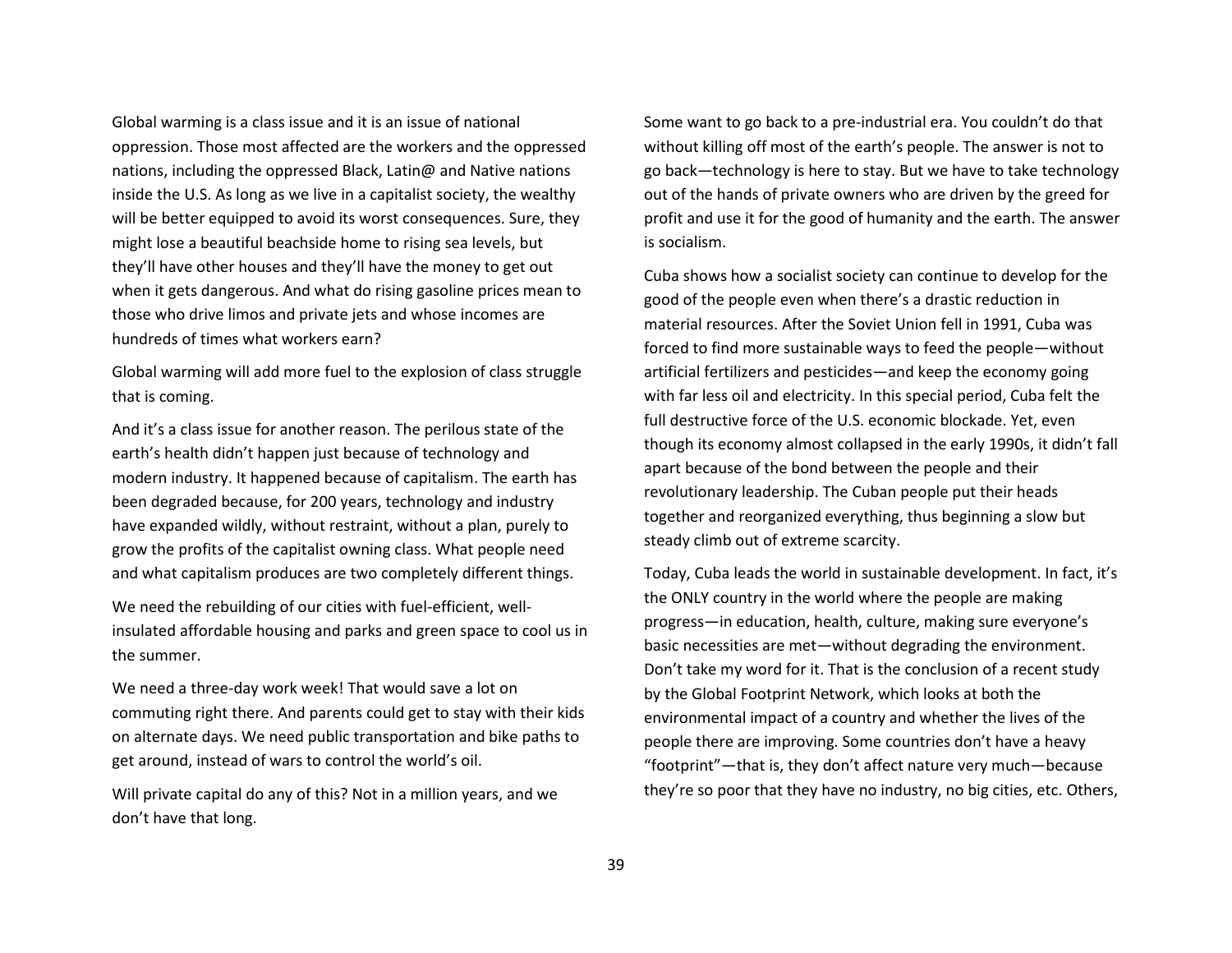like the United States, are rich (although with a lot of very poor people) but are literally ruining the world with pollution of all kinds.

Socialist Cuba is the only country in the whole world that is both making progress and protecting its environment.

And Cuba has done something else—something we must demand for this country and the world. It has worked out detailed plans to protect the people from natural disasters. The UN says it leads the world in this type of civil defense.

Let me ask everyone here: if your home were to be hit by a hurricane, or a tornado, or a terrible flood, would you know where to go? Would the government help you evacuate if you were sick, or disabled? Would it provide transportation to take you to a place to stay, make sure you were fed, and then get you back home again when the danger had passed?

In Cuba, all that happens every time a hurricane hits. And because of it, when Hurricane Noel last month caused more than 200 deaths in Haiti and the Dominican Republic, not one person died in Cuba.

Finally, is there time to heal the earth before utter catastrophe? In talks yesterday, we explained that in just two decades, imperialism has totally restructured the global economy in order to reduce wages and exploit workers all over the globe. In a workers' world, a socialist world, our class can beat their record and turn this disaster around. Global warming will be a major factor in convincing all forward-thinking people that the destruction of capitalism and the revolutionary reorganization of society is an absolute necessity.

## **Bali: Washington sabotages climate conference** *Deirdre Griswold, December 20, 2007*

The "unborn children" that the Bush administration professes to care so much about have yet another reason to curse this reactionary imperialist government. It has again dissed the world, especially future generations, by throwing a monkey wrench into plans worked out by thousands of scientists and officials to get all the countries in the world to agree on limiting greenhouse gas emissions.

It happened during the first two weeks of December at the United Nations Climate Change Conference, held in Bali, Indonesia.

Ministers and government heads attended from nearly 190 countries, most of which already have seen extreme weather events directly linked to global warming. They had been warned by scientists that urgent action is required.

In August the U.N. Framework Convention on Climate Change, which brought together both scientists and officials, had announced that the window of opportunity to prevent catastrophic changes to the planet's climate is narrowing rapidly. Greenhouse gas emissions must be reduced between 25 and 40 percent by 2020, said the UNFCCC, or many changes may become irreversible, leading to massive extinctions of animal and plant species and economic havoc in many parts of the world.

In November the Intergovernmental Panel on Climate Change (IPCC), which was recently awarded the Nobel Peace Prize, reaffirmed that view, issuing urgent warnings that a commitment must be made to turn things around and begin reducing greenhouse gases within 10 to 15 years.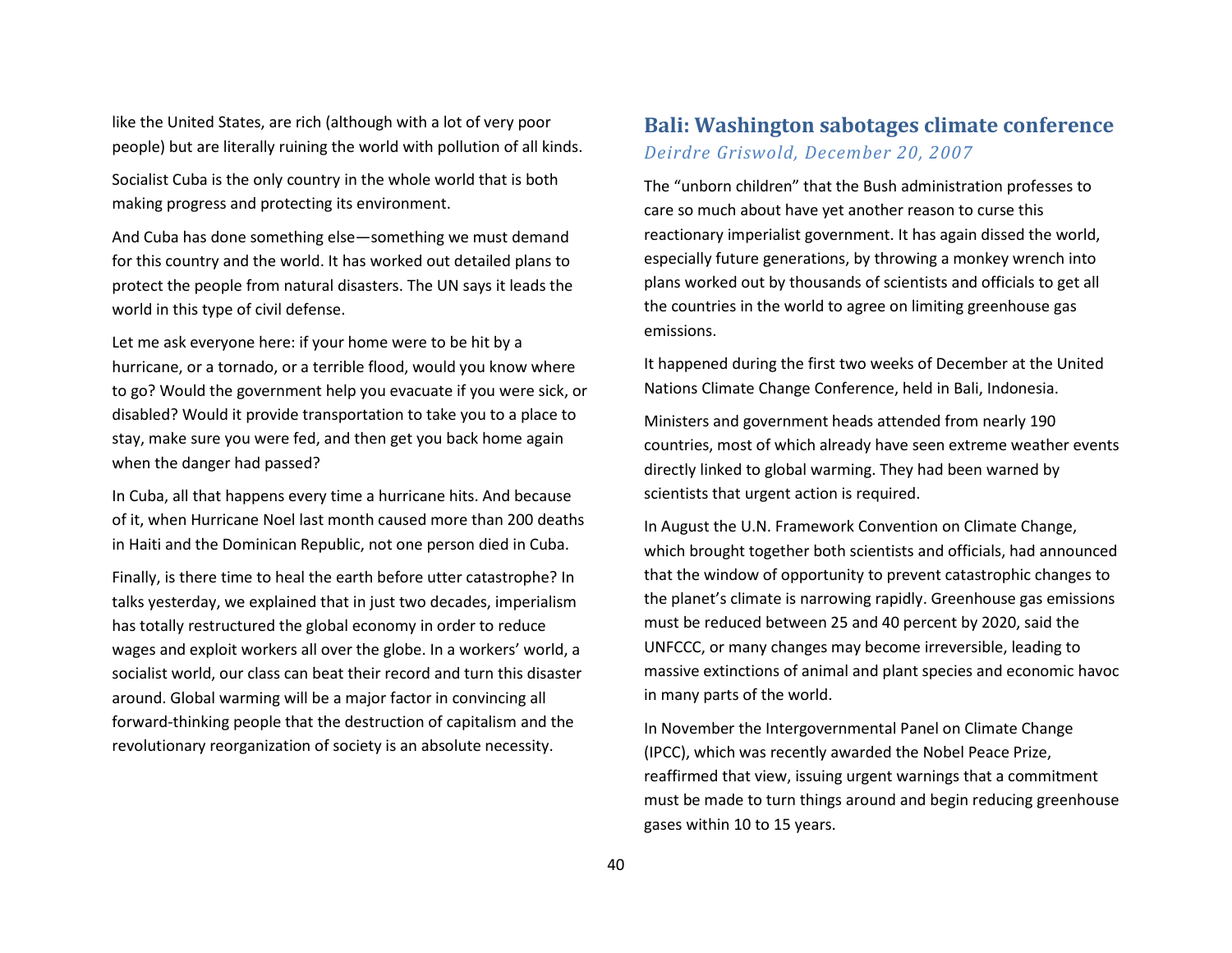But no action was adopted at the December meeting in Bali, despite two weeks of discussion.

The major roadblock, as has happened before, was the U.S. government, which at first refused to be part of any global action at all. The United States is the country most responsible for global warming.

Finally, at the very end, the delegation from Washington signed on to the weakest possible resolution: that it would take part in more discussions over the next two years. The scientists' proposal that mandatory limits be placed on emissions was reduced to nothing but a footnote reference in the final document. That Washington agreed to anything at all was written up in the U.S. corporate media as though it were a big concession.

Among the 11,000 people present at this conference were many from NGOs that state their mission is to protect the interests of the poor of the world. For the first time, and largely because of their presence, much of the discussion focused not only on the science and technology of climate change but also on how to deal with the terrible social consequences of drought, floods, severe storms and other climate events that are predicted to grow worse in the poorest areas: drought in Africa, floods in South Asia and Latin America, melting of the permafrost in the Far North and the virtual disappearance of many island nations as sea levels rise.

Also under discussion was how to reduce emissions while promoting sustainable development in poorer countries. So far, according to the Global Footprint Network, only one country in the world—socialist Cuba—has been able to build up its infrastructure and raise the people's educational and health levels without

impacting adversely on the environment. Among the proposals at the Bali meeting was an "Adaptation Fund" that would provide some help to developing countries having to deal with dramatic changes in the environment.

A side meeting organized by developing countries heard an analysis by some of the social groups present that "revealed the depth of inequity the poor would face from some of the solutions that were being discussed," commented Pakistani ambassador Munir Akram, who currently chairs the G-77 plus China group. (Inter Press Service, Dec. 17)

That meeting drove home the message that there was a "missing perspective in the discussion" of the official conference, said Rashed Al Mahmud Titumir, the Asian regional policy coordinator for Action Aid. "It can no more be limited to a discussion only about the environment. What we have in Bali are questions about politics and power, like the issues of trade and finance being taken up. That is why we are here."

Action Aid, which originated in South Africa, used the conference in Bali to raise the perspective of "environmental justice." The approaches being pushed by the wealthy imperialist countries would leave the underdeveloped countries—made that way by years of colonial domination and plunder—to take the brunt of climate change with the fewest resources.

#### **How can this happen?**

It is hard to imagine a more urgent and universal problem than global climate change. Scientists are no longer ambiguous or doubtful about it; rather, they are crying out in anguish that work must start immediately to turn the clock back before it is too late.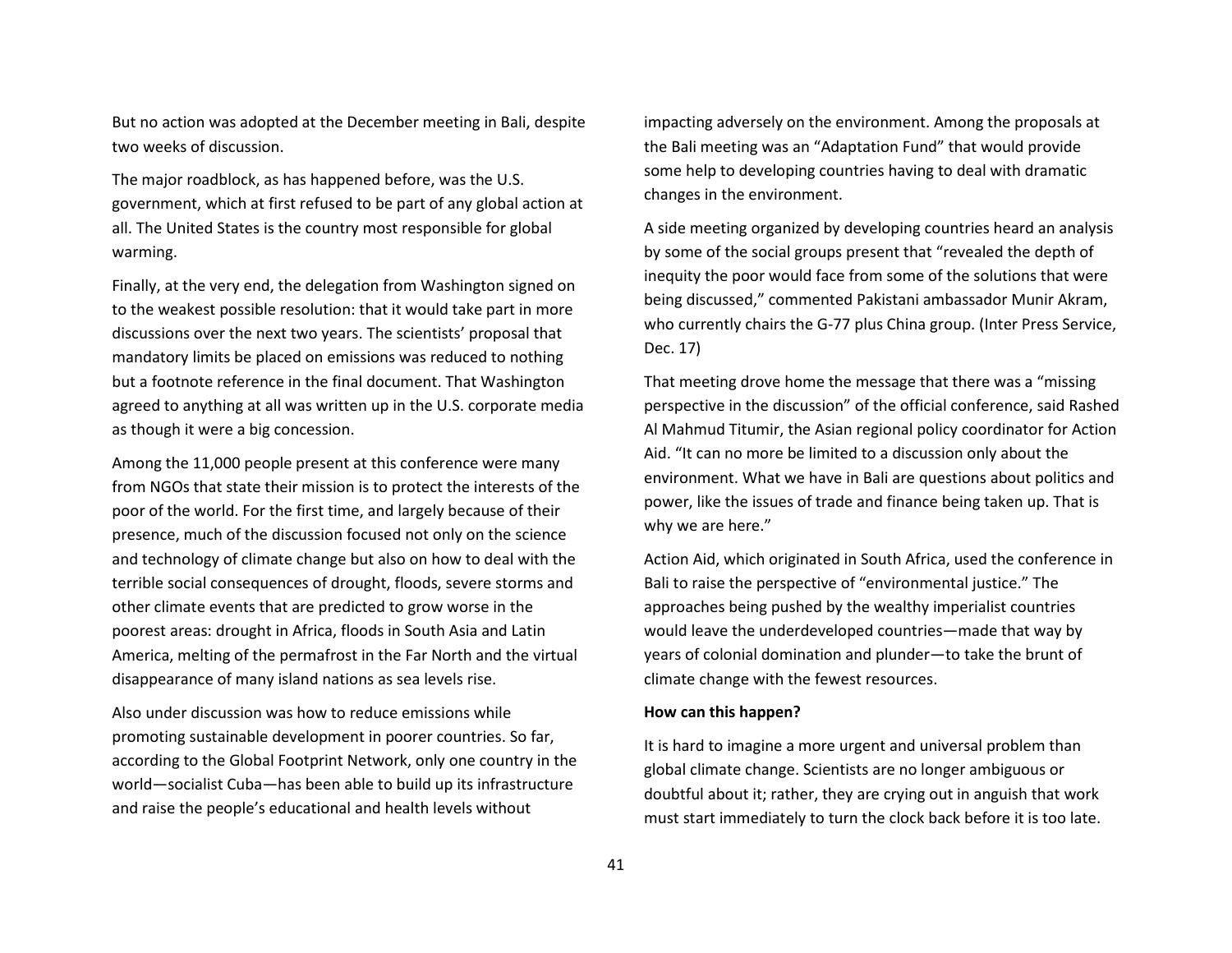Moreover, polls have shown that most people in the United States are aware of the dangers and are willing to support measures and regulations that would reduce greenhouse gas emissions. Indeed, whole new industries are now selling products that supposedly will benefit the environment—although they amount to little more than a drop in the bucket.

On the government level, however, nothing much seems to happen. And each year the scientific projections keep getting more ominous.

To understand this criminal dilly-dallying one must look beyond the personality of George W. Bush and his immediate cronies to the record of U.S. imperialism's impact on the world over many generations. Take the beautiful island of Bali, for example, where the conference was held.

Just a little over four decades ago, in 1965 and 1966, the streams and rivers of Bali ran red with the blood of communists and nationalists when the Indonesian military overthrew the Sukarno government and installed General Suharto as the new ruler. Even the U.S. media admitted that the fascist coup killed upwards of 1 million people.

The generals had the blessings and material support of the CIA and the Lyndon B. Johnson administration in Washington.

On Bali, an estimated one-tenth of the population was slaughtered as the military went from village to village, picking out the activists—students, workers, farmers, women—and killing them.

The Suharto regime did exactly what U.S. big business wanted. It opened up the vast territory of Indonesia to breakneck exploitation. Vast fortunes were made by transnational corporations that

pumped out the oil, cut down the mighty rainforests, and established factories where once there were green fields.

Bali and other islands were developed as havens for wealthy tourists. The mangrove swamps that had protected the shoreline were cut down to create beachfront hotels—some of which were washed away in the terrible tsunami of 2004.

The generals took their cut of this "development," but the lion's share went to wealthy investors in the West.

Global warming and climate change are the heritage of centuries of this kind of imperialist plunder of the earth's people and resources, which frequently brings the added devastation of war, as we see today in Iraq and Afghanistan. All the suffering, all the crimes carried out by the capitalists and their agents have never yielded to conferences and discussions, no matter how well meaning. They have the power and they use it primarily to secure the profits that keep their system going. Everything else is window dressing.

The grim prospect of global climate change can only deepen the revolutionary mass struggle to bring down capitalism that is surely coming. It must be replaced with a socialist planned economy, like Cuba's, that can bring about human development for all, free of the rapacious and destructive profit motive.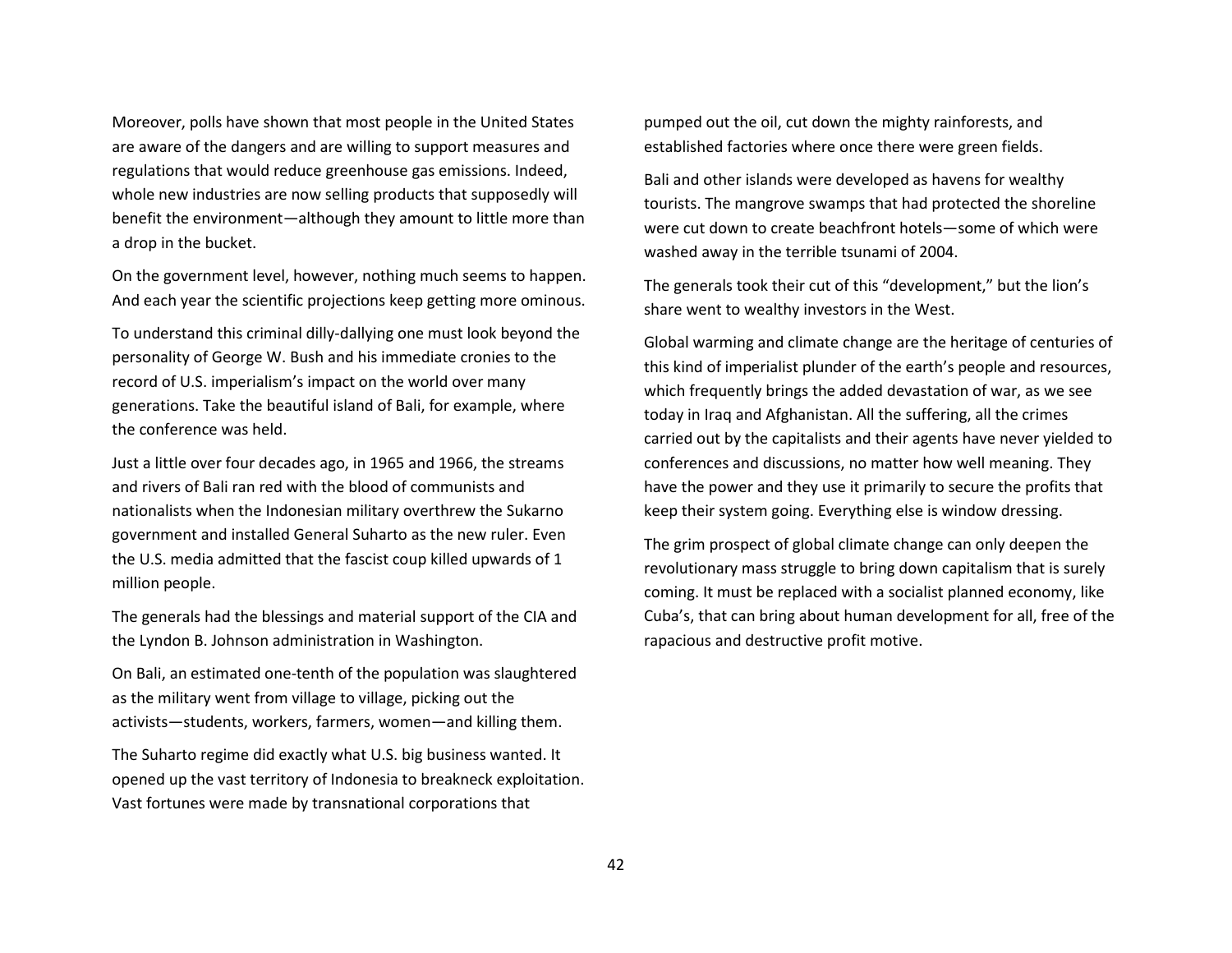## **Midwest floods & crumbling levees: Why capitalism can't deal with global warming** *LeiLani Dowell, June 19, 2008*

A series of flooding, storms and tornadoes throughout the Midwest has once again called attention to the crumbling nature of U.S. public infrastructure and the increasing crisis of global warming.

At least 15 deaths in the Midwest and elsewhere have been attributed to the recent weather that has hit the region. People have been displaced from their homes in the thousands in Indiana and the tens of thousands in Iowa. Power outages have occurred in Michigan, Ohio and Iowa, while in some areas, people have been required to limit their water usage to drinking only.

Reminiscent of Hurricanes Katrina and Rita, levees broke throughout the region. Two levees broke on June 14 near Keithsburg, Ill., near the Mississippi River, and emergency workers and residents have been fervently trying to reinforce nearly 30 levees along that river before they too break. Another levee broke along the Iowa River, flooding the community of Oakville, Iowa. And in Wisconsin, an embankment along a human-made lake broke, washing out a highway and five homes.

A levee in Des Moines, Iowa, burst on June 14, flooding part of the city's northeast side. According to Des Moines Public Works Director Bill Stowe, the city had been seeking federal approval to reconstruct that levee, which was built in the 1950s. (Washington Post online, June 14)

The American Society of Civil Engineers, in its 2005 Report Card for America's Infrastructure, gave the U.S. an overall failing grade of D, with grades of D+ or less in the categories of aviation, dams,

drinking water, energy, hazardous waste, navigable waterways, roads, schools, transit and wastewater. Their Web site, updated for 2008, states, "Establishing a long-term development and maintenance plan must become a national priority." (www.asce.org)

Happening during an overall economic crisis, the poor will be bearing the brunt of this disaster—not only in the Midwest, but everywhere. The price of corn, a staple food, jumped to a record \$7 a bushel after the floods destroyed crops in the Midwest.

In Iowa, Gov. Chet Culver has requested federal disaster status for 83 of the 99 counties there, so that the Federal Emergency Management Administration can provide food, water and other resources and individuals can request individual assistance. Whether or not FEMA will neglect the people of these Midwest states—as it did the people of New Orleans in the aftermath of Hurricanes Katrina and Rita—remains to be seen.

#### **Global warming a reality, not a threat**

The recent surge in natural disasters such as tornadoes and other extreme weather events speaks to the fact that global warming is increasing their threat and intensity.

In Cedar Rapids, Iowa, the National Weather Service reported on June 12 that the Cedar River was expected to reach a record crest a staggering 12 feet higher than the previous record, which was set more than 150 years ago in 1851. Jeff Zogg, a hydrologist for the Weather Service in Davenport, Iowa, told the New York Times, "Usually if you break a record, you only do it by an inch or two." (June 13)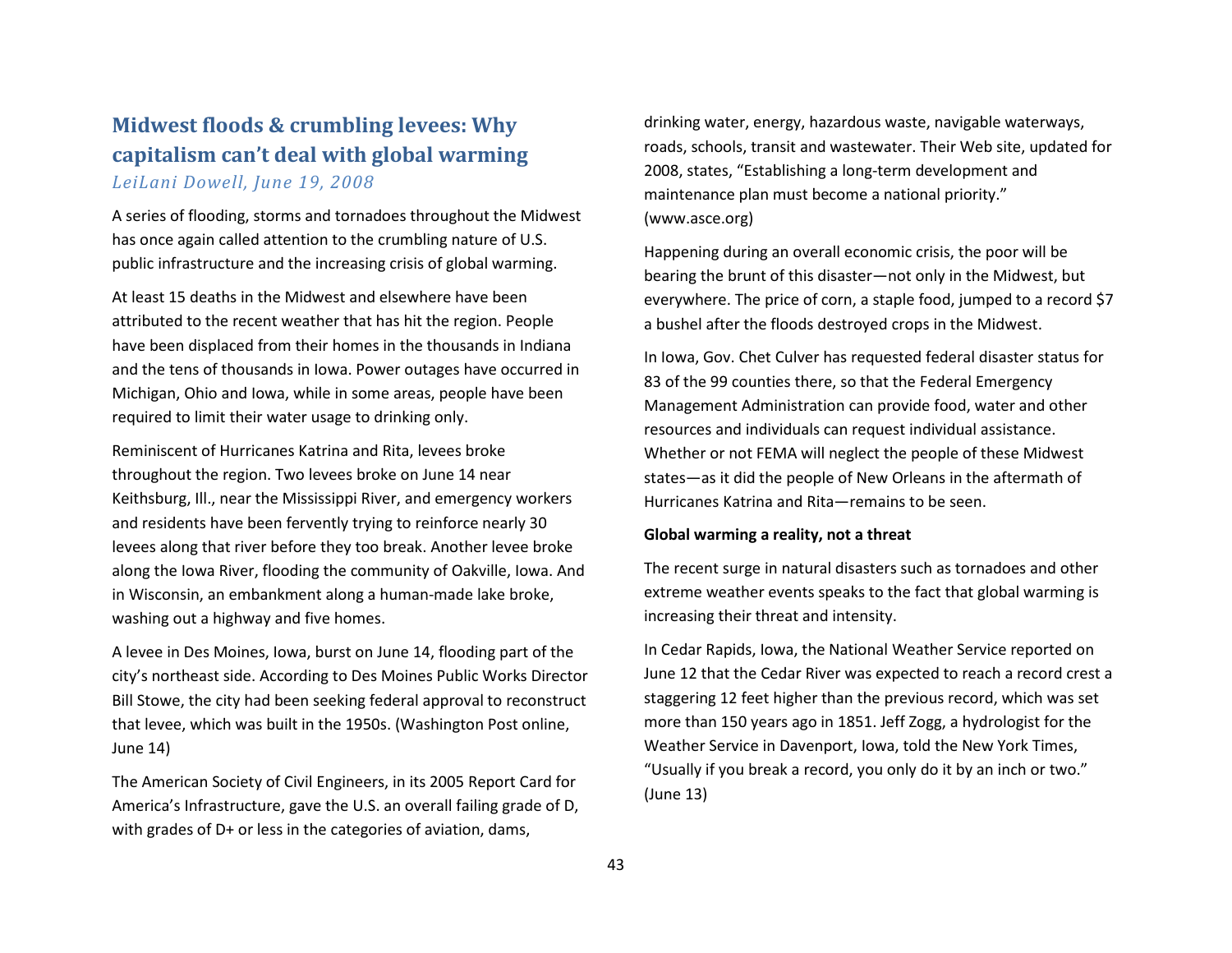At the same time that flooding was occurring in the Midwest, the East Coast was experiencing a rash of heat waves from North Carolina to New Hampshire, with record temperatures in New York. According to the National Weather Service, heat is the primary weather-related killer, accounting for 1,500 deaths in the U.S. annually. (New York Times, June 10)

The World Health Organization made climate change the theme of World Health Day on April 7. A statement by WHO Director-General Dr. Margaret Chan asserts: "Climate change endangers health in fundamental ways. ... The effects of extreme weather events—more storms, floods, droughts and heat waves—will be abrupt and acutely felt. Both trends can affect some of the most fundamental determinants of health: air, water, food, shelter, and freedom from disease. ... In short, climate change can affect problems that are already huge, largely concentrated in the developing world, and difficult to combat."

The utter lack of planning or accountability for human needs under capitalism has created both an environmental crisis that will lead to even more natural disasters and an infrastructure that is unable to cope with them. The prospects are ominous for people in the U.S. and throughout the world.

However, there is an alternative. The planning and response to natural disasters in some socialist countries show a way forward.

In Cuba—which according to the Global Footprint Network is the only country that has built its infrastructure and raised educational and health levels without adversely impacting the environment hurricanes are frequent, yet lives are seldom lost. In China, the

entire government has responded with urgency and resources for earthquake survivors.

These two examples show just a glimpse of how socialism, based on people's needs and not profit, can better handle the damage to the environment and also turn it around.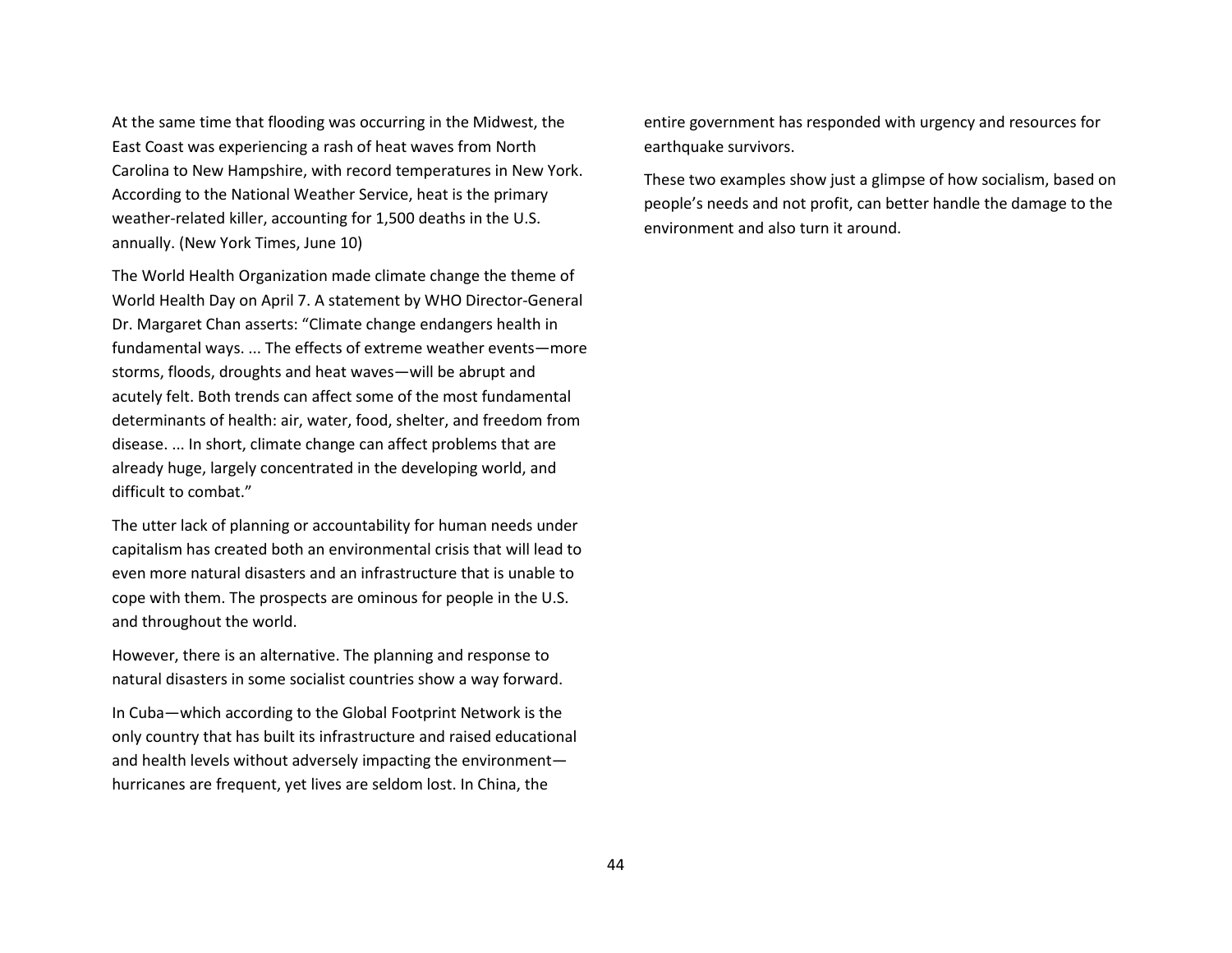## **Midwest floods are another wakeup call: Capitalist gov't does little as climate disasters grow**

### *LeiLani Dowell, June 26, 2008*

The floodwaters caused by extreme weather are receding in the upper Midwest, but they have left behind at least 24 people killed and 148 injured. As of June 24, some 35,000 had been displaced from their homes and lost all their possessions. Between southern Iowa and St. Louis, the water had topped or breached 31 levees along the Mississippi River. More flooding may still occur further downstream along the Mississippi.

Volunteers from the community, people returning to their homes and emergency workers face a toxic cocktail of manure, pesticides, mold and raw sewage in the waters surrounding them, not to mention swarms of mosquitoes. It is estimated that it will take days and even weeks for the floodwaters to totally recede.

The floods have resulted in record-high corn prices. About one quarter of the corn crop had already been diverted to the production of ethanol in the past two years. Corn is not only a staple found in many food products consumed throughout the world but is also the primary feed used for raising livestock. The prices of chicken, pork and beef are also expected to increase.

An estimated 4 million acres of prime farmland have been washed out by the floods, and analysts predict that the area may produce 15 percent less corn than last year. In what will probably turn out to be a stunning underestimate, the federal government predicts that food prices will rise by 5.5 percent this year.

As climate change threatens to increase the occurrence and severity of extreme weather events on the planet, the recent storms and flooding in the Midwest have shown how the lack of planning under capitalism can have exponentially devastating consequences.

### **Capitalist development leads to deadlier rivers**

Even the most openly capitalist of all the newspapers, the Wall Street Journal, reports that a push for development which paved over wetlands and flood plains in the St. Louis area has increased the likeliness of huge floods there. "Since the historic flood of 1993, nearly 30,000 homes have been built on land that was underwater around the Mississippi and Missouri rivers near St. Louis," the Journal states. "By building along the riverbanks and forcing the Mississippi into a bed that is less than half the width of where it ran a century ago, residents are displacing water and forcing the river to run faster and higher." (June 19)

The increase in development along riverbanks has led, in turn, to an increase in the construction of levees. However, these same levees channel runoff water back into the river, raising the water level once again.

The results can be found in the record-breaking flood levels seen recently. During the big floods of 1993, the Mississippi River crested 12 feet higher than it did during the floods of 1903, even though the same amount of water washed down the river. During the floods this month, the Cedar River in Cedar Rapids, Iowa, crested 12 feet higher than the previous record in 1851. Record flooding has been reported this year at 12 locations on four Iowa rivers.

Many of those who lost their homes in the recent floods, instilled with a false sense of security due to nearby levees, did not have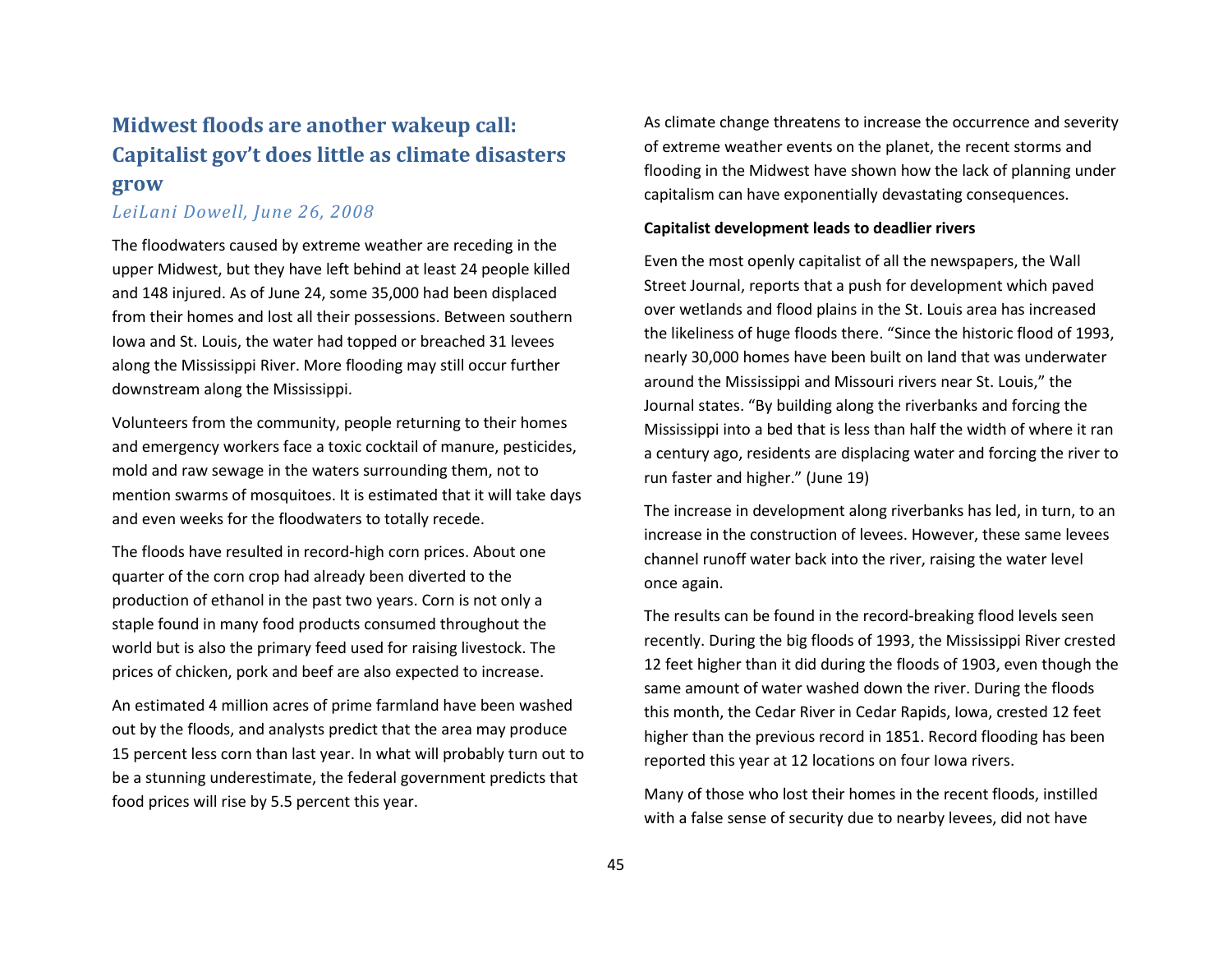flood insurance. In Gulfport, Ill., a town that was completely flooded over in recent weeks, the Federal Emergency Management Agency had rated two levees as sufficient to withstand a 100-year flood (a flood that has a one in 100 chance of happening in any given year). As a result, only 28 of the 200 residents there had flood insurance.

The problem is compounded by a lack of comprehensive planning when it comes to the building and maintenance of the levees, which are controlled by a hodgepodge of federal, local, county and state officials, and even individual community members.

A recommendation by a committee of experts, after the 1993 floods, to put all levees under federal jurisdiction was never enacted. Some of the levees have not even been recorded by federal officials. This lack of coordination makes it difficult to accurately predict where water levels will break over the levees.

Dr. Gerald G. Galloway, Jr., chairperson of the committee and a former brigadier general with the Army Corps of Engineers, told the New York Times that after Hurricane Katrina Congress passed a bill to inventory and inspect levees, but neglected to provide enough money to do so. (June 22)

Meanwhile, a lack of funding has forced the U.S. Geological Survey to discontinue hundreds of stream flow gauges across the country, making flood prediction increasingly difficult.

### **Profits over people in agricultural production**

Even more lack of foresight can be seen in the profit pressures that have shaped capitalist agriculture in the region. The Washington Post reports, "Some Iowans who study the environment suspect that changes in the land, both recently and over the past century or

so, have made Iowa's terrain not only highly profitable but highly vulnerable to flooding." (June 19)

Natural characteristics of the land that served to absorb water have often been replaced with little thought to the repercussions. Lands closer to creeks and rivers have increasingly been farmed. Ninety percent of the wetlands have been lost, according to Mary Skopec, a water quality monitor for the Iowa Department of Natural Resources. (Washington Post, June 19)

In addition, 106,000 acres of Iowa land have been taken out of the federal Conservation Reserve Program in the past two years. According to the U.S. Department of Agriculture's Natural Resources Conservation Service, the program "encourages farmers to convert highly erodible cropland or other environmentally sensitive acreage to vegetative cover, such as tame or native grasses, wildlife plantings, trees, filter strips, or riparian buffers. Farmers receive an annual rental payment for the term of the multi-year contract." (www.nrcs.usda.gov) The vegetative cover that the CRP encourages serves to absorb water.

The recent boom in the production of ethanol from corn for use as an additive to gasoline has led to an increase in cultivation of the crop, leading some farmers out of the CRP. Corn now covers a third of Iowa's land surface.

At least one politician, Sen. Charles E. Grassley of Iowa, has called on the Agriculture Department to release tens of thousands of farmers from their CRP contracts in response to the recent floods when it's apparent that the opposite, increasing the amount of conservation lands, would have a positive effect on flood threats in the future.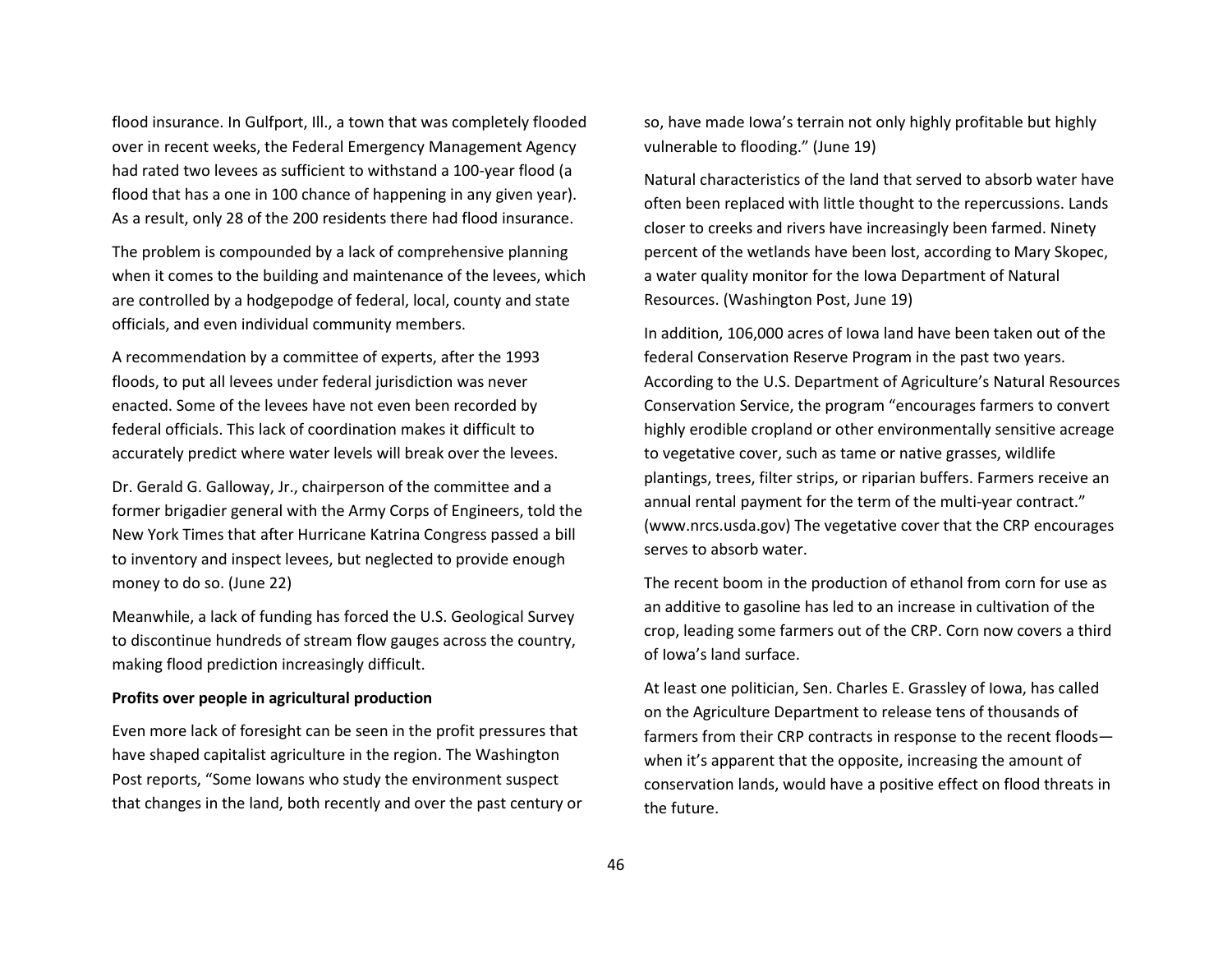The White House has asked Congress for \$1.8 billion in emergency aid for the flood. Meanwhile, more than \$531 billion has been spent to date on the war in Iraq alone. (www.nationalpriorities.org) The recent war-funding bill passed by the House of Representatives calls for another \$162 billion for the war—and a paltry-by-comparison \$2.7 billion for emergency flood relief.

From protection of the environment to agricultural development and emergency response, a complete neglect of preventative measures has spelled destruction for the people of the Midwest and beyond and portends future chaos.

This lack of planning is an inherent characteristic of the capitalist system, which places the drive for profit above all other concerns, heedless of the destruction it causes. It will take the continuing people's struggle to see to it that survivors of natural disasters are taken care of. It will take a new social system to roll back the devastation created by the one we now live under.

## **What is the real culprit? Climate Action Day exposes dangers to planet** *Jennifer Waller, October 30, 2009*

On Oct. 24, International Climate Action Day, activists in 181 countries around the world participated in over 5,200 events in an attempt to raise awareness about the threats of climate change.

In New Brighton, Australia, a huge drawing in the sand included text that could be read from the sky—"There is no planet B." In Mongolia men on horseback posed for a picture holding up a banner about climate change. In South Africa rock climbers hung banners on the side of a cliff reading, "[President Jacob] Zuma, climate proof our food and jobs." An action was held underwater in the Maldive Islands to draw attention to the fact that the Maldives is seriously threatened by rising sea levels in the Indian Ocean.

International Climate Action Day was organized primarily by a U.S. organization named 350. The number 350 holds significance in the struggle against global warming because 350 parts per million of carbon dioxide is the limit that scientists have identified as safe for our atmosphere. Presently the number is 387 ppm.

Despite the fact that this analysis is scientific, and potentially difficult to fully understand, 350.org's accessible Web site has given people all over the world a number to push for and greater understanding of the climate crisis. As a result, International Climate Action Day consisted of many groups around the world holding up 350 banners and standing in formations that from an aerial view read "350." A group in the Philippines even grew plants into the formation of 350, and in Copenhagen the 350 emblem was mowed into a meadow.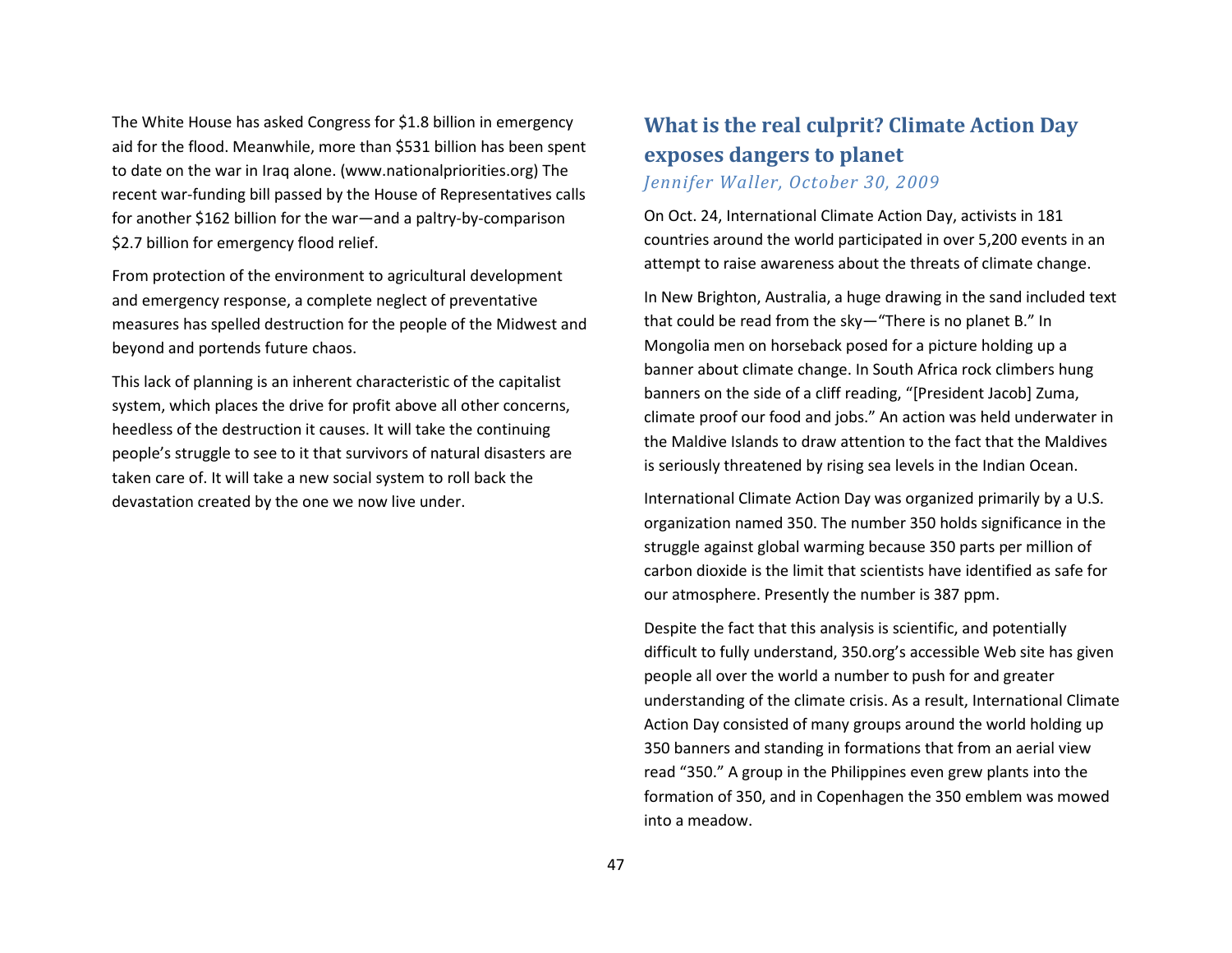The United Nations Copenhagen Climate Conference will take place Dec. 7-18. Although President Barack Obama's administration has said that no U.S. climate bill will be passed before the conference, the Senate Environment and Public Works Committee will hold hearings the week of Oct. 26 to discuss a climate change bill proposed by Senators Barbara Boxer and John Kerry.

### **Capitalism is to blame**

Despite the ongoing grassroots efforts to raise awareness within the political arena, as well as with voters and consumers, people in the United States seem surprisingly unconcerned about the swift and imminent obliteration of planet Earth as a place that can sustain human life. A recent poll by the Pew Research Center for the People and the Press found that only 57 percent of respondents believe there is real evidence that the world is getting warmer—down from 77 percent in 2006. The poll also reveals that just 35 percent of people in the U.S. regard global warming as a very serious problem. (people-press.org)

These alarming statistics come after years of grassroots and also mainstream efforts to get people to drive less, recycle more and bring reusable bags with them to the grocery store. Yet these efforts are not attacking the real problem. Often such "green" campaigns are run or sponsored by corporations such as Wal-Mart and Shell in an effort to implicate consumers in the destruction of our planet, while the globalized capitalist system is the real culprit.

The possibility of sustaining human, animal and plant life on this planet is only possible if this system is completely overhauled or, better yet, dismantled. Though the people of the United States are sleeping on this issue, the rest of the world is much more aware of the catastrophic effects the climate crisis will bring on all of us.

Unfortunately, reducing one's carbon footprint by "buying green" will not save the planet. The people of the world must rise up against the corporate greed that has been killing the planet and its inhabitants for too long. Or we will all see the consequences far sooner than most of us can imagine.

*The writer is an activist with the militant youth organization FIST— Fight Imperialism, Stand Together.*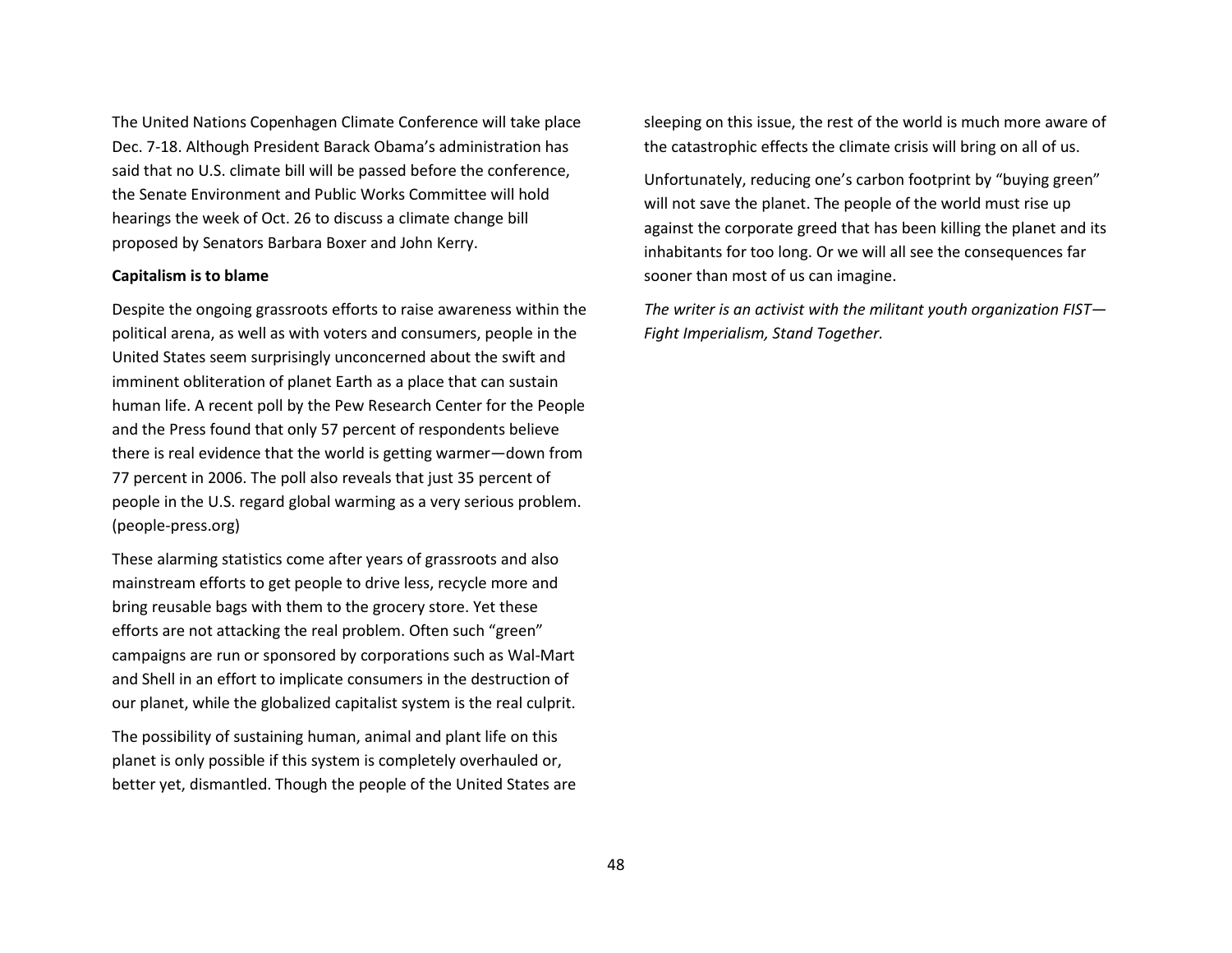## **Natural gas drilling & hydraulic fracturing: 'Fracking' causes environmental, human disaster**

### *Betsey Piette, December 10, 2009*

Imagine finding methane and metals in your drinking water or having your water well explode or catch on fire. Imagine getting thrown out of bed one morning as your entire house is lifted off the ground from an explosion due to methane gas build-up. These nightmares are a reality for a growing number of families whose homes are located near natural gas drilling sites in New York, Pennsylvania, Ohio and other states across the U.S.

These explosions, along with massive fish kills, and chemical and even radioactive contamination of drinking water, are linked to a practice known as hydraulic fracturing or "fracking," used in nine out of 10 natural gas wells in the U.S.

Pioneered by Halliburton, the process involves injecting millions of gallons of water, sand and chemicals at high pressure down and across horizontally drilled wells as far as 10,000 feet below the surface. The pressure causes the rocks to crack and release natural gas. The fissures are held apart by the sand particles allowing natural gas from the shale to flow up the well. Halliburton refuses to divulge the contents of the chemical cocktail used in the process.

Since 2004, much of this practice has been concentrated in the Marcellus Shale, a geological formation that spreads from midstate New York across more than half of Pennsylvania and into Ohio and West Virginia. It reaches cities from Cleveland, Buffalo N.Y., and Pittsburgh in the western region almost to New York City and Philadelphia in the east.

The major companies involved in drilling in the Marcellus Shale area include Oklahoma City-based Chesapeake Energy, with rights to 1.45 million acres; Texas-based Range Resources, with 1.4 million acres; and Cabot Oil & Gas, also headquartered in Texas, with 1.2 million acres. Several billion-dollar companies, including Norwegian colossus StatoilHydro Asa, Texas-based Anadarko Petroleum and EOG Resources, are also feeding at the Marcellus Shale trough.

The natural gas content of the Marcellus Shale is estimated to range from 168 trillion to 516 trillion cubic feet. From 2000 to 2008 the number of active oil and gas wells in New York nearly doubled, from 6,845 to 13,687. In Pennsylvania 4,000 wells have been drilled since 2008, and are anticipated to produce 19 million gallons of waste water a day by 2011. While the industry claims that thousands of new jobs are being created, so far much of the field work is being done by crews from Texas and Oklahoma who have expertise in shale gas.

Pennsylvania Gov. Ed Rendell had pushed for a tax on gas extracted from the wells, but dropped the plan despite record budget deficits that kept the state from paying vendors for more than 100 days this summer. The natural gas industry spent over \$1 million lobbying the state Legislature to oppose the tax. Instead of the tax, Rendell has proposed tripling the number of leases for drillers in state-owned forests.

#### **Targeting poor communities**

Much of this area is in the impoverished northern Appalachia region, dotted by isolated small towns and farms that are no longer productive, and are communities with high rates of unemployment. The poverty and relative isolation of the region have made residents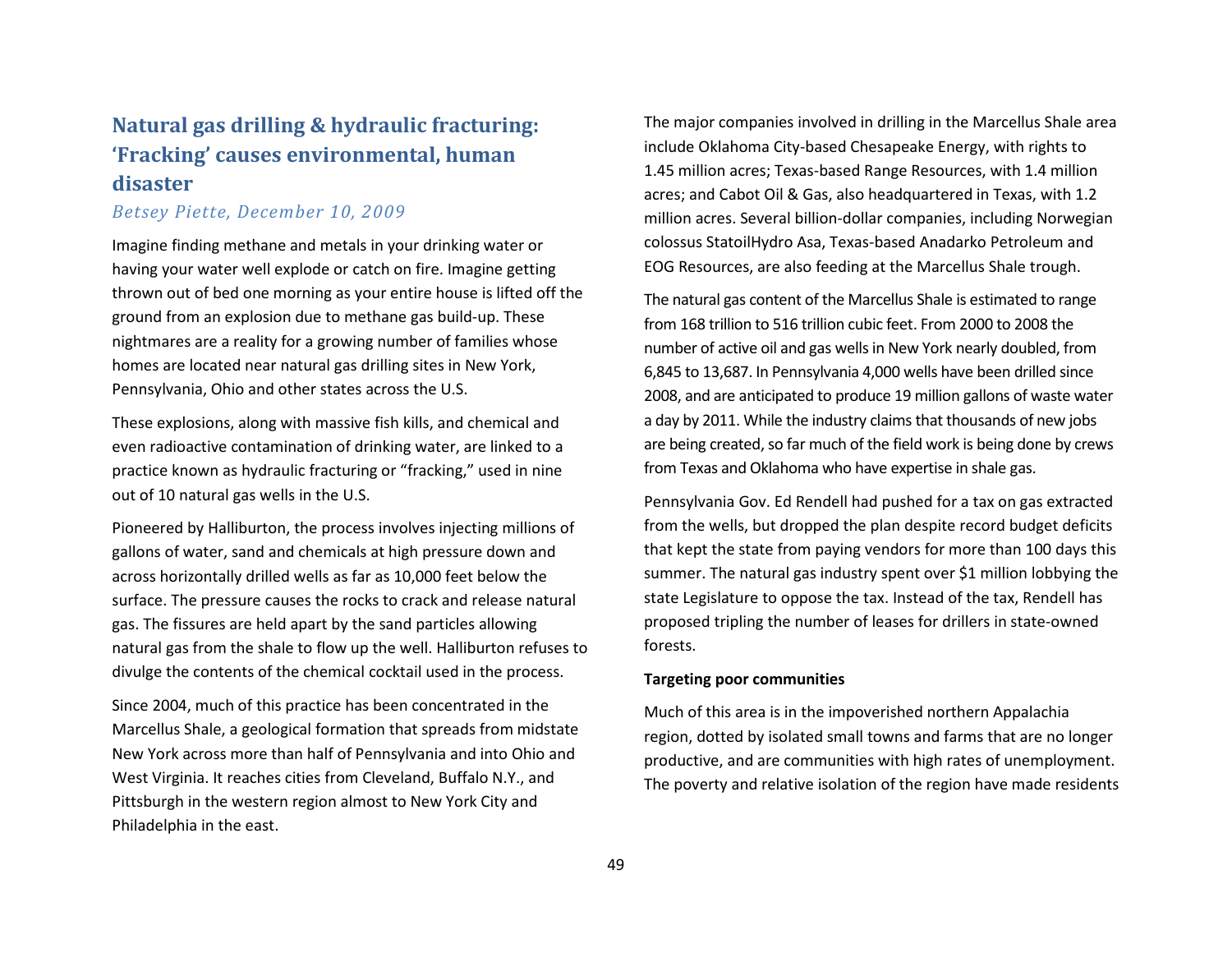prime targets of corporate salespeople, who have pushed them into leasing land for oil wells.

In Dimrock, Pa., one out of seven residents was out of work and people were facing foreclosure of their homes. When Cabot offered \$25 an acre for the right to drill for five years, plus royalties when gas started flowing, it sounded like a good deal to people who owned vacant fields but little else.

Cabot, which earned close to a billion dollars in revenue in 2008, drilled 20 wells in the area and is producing \$58 million worth of gas annually. The subsequent water contamination has forced many low-income Dimrock residents to turn to expensive bottled water.

Problems stemming from fracking are surfacing in communities throughout the Marcellus Shale region. In Dimrock, considered "ground zero" for drilling, several drinking-water wells have exploded.

"Nine were found to contain so much methane gas that one homeowner was told to open a window if he planned to take a bath. Dishes showed metallic streaks that couldn't be washed off, and tests also showed high amounts of aluminum, lead and iron, prompting fears that drilling fluids might be contaminating the water along with the gas." (ProPublica, April 26).

In September, Pennsylvania Department of Environmental Protection officials charged Cabot with five violations after nearly 8,000 gallons of hydraulic fracturing fluids spilled in two separate incidents near Dimrock. It took a third spill for Cabot to voluntarily halt the fracking. According to Halliburton the substance spilled was a lubricating gel that poses "a substantial threat to human health" and was a "potential carcinogen" that has caused skin cancer in animals.

Residents near the town of Roaring Branch, Pa., reported rust-colored water flowing from a spring and two small creeks bubbling with methane gas. The incidents were among more than 50 similar cases related to gas drilling in the state. In several instances houses exploded as a result of gas leaks and in one case three people were killed.

Workers at U.S. Steel and Allegheny Energy near McKeesport found that water used to power their plant contained so much salty sediment it was corroding their machinery. An estimated 10,000 fish died on a 33-mile stretch of Dunkard Creek in this area.

#### **A giant 'science experiment'**

There is also a growing concern that the huge amount of water needed for drilling as well as the enormous volume of waste water created in the fracking process could eventually put water supplies in jeopardy, including the supply to New York City that, in fact, serves half the state's population.

Along with the rapid expansion in the Marcellus Shale region has come growing environmental concerns. Many of the practices used in the extraction are still experimental. "In this gas rush, New York is fast becoming a geological science experiment that many experts fear will have profound, dire environmental and health consequences. The drilling companies use a witch's brew of water, pressure and chemicals to force the gas from the shale. It is the secrecy of what is in that brew that has New Yorkers worried," stated Allison Sickle. (DCBureau, Nov. 30)

Oil-based chemicals have been used in the gas drilling process, but are known to be harmful to the environment. Toxic mud and fracturing fluids, along with waste water that resurfaces, can contaminate soil and surface water. Spills have already resulted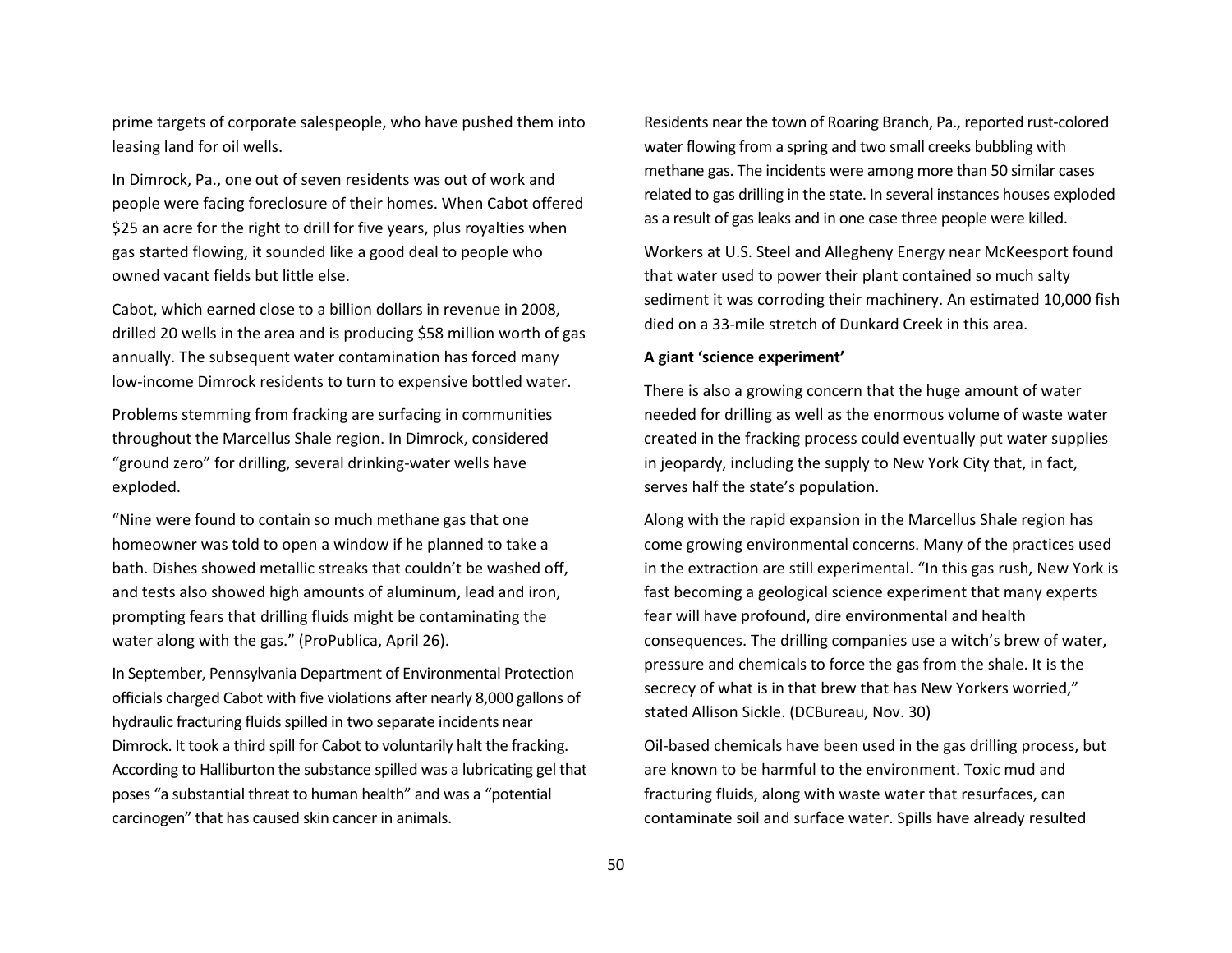from the transport of chemically-laden fluids and wastewater to and from drilling sites.

The New York Department of Environmental Conservation has detected high levels of radium-226, a radioactive element, in 13 samples of wastewater from Marcellus Shale drilling, according to ProPublica. The state now faces a wastewater disposal problem.

Chemicals coming out with wastewater from wells in Pennsylvania and West Virginia were found to include 4-nitroquinoline N-oxide, used to induce tumors in laboratory animals, and benzene, a known carcinogen.

Sickle notes, "Environmentalists fear increased natural gas production has a huge risk of ruining some of the most pristine watershed, park, farm and recreational land in the United States." The region involves 7,500 lakes and ponds and 50,000 miles of rivers and streams.

Fracking also occurs in parts of the Midwest and southwestern U.S. There are no regulations for hydraulic fracturing in 21 of the 31 states where the practice has been in effect for several years. Fracking was exempted from the Safe Drinking Water Act and the Clean Water Act passed by Congress as part of the Energy Policy Act in 2005.

Dec. 3 marked the 25th anniversary of the widespread and continued contamination resulting from the Union Carbide chemical leak in Bhopal, India, that claimed tens of thousands of lives. Without any serious regulation of hydraulic fracturing practices, is the U.S. facing a disaster of that magnitude?

## **Copenhagen: Africa bloc leads walkout over suppression of debate**

### *Abayomi Azikiwe, December 16, 2009*

African countries at the COP-15 climate change summit in Copenhagen led a walkout for several hours on Dec. 14 to protest the efforts of the United States, Britain and other imperialist countries and their allies to sidestep responsibility for the worsening impact of carbon dioxide emissions. The increasing concentration of greenhouse gases in the atmosphere has caused climate change that threatens the total collapse of agricultural production on the African continent.

The walkout could have derailed the entire conference. Heads of state from 120 countries were scheduled to arrive in Copenhagen within a few days.

Developing nations in Asia and Latin America, along with the People's Republic of China, joined the African states in accusing the summit's Danish president of refusing to allow discussion on the major issues that affect the overwhelming majority of people on the planet.

Developing countries refused to participate in the working groups scheduled to begin on Dec. 14, the second week of the United Nations Framework Convention on Climate Change (UNFCCC). The African bloc, along with the Group of 77 developing countries, is demanding universal adherence to the 1997 Kyoto Protocol, which sets goals for emission standards to be reduced beyond 2012.

These emissions result from the burning of oil, gas and coal. Carbon dioxide in the atmosphere traps solar heat, causing a rise in the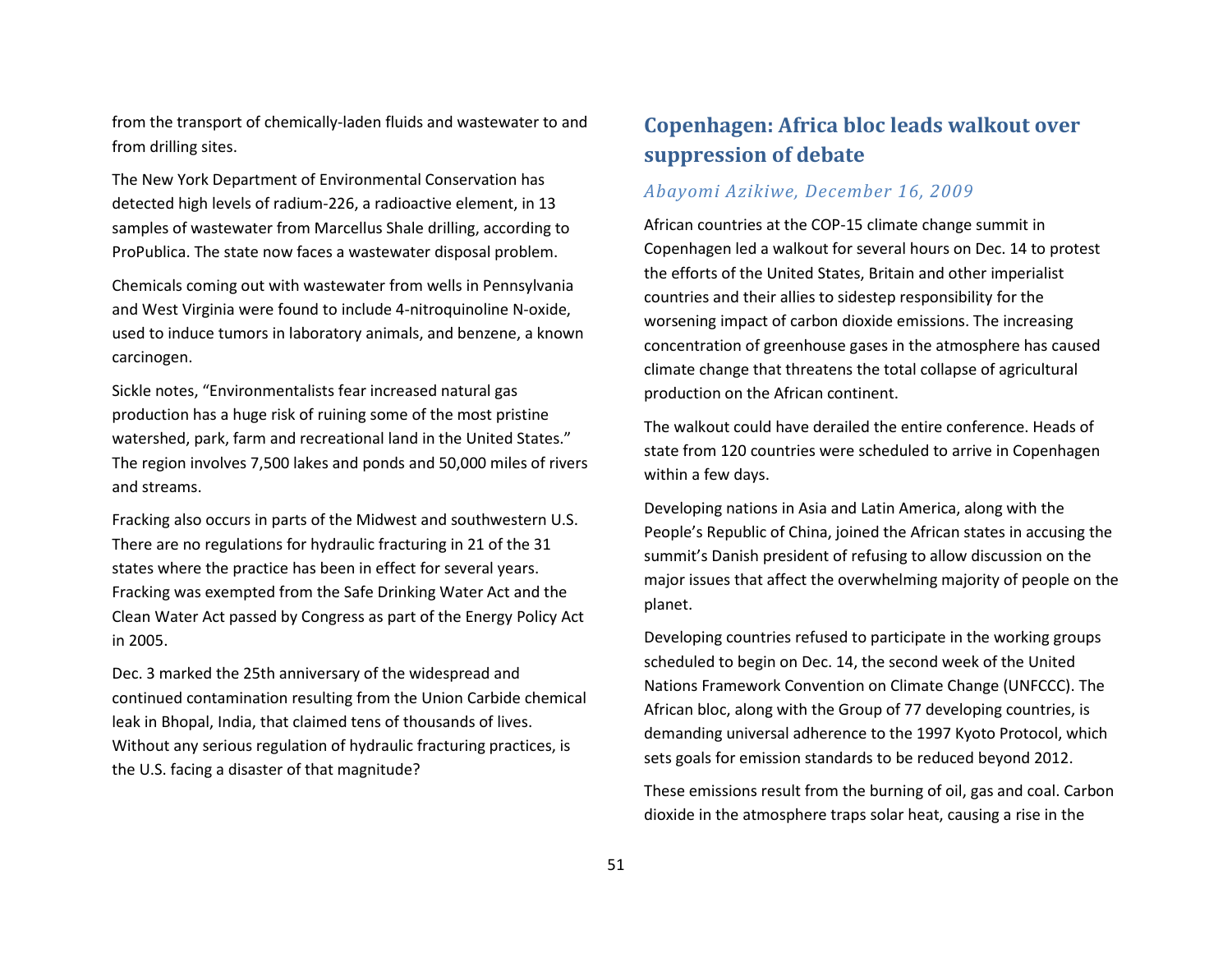earth's temperature. Atmospheric scientists have predicted that, if no serious actions are taken over the next decade, the planet will warm significantly and there will be an escalation of drought, floods and storms, along with rising sea levels, that will bring famine to billions of people throughout the world.

A new United Nations environmental report has indicated that approximately 60 million people have suffered the effects of 245 natural disasters this year alone. More than 90 percent of these serious weather-related events have been amplified by climate change.

African states have made the case that their region is the hardest hit by pollutants generated by the industrialized states, whose governments refuse to agree on limits to emissions. At the same time, these governments are unwilling to provide compensation to developing countries for the damage caused to the environment.

The U.S. has not even signed the Kyoto Protocol, which set modest goals and timelines for curbing pollutants.

World Wildlife Fund director Kim Carstensen told the BBC, "The point is being made very loudly that African countries and the wider G77 bloc will not accept non-action on the Kyoto Protocol, and they're really afraid that a deal has been stitched up behind their backs." (BBC, Dec. 14)

### **China vs. U.S.**

The dispute escalated between the developing states, allied with China, and the imperialist countries when the Danish government made an attempt to place another draft agreement on the agenda and consequently ignore the Kyoto Protocol.

During the first week of consultations in Copenhagen, tensions arose between the People's Republic of China and the U.S. over setting goals for the curbing of emissions. China accused the U.S. and the West of trickery for their attempts to shift the focus of discussion from the concerns of the developing states to broader, undefined talks. Such a vague approach would absolve the capitalist countries from taking any action to address the worsening food crisis in Africa and other parts of the world.

African states and other developing countries demanded that conference president Connie Hedegaard of Denmark place the question of curbing emission standards for the industrialized states at the top of the agenda prior to the arrival of world leaders in Copenhagen. These countries, along with China, believe that the Danish government is working to destroy the Kyoto Protocol.

G77 chief negotiator Lumumba Dia Ping stated in relationship to the stalled talks, "It has become clear that the Danish presidency — in the most undemocratic fashion  $-$  is advancing the interests of the developed countries at the expense of the balance of obligations between developed and developing countries." (BBC Radio 4's "The World at One," Dec. 14)

"We are seeing the death of the Kyoto Protocol," said Djemouai Kamel of Algeria, who is leading the 53-nation Africa group. (AP, Dec. 14)

One Western negotiator, who spoke on condition of anonymity, said that discussions involving 50 environmental ministers on Dec. 13 were contentious as a result of the "growing disputes between the Americans and the Chinese."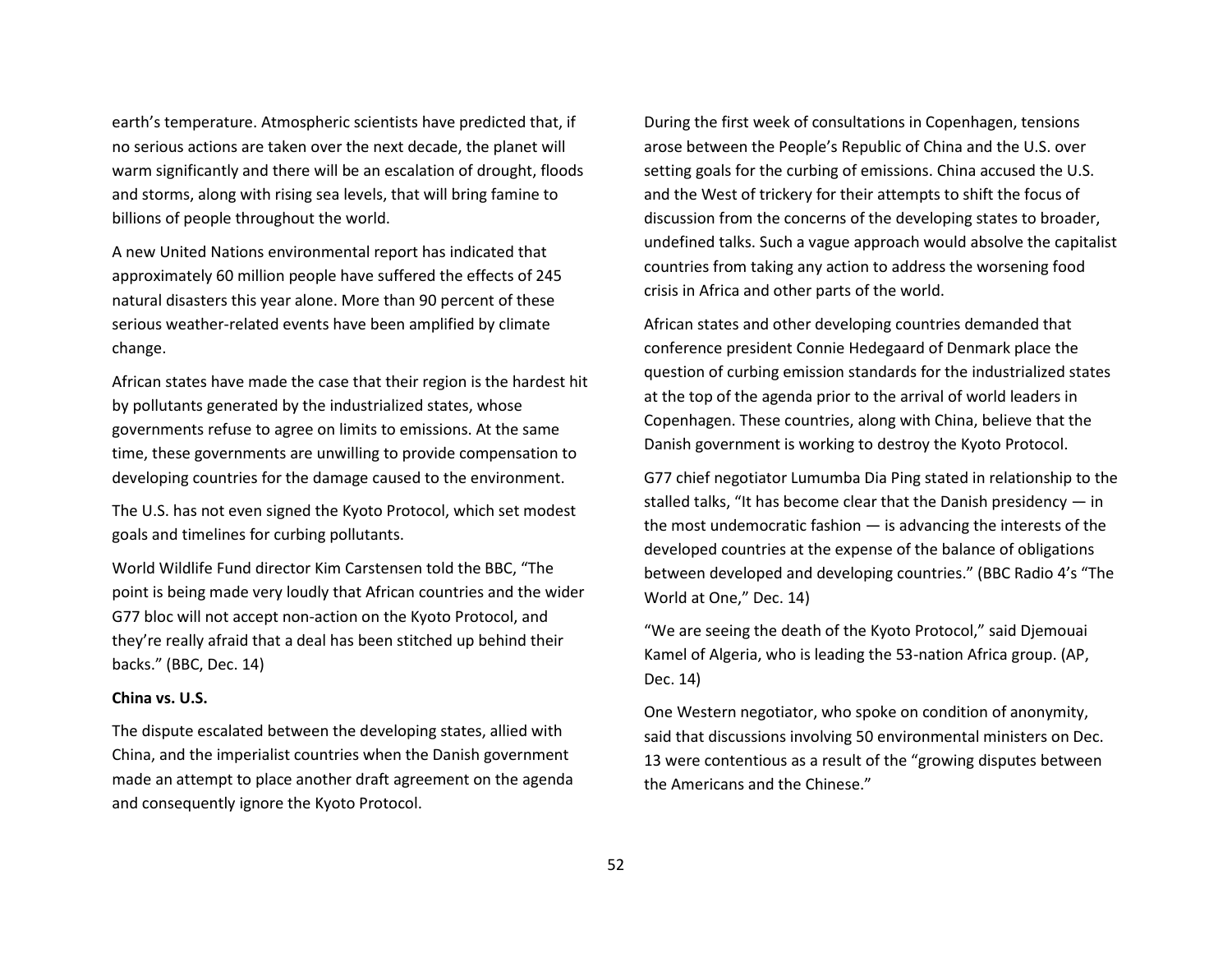"At the back of everyone's mind is the fear of a repeat of the awful scenario in The Hague," when another climate change conference held in 2000 that was designed to set up definite guidelines related to the Kyoto Protocol broke up without an agreement. (AFP, Dec. 14)

During the previous week of consultations in Copenhagen, the Pacific island nation of Tuvalu had created a crisis with the simple demand that efforts to amend the U.N. climate convention and the Kyoto Protocol be debated fully at the summit.

#### **African states demand compensation**

African countries, including even the pro-Western Ethiopian regime, planned to demand \$50 billion in compensation for the damage done by industrialized states to the continent's environment over the last several years.

According to the News Agency of Nigeria, "Africa is the worst hit when it comes to global emission. We are going to Copenhagen with one voice and our position is that the developed countries should pay us \$50 billion in the short term. Our requisition also is that in 2015, the compensation should be increased to \$250 billion." (Xinhua, Dec. 11)

The African Union's Presidential Commission has agreed on this position unanimously, saying that the continent, which generates only 4 percent of the world's carbon emissions, has been the most severely affected by climate change. In addition to compensation through funding, Africa is also demanding technology transfers that would foster the replacement of outmoded machinery.

In making its case for compensation from the Western industrialized countries, the Monitor newspaper published in Uganda wrote in an editorial on Dec. 14, "The entire Eastern Africa region has, for

example, this year witnessed extensive drought with crop failure and livestock deaths commonplace in semiarid areas. Secondly, Africa is home to a big percentage of the world's natural rain forests, which help stabilize climate by sucking carbon dioxide and other greenhouse gases — methane, nitrous oxide, perfluorocarbons, hydrofluorocarbons and sulfur hexafluoride."

The Monitor editorial continues by stressing, "We must be compensated for each tree standing. Modalities of compensation should be a key item on the agenda in Copenhagen. The USA, the principal culprit, must be at the forefront of efforts to both save the environment and to pay reparations."

Demonstrations outside the UNFCCC have drawn tens of thousands of people. At a vigil held outside the City Hall building in Copenhagen, Nobel Peace Prize laureate and former Anglican Archbishop Desmond Tutu of South Africa handed over a petition signed by more than 500,000 people demanding immediate action to curb the threat posed by rising greenhouse gases.

Tutu told the crowd, "This is a problem. If we don't resolve it, no one is going to survive." (South African Mail & Guardian, Dec. 14)

A pre-conference article in the Irish weekly An Phoblacht states, "An alliance between the developing countries, progressive forces in the industrialized states and the growing global climate change justice movement is facing hugely powerful governments and business interests at the Copenhagen summit that are determined to prioritize short-term profit over the survival of the planet. Public opinion, pressure and mobilization are the keys to changing this balance of forces and ensuring action is taken." (anphoblact.com, Dec. 10)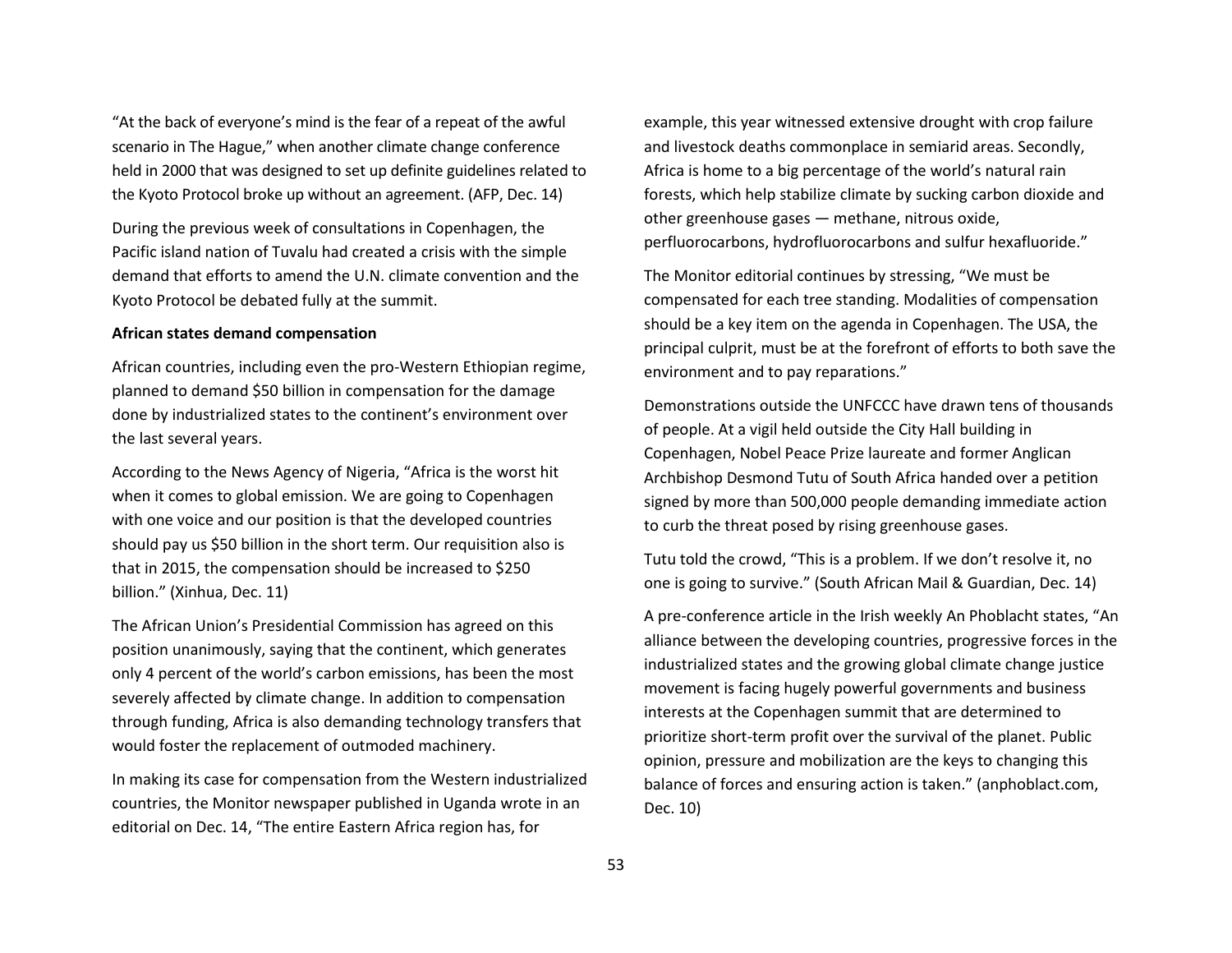## **Add climate havoc to war crimes: Pentagon's role in global catastrophe**

### *Sara Flounders, December 16, 2009*

In evaluating the U.N. Climate Change Conference in Copenhagen with more than 15,000 participants from 192 countries, including more than 100 heads of state, as well as 100,000 demonstrators in the streets — it is important to ask: How is it possible that the worst polluter of carbon dioxide and other toxic emissions on the planet is not a focus of any conference discussion or proposed restrictions?

By every measure, the Pentagon is the largest institutional user of petroleum products and energy in general. Yet the Pentagon has a blanket exemption in all international climate agreements.

The Pentagon wars in Iraq and Afghanistan; its secret operations in Pakistan; its equipment on more than 1,000 U.S. bases around the world; its 6,000 facilities in the U.S.; all NATO operations; its aircraft carriers, jet aircraft, weapons testing, training and sales will not be counted against U.S. greenhouse gas limits or included in any count.

The Feb. 17, 2007, Energy Bulletin detailed the oil consumption just for the Pentagon's aircraft, ships, ground vehicles and facilities that made it the single-largest oil consumer in the world. At the time, the U.S. Navy had 285 combat and support ships and around 4,000 operational aircraft. The U.S. Army had 28,000 armored vehicles, 140,000 High-Mobility Multipurpose Wheeled Vehicles, more than 4,000 combat helicopters, several hundred fixed-wing aircraft and 187,493 fleet vehicles. Except for 80 nuclear submarines and aircraft carriers, which spread radioactive pollution, all their other vehicles run on oil.

Even according to rankings in the 2006 CIA World Factbook, only 35 countries (out of 210 in the world) consume more oil per day than the Pentagon.

The U.S. military officially uses 320,000 barrels of oil a day. However, this total does not include fuel consumed by contractors or fuel consumed in leased and privatized facilities. Nor does it include the enormous energy and resources used to produce and maintain their death-dealing equipment or the bombs, grenades or missiles they fire.

Steve Kretzmann, director of Oil Change International, reports: "The Iraq war was responsible for at least 141 million metric tons of carbon dioxide equivalent (MMTCO2e) from March 2003 through December 2007. ... The war emits more than 60 percent of all countries. ... This information is not readily available ... because military emissions abroad are exempt from national reporting requirements under U.S. law and the U.N. Framework Convention on Climate Change." (www.naomiklein.org, Dec. 10) Most scientists blame carbon dioxide emissions for greenhouse gases and climate change.

Barry Sanders in his new book, "The Green Zone: The Environmental Costs of Militarism," says that "the greatest single assault on the environment, on all of us around the globe, comes from one agency ... the Armed Forces of the United States."

Just how did the Pentagon come to be exempt from climate agreements? At the time of the Kyoto Accords negotiations, the U.S. demanded as a provision of signing that all of its military operations worldwide and all operations it participates in with the U.N. and/or NATO be completely exempted from measurement or reductions.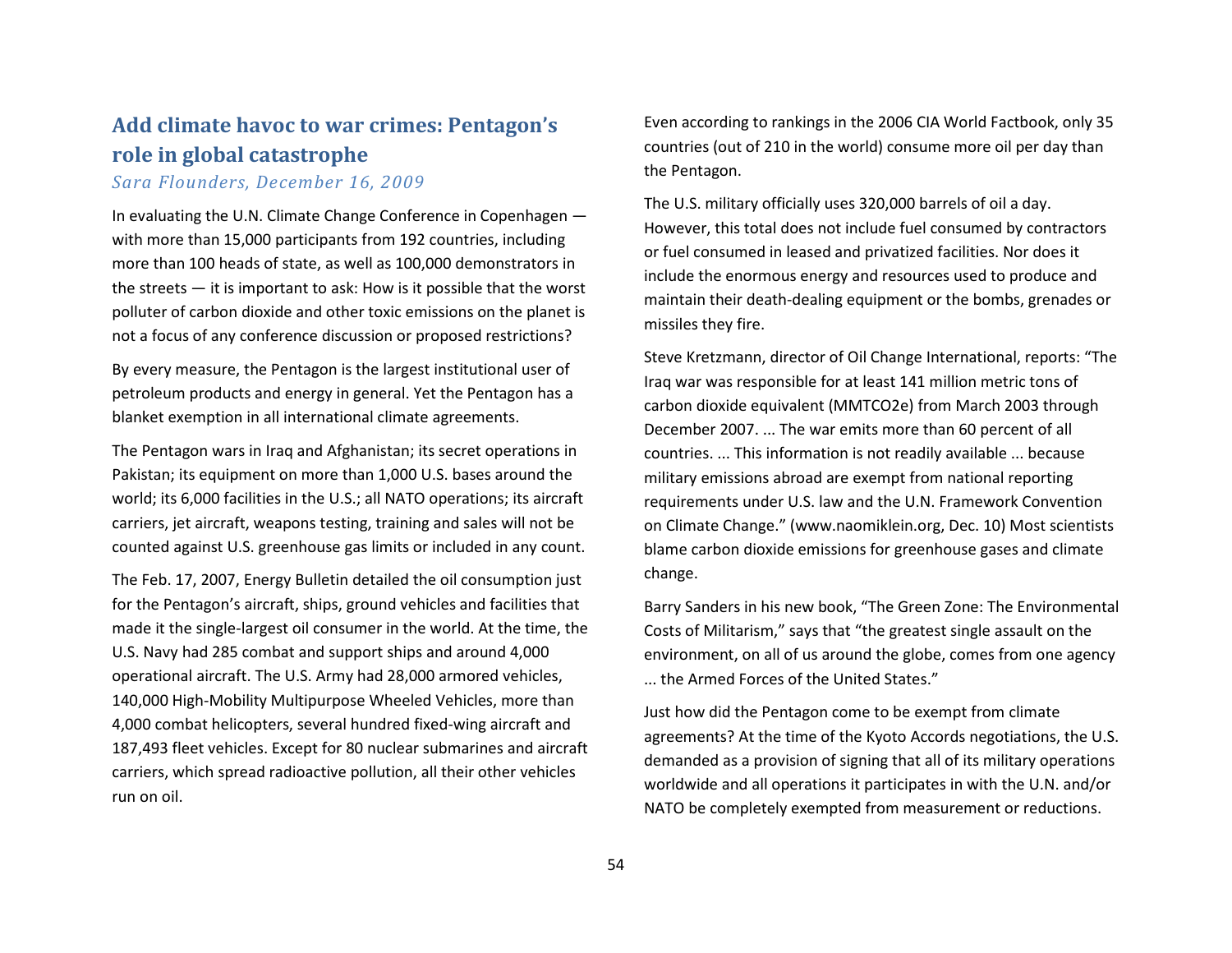After securing this gigantic concession, the Bush administration then refused to sign the accords.

In a May 18, 1998, article entitled "National security and military policy issues involved in the Kyoto treaty," Dr. Jeffrey Salmon described the Pentagon's position. He quotes then-Secretary of Defense William Cohen's 1997 annual report to Congress: "DoD strongly recommends that the United States insist on a national security provision in the climate change Protocol now being negotiated." (www.marshall.org)

According to Salmon, this national security provision was put forth in a draft calling for "complete military exemption from greenhouse gas emissions limits. The draft includes multilateral operations such as NATO- and U.N.-sanctioned activities, but it also includes actions related very broadly to national security, which would appear to comprehend all forms of unilateral military actions and training for such actions."

Salmon also quoted Undersecretary of State Stuart Eizenstat, who headed the U.S. delegation in Kyoto. Eizenstat reported that "every requirement the Defense Department and uniformed military who were at Kyoto by my side said they wanted, they got. This is selfdefense, peacekeeping, humanitarian relief."

Although the U.S. had already received these assurances in the negotiations, the U.S. Congress passed an explicit provision guaranteeing U.S. military exemption. Inter Press Service reported on May 21, 1998: "U.S. law makers, in the latest blow to international efforts to halt global warming, today exempted U.S. military operations from the Kyoto agreement which lays out binding commitments to reduce 'greenhouse gas' emissions. The

House of Representatives passed an amendment to next year's military authorization bill that 'prohibits the restriction of armed forces under the Kyoto Protocol.'"

Today in Copenhagen the same agreements and guidelines on greenhouse gases still hold. Yet it is extremely difficult to find even a mention of this glaring omission.

According to environmental journalist Johanna Peace, military activities will continue to be exempt from an executive order signed by President Barack Obama that calls for federal agencies to reduce their greenhouse gas emissions by 2020. Peace states, "The military accounts for a full 80 percent of the federal government's energy demand." (solveclimate.com, Sept. 1)

The blanket exclusion of the Pentagon's global operations makes U.S. carbon dioxide emissions appear far less than they in fact are. Yet even without counting the Pentagon, the U.S. still has the world's largest carbon dioxide emissions.

#### **More than emissions**

Besides emitting carbon dioxide, U.S. military operations release other highly toxic and radioactive materials into the air, water and soil.

U.S. weapons made with depleted uranium have spread tens of thousands of pounds of microparticles of radioactive and highly toxic waste throughout the Middle East, Central Asia and the Balkans.

The U.S. sells land mines and cluster bombs that are a major cause of delayed explosions, maiming and disabling especially peasant farmers and rural peoples in Africa, Asia and Latin America. For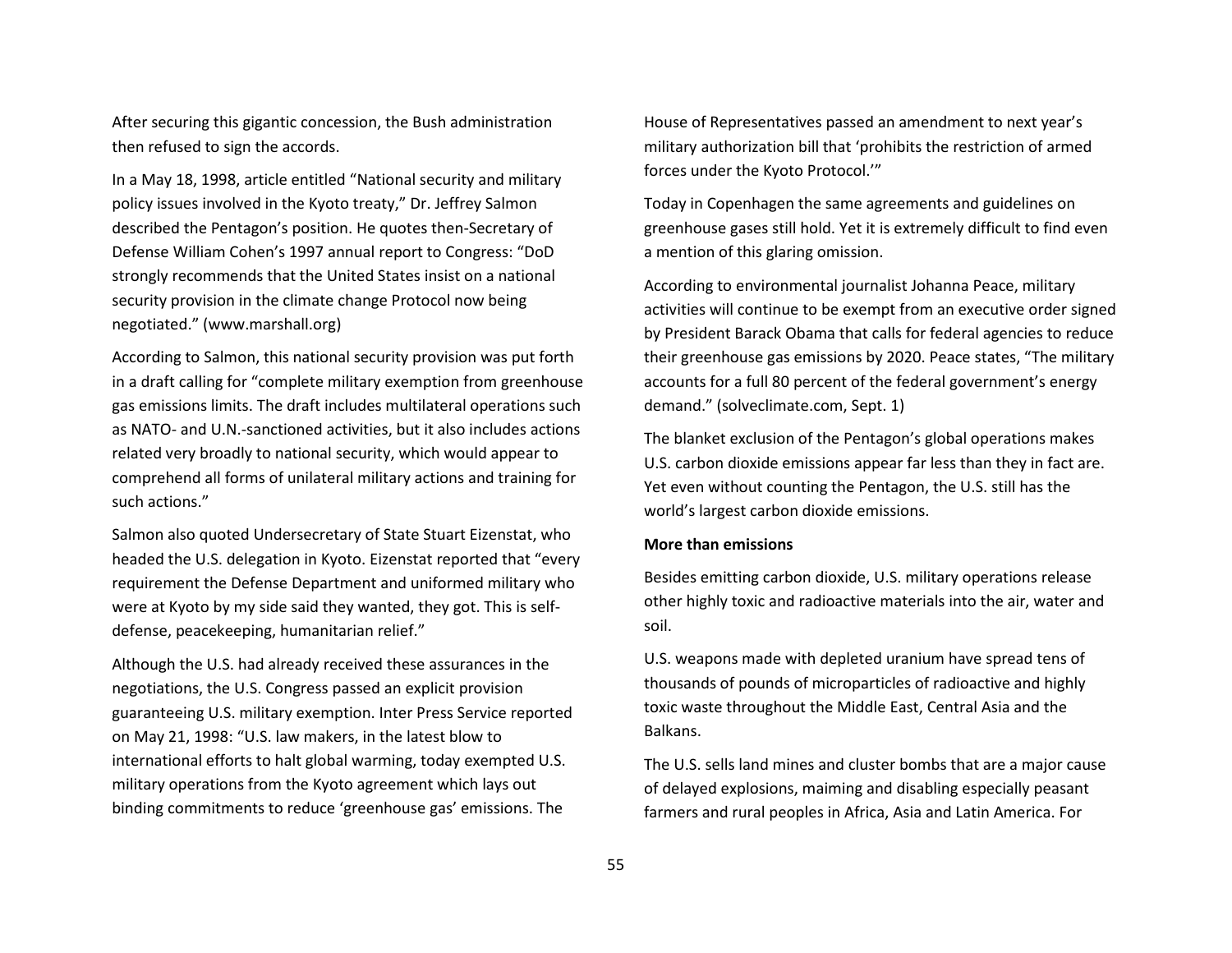example, Israel dropped more than 1 million U.S.-provided cluster bombs on Lebanon during its 2006 invasion.

The U.S. war in Vietnam left large areas so contaminated with the Agent Orange herbicide that today, more than 35 years later, dioxin contamination is 300 to 400 times higher than "safe" levels. Severe birth defects and high rates of cancer resulting from environmental contamination are continuing into a third generation.

The 1991 U.S. war in Iraq, followed by 13 years of starvation sanctions, the 2003 U.S. invasion and continuing occupation, has transformed the region — which has a 5,000-year history as a Middle East breadbasket — into an environmental catastrophe. Iraq's arable and fertile land has become a desert wasteland where the slightest wind whips up a dust storm. A former food exporter, Iraq now imports 80 percent of its food. The Iraqi Agriculture Ministry estimates that 90 percent of the land has severe desertification.

### **Environmental war at home**

Moreover, the Defense Department has routinely resisted orders from the Environmental Protection Agency to clean up contaminated U.S. bases. (Washington Post, June 30, 2008) Pentagon military bases top the Superfund list of the most polluted places, as contaminants seep into drinking water aquifers and soil.

The Pentagon has also fought EPA efforts to set new pollution standards on two toxic chemicals widely found on military sites: perchlorate, found in propellant for rockets and missiles; and trichloroethylene, a degreaser for metal parts.

Trichloroethylene is the most widespread water contaminant in the country, seeping into aquifers across California, New York, Texas,

Florida and elsewhere. More than 1,000 military sites in the U.S. are contaminated with the chemical. The poorest communities, especially communities of color, are the most severely impacted by this poisoning.

U.S. testing of nuclear weapons in the U.S. Southwest and on South Pacific islands has contaminated millions of areas of land and water with radiation. Mountains of radioactive and toxic uranium tailings have been left on Indigenous land in the Southwest. More than 1,000 uranium mines have been abandoned on Navajo reservations in Arizona and New Mexico.

Around the world, on past and still operating bases in Puerto Rico, the Philippines, South Korea, Vietnam, Laos, Cambodia, Japan, Nicaragua, Panama and the former Yugoslavia, rusting barrels of chemicals and solvents and millions of rounds of ammunition are criminally abandoned by the Pentagon.

The best way to dramatically clean up the environment is to shut down the Pentagon. What is needed to combat climate change is a thoroughgoing system change.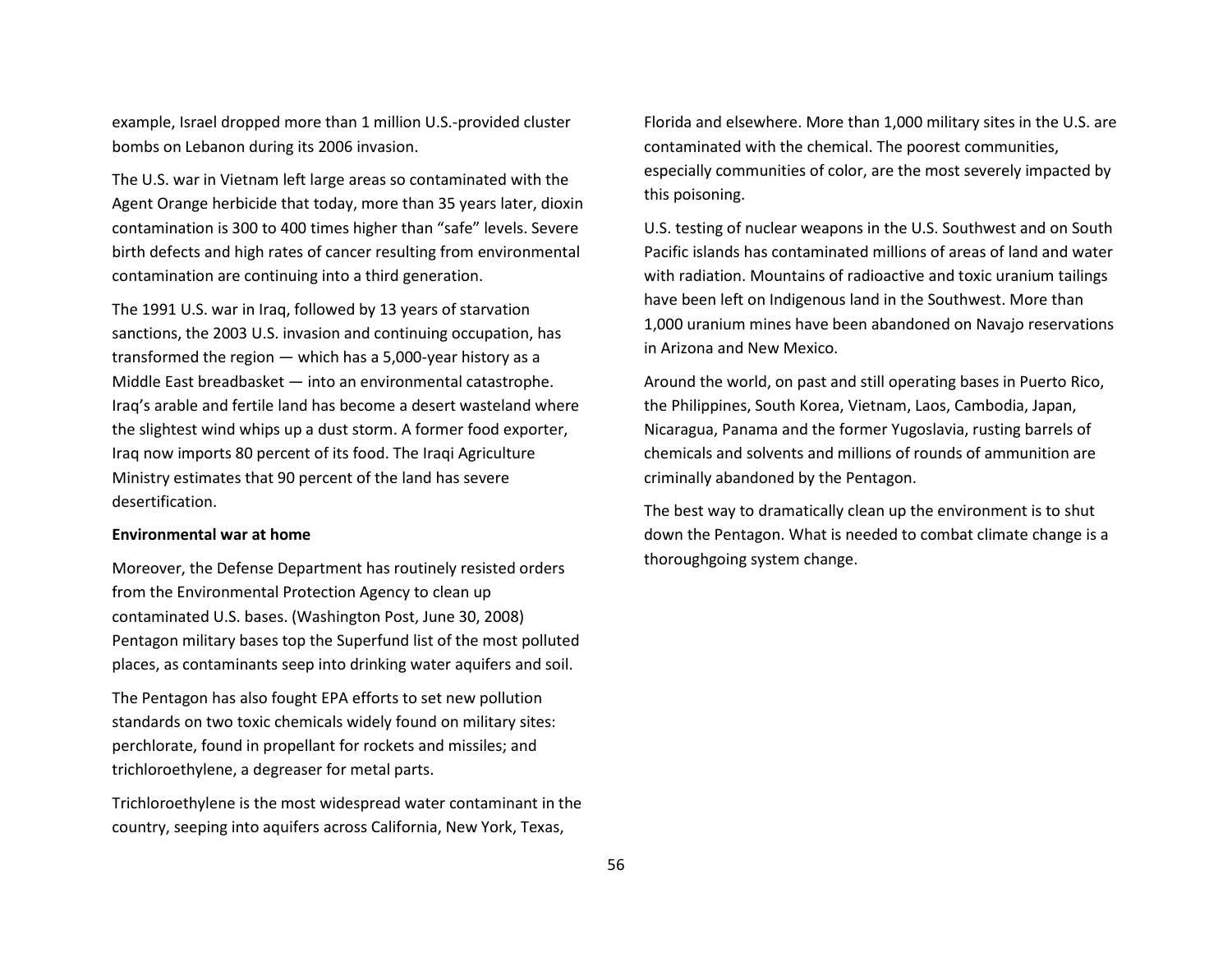### **To change the climate, change the system**

### *Sara Flounders, December 23, 2009*

The International Climate Change Conference in Copenhagen, which was two years in the planning, ended in a train wreck. Nothing was arrived at: no treaty, no deadlines, no binding agreement of any sort.

For years the real dividing lines in this struggle were obscured by technical language and the most detailed schemes for reducing carbon emissions. But underneath all the debate was the class struggle in its most virulent form.

Based on intense U.S. pressure, backed by European maneuvers, the financial pledges to poor and developing countries ended as vague statements of zero substance. By the final day the commitments to strict carbon emissions framework dissolved into a "let's all do our own thing" handshake.

President Barack Obama and the U.S. delegation called the conference finale an "unprecedented breakthrough." Most other countries and environmental groups considered it a disaster. In this intense struggle two revolutionary leaders, President Hugo Chávez of Venezuela and President Evo Morales of Bolivia, sharpened the debate by defining the real problem: capitalism.

The economic crisis that has wracked the global economy for the past 18 months has confirmed for millions of increasingly desperate people the inherent instability of capitalism. But Copenhagen confirmed in the starkest light that capitalism is a totally irrational system. Corporate survival based on the drive to maximize profits trumped planetary survival.

Now clearly the battle to save the environment means taking on these dinosaur corporations and the social system that gives them life.

The conference was a world gathering on a scale not seen before, meeting on an issue that all agreed was of the most urgent concern to all humans. Representatives of 193 countries gathered, including 128 heads of state. Over 45,000 delegates, members of the international media, lawyers, lobbyists and countless representatives of "special interests" of giant corporations gathered, registering along with thousands of activist nongovernmental organizations that focus on environmental justice.

Everyone agrees that cooperation is desperately needed on an international scale. But cooperation was impossible! The reality was that irrational competitive forces tore every possible agreement apart. The leaders of countries whose rulers serve a handful of powerful transnational corporations held the conference as they hold all of society — in an economic, political and military vise-grip.

### **Repression and exclusion**

In the streets outside the conference 100,000 people joined mass protests and counter meetings. In the largest police action in Denmark's history, police used tear gas, pepper spray, mass cages, baton charges and mass preemptive arrests to suppress the voices of dissent. There were more than 1,800 arrests.

Inside the Bella Center, the United Nations suspended even mainstream environmental groups and barred registered delegates from re-entering the conference. Organizations staged a sit-in to protest their exclusion from the talks. African nations, joined by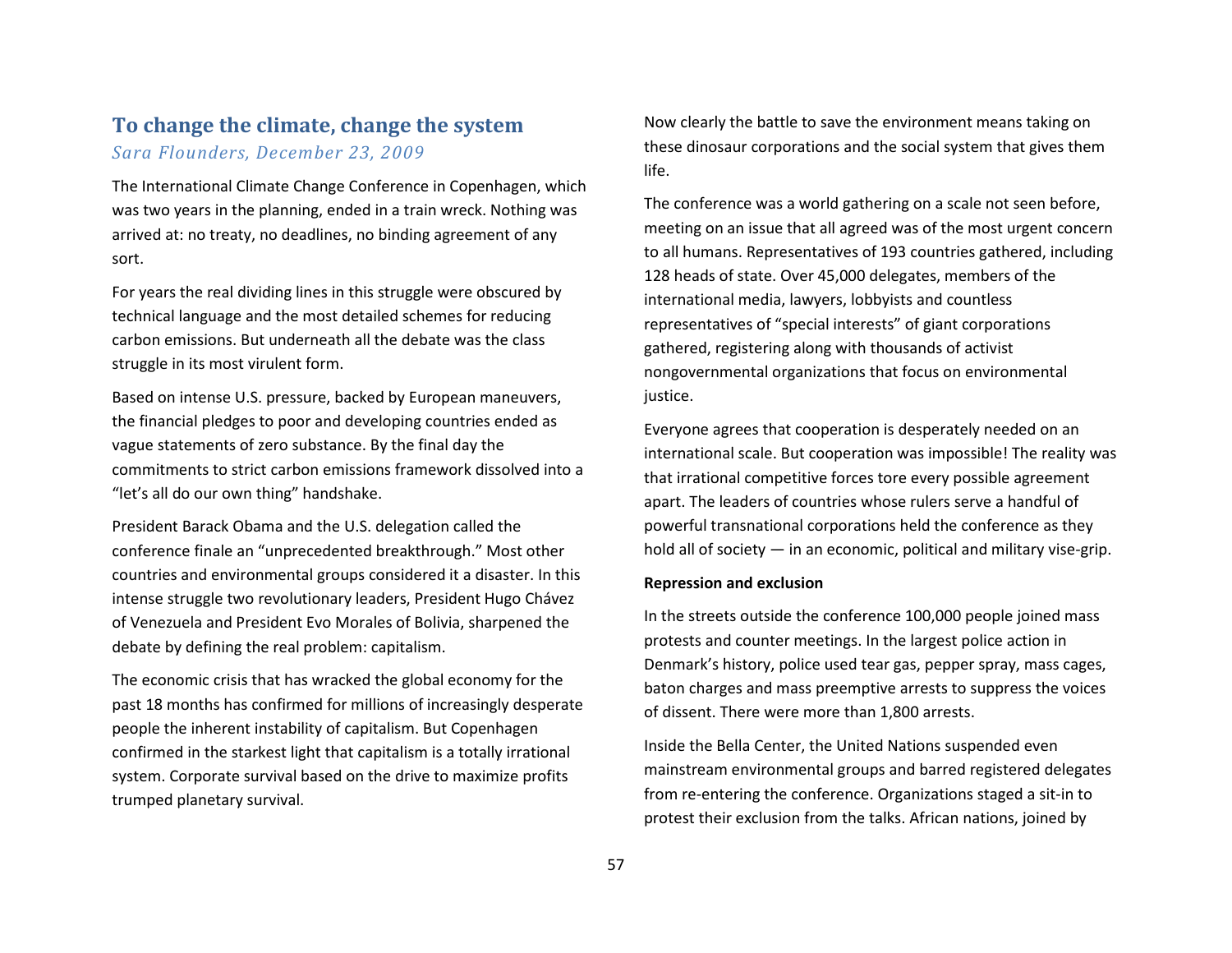China and some other members of the G77 group, walked out of the controlled sessions as the issue of reparations was pushed off the agenda.

Every strong-arm effort was made to exclude the positions and views of those countries most impacted by climate change and to place demands and restrictions on their future development. Big business in the rich nations used the conference as a cynical maneuver to maintain their economic dominance.

The U.S. has 5 percent of the world's population and is responsible for at least 25 percent of greenhouse gases. From the beginning of this global effort, Washington has fought to prevent any restrictions or controls on its emissions. It has used its enormous political and economic weight in past international climate conferences to win concessions and exclusions.

Since the Kyoto Accords the U.S. had secured the blanket exclusion of its entire military machine, with its thousands of bases and installations across the U.S. and all around the world, its hundreds of warships, aircraft carriers and destroyers on the seas and its jets, helicopters, rockets and drones in the air. The U.S. also wrangled other set-asides in past negotiations. That all international maritime shipping and aviation — a major and growing source of carbon emissions — was also excluded also benefits U.S. corporations.

With its own military facilities safely excluded, the U.S. negotiators in Copenhagen upped the ante by demanding the right to set up inspections of all industrial facilities in China and all developing countries. This was of course seen as an attack on the national sovereignty of all formerly colonized and oppressed countries.

Many of the G77 countries, environmentalists and thousands of street activists were demanding reparations for the environmental destruction caused by major corporations in over 200 years of industrial development.

According to many environmentalists, developed countries should pay a climate debt of \$1 trillion a year to help reverse carbon emissions in poorer countries, which suffered centuries of deliberate underdevelopment, colonialism, racism and toxic dumping. This concept of "climate justice" was an accepted goal of all past climate negotiations. It was pushed off the agenda at Copenhagen.

By the second week, Secretary of State Hillary Clinton's presentations in Copenhagen made it clear how much the U.S. was demanding and how little it was willing to give.

She grandly offered that "the United States is prepared to work with other countries toward a goal of jointly mobilizing \$100 billion a year by 2020 to address the climate change needs of developing countries. We expect this funding will come from a wide variety of sources, public and private, bilateral and multilateral, including alternative sources of finance."

In essence this amounted to nothing except a possible \$100 billion — 10 years from now, with no specific U.S. commitment, except an offer to help raise funds. This vague financing package would be available only if all countries agreed to the U.S. terms. These terms included killing the already insufficient Kyoto Accords and all legally binding measures and universal emissions targets and replacing them with the fuzzy concept of "transparency." This was the same package that President Obama offered two days later.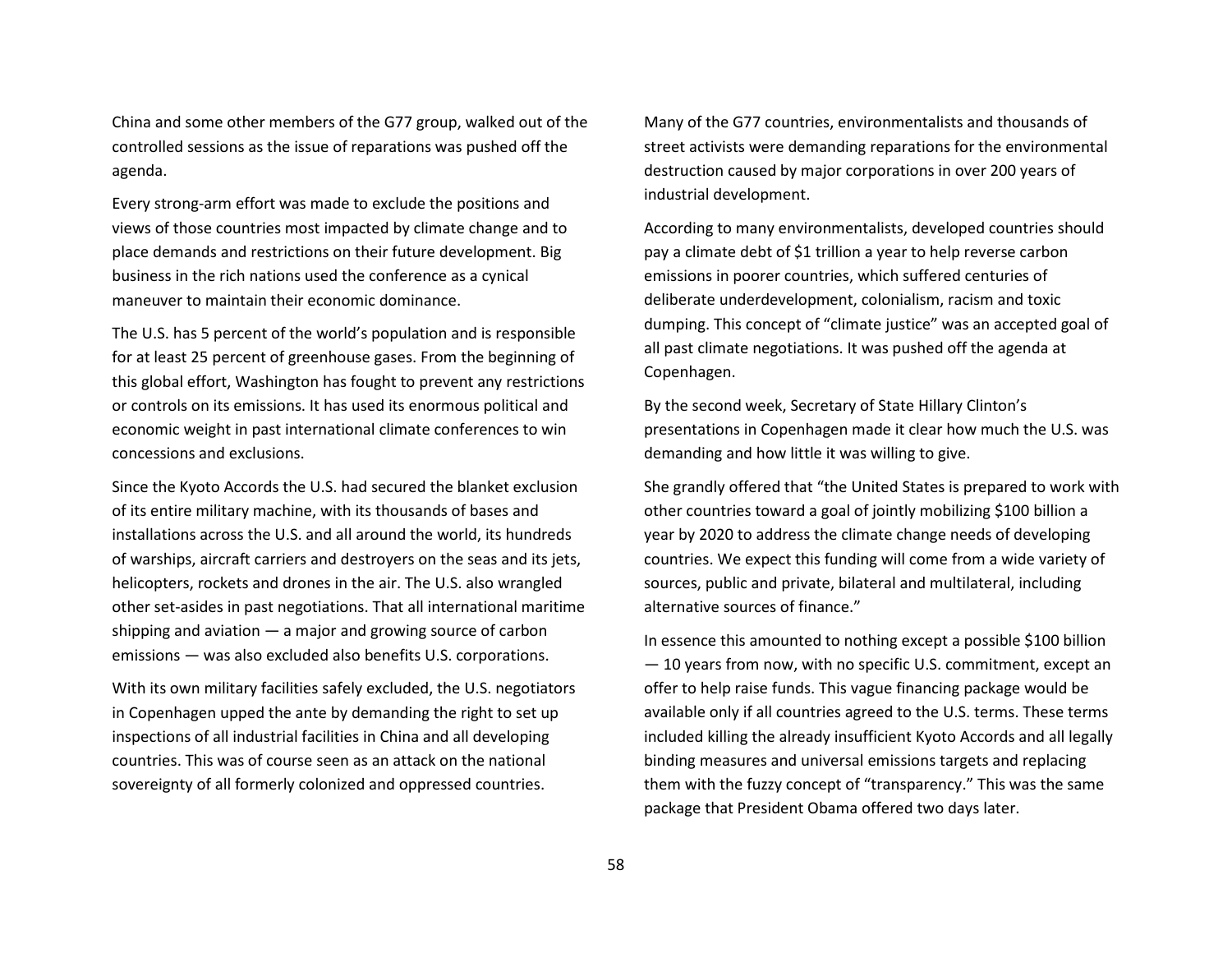### **Cap and trade — capitalist nonsolutions**

The real sources of environmental destruction were not being addressed because the Copenhagen Conference had a profit-driven agenda. The big capitalist powers used the global warming consensus to justify a global multibillion-dollar scheme for trading permits to produce carbon emissions.

The major European Union politicians, former Vice President Al Gore and other imperialist forces have long proposed creating a global carbon market with caps of total emissions, but which allows trading of emission rights among nations and industries. This is called "cap and trade." With this approach, industries that produce high carbon emissions in the wealthiest imperialist countries could offset their extra emissions by purchasing permits from industries in the poorer countries. These proposals make permits for carbon emissions an important commodity that can be bought and sold.

In essence this scheme means that uncontrolled development can continue in the wealthiest, most developed countries by a system of credits or promised payments to curtail carbon emissions, while allowing the pollution that harms the poorest countries.

Many critics of these market schemes consider the proposals to be a recolonization of the global South. The basic proposal of a global cap-and-trade plan is a market-based approach that will do little to slow dependence on fossil fuels. It merely allows polluters to continue polluting and Wall Street traders to make billions of dollars in global offset markets and complex trading schemes.

"A Nov. 29 British Guardian article was entitled, "Carbon trading could be worth twice that of oil in next decade — Carbon market at the heart of Copenhagen Conference could be worth \$3 trillion a year."

Wall Street is poised to make billions of dollars in the "trade" part of cap and trade. The market for trading permits to emit carbon dioxide appears likely to be loosely regulated, to be open to speculators and to include derivatives.

A Dec. 4 Bloomberg News article titled "Carbon Capitalists Warming to Climate Market Using Derivatives" shows the real deal: "JPMorgan, Goldman Sachs Group Inc. and Morgan Stanley will be watching closely as 192 nations gather in Copenhagen.

"Estimates of the potential size of the U.S. cap-and-trade market range from \$300 billion to \$2 trillion. ... Banks intend to become the intermediaries in this fledgling market. Although U.S. carbon legislation may not pass for a year or more, Wall Street has already spent hundreds of millions of dollars hiring lobbyists and making deals with companies that can supply them with 'carbon offsets' to sell to clients.

"The banks are preparing to do with carbon what they've done before: design and market derivatives contracts."

Here is how Green Chip Stocks editor Jeff Siegel, featured on CNBC's Green Week, posed the issue: "There's no telling just how lucrative this market will become. Why else would huge companies like GE, DuPont, and Johnson & Johnson be racing to reduce their emissions? It's because of the huge profits that stand to be made."

This pro-capitalist Web site brags: "Here are some recent Green Chip Review issues our readers picked as their favorites: Investing in Water: An Ounce of Water, a Pound of Profits. ... The Hottest Stock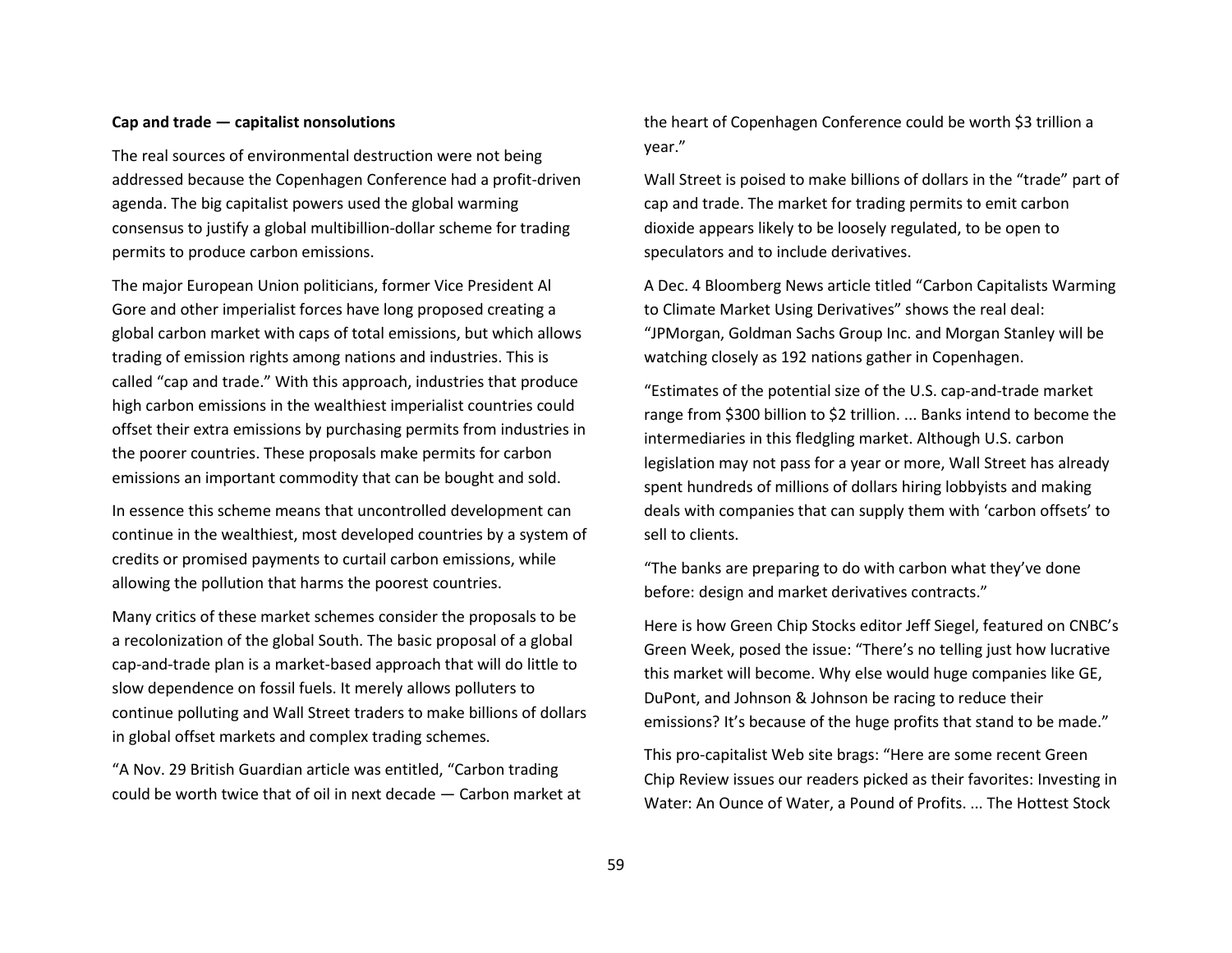Market on the Planet: It's all about Energy and Minerals, and the Party's Just Getting Started."

The failure to reach any clear agreement is expected to deflate this latest speculative bubble for a time. An article in the Sidney Morning Herald as the conference closed was titled: "Copenhagen fallout: carbon trade to tumble." The article complained: "The twoweek climate meeting, concluded a day behind schedule, failed to deliver most of the improvements needed in the U.N. market, said Kim Carnahan, a U.N. emissions-trading researcher at the International Emissions Trading Association, a lobby group in Geneva. Its members include Goldman Sachs and Royal Dutch Shell."

#### **Revolutionary challenge**

Bolivian President Evo Morales explained the essence of the problem: "We cannot end global warming without ending capitalism.

"Capitalism is the worst enemy of humanity. Capitalism — and I'm speaking about irrational development — policies of unlimited industrialization are what destroys the environment. ... And that irrational industrialization is capitalism.

"The budget of the United States is \$687 billion for defense. And for climate change, to save life, to save humanity, they only put up \$10 billion. This is shameful.

"The best thing would be that all war spending be directed towards climate change, instead of spending it on troops in Iraq, in Afghanistan or the military bases in Latin America. This money would be better directed to attending to the damages that were

created by the United States. And, of course, this isn't just \$100 billion; this is probably trillions and trillions of dollars."

President Hugo Chávez of Venezuela asked: "Can a finite Earth support an infinite project? The thesis of capitalism, infinite development, is a destructive pattern, let's face it. How long are we going to tolerate the current international economic order and prevailing market mechanisms? How long are we going to allow huge epidemics like HIV/AIDS to ravage entire populations? How long are we going to allow the hungry to not eat or to be able to feed their own children? How long are we going to allow millions of children to die from curable diseases? How long will we allow armed conflicts to massacre millions of innocent human beings in order for the powerful to seize the resources of other peoples?

"One could say, Mr. President, that a ghost is haunting Copenhagen, to paraphrase Karl Marx, the great Karl Marx. A ghost is haunting the streets of Copenhagen, and I think that ghost walks silently through this room, walking around among us, through the halls, out below, it rises. This ghost is a terrible ghost. Almost nobody wants to mention it: Capitalism is the ghost, almost nobody wants to mention it. It's capitalism, the people roar, out there. Hear them.

"Socialism, the other ghost Karl Marx spoke about, which walks here too, rather it is like a counter-ghost. Socialism, this is the direction, this is the path to save the planet. I don't have the least doubt ... that's the way to save the planet. Capitalism is the road to hell. ... Let's fight against capitalism and make it obey us."

A complete English version of Chávez's speech can be found at iacenter.org.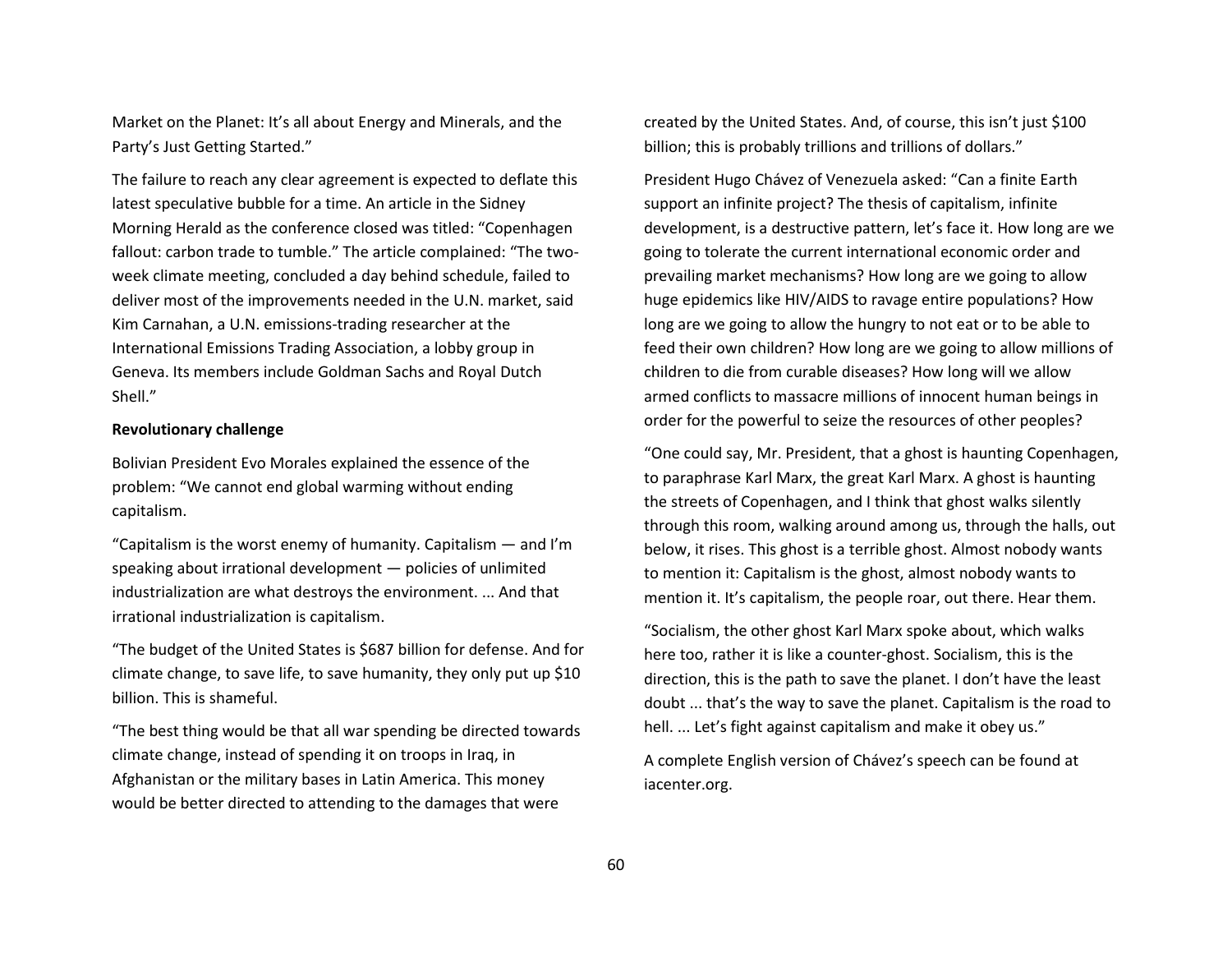## **After Copenhagen debacle, U.S. China-bashing reaches new low**

### *Deirdre Griswold, December 23, 2009*

Ever since the Kyoto Protocol of 1997, which the United States never ratified, the capitalist political establishment in Washington has focused on one thing: trying to put the onus on China for the lack of any binding world agreement that could prevent catastrophic climate change.

The recent Copenhagen summit saw a repeat of this U.S. duplicity, despite the hopes of many environmentalists and poorer countries that the Obama administration would set a new course.

New Scientist, a British weekly, reported that the U.S. brokered a last-minute, nonbinding deal at Copenhagen that pushed aside the agreement, hammered out by the U.N. Framework Convention on Climate Change, which would have set limits on emissions. Instead of signing a commitment to specific numbers, countries were pressured to be listed as "taking note" of the deal. U.N. sources told the magazine that only countries on the list would receive funds to cope with the impacts of climate change and reduce their carbon emissions.

"Western leaders," said the Dec. 19 article, left the conference claiming to have secured "a global agreement to keep global warming below two degrees Celsius. But the deal provoked immediate anger for failing to include concrete measures to reach that target, and scientists at the talks said it would set the world on a path to 3.5ºC of warming by 2100.

"The Western leaders responded to the accusations that the text was stripped of any concrete measures by blaming China and other developing nations for the failure of the Copenhagen conference to achieve more."

For many years, Washington refused to acknowledge the impact of greenhouse gas emissions (GGE) on climate change, totally ignoring the warnings of climate scientists. The Bush administration, especially, was preoccupied with protecting the profits of the energy companies that hold such power over the levers of government.

Greenpeace in 2005 made public State Department documents showing that the Bush administration actually sent letters of thanks to ExxonMobil for its "active involvement" in determining the government's climate change policy.

During this whole period, the U.S. was spewing out more greenhouse gases than any other country. Yet it said again and again that it couldn't ratify an agreement like Kyoto. Why? Because while it somewhat curbed the emissions of the rich developed countries that have been responsible for the lion's share of GGE, it gave latitude to those formerly colonized countries trying to overcome decades and even centuries of underdevelopment. China, Brazil, India and Mexico are among the largest of these developing economies.

Because of this undeniable history, the peoples of the world rightly view the U.S. government as the main culprit for the probability that before the middle of this century, a "tipping point" will be reached that would make global warming irreversible and bring disaster to many nations.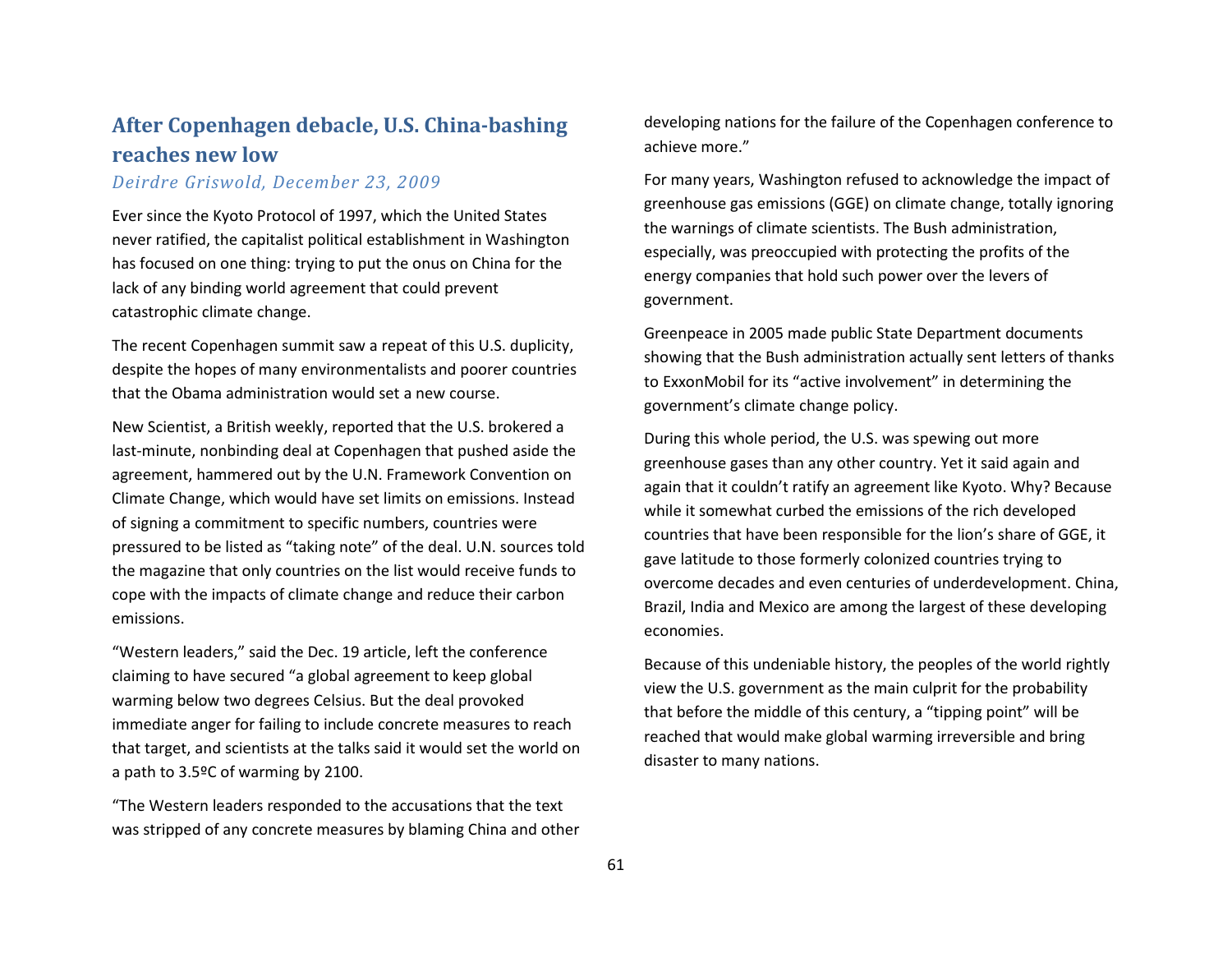### **Deflecting world anger with lies**

At the Copenhagen summit, just as George W. Bush had done before him, President Barack Obama tried to deflect the anger of the world's people by accusing China of being the stumbling block to a meaningful agreement. At the same time, he claimed "success" in pushing through the final deal.

What came out of Copenhagen, however, is nothing but a wish list. It is barely even a verbal concession to the 100,000-plus people who came to demonstrate outside, or to the 192 countries that sent representatives.

After two weeks of discussion and debates, the agenda was taken over by the imperialists, led by the U.S., and an agreement that scientists and economists had labored over for months was scrapped for a document that committed no one to anything. However, it dangled in front of the most impoverished nations the possibility of billions of dollars for green development — most of it beginning 10 years from now.

Oxfam, an anti-poverty organization based in Britain, warns that these offers are full of "caveats and loopholes." It also estimated that even \$100 billion a year would amount to less than half what poor countries need to obtain the technology for green development.

New Scientist also reported that climate consultants say loopholes in the document "could allow developed nations to carry on increasing their emissions until 2020." The U.S. now emits 17 percent more greenhouse gases than it did in 1990 — the benchmark year of the Kyoto Protocol, which called for developed

countries to reduce their emissions to 5 percent below that year's level by 2012.

The fact is that the U.S. has done practically nothing toward reducing GGE. This is clear when one considers the state of the economy today. Because of a crisis of capitalist overproduction, many businesses have closed down or curtailed their rate of production. Tens of millions of workers are unemployed and are cutting back on heating, travel and other energy-consuming activities because they just don't have the money. U.S. corporations have been moving factories and jobs overseas in search of higher profits through cheaper labor. Yet emissions here continue to rise — proof that the government has done nothing meaningful.

#### **'China's investment in clean energy is extraordinary'**

In China, on the other hand, a country that just a few decades ago was deeply impoverished, much has already been done to redirect economic development. In the Dec. 24 issue of WW we reported on how climate scientists in the U.S. are taking note of China's broad commitment to increased energy efficiency and development of alternate, nonpolluting energy sources.

An extensive letter from China by Evan Osnos in the Dec. 21-28 New Yorker magazine confirms this. Entitled "Green Giant — Beijing's crash program for clean energy," it tells how, for years, the Chinese government has been pumping billions of dollars into labs, universities and enterprises so China could assimilate the new technological revolution into its development plans.

"In 2006," says Osnos, "Chinese leaders redoubled their commitment to new energy technology; they boosted funding for research and set targets for installing wind turbines, solar panels,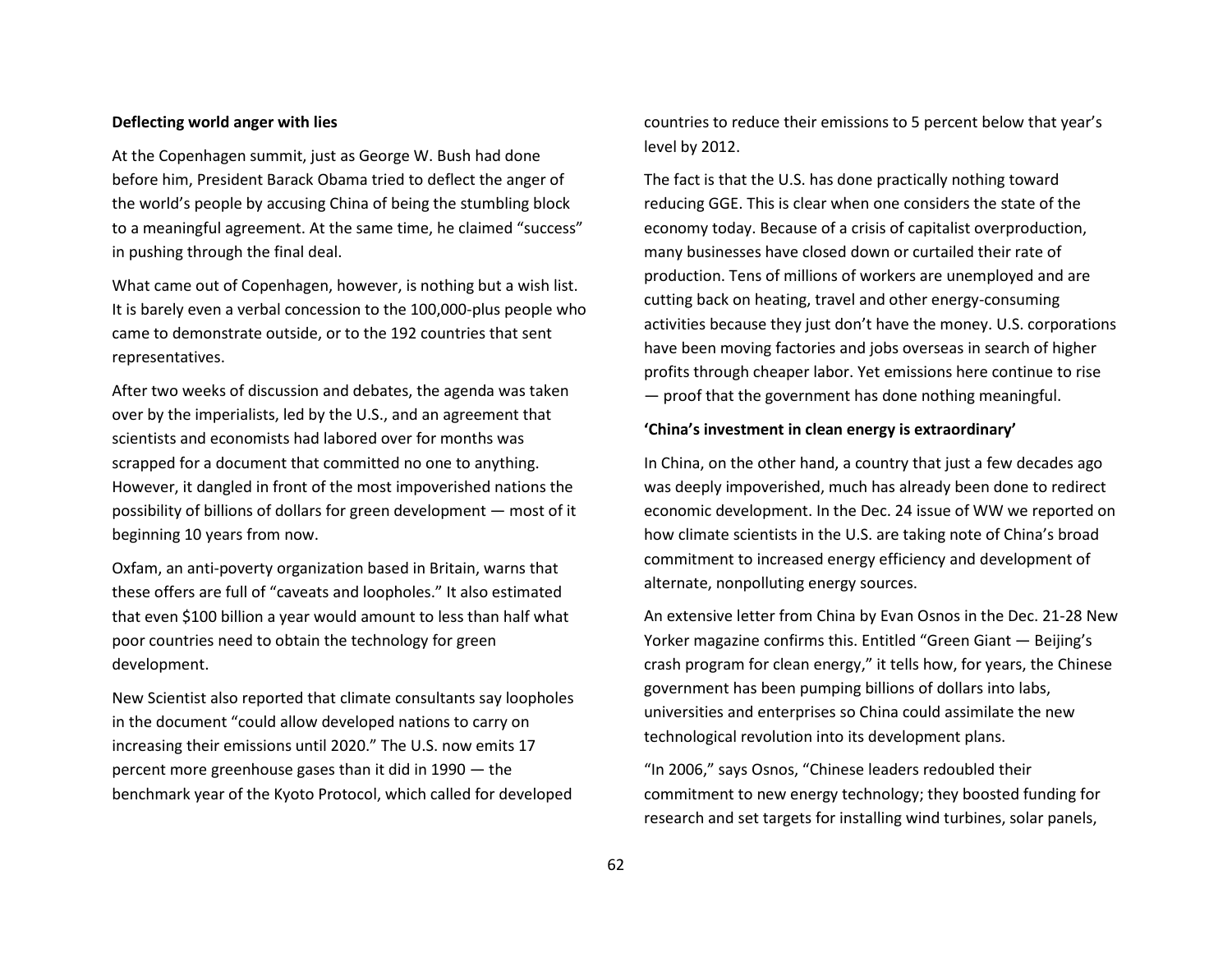hydroelectric dams and other renewable sources of energy that were higher than goals in the United States. China doubled its windpower capacity that year, then doubled it again the next year, and the year after. The country had virtually no solar industry in 2003; five years later, it was manufacturing more solar cells than any other country."

Osnos says that U.S. Assistant Secretary of Energy for Policy and International Affairs David Sandalow, who had been to China five times in five months, told him, "China's investment in clean energy is extraordinary."

But the U.S. State Department and White House, who crafted Obama's aggressive strategy in Copenhagen, don't know this?

### **A travesty for women & the environment** *Deirdre Griswold, March 28, 2010*

It seemed like a scandalous disconnect, a case of the right brain not knowing what the left brain was doing.

On March 12 Secretary-General Ban Ki-moon of the United Nations announced the appointment of a High-level Advisory Group on Climate Change Financing. The group is supposed to mobilize the money to help poorer countries deal with climate change, which had been promised them during the U.N. conference in Copenhagen in December.

March 12 also happened to be the last day of a two-week session of the U.N. Commission on the Status of Women, which of course had received high praise from Ban and other officials. At those meetings, reports were given on how climate change impacts women and their children even more severely than men.

Ban had also issued a statement on International Women's Day saying that "empowering women is central to all other millennium development goals."

And, according to Selina Rust, writing from the U.N. on March 18 for the Inter Press Service news agency, "Ban himself gave a speech last September underlining the importance of 'an environment where women are the key decision makers on climate change, and play an equally central role in carrying out these decisions.'

"'We must do more to give greater say to women in addressing the climate challenge,' he said at the time."

It was all just talk.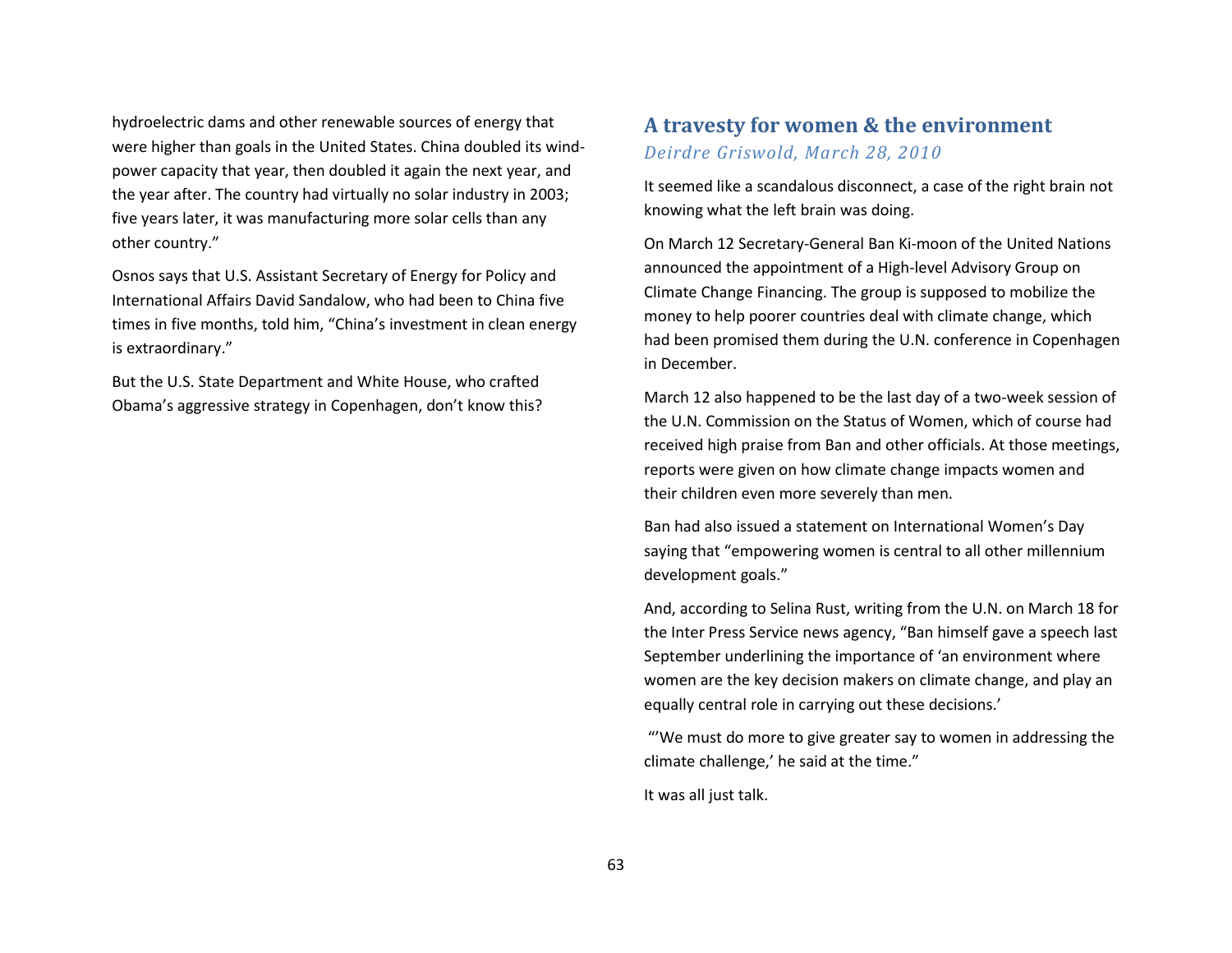Of the 19 appointees to the high-level climate change group announced March 12 by the secretary-general, not one was a woman. Jaws dropped. Women's groups still gathered at the U.N. were shocked and outraged.

Was it just an oversight? Certainly from the point of view of public relations, it was a huge blunder to make such an announcement that day. But leaving timing aside, this was not unusual. High-level appointments in which women are shut out get made all the time by capitalist governments and supposedly international bodies. Sometimes they include just a token woman — something the secretary-general's office scrambled to do once news of his all-male appointees hit the fan.

It should be noted that the meetings on the Status of Women, like many other progressive activities that use the U.N. as a venue, are organized through the General Assembly, which currently has 192 member states. However, the secretary-general of the U.N. is nominated by the much smaller Security Council and is subject to a veto by any of its five permanent members.

Thus it is the Security Council — dominated for decades by U.S., British and French imperialism, which occupy three of five permanent seats — that pulls the strings in matters like these appointments. They are the ones who get to decide what is, to them, the most important question regarding climate change: money.

They also represent highly industrialized capitalist countries whose drive for profits is responsible for most of the carbon dioxide in the atmosphere that is causing climate change.

### **The usual suspects**

So who were on Ban's list of appointees? They included:

• Lawrence H. Summers, current director of the White House's National Economic Council, who in 2006 had to resign as president of Harvard after he had tangled with African-American activist professor Cornel West and also had said in a speech that the underrepresentation of women in the top levels of scientific academia could be due to a "different availability of aptitude at the high end."

• George Soros, the multibillionaire currency speculator and founder of the Open Society Institute, which played a big role in getting control of the media in Eastern Europe and engineering the overthrow of the workers' states there. This led to a disastrous decline in living conditions, especially for women, and soaring rates of sexual trafficking.

• British Prime Minister Gordon Brown, who has alienated much of his Labour Party constituency, but pleased Washington, by sending thousands of British troops to Afghanistan.

• Executives from the central banks of both France and Germany.

Of course, this group would have no credibility without also having members from the global South. But the imperialists made sure that the person who is co-chair, along with Brown, is someone they can trust: Meles Zenawi. He became prime minister of Ethiopia after an imperialist campaign brought down the revolutionary government there. His troops have collaborated with the Pentagon in the invasion and bombing of Somalia.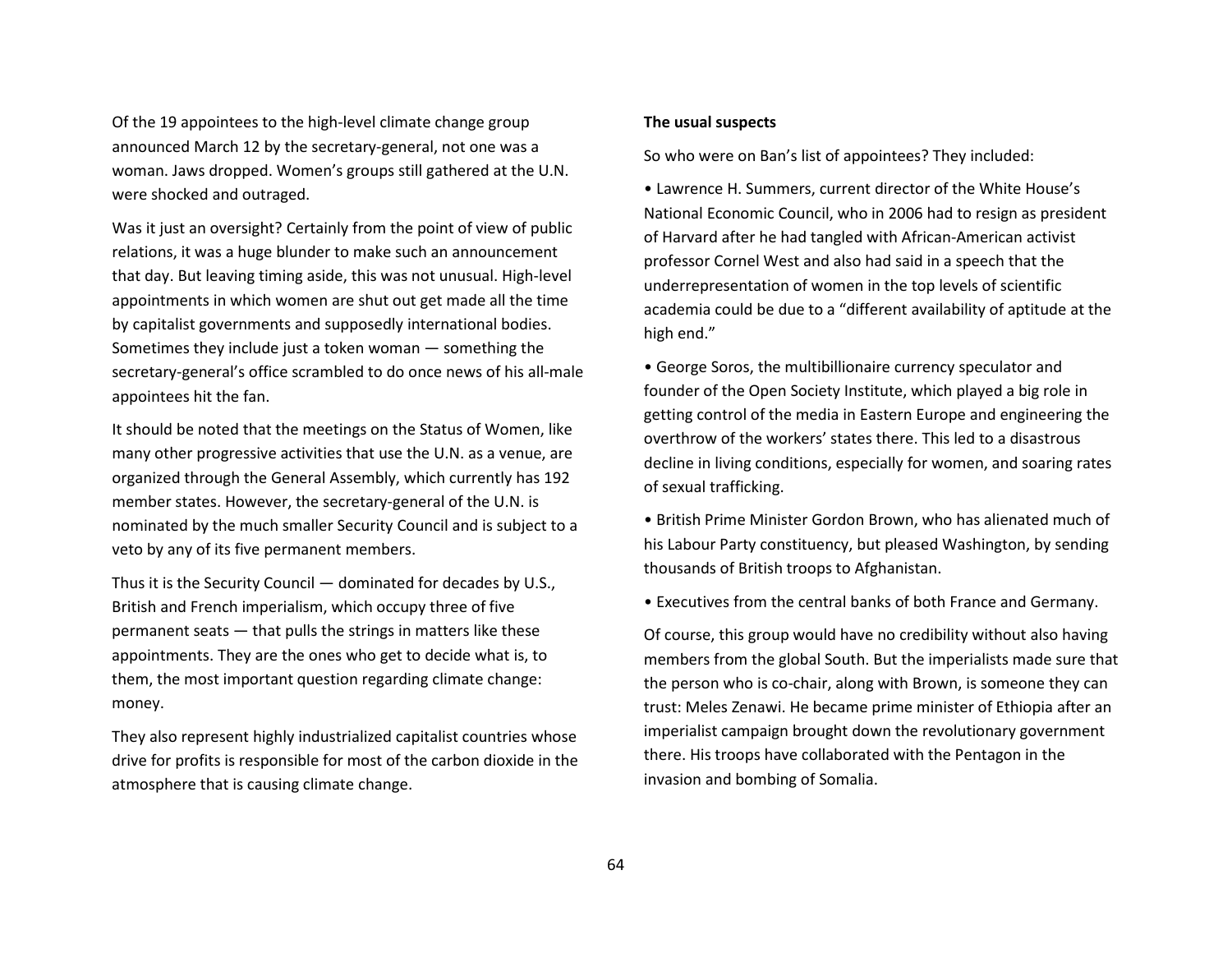The IPS article on the Status of Women hearings cited a report by the British-based Women's Environmental Network showing that more than 10,000 women die each year from weather-related disasters such as tropical storms and droughts, compared to about 4,500 men. Women, it says, are also the main producers of food, providing 70 percent of agricultural labor in sub-Saharan Africa, and so are particularly affected by reduced agricultural output. And because of diminishing water supplies in many developing countries due to climate change, women must travel farther each day to collect water and fuel.

Any group tasked with finding the money for poorer countries to survive climate change that does not include genuine representatives of the people affected will bend to the will of the financiers, the bankers and the imperialist politicians. What has just happened is a travesty not only for women but for all people struggling against the horrific consequences of unbridled capitalism.

## **Bolivian climate change conference offers peoples' alternative** *LeiLani Dowell, April 11, 2010*

A Peoples' World Conference on Climate Change and Mother Earth's Rights, scheduled for April 19-22 in Cochabamba, Bolivia, will present a people's alternative to the failed Copenhagen conference on climate change that took place in December.

The U.N.-sponsored Copenhagen conference was supposed to review and to renew commitments to reduce greenhouse gas emissions first framed as the Kyoto Protocol in 1997. However, the U.S. and other imperialist nations at the conference, at the behest of corporations, prevented the participation of people's organizations and blocked any meaningful commitment to these goals. The resulting Copenhagen accord includes no legal commitments and no time frame to achieve emissions reductions.

On Jan. 5, Evo Morales Ayma, president of the Plurinational State of Bolivia, issued an invitation for the peoples' conference that calls on "the peoples of the world, social movements and Mother Earth's defenders, and invites scientists, academics, lawyers and governments that want to work with their citizens" to attend.

The call noted, among other things, that "climate change is a product of the capitalist system" and that the poor will suffer the most from the effects of climate change. Morales asserted, "In order to ensure the full fulfillment of human rights in the 21st century, it is necessary to recognize and respect Mother Earth's rights."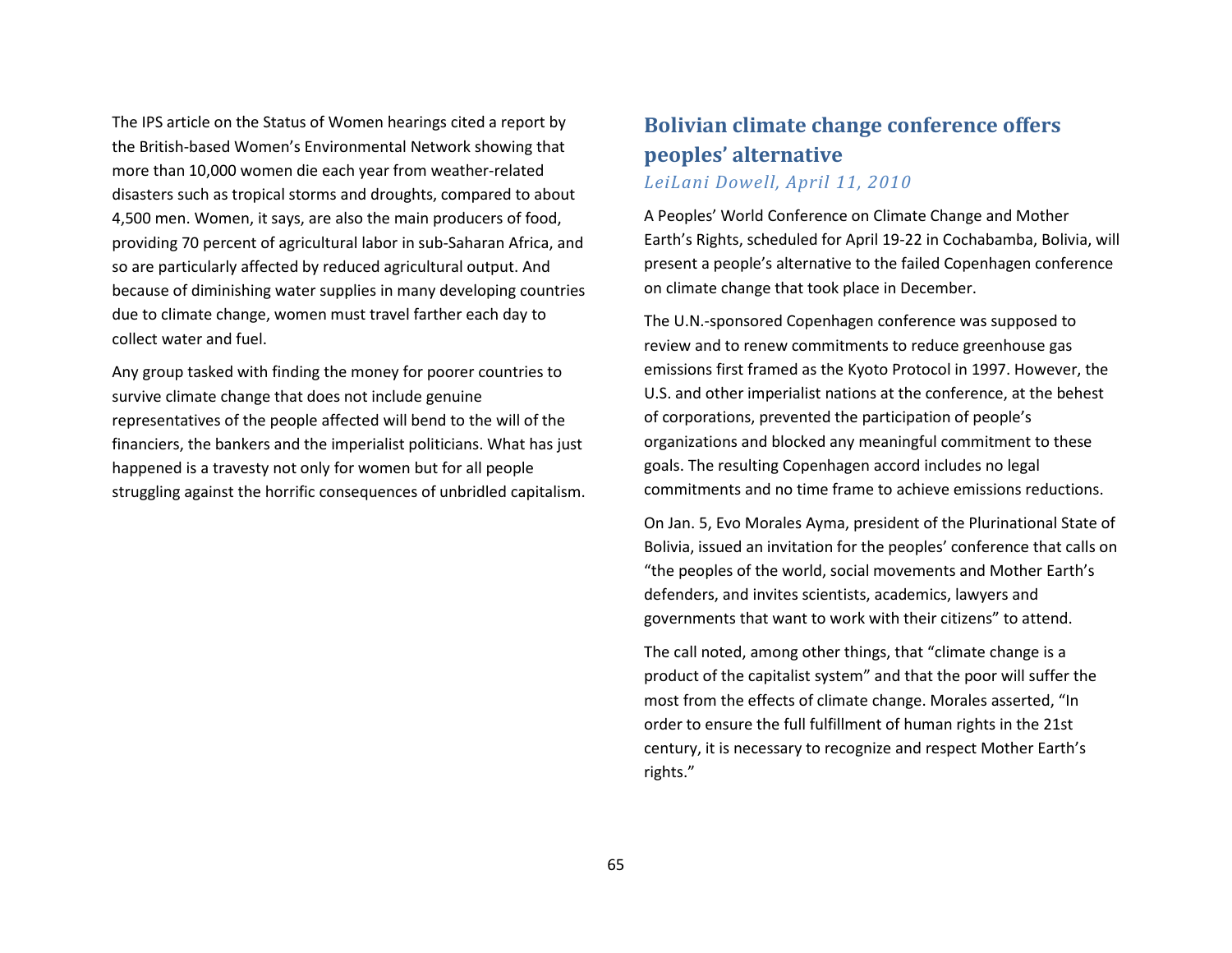The statement expresses confidence "that the peoples of the world, guided by the principles of solidarity, justice and respect for life, will be able to save humanity and Mother Earth."

Conference objectives include analysis of the structural and systemic causes of climate change and the proposal of radical measures to combat it; the initiation of a project to create a Universal Declaration of Mother Earth Rights; and the organization of a Peoples' World Referendum on Climate Change and a Climate Justice Tribunal.

#### **Climate change a result of profit system**

At a meeting in New York on March 24, Pablo Solón, ambassador of Bolivia to the United Nations, explained that the upcoming conference reflects the desire to deepen the discussion on climate change.

"Greenhouse gas emissions are not the cause of this crisis," Solón stated. "They are an effect of a system of consumption, production and profit — a system of exploitation and a culture that helps to accomplish the goal of more and more profit. This system is not based on humans as they are, but based on what they have."

Solón continued: "None of these points are part of the official discussion. There is no talk of the structural causes of this crisis, or the real deep costs. The real discussion has not yet begun. This is the main reason for the conference in Bolivia. Alternatives to the current ways of doing things must be built at a global level. ... Climate change is not just about the weather  $-$  it is a discussion about ways of living. We must learn to share and build a new society based on sharing."

Solón explained that the conference will discuss "the rights of Mother Earth" because nature should have rights as well, including the right to live, to exist and to regenerate. He asserted that as the Universal Declaration of Human Rights, which was adopted by the United Nations in 1948, represented one step, there was now a need for an "environmental and social contract" to defend the rights of all.

As an example of the current crisis, Solón stated that a 30-year-old territorial dispute between India and Bangladesh over a tiny, uninhabited island recently came to an end when the island disappeared into the ocean — a result of rising ocean levels due to climate change. Sugata Hazra, a professor from the School of Oceanographic Studies at Jadavpur University in Kolkata, told Agence France-Presse that temperatures in the region had been rising at an annual rate of 0.8 degrees Fahrenheit. (March 25)

For more information on the Peoples' World Conference on Climate Change and Mother Earth's Rights, see cmpcc.org.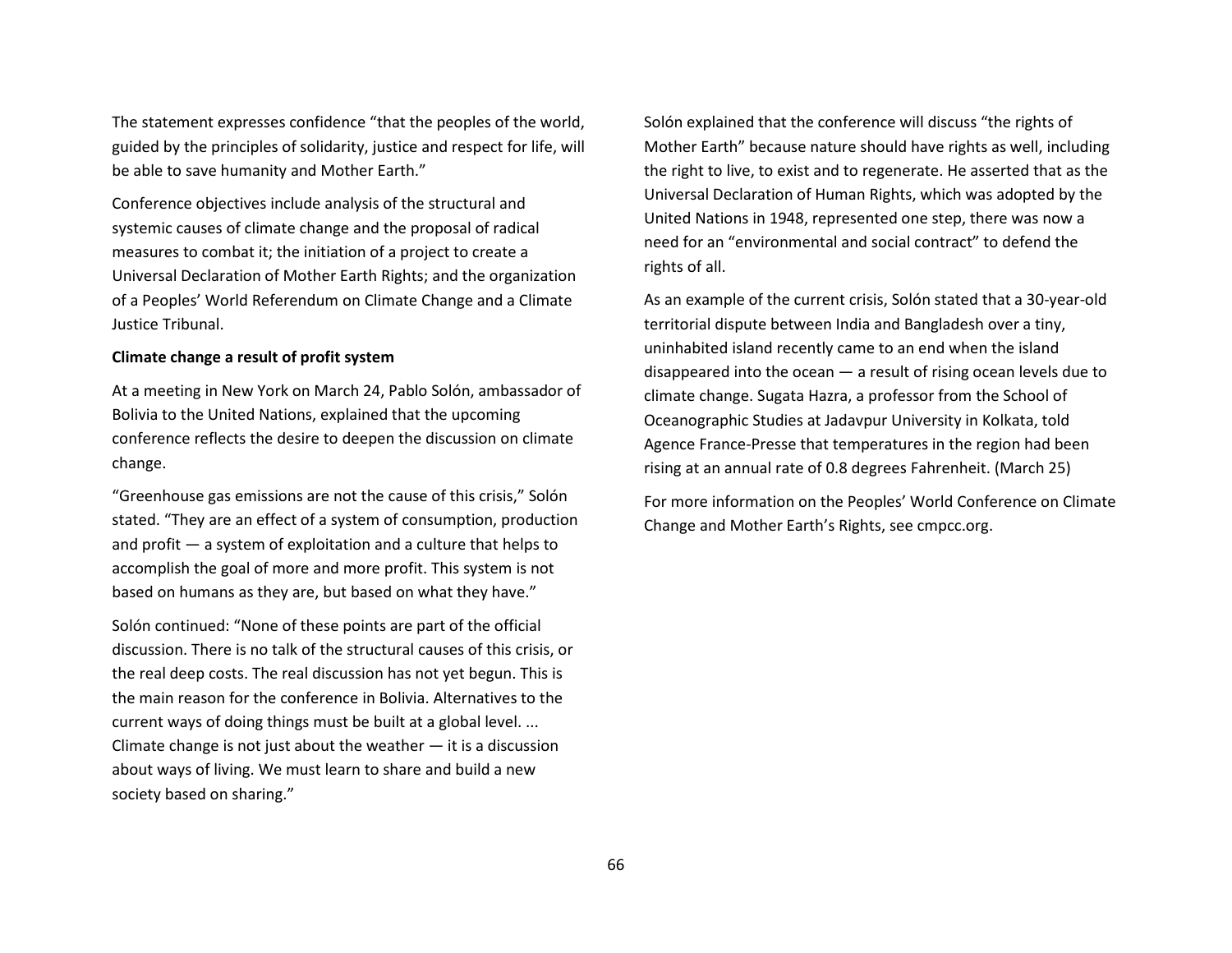# **Led by Indigenous peoples, climate change conference slams capitalist crimes**

*Jen Waller, April 28, 2010*

#### **Cochabamba, Bolivia**

Thirty thousand people convened at the World People's Conference on Climate Change and the Rights of Mother Earth in Cochabamba, Bolivia. The conference, which took place from April 19-22, hosted people from more than 135 countries and 90 official state representatives. Climate activists, community organizers, artists, musicians, scholars and workers from around the world joined forces over the common goal of finding an effective and practical solution to the climate crisis  $-$  a task that the rich, ruling countries of the world proved, at the Copenhagen Climate Summit, that they are incapable of accomplishing.

Organized by Evo Morales, the first Indigenous president of Bolivia, the conference was overwhelmingly representative of the people of Latin America, as well as residents of other developing countries in Asia and Africa. The common message was that the task of fighting the effects of climate change cannot be left to the countries that historically and presently are the biggest polluters and the most disrespectful of the rights of Pachamama (Mother Earth) and her people. The people who have historically lived in harmony with the earth and who are now feeling the most dramatic effects of climate change must determine the steps that need to be taken to fight environmental destruction. This message was echoed over and over again by Indigenous people and oppressed people from all over the world.

Seventeen working groups worked tirelessly throughout the conference to discuss topics such as climate debt and climate migrants, as well as to establish a plan for a climate justice tribunal and a world referendum on climate change. Ultimately a summary of the groups' conclusions was put into an Agreement of the People, which can be found on the conference website at pwccc.wordpress.com.

The Agreement demands a commitment period from 2010 to 2017 "under which developed countries must agree to significant domestic emissions reductions of at least 50 percent based on 1990 levels, excluding carbon markets or other offset mechanisms that mask the failure of actual reductions in greenhouse gas emissions." This proposal is vastly more demanding than the weak proposals that have been suggested by the rich countries that have thus far dominated the climate change debate.

Overall, the rhetoric of the conference was scathingly critical of capitalism and of the current state of mainstream climate change policy. At the inauguration of the conference on April 20, Morales and others spoke of climate change as a symptom of the disease of capitalist greed, which shamelessly oppresses the majority of the people of the world in the name of unbridled profits.

At the closing event on April 22, Venezuelan President Hugo Chávez spoke against the capitalist system as well, linking it unmistakably with the current peril the earth is in. He said: "After all the setbacks, socialism has burst forth in Latin America. And that's the epicenter of the battle."

Latin America was, in fact, a very relevant place for the conference to be held, as it is already experiencing many of the effects of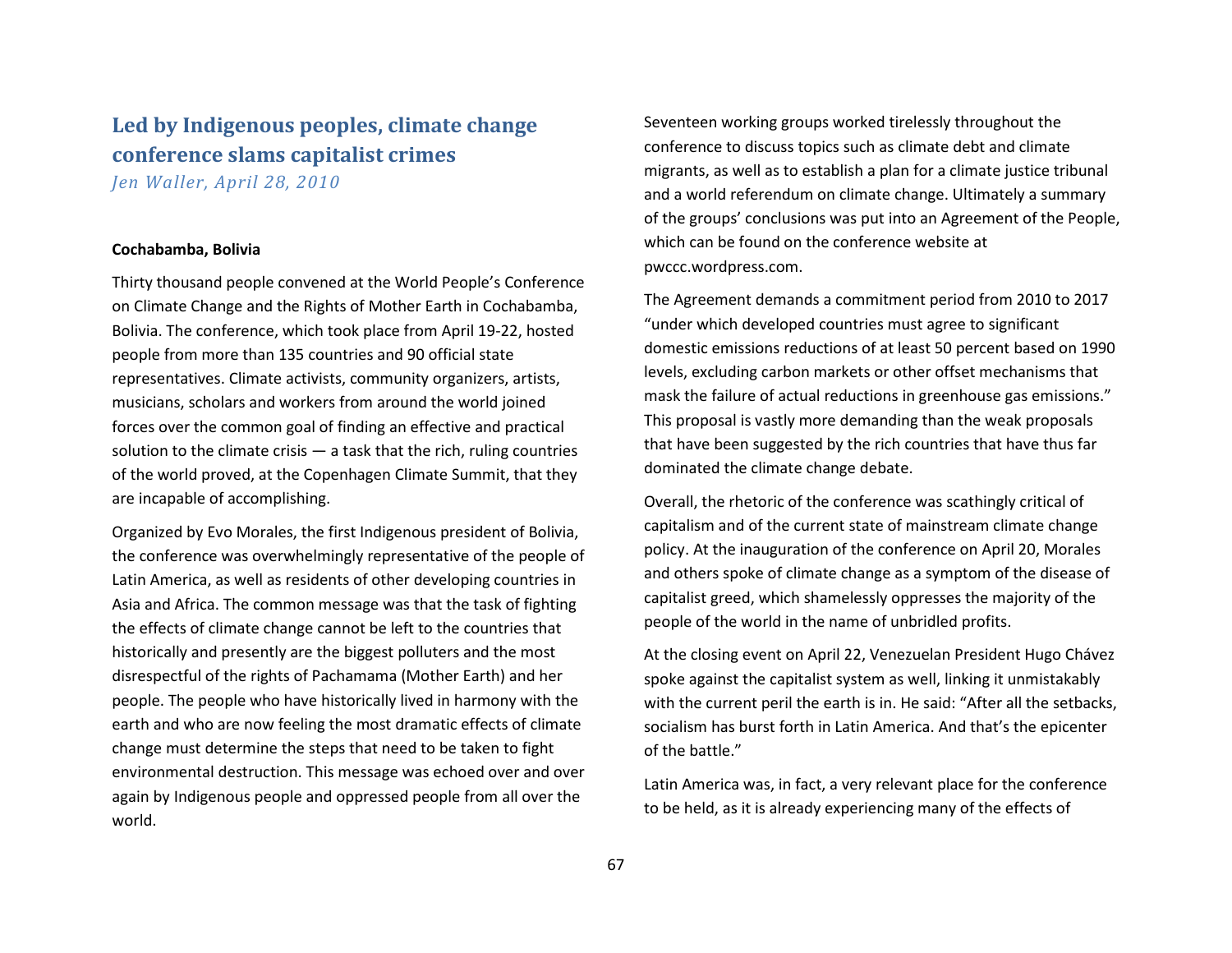climate change. Bolivia's glaciers are melting at breakneck speed its iconic Chacaltaya glacier completely disappeared in 2009, a decade before it was projected to.

In Bolivia, the Indigenous peoples of Latin America, as well as of Asia, Africa, North America and other places in the world, made it known that they are ready to lead the movement to fight global climate change. It is people such as them who are feeling the worst effects of climate change after committing little or no crimes against nature to cause this crisis.

The global climate change movement was built up stronger at the conference in Cochabamba. It is growing still, as more and more people open their eyes to the terror that has been wreaked on our earth and its people by the globalized capitalist system of oppression.

### **To save the planet, get rid of capitalism!** *Teresa Gutierrez and Jennifer Waller, June 21, 2010*

*Following are excerpts from talks given by Teresa Gutierrez and Jen Waller at a Workers World Party/Fight Imperialism, Stand Together forum on June 11 in New York. Both Gutierrez and Waller attended the World People's Conference on Climate Change and the Rights of Mother Earth, held from April 20-22 in Cochabamba, Bolivia.*

### *TERESA GUTIERREZ: Climate change and revolution*

Capitalism's war on the environment argues for the overturning of capitalism and imperialism. The future of humanity is at risk.

Scientists have warned that urgent action is required on the climate crisis. It is well documented how extreme weather events are directly linked to global warming.

In August 2007, at the U.N. Framework Convention on Climate Change, scientists and government officials stated that the window of opportunity to prevent catastrophic changes to the planet's climate is narrowing rapidly. The U.N. conference called for reducing greenhouse gas emissions by 25 percent to 40 percent by 2020, or, it warned, many animal and plant species could become extinct and economic havoc caused around the world.

The biggest polluter has been the United States. Yet, the U.S. won't agree to reduce emissions and undermines all attempts to reach agreements.

### **Mother Earth, yes; capitalism, no**

The fundamental questions of "how we got to this point" and "how we can get out of it" were asked at the historic Cochabamba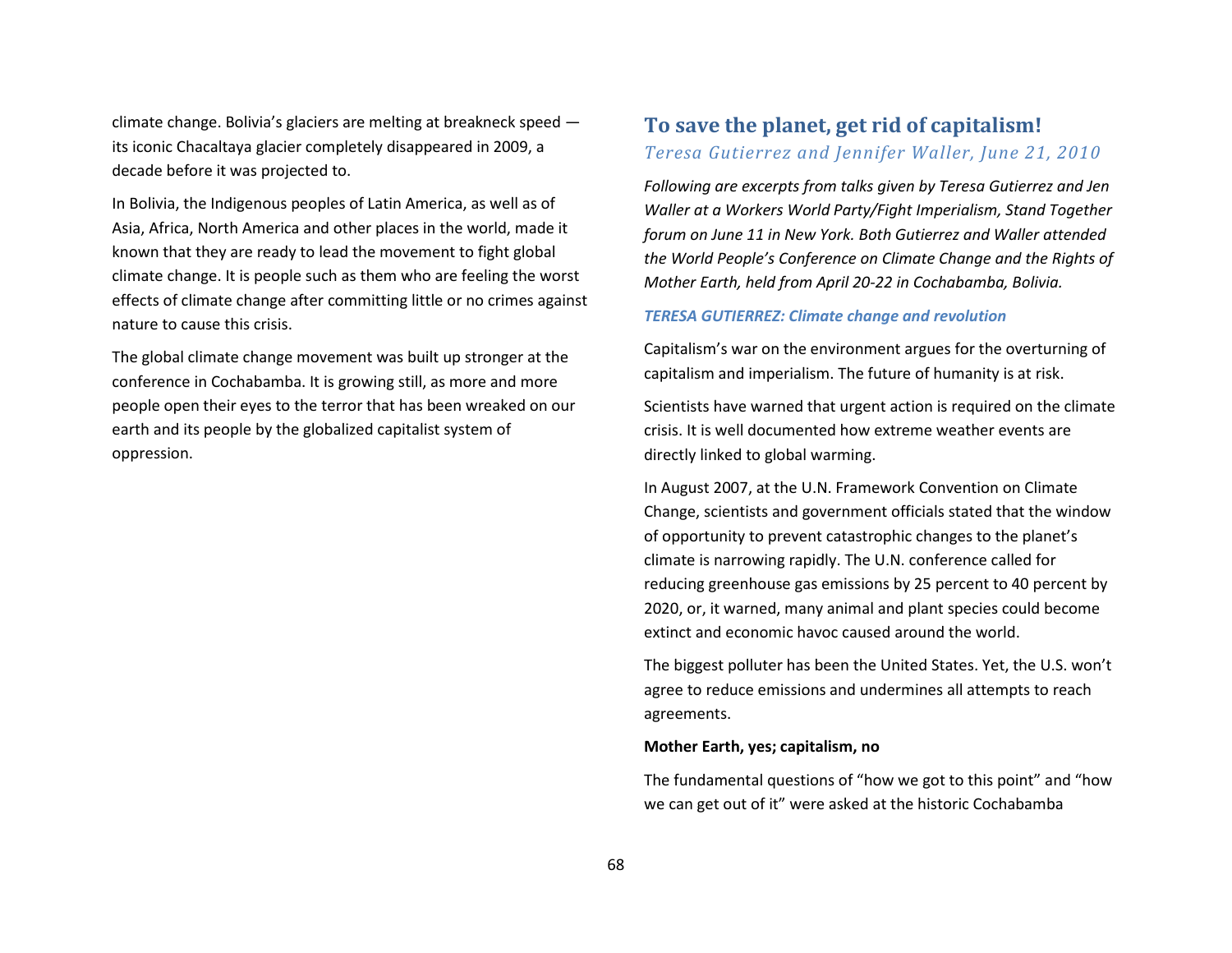conference. Workers World Party and FIST representatives were honored to attend.

This working-class conference gave political and revolutionary answers to this crisis; it called for an end to capitalism. A key slogan was "Pachamama si, capitalismo no" ("Mother Earth, yes; capitalism, no"). The leaders concluded that only socialism could resolve the environmental crisis.

The Cochabamba conference put fear into the ruling class here, even more so because it took place in Latin America, which has a rich history of militant, anti-capitalist and anti-imperialist struggles and is today the center of revolutionary upheaval.

The election of Evo Morales, the first Indigenous president in Bolivia, was itself a huge step forward, striking a blow against racism and colonialism and advancing the struggle for self-determination.

That the Cochabamba conference took place and that the environmental crisis was elevated was because of socialist Cuba's impact on the world movement.

Nicaraguan leader Tomas Borge urged everyone to stand with Cuba. He stressed that without Fidel, without Cuba, neither President Hugo Chávez of Venezuela nor President Morales could have surfaced and thrived.

For 50 years, Cuba has withstood imperialist aggression and remained the beacon of revolutionary inspiration. Imperialism has not been able to defeat Cuba.

Cuba is the number-one sustainable country in the world, says Global Footprint Network. This is another reason why the world movement must defend Cuba.

Socialist Cuba has provided the material basis for the advancement of a revolutionary movement in Latin America. It has provided critical Marxist thinking and analysis on every burning question.

It has shown that not only a movement but also a class can stand up to imperialism, and it can win if there is political will, a class understanding and unity.

#### **BP: A crisis of capitalism**

The BP oil spill is a tragedy of epic proportions. In the 53 days since its rig exploded, 90.1 million gallons of oil may have spewed. No one really knows what the environmental consequences will be — the loss of animal life, of jobs, of income and the effects on the ecosystem. It is another rapacious crime of capitalism, perpetrated by one of the world's largest oil companies.

BP repeatedly disregarded safety problems and attempted to silence anyone who tried to tell the truth about the spill. This disaster exposes the true nature of capitalist corporations: Profits come before the workers, before safety, before environmental concerns.

Another hazard is the existence of 80,000 chemicals used in the U.S., of which only about 200 have been tested. This was raised in a recent CNN series, "Toxic America," which told how more children are experiencing cancers.

### Who is doing the testing?

Who spends millions to lobby the government to support a chemical? Isn't the Environmental Protection Agency ineffective and in the corporations' pockets? Who pays for research at universities if it isn't the same chemical companies?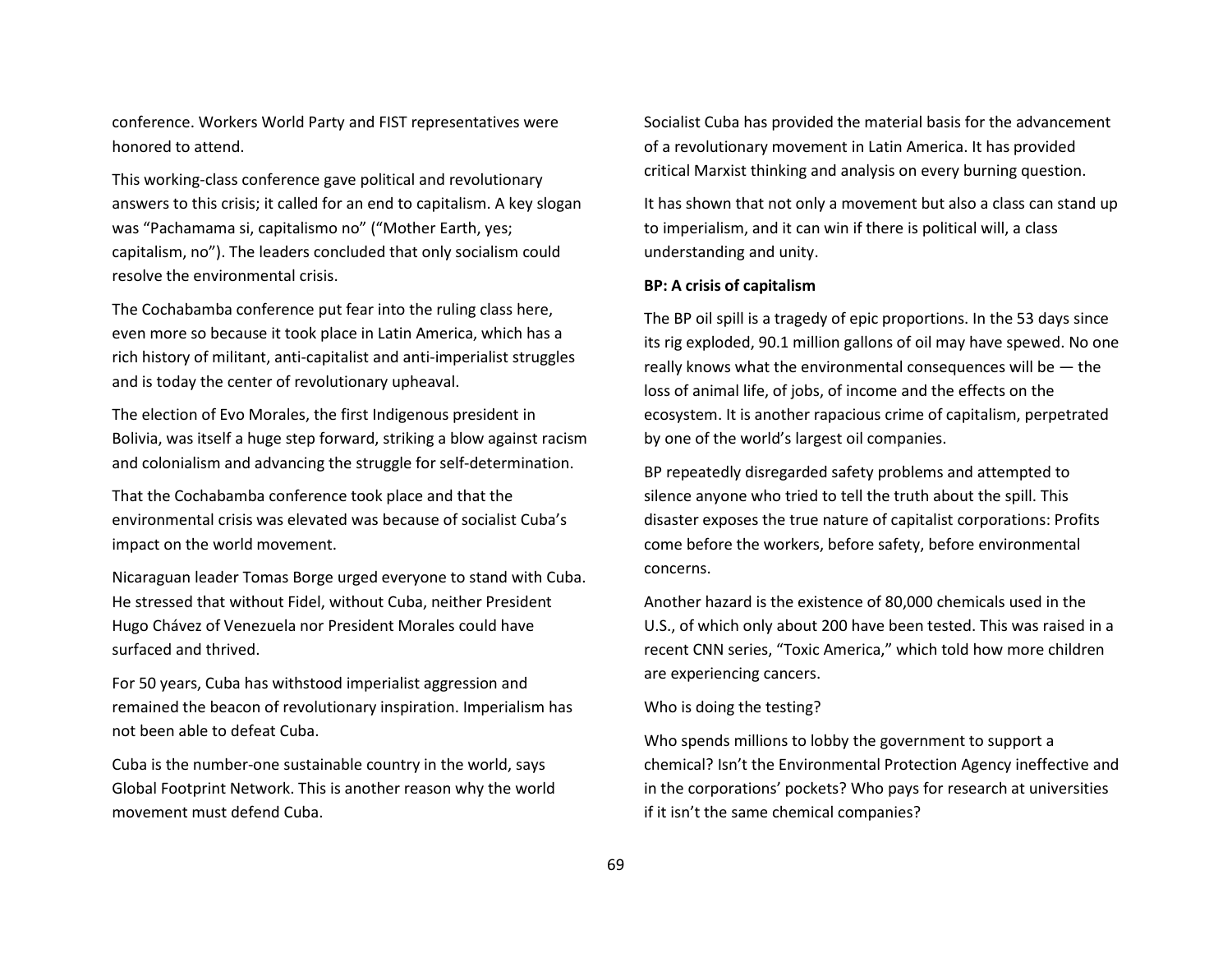Although the government passed the Toxic Substance Control Act, even a congressperson admitted that it would have little effect in protecting anyone.

An American Chemistry Council representative told CNN that his industry doesn't want a system that sets high barriers for new products but one "that allows our industry to maintain its competitive edge."

They want capitalism, the free market system where they have free rein to make profits at the cost of humanity.

We want a system that puts workers before profits, that protects the earth and turns back the clock on the ravages made on the earth. The capitalists have ravaged the world's forests and drilled in the earth for profit, disregarding the consequences. In order for humanity to survive, capitalism must be abolished.

These crises powerfully illuminate the need for workers' control of the means of production. It cries out for a revolutionary and socialist transformation of society.

What other government but one like socialist Cuba's can replace much of its energy needs with solar power and environmentfriendly resources, and do so much more?

The environmental crisis is a struggle for socialists.

### *JEN WALLER: U.S. environmental movement must address capitalism*

I feel that the most important thing about the Cochabamba conference is that it represents a growing anti-racist, anti-capitalist and anti-imperialist climate justice movement. The spirit of the conference looks at the environmental crisis as a result of this

capitalist system of exploitation and constant growth for the sake of profit for few at the expense of many. The U.S. climate justice movement must learn from this model.

Making the connections between environmental destruction and capitalism is not the norm here. Take the BP oil spill. If it had been going on when the conference took place, everyone would have been relating it to capitalism. But here, people talk about it as though it is a cross between an inevitable reality and a freak accident. The idea that it is an unnecessary tragedy that is typical of corporations within this system is not even considered by most in the U.S.

One of the main messages of the conference was that the climate justice movement must include all oppression. Demanding climate justice must mean demanding an end to all injustices. This includes freedom of movement for all.

We can't separate the climate crisis from immigration, as the issue of climate migrants is all about racism and exclusion. One meter of water rise could wipe out 20 percent of Bangladesh. Where are those people going to go? We all have to think about how we are going to support climate migrants. Many migrants are already climate migrants. Many of the world's conflicts in recent years are due to the environment — for example, the war in Afghanistan or the conflict in Darfur must both be thought of as wars over natural resources.

The structural causes of climate change and climate migration are due to capitalism. It's a globalized economy, which is based on intensive development reliant on the consumption of carbon and the exploitation of the natural resources of the entire planet. But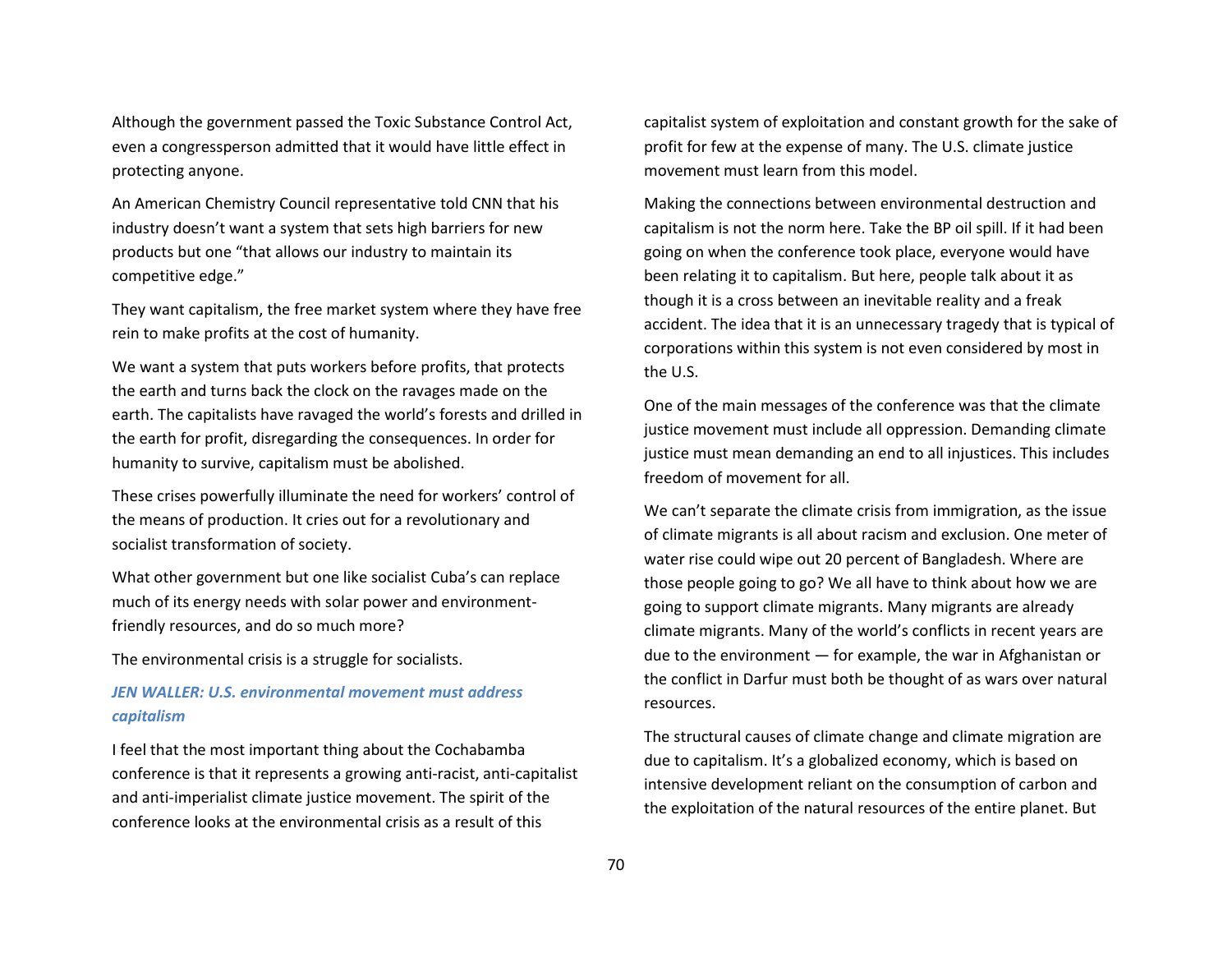people aren't allowed to move like capital, because the only thing this system attempts to sustain is capital. Right now we're controlling migration as determined by economy, but it needs to be based on human rights and needs, not on the economic needs of governments and corporations.

Even the so-called "solutions" to climate change that the U.S. government promotes, such as reforestation and carbon trading, are causing displacement. The way the U.S. and other powerful countries are dealing with climate change is not in any way going to solve the problem. The decision has already been made that the people of the world are going to be sacrificed because the rich and powerful do not want to lose their power and privilege.

We will all be affected by climate change, but not at all equally. Last year's Copenhagen summit truly signed a death warrant for countries. President Obama threatened poor countries, saying they would only get aid if they signed the Copenhagen accord. Who would sign their suicide? Some did. The Ethiopian leader may have sold out his people by signing it  $-$  but was the alternative better? The leaders of other countries refused to sign the accord, such as Ecuador and Bolivia. At the Cochabamba conference, the foreign minister of Ecuador claimed that the U.S. cut off \$2.5 million in aid after Copenhagen; he stated that he would send \$2.5 million to Obama if he would sign the Kyoto protocol.

In Cochabamba I was around so many people who truly understand the enormity of this crisis. Meeting people from Latin America and from all over the world who are facing the destruction of climate change was a humbling experience. We shared our thoughts and agreed on so much. They were excited and surprised to meet someone from the U.S. who agreed with and understood their

views — and I was overjoyed to speak to everyday people who didn't think my anti-capitalist views about the environment were completely crazy.

And then I came back here to so much waste. So many wasted resources and a climate "justice" movement that is willing to discuss consumerism but refuses to mention capitalism. We have to talk to our people. This is our people, whether we like it or not, and we have to change their hearts.

It became clear in Cochabamba that the people of the world are demanding that capitalism be discussed as the root cause of this crisis. Very few of us are facing climate change head on, so who are we to deny that? We have no right.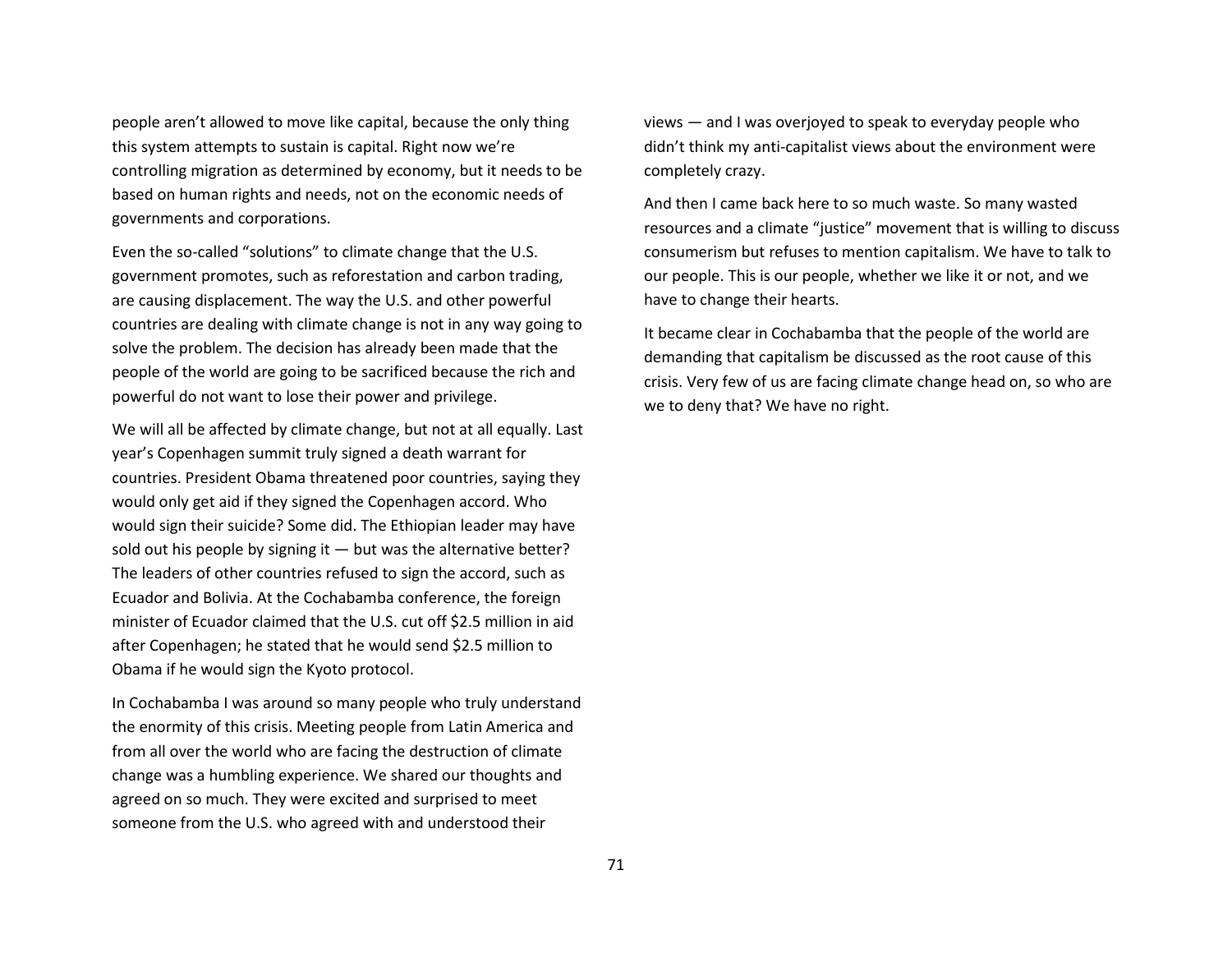### **Pollution, exploitation and socialism**

*Fred Goldstein, June 21, 2010*

The struggle to save the environment must end up as a class struggle.

The BP oil company, which has just unleashed the worst environmental disaster in U.S. history, is part of the oil lobby that defeated all attempts to stop climate change in Copenhagen this past spring.

The Massey coal mining company, which killed 29 miners through criminal negligence and defiance of safety rules, is part of the coal lobby that also has blocked attempts to save life on earth by stopping climate change.

General Motors, Ford, Chrysler and big auto have resisted limits on pollution for decades and participated in the payoffs to lobbyists to block environmental protection for the planet.

In fact, big oil and gas, the utility companies, most of big industry, the Chamber of Commerce  $-$  in a word, big capital  $-$  are the powers that are mining, drilling and clear-cutting from one end of the earth to the other. These are the powers that are destroying the rainforests and the ice caps, destroying habitats and endangering island and coastal civilizations that are thousands of years old, all in the pursuit of profit.

This relentless pursuit of profit is threatening much of life on the planet. The subordination of life to profit seems to be madness. But this appears as madness strictly from the point of view of humanity as a whole. CEOs and boards of directors of giant banks and corporations do not operate, cannot operate, from the point of

view of humanity, but only as the agents of accumulation of profit without regard to result  $-$  even to the point of risking selfdestruction and the destruction of life.

The corporate polluters are the same ones that are laying off workers and pressuring those who remain on the job to work more intensely than ever. They are lowering wages, cutting benefits, speeding up production and services, and getting richer and richer as they pauperize the working class more and more.

Thus those who pollute are those who exploit. There is no separation. The process of capitalist production is also the process of environmental pollution. The process of capitalist production is the process of making profit. The working class has a profound interest in protecting the planet and ending the profit system and exploitation.

The means of production under capitalism are both the means of pollution and the means of exploitation. It is by seizing the means of production and putting them to use for human need, for society as a whole, on a planned and rational basis that includes the protection of the environment, that life on the planet can be saved. Socialism can save life and society. And the working class, whose historic need is to end its own exploitation, is the class that can put an end to environmental destruction.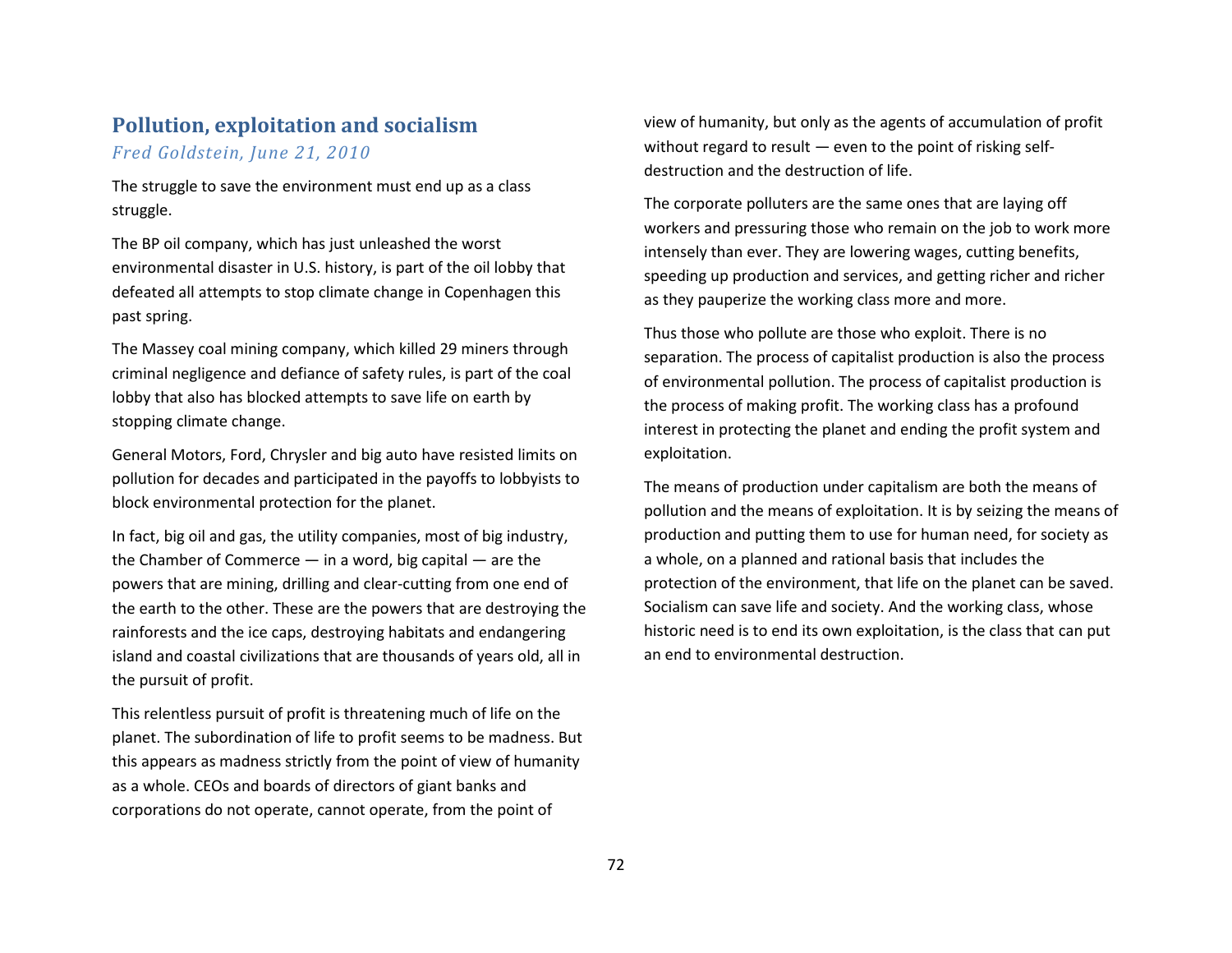### **Environmental activists expose Chevron's crimes** *Gloria Rubac, June 7, 2010*

#### **Houston, Texas**

Emem Okon traveled halfway around the world from Nigeria to Houston to attend the annual stockholders meeting of Chevron Oil Company on May 27. But she and 13 others were denied entry despite having legal proxy credentials.

Okon wanted to represent the voices and tell the stories of the women in the Niger Delta — women who have called, written letters and protested in Nigeria to no avail. They have organized to demand that Chevron clean up the environment, end gas flaring, and "respect their own human rights policies which call for two-way communication between Chevron and the Niger Delta communities." (Justice in Nigeria Now press release)

Not only were the delegates banned, but police arrested five of them who did civil disobedience after being refused entry. Among the five arrested was Antonia Juhasz, author of "The True Cost of Chevron: An Alternative Annual Report." Juhasz was dragged from the meeting as shareholders and their proxies chanted, "Chevron lies, people die." CEO John Watson abruptly ended the meeting.

Others arrested included Rev. Ken Davis of Community for a Better Environment from Richmond, Calif.; Juan Parras of Houston-based Texas Environmental Justice Advocacy Services; and Mitchell Anderson and Han Shan of Amazon Watch.

Before his arrest, Rev. Davis stated, "I represent an area where there is no beauty shop, groceries, or cleaners. Our industry is

Chevron. My people breathe their contamination every day and are constantly sick. Our health is not for sale." (JNN press release)

Chevron's actions in Houston have contradicted its own so-called human rights policy by silencing the voices of people from Nigeria, Australia, Ecuador, Burma, Colombia, Canada and Richmond, Calif. Nigerian Omoyele Sowore explained, "Chevron continues its criminal behavior by denying its shareholders a voice, as it has denied impacted communities a voice about pollution and climate change and they continue their connivance and collusion with military dictators around the world to suppress the voices in the communities where it operates." (www.TrueCostofChevron.com)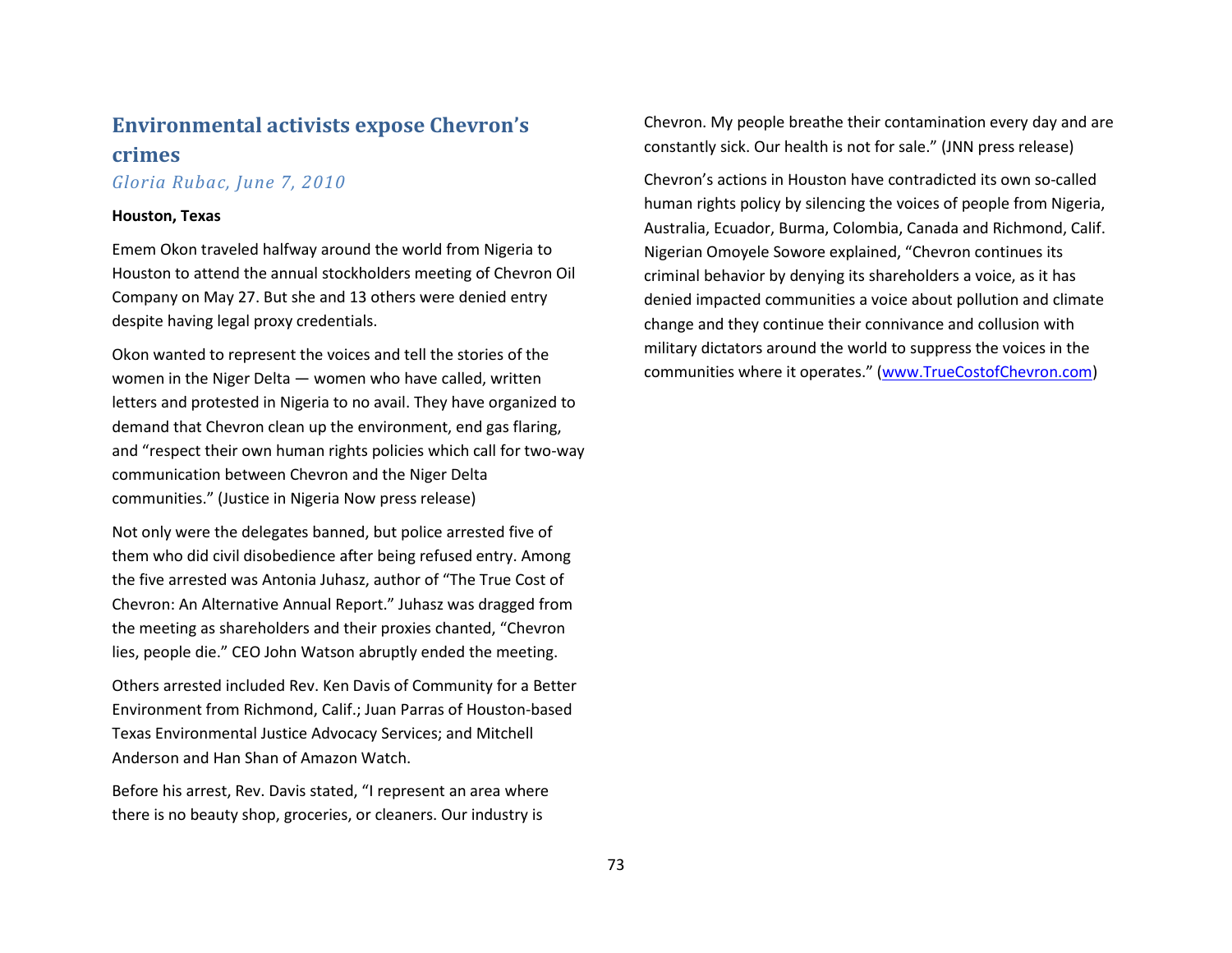# **Speculators feast on Russian heat wave**

### *Deirdre Griswold, August 11, 2010*

The race is already on in commodities markets worldwide to wring new fortunes out of the climate catastrophe now raging in Russia. It's a chilling example of how capitalism works in a time of crisis.

Russia is in the middle of the worst heat wave ever recorded in that vast country, most of which lies far to the north and historically has experienced relatively cool summers and frigid winters.

Over the 130 years that records have been kept, Moscow had a pleasant average of 75 degrees Fahrenheit in the summer months. This July and early August the thermometer spiked at 100 degrees — and is staying there. Hundreds of wildfires are raging in the parched forests, causing deadly smog throughout the area. The death rate in Moscow has doubled to 700 a day, which health officials blame on the smog.

Further south, in the breadbasket steppes of Russia that have made it the world's third-largest exporter of wheat, temperatures have been even hotter and crops are failing. Cattle and poultry are dying from the heat, the drought and lack of fodder. Some automakers temporarily halted production because of the extreme heat in southern Russia. (Bloomberg BusinessWeek, Aug. 5)

The Russian government announced in early August that, due to this crisis, it would not be exporting any more wheat this year.

#### **Capitalist vultures feast**

Immediately, the speculators went to work.

In the Chicago Mercantile Exchange and other markets around the world where betting goes on over the future of crops, huge sums

began changing hands as capitalists gamble over how high the price of wheat will go if the devastating heat wave and drought do not end in time to rescue most of this year's harvest.

Relief does not appear to be in sight. The state weather service predicted that temperatures in most parts of central Russia would run about 14 degrees above average through Aug. 12, rising to as high as 108 degrees Fahrenheit in some areas. And only the privileged have air conditioning in most of Russia.

The weather service also reported that rainfall in July in central Russia and along the Volga River, the areas hardest hit by fires, ranged from 10 percent to 30 percent of the long-term average.

"Futures prices [of U.S. wheat] fell sharply in the financial crisis, from nearly \$13 a bushel in early 2008 to around \$4.50 a bushel less than 10 months later. In early June, they were trading around \$4.28 due to an apparent glut," reported the Wall Street Journal on Aug. 9, which hastened to add that, with the Russian disaster, "Prices surged above \$7 last week."

Speculators who are betting that wheat prices will go even higher hope there will be no rain.

But others are betting that the rains will come, the Russian crop will be saved, and there will consequently be a glut on the market next year, causing prices to fall.

Farmers in grain-exporting countries all over the world, especially the U.S., Canada and Australia, are trying to figure out whether wheat will be making money next year or prices will continue to be low. If the latter, they are likely to plant corn instead of wheat, figuring they can sell it to the energy market for ethanol.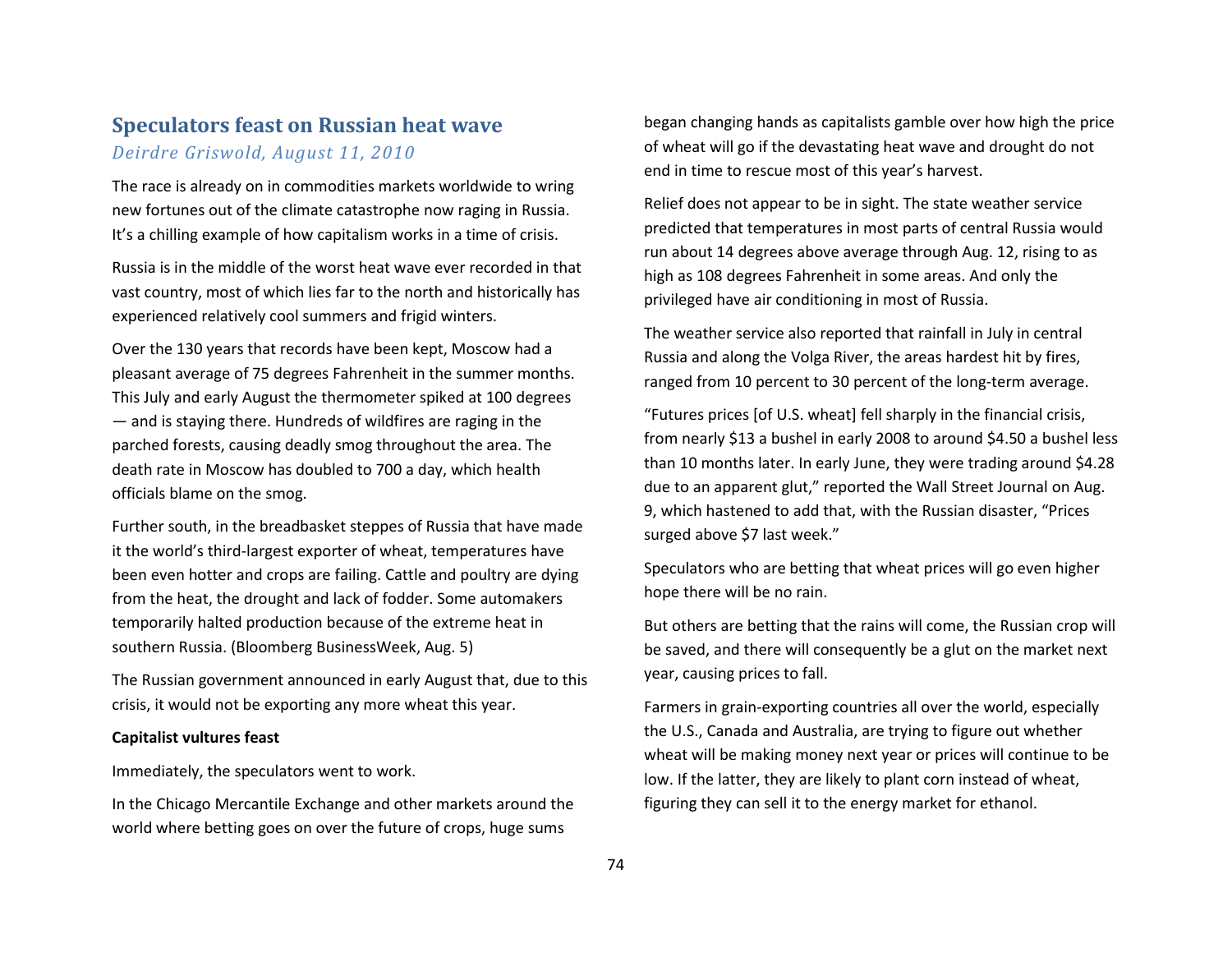The irony is that world grain stocks are now at the third-highest level on record and prices have been dropping, even though in the U.S. farmers have pulled back from wheat in favor of corn. The size of the wheat crop shrank 11 percent in the past two years, to 2.2 billion bushels, according to the U.S. Department of Agriculture. Whatever happens over the next year, the world will not run out of wheat, but poorer countries and people may not be able to afford it.

The speculators and exploiters of human labor don't look at the problem from the point of view of hunger and suffering. They're concerned only about profits. "A titanic 2011 U.S. acreage battle is brewing," said Rich Feltes, senior vice president for research at MF Global, a commodities brokerage firm. (Wall Street Journal, Aug. 9)

This means that it will be the speculators, not the farmers, who in the end determine which crops are grown — and it will be based on how much profit they think can be made. They are also already speculating in the currencies of the countries involved, anticipating that inflation will depreciate the money.

#### **Capitalism and climate change**

It is the drive for profits that has pushed capitalist expansion in both industry and agriculture in the modern age. This drive for profits is not only behind the speculation that is driving up wheat prices — it is also behind the climate change that is so cruelly buffeting Russia this summer.

The National Oceanic and Atmospheric Administration, a U.S. governmental body, released a report on July 28 that confirmed the planet is heating up rapidly. The report got scant attention in the corporate media, even though it summarized the findings of more

than 300 climate scientists in 48 countries who measured 10 separate planetwide features, including air and sea temperatures, humidity, Arctic sea ice, glaciers, and spring snow cover in the Northern hemisphere.

The impact of continuing change, it says, will be extreme heat waves, heavy downpours in some areas and drought in others, rising ocean temperatures and acidification, insect infestations and wildfires, and sea level increases of more than three feet in some areas. (noaanews.noaa.gov) It all adds up to widespread disasters unless governments rein in greenhouse gas emissions — which appears remote, as that would threaten the interests of the ruling classes that dictate the economic policies of the capitalist countries and have blocked any meaningful international treaties on climate change.

Do today's leaders in Russia acknowledge this problem?

After all, Russia used to be part of the Soviet Union, which developed its industry according to a plan, not according to the whims of the capitalist markets. That economic plan was of course damaged by the vicious struggle of the capitalist world against socialism — both the invasion by Hitler Germany in 1939 that cost the USSR 20 million lives and much of its industry in World War II, and then the U.S.-led Cold War. This unrelenting military offensive forced the Soviet leaders to prioritize defense when the people needed relief from extreme wartime scarcity.

The Soviet Union, despite many gains for the masses made possible by the workers' revolution of 1917, did not survive. Russia today is a capitalist country where "entrepreneurs" look to profit out of any disasters. This bourgeois view of "development" has been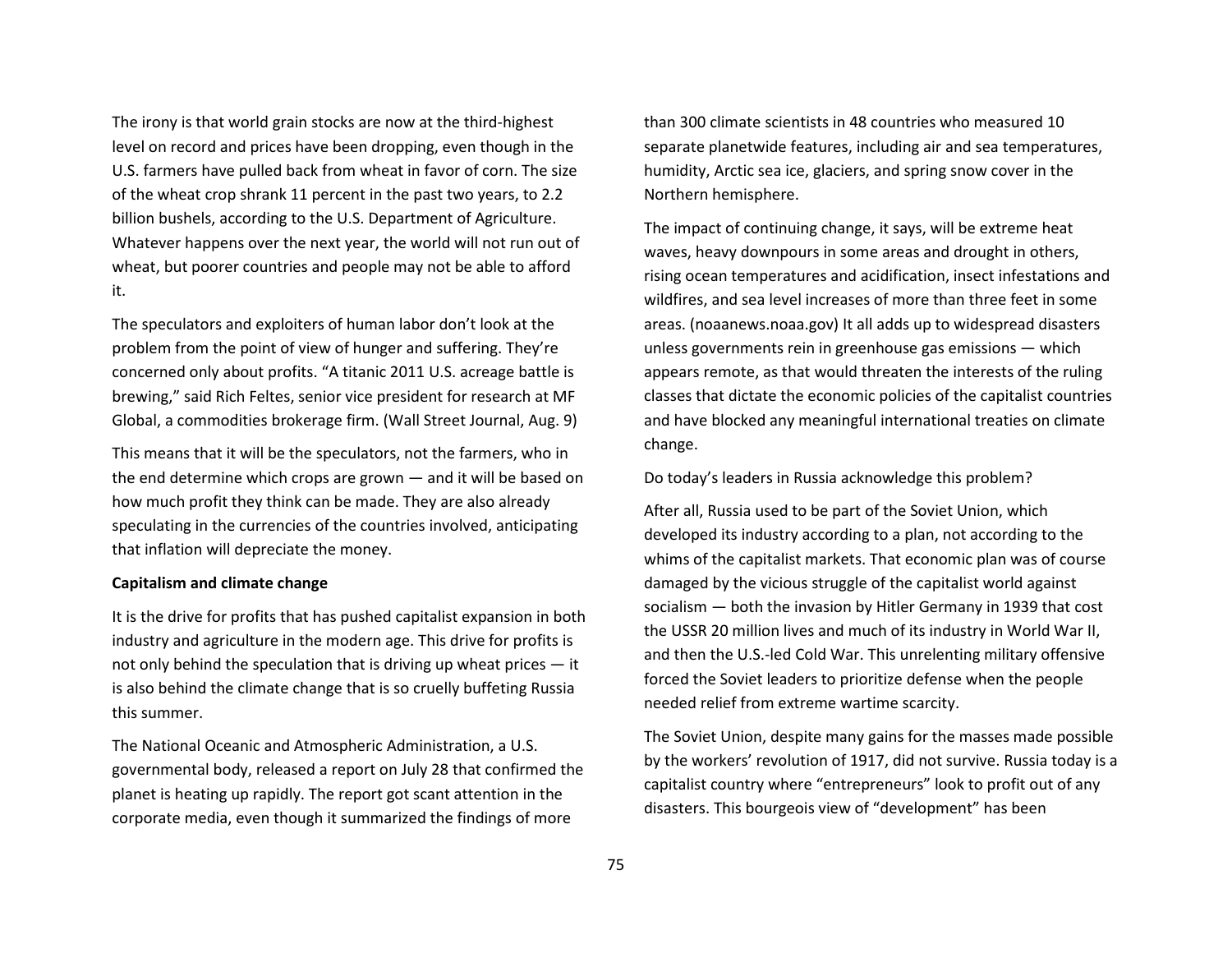expressed by its political leaders, who have looked for business opportunities in the thawing of the permafrost and in the melting of sea ice north of Siberia that now blocks potential navigation channels between Europe and Asia. But the current crisis has forced a change.

President Dmitri Medvedev, who until now has been one of those leaders ambivalent about global warming, said recently: "Our country has not experienced such a heat wave in the last 50 or even 100 years. We need to learn our lessons from what has happened, and from the unprecedented heat wave that we have faced this summer.

"Everyone is talking about climate change now," he continued. "Unfortunately, what is happening now in our central regions is evidence of this global climate change, because we have never in our history faced such weather conditions in the past. This means that we need to change the way we work, change the methods that we used in the past." ("Russian fires prompt Kremlin to abruptly embrace climate change," Christian Science Monitor, Aug. 9)

It is not likely that politicians who have embraced capitalism will learn the real lessons of the growing disasters now plaguing the world. The future lies instead with anti-capitalist forces that are growing, especially in the oppressed countries, and that say, along with Bolivian President Evo Morales, "Save the world — from capitalism."

## **U.S. versus clean energy: Workers need jobs, not China-bashing** *Deirdre Griswold, October 21, 2010*

The Obama administration has announced it will investigate China for subsidizing its clean-energy industries, which produce wind and solar energy products, advanced batteries and energy-efficient vehicles. This is supposed to be a move for "free trade" and to help U.S. workers, the logic being that if China is forced to give up these subsidies, that will somehow create jobs here.

If the U.S. government really wanted to help the workers and at the same time combat global warming, it would create a jobs program here and employ millions of workers to upgrade and green the infrastructure. This move by Washington has nothing to do with helping U.S. workers, who are in their worst crisis of unemployment since the Great Depression. It is all about blaming China for U.S. capitalism's debacle while pretending to be friendly to labor in an election year.

This move by the government shows its completely two-faced attitude toward China. On the one hand, it has tried to blame China for global warming — a ridiculous charge, but one repeated endlessly by the imperialist media. On the other, it shows its complete contempt for the environmental movement and science itself by trying to obstruct China's development of green technology.

#### **Capitalism and global warming**

The problem of global warming and climate change, more than almost any other sociopolitical issue, shows that the world's people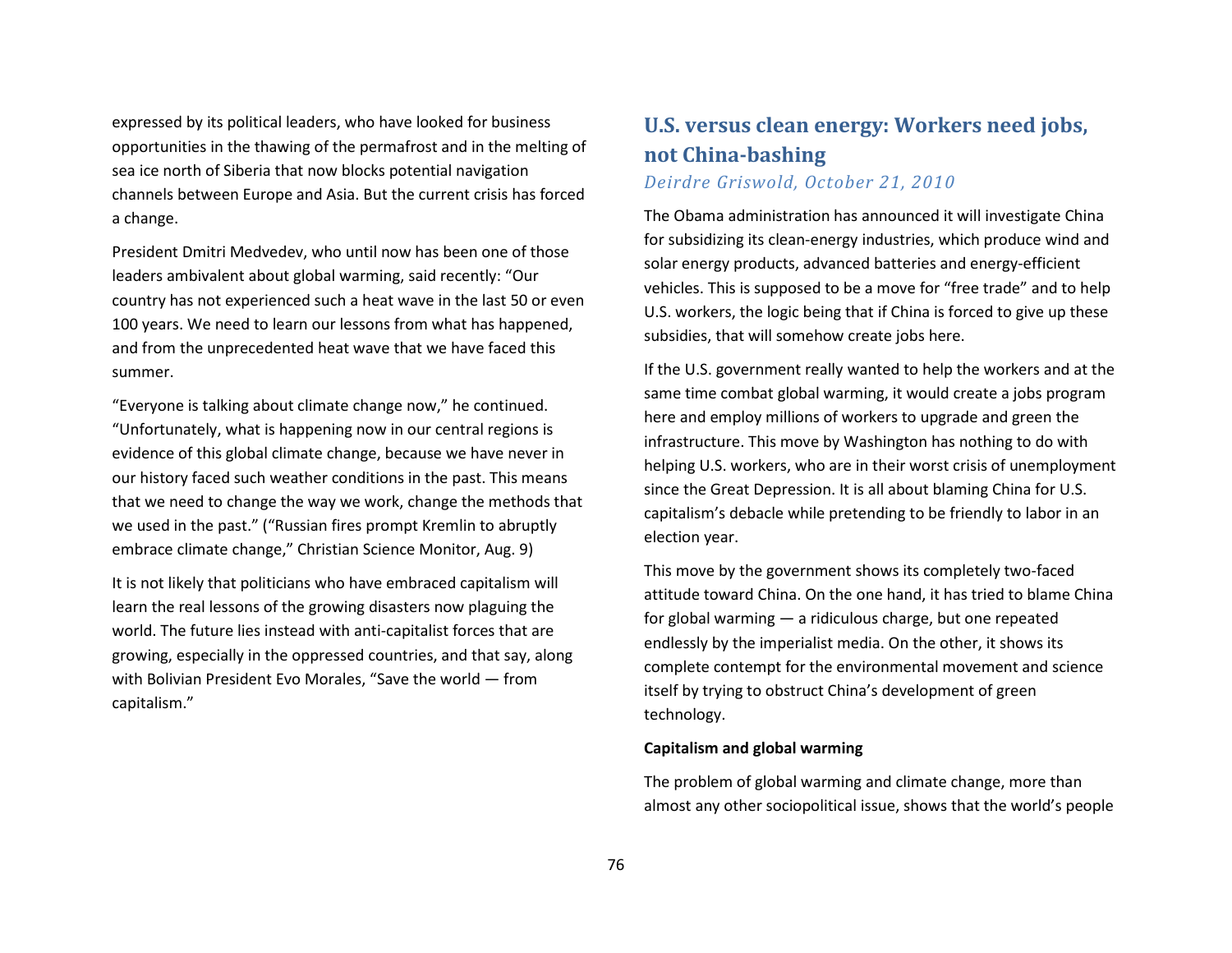need socialist economic planning and cooperation in order to take control of today's enormously advanced science and technology.

If the means of production continue to belong to a highly privileged few who develop them for their private profit, however, the disastrous changes that have already begun will only multiply and intensify the misery of the masses of people — no matter how many spectacular breakthroughs are made in the fields of physics, chemistry and biology.

There cannot be a turnaround in this dismal situation until the rule of capital has been broken.

It is the people of the United States who most need to grasp this concept, because it is the U.S. ruling class that has done far more than any other to sabotage the setting of limits on greenhouse gas emissions (GGEs) — the main factor in global warming and climate change.

It is this country that for more than a century, with its tremendous industrial growth and its equally huge consumption of oil, coal and natural gas, has spewed carbon dioxide into the air. Some 25 percent of the CO2 presently trapped in the earth's atmosphere came from the U.S., a country with only 5 percent of the world's people.

Because of the power of the corporations and banks that control the energy industry, the automobile industry and the real estate industry, we have no rational system of mass transportation, no green upgrading of city housing, no efficient electrical grid, no city planning to alleviate long commutes, and little green space to moderate summer heat.

Because of the power of the military-industrial-banking complex, the people's tax money that could be spent on improving all this is instead wasted on vicious wars that big businesses — especially Big Oil — hope will strengthen their weakening grip on the oilproducing countries of the world.

These same banks and corporations control the political system. Because of their financial hold over legislators, judges and officials, Congress and the White House can't even consider taking any meaningful steps to cut back on GGEs. Even worse, the political field is more and more dominated by politicians who deny that the problem even exists, despite all the scientific evidence.

So it was not surprising that last December, when 192 countries met in Copenhagen for a U.N. climate summit, even the limited goals that had been proposed by a majority of the countries were blown out of the water by the U.S. delegation. The U.S. rejected attempts to set strong limits on global warming, leaving developing countries, especially in Africa, faced with imminent disasters from climate change.

Lumumba Di-Aping of Sudan, chief negotiator in Copenhagen for the G77 group of 131 developing countries, was in tears when he said that the final agreement had "the lowest level of ambition you can imagine. ... It locks countries into a cycle of poverty forever. Obama has eliminated any difference between him and Bush."

#### **China-bashing based on myths**

Washington's tactic, then and now, has been to blame China for the failure to reach a meaningful international agreement that would begin to turn around the problem of CO2 emissions.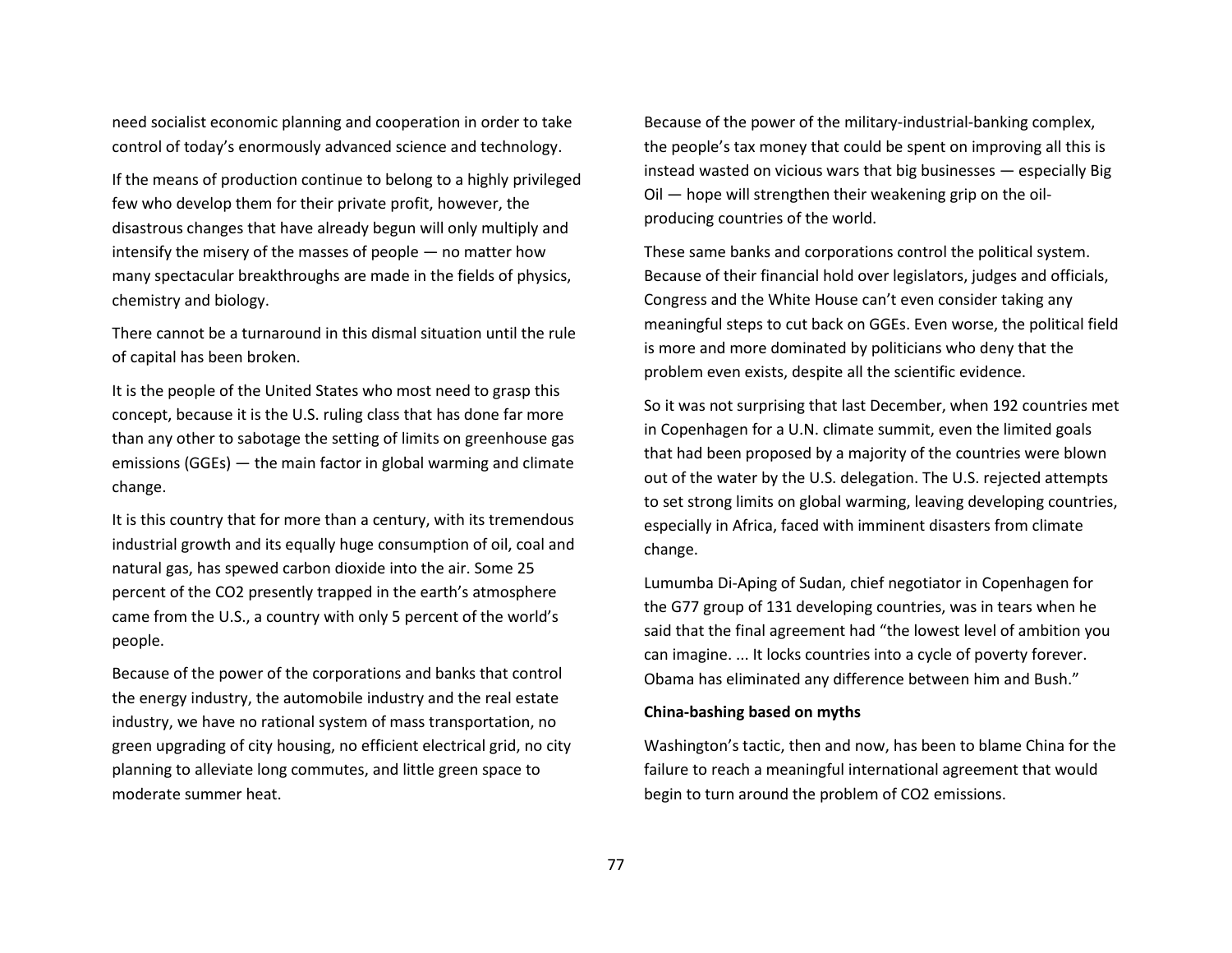China bashers like to cite the fact that more than a year ago China's CO2 emissions surpassed those of the U.S. But that is only onequarter of the story.

First of all, China has four times as many people as the U.S., so China's per capita emission of greenhouse gases is still only onequarter that of the U.S.

Secondly, China's economy has been growing despite the worldwide capitalist economic crisis. Its industrial sector consumes 70 percent of the country's electricity. Meanwhile, U.S. industrial output has been declining in recent years, especially since the 2007 economic downturn.

Also, many U.S. manufacturers that used to operate in the U.S. have moved to China and other low-wage countries, moving their consumption of energy and the related emission of greenhouse gases offshore.

U.S. emissions in 2008 (the last year for which figures are available) actually declined by 2.2 percent from 2007, according to the U.S. Energy Information Administration. According to the EIA itself, this decline was due to three factors: higher energy prices, economic contraction and a lower demand for electricity. (www.eia.doe.gov) None had anything to do with action taken by Washington to curb greenhouse gases.

The truth is that China, not the U.S., has made some very significant moves to begin to wean its economy away from dependence on nonrenewable sources of energy.

China is leading the world in the production of wind turbines, solar panels, energy-efficient lighting and energy-saving technology. It included in its current five-year development plan, which will be

completed this year, a 20-percent reduction in energy use per unit of gross domestic product. A similar drive to improve energy efficiency is expected to be included in the next five-year plan, beginning in 2011. (Financial Times, Oct. 18)

The U.S. has no five-year plan or even a one-year plan. This is not a planned economy, it is a capitalist economy. Capital rules, and whatever produces the biggest profit wins out. Capitalists are not held responsible for what they do to the environment; they make profits while society as a whole loses.

For a sustainable, green world we need to get rid of capitalism.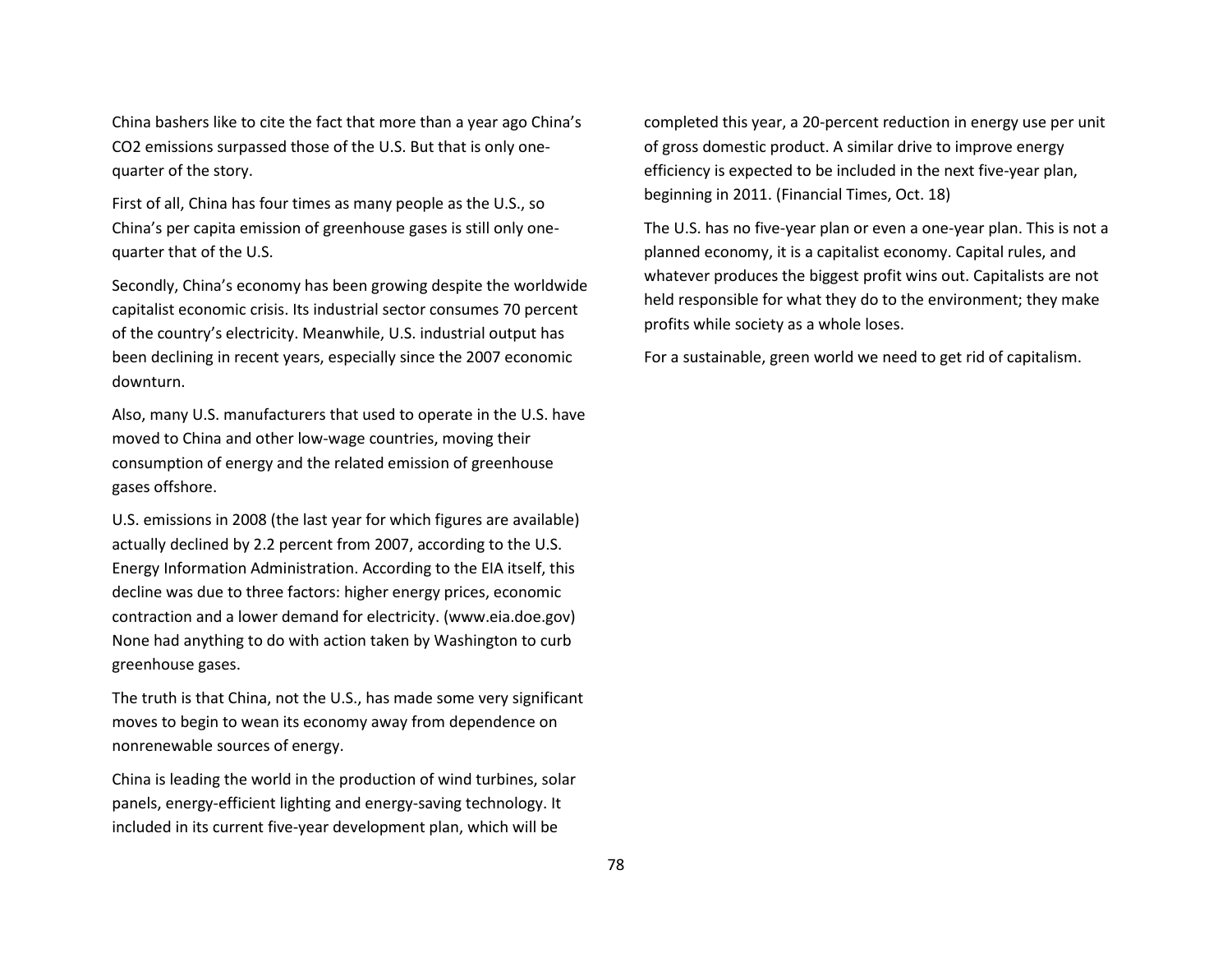# **At Cancún climate talks: Poor countries to demand climate justice**

*Jennifer Waller, October 24, 2010*

With the close of the most recent round of climate talks in Tianjin, China, which took place during the first week of October, the world is gearing up for the next major talks in Cancún, Mexico, to begin in late November. The Tianjin talks, with delegates from more than 150 countries, produced very little progress, as the fundamental divide between the desires of rich countries and the needs of poor ones was not resolved.

At this point, few are optimistic that the talks in Cancún will result in a binding global deal. Many fear they will resemble those that took place in Copenhagen last year, which resulted in a nonbinding accord that fails to hold rich countries accountable for their contribution to climate change.

Adjacent to these arguably fruitless U.N.-organized talks, there is a growing global people's movement for climate justice that is calling for real solutions through system change. This movement can be seen protesting outside the official climate talks, from Copenhagen to Cancún. It has also taken steps to come up with real solutions for the climate crisis, under the leadership of Indigenous Bolivian President Evo Morales.

Morales organized the first World Peoples Conference on Climate Change and the Rights of Mother Earth, which took place in Cochabamba, Bolivia, this past April. Unlike the Copenhagen conference, which excluded most climate justice activists, nonprofits and even some heads of state from certain discussions, the conference in Cochabamba welcomed all people. With about

30,000 participants from more than 142 countries, the conference addressed the climate crisis as a symptom of the larger disease of unbridled consumption, greed and disrespect for Mother Earth all characteristics of imperialist capitalism.

#### **People's Agreement in Cochabamba**

The Cochabamba conference called for greenhouse gas emissions to be cut in half by 2020, the creation of an international climate tribunal to judge countries on their contribution to the climate crisis, and the organization of an international referendum on the climate crisis.

The conference culminated in the creation of a People's Agreement, an extensive document discussing the great dilemma humanity now faces: "to continue on the path of capitalism, depredation and death, or to choose the path of harmony with nature and respect for life."

A central theme of the text is the concept of climate debt: The attendees of the conference united around the idea that rich countries must assume their responsibility for creating this colossal environmental crisis that is and will continue to be hitting poorer countries first and hardest. "The focus [for the repayment of the debts] must not be only on financial compensation, but also on restorative justice, understood as the restitution of integrity to our Mother Earth and all its beings."

The People's Agreement also highlights the fact that the Copenhagen conference featured the leaders of rich countries (under the leadership of President Barack Obama) attempting to undermine the steps taken in the Kyoto Protocol, the only legally binding agreement that addresses greenhouse gas emissions by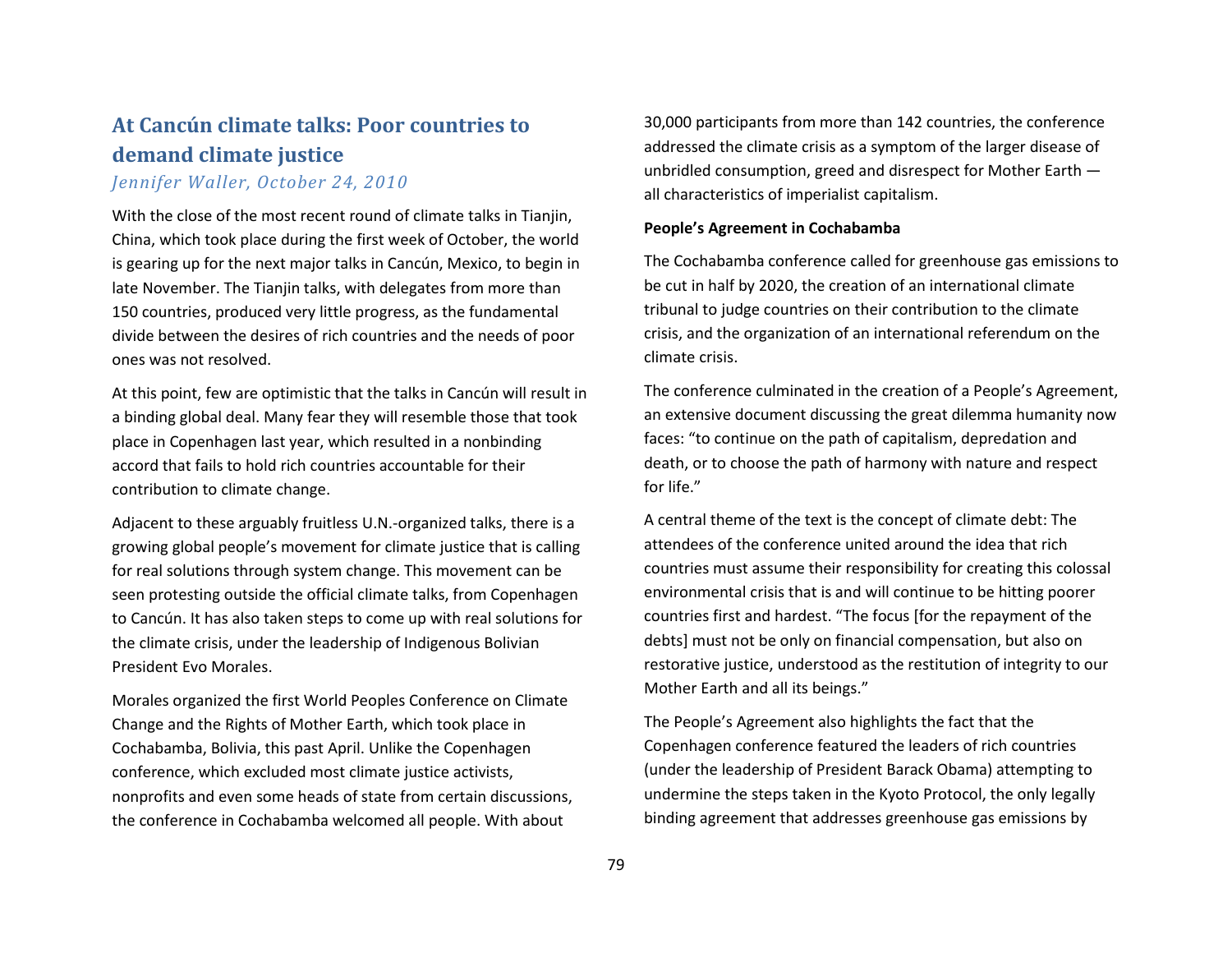developed countries. The administration of Bill Clinton had succeeded in weakening the language of that accord but then refused to sign it.

The People's Agreement calls for the conference in Cancún to approve an amendment to the Kyoto Protocol for a second commitment period from 2013 to 2017 "under which developed countries must agree to significant domestic emissions reductions of at least 50 percent based on 1990 levels, excluding carbon markets or other offset mechanisms that mask the failure of actual reductions in greenhouse gas emissions." The entire text of the document can be found at http://pwccc.wordpress.com/.

The state of Bolivia released a communiqué on Oct. 10 with an update about the negotiating text to be taken up in Cancún, which was agreed upon by the countries present in Tianjin. The text includes many proposals from Cochabamba, such as limiting the global temperature increase to 1◦C; reducing emissions by more than 50 percent by 2017; recognition of the rights of Mother Earth; no new carbon markets; 6 percent of GDP in developed countries to finance climate change actions in developing countries; the formation of an International Climate Justice Tribunal; and full respect for human rights and the rights of Indigenous peoples and climate migrants.

#### **Capitalism vs. Mother Earth**

However, the road ahead to Cancún is full of many possible dangers. A document could be imposed by the rich countries that was not agreed upon by all countries, as was done at the last minute in Copenhagen. Therefore, those who hold to the beliefs of the global people's climate justice movement must show serious

support for the demands of the People's Agreement and the negotiators representing developing countries in Cancún.

As President Morales stated in Cochabamba in April, "We have two paths: either Pachamama or death. We have two paths: Either capitalism dies or Mother Earth dies."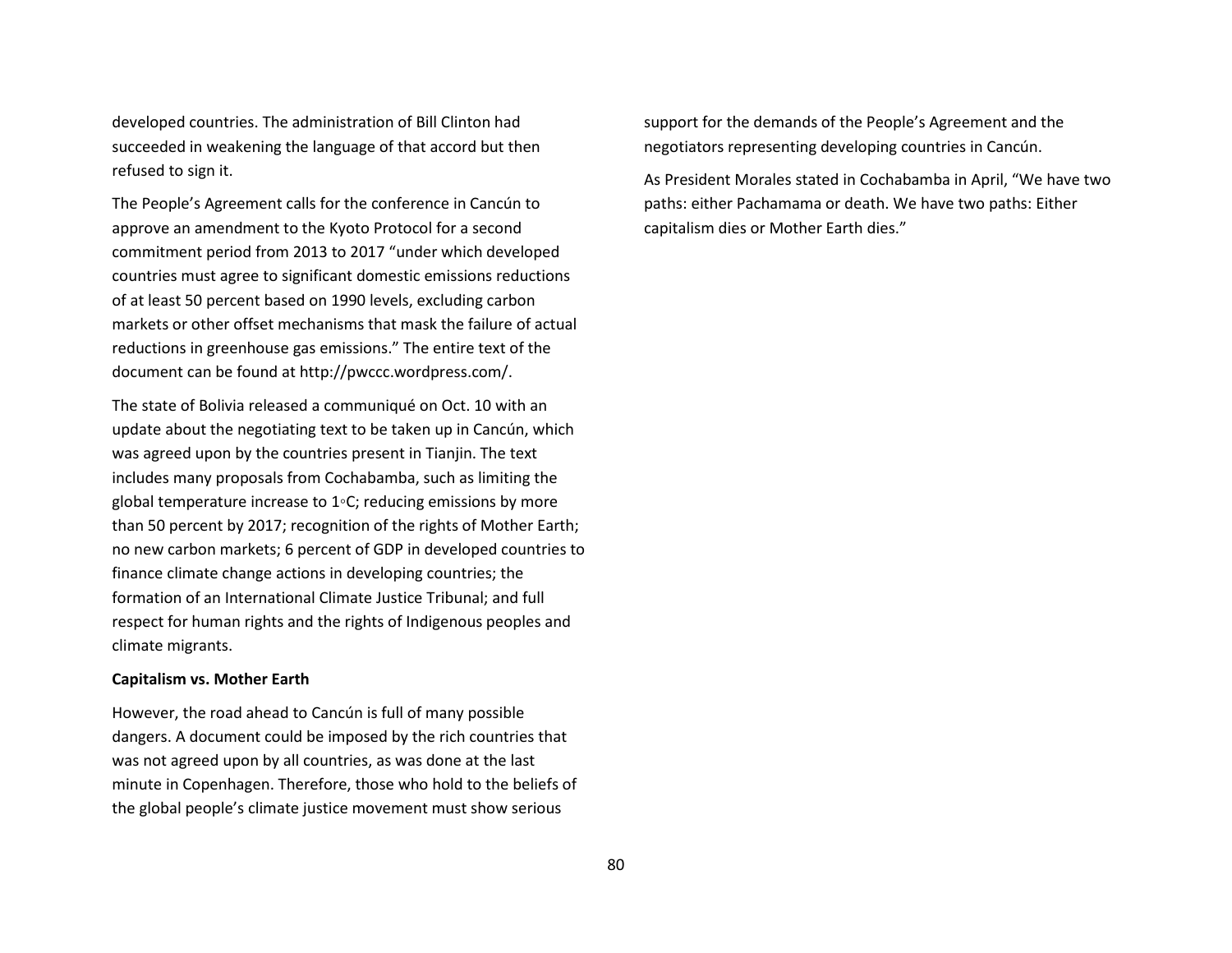# **Cancún: WW interviews participant in climate change protests**

*January 9, 2011*

Workers World interviewed Che Lopez, organizer with the Southwest Workers Union in San Antonio, Texas, at the Dec. 9-12 Southern Human Rights Organizers Conference in Birmingham, Ala. Lopez had just returned from La Via Campesina caravan and protests at the U.N. Forum on Climate Change (COP 16):

WW: Tell us about the La Via Campesina caravan that protested against the U.N. Forum on Climate Change.

CL: The La Via Campesina caravan started on Nov. 27 from Guadalajara. Six caravans from across Mexico traveled through the country and converged on Cancun on Dec. 3.

At the El Salto de Jalisco forum, farmworkers, youth, working class and Indigenous people testified about big business' contamination of the Santiago River and connected it to the struggle for food sovereignty. All were members of La Via Campesina as well as the National Assembly of Affected Peoples, the National Liberation Movement and the farmworkers union UNORCA. Members of the Mexican electricians union (SME) testified. But SME was smashed by the government when 44,000 workers were laid off.

On Nov. 28 in Morelia, Michoacán, we met with Siglo XVIII, which is composed of unions of teachers, public and electrical workers. About 4,000 workers marched and rallied at Lázaro Cardenas' monument, then marched to Morelia's plaza, demanding environmental justice, the right to unionize, and against liquidation of the electrical workers' union.

On Nov. 29 we went to Tepuxtepec and rallied with community people. We met with students and organizations at the university in Puebla. That is where Smithfield, the hog industry and other multinational corporations have displaced Indigenous and poor communities, although they have united in protest.

On Dec. 1 we went to Mexico City where caravans from San Luis Potosi and Acapulco joined us. We did an action in a Toluca market.

We met with petrochemical industry workers in Veracruz and with OilWatch and other organizations.

On Dec. 2 we went to Coatzacoalcos. We stopped at a roadblock where pineapple and sugar workers had taken over the road because the government promised to fix the roads for the farmworker communities.

In Merida another caravan from Oaxaca and Chiapas joined us, and we did an action there. We were hosted by UNORCA in Temozon del Norte, where we rallied. We went to Chichen Itza, a Mayan temple, where we joined in a ceremony led by Indigenous people.

In Cancun we went to the Via Campasina Camp, where the six caravans united with nearly 2,000 people. We stayed in a tent city. There were meetings and panels with people from different movements and daily actions, including at the World Bank and at Green Spaces where CEOs and industry bosses were meeting.

WW: Did you have an impact on the meeting?

CL: Yes, we had people inside with credentials as well as outside. We commemorated Lee, the Korean farmworker who committed suicide at World Trade Organization meeting in 2003. There was discussion of the Cochabamba Accords that came out of the Rights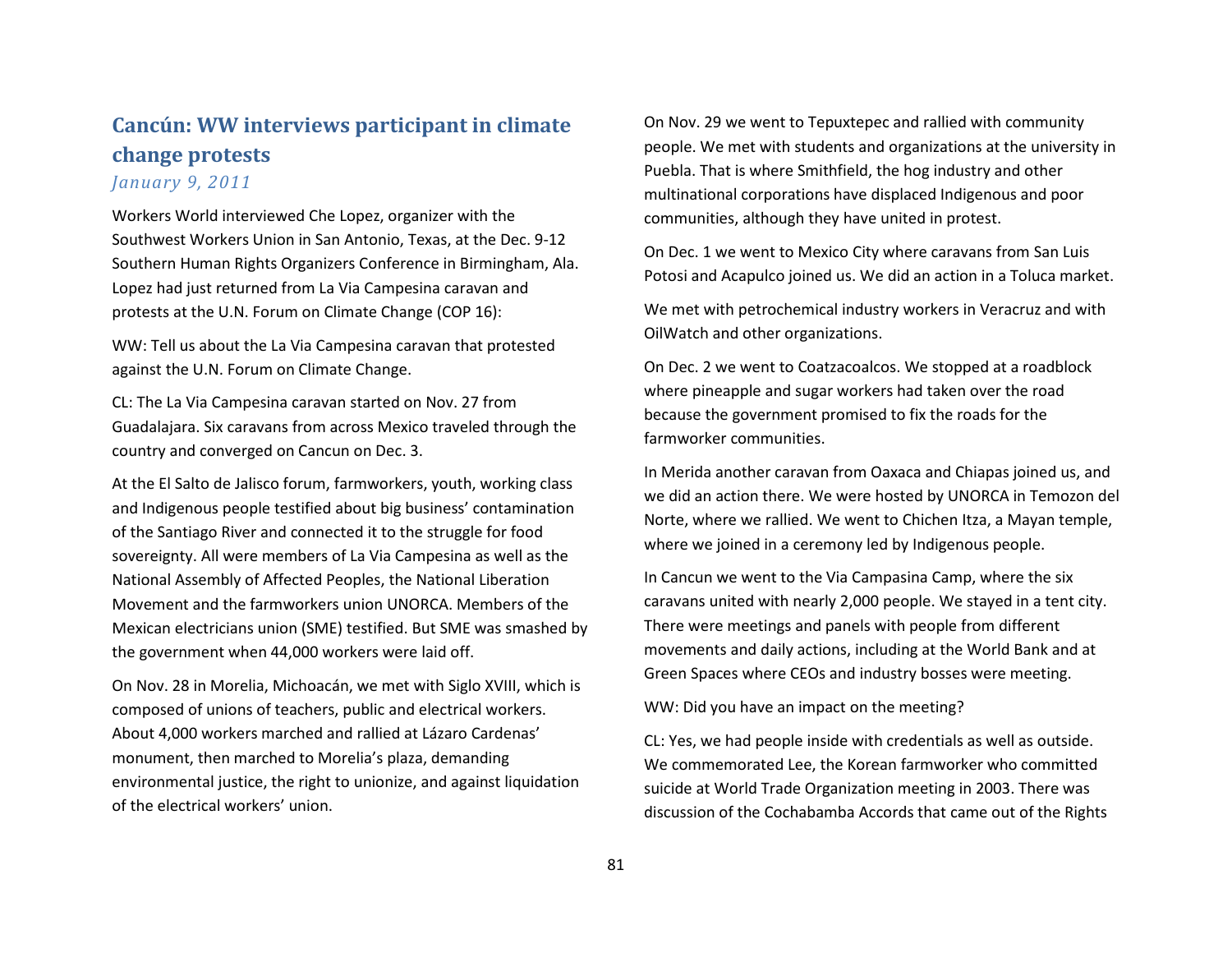of Mother Earth Conference held in April in Bolivia and against carbon trading, carbon sinks, and the U.N.'s REDD plan (Reduced Emissions from Deforestation and Forest Degradation).

The REDD plan includes the right to buy clean air. Negotiators go into clean communities and undeveloped places, and they buy communities' carbon credits. They then force people to move out of their communities. Corporations get the right to pollute more where they already are, surpassing their parts-per-million pollution rate. REDD is promoting dams and flooding and displacing many communities.

WW: Were there people there other than from Mexico and the U.S.?

CL: Yes, there were people resisting with us from Dakar, Copenhagen, China, India, Japan, Korea and from all continents, including Latin America, Africa and Europe, and they represented many struggles. Dec. 7 was the Global Day of Action for the Rights of Mother Earth, Climate Justice and Life in respect for the Cochabamba Accords. We marched for six miles to ground zero where Lee committed suicide.

On Dec. 9 we hosted Evo Morales and other international diplomats at the Via Campesina camp to promote ALBA, the Latin American and Caribbean alternative to free trade.

WW: What was the main message you wanted the COP16 bosses to hear?

CL: That the capitalists, with their neoliberal agenda of globalization and transnational organizations, must stop their ways of making money, polluting and creating global warming. People are rising up and demanding alternative ways of finding energy, food

sovereignty, an end to the displacement of Indigenous nations and calling for working class people to unite. So-called "free trade" and borders are creating divisions. There must be connections to the immigrant rights movement and grassroots mobilizing.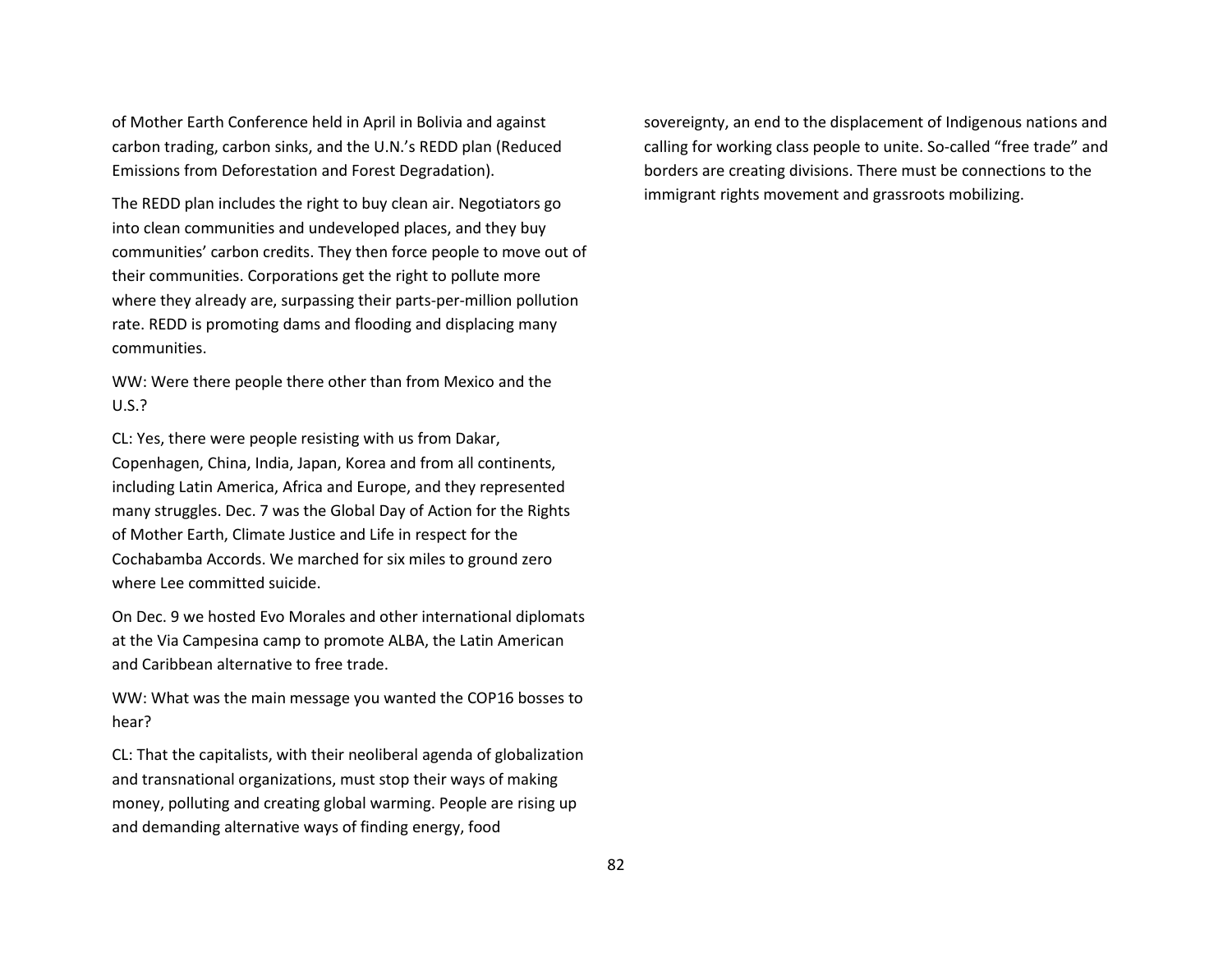# **As Washington sues Beijing over green subsidies, U.S. climate scientist calls China 'hope of the world'**

### *Deirdre Griswold, January 26, 2011*

A leading U.S. scientist who deals with global warming and climate change is calling the People's Republic of China "the best hope" for turning around a looming disaster for the world and "stopping rule by fossil fuel interests."

Dr. James Hansen, head of NASA's Goddard Institute for Space Studies in New York, also wrote in the South China Morning Post on Nov. 3, "Fossil fuel interests reign in Washington and other capitals. Big money forces legislatures to hatch ineffectual schemes such as 'cap-and-trade-with-offsets,' a system designed by big banks and fossil fuel interests that assures continued fossil fuel addiction." The South China Morning Post is an English-language daily published in Hong Kong.

China last year became the world's largest emitter of greenhouse gases on an annual basis, exceeding the U.S. for the first time. So why is it the world's "best hope"? Hansen says, "China leads the world in clean energy investments — nuclear, wind and solar power."

China is also forging ahead with new technology to improve energy efficiency during the generation and transmission of electricity.

China's biggest energy source  $-$  and biggest problem  $-$  is coal, which generates 80 percent of its electricity. Its abundance has fueled China's industrial revolution. It has also contributed to air pollution inside China and to greenhouse gases in the world's atmosphere.

However, since 2006 it has closed down many inefficient and dangerous small coal mines, cutting annual coal consumption by about 82 million tons and annual carbon dioxide emissions by some 165 million tons.

#### **Most CO2 came from Britain**

It takes many years for the impact of greenhouse gases to be felt. The blanket of CO2 and other greenhouse gases now warming Earth has been accumulating since the 19th century. Hansen says the largest portion of these gases was generated by Britain, where the industrial revolution in the West started. Germany is second. It is followed by the U.S., with responsibility for 27 percent, and China, with only 9.5 percent of the total.

Even looking just at current emissions, China, with its very large population, produces far fewer emissions per capita than any other industrialized country, even though it has now become the "factory to the world."

Hansen first testified before Congress on global warming in 1988. He was elected to the National Academy of Sciences in 1996 and has received many prestigious awards for his scientific work. He first gained fame for having figured out which gases are in the atmosphere around Venus and creating a model based on that which correctly predicted the temperatures on the surface of that extremely hot planet. He then began using the same methods to study the composition of Earth's atmosphere and its effects on global temperatures here.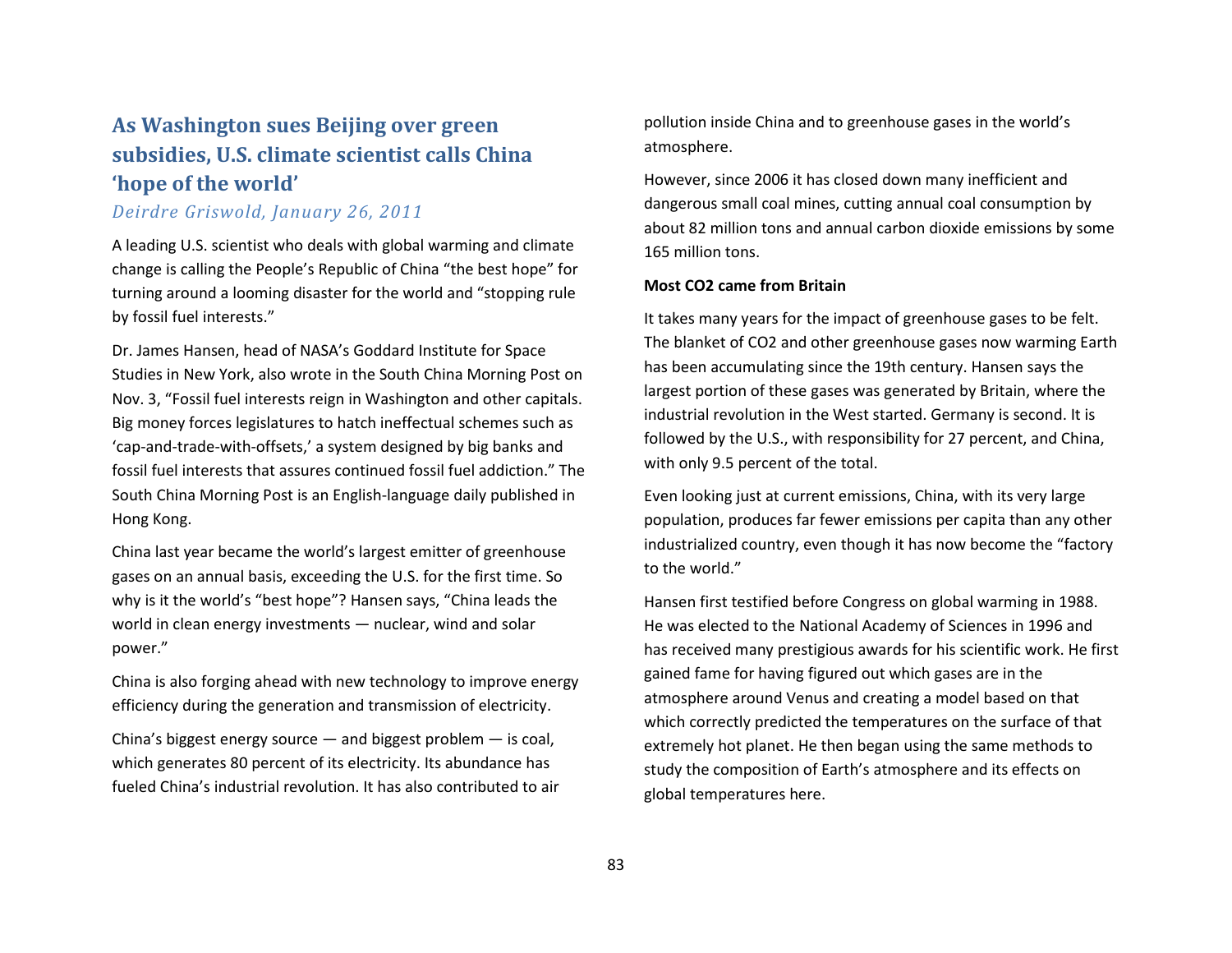Being a scientist with the National Aeronautics and Space Administration, Hansen has the benefit of examining data from all over the world collected by NASA's satellites, including detailed information on the state of the polar ice caps and the mile-deep ice sheet covering Greenland, all of which are melting at an accelerating speed.

#### **Dire predictions ignored**

Hansen warned in his article for the South China Morning Post that, if all the fossil fuels now underground were to be consumed, sea levels would rise by about 75 feet, inundating whole countries and forcing the migration of hundreds of millions, if not billions, of people away from coastal areas.

He has been stymied by succeeding U.S. governments in his efforts to get a global agreement, like the one that President Barack Obama shot down in Copenhagen in 2009. Therefore, he is urging the Chinese leaders to do more about weaning their economy away from coal and is applauding the steps they have already taken in that direction.

Hansen is on a collision course with big capital and its politicians, who have gone from denying that global warming exists to coming up with schemes like "cap and trade." This supposed solution, pushed by Al Gore, does nothing but shift around the responsibility for atmospheric pollution while creating a profitable market for the traders. By the way, the Gore family fortune, which got him into the Senate in the first place, comes from Occidental Petroleum.

#### **China spends heavily on green infrastructure**

After world markets dramatically imploded in 2008, China worked out a stimulus package of hundreds of billions of dollars to be spent mainly on upgrading its infrastructure. This was while the U.S. was spending its stimulus money mainly on propping up financial institutions and corporations that had been making big profits before the crash.

Since then, China has poured a lot of that money into incorporating green technologies in its development plans. For example, at the end of 2009, China budgeted \$600 billion to upgrade its electricity grid, using sophisticated ultrahigh-voltage transmission, which substantially reduces energy loss. Today there is a labor shortage in much of China as these big projects transform the landscape.

China has shown that it takes global warming seriously by putting its money where its mouth is. That is why scientists like Hansen are encouraged.

Here's the kicker: What is the U.S. government doing about all this?

In December, Washington filed a complaint against China with the World Trade Organization — for subsidizing its wind-power industry. Washington says that is a violation of "free trade." By the end of 2010, China had the wind-power capacity to produce 31 gigawatts of electricity — three times its nuclear power capacity.

#### **U.S. sues China**

Come again? Yes, the U.S. is suing the Chinese government for putting money into its green industries. Moreover, even worse, this suit is supported by the Steelworkers union, on the ill-advised notion that forcing China to stop its subsidies will somehow create jobs here.

Is joining Washington in its rancorous anti-China campaign really going to convince the capitalist politicians, who have authorized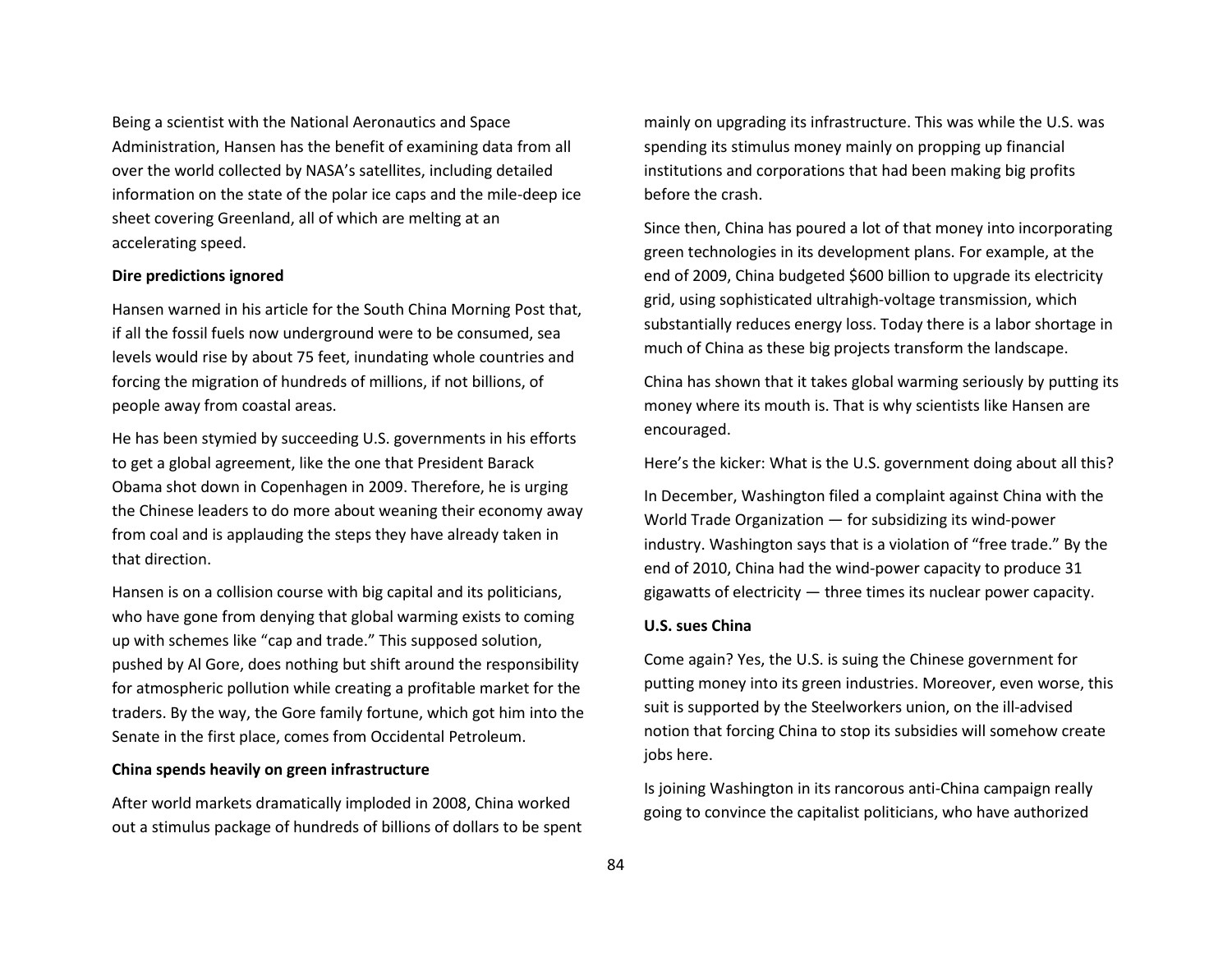trillions of dollars to rescue Wall Street firms and wage wars overseas for the oil companies, that this money should instead be going for a jobs program here?

While capitalism has been allowed to grow in China, widening the gap between rich and poor, the government and the Communist Party, both born out of revolution, still retain control over the economic levers that make large-scale, long-term planning possible. What has proven impossible in the corporate-ridden United States — the development of a plan, any plan, to move away from fossil fuels — is a reality in China today.

Workers' organizations should focus on militantly combating the bosses, bankers and their politicians here and force them to create green jobs that could solve two daunting problems at the same time: the widespread unemployment that is grinding down workers of all ages and the environmental catastrophe that looms over the next generation.

### **Intersection of race & class: Tornadoes rip through South** *Larry Hales, May 5, 2011*

The tornado outbreaks in the southern Midwest and Southeast states of the U.S. between April 25 and April 27 were unusually fierce and deadly. At least 339 people — and possibly more than 400 — have died. Thousands were injured by the storms and hundreds are missing. Many are homeless as whole areas were razed and completely devastated.

There are reports of over 425 tornadoes occurring over a four-day period, 259 of them on April 27, with 16 states reporting funnel clouds. This is the third deadliest tornado outbreak in the country since the Tristate outbreak of 1925 and the Tupelo-Gainesville outbreak of 1936.

A debate is going on now about the relation of the fierce and prolific tornadoes to climate change. The right-wing suggests that the effects of a warming earth due to pollution and other human causes cannot be as bad as once thought. Such a position is full of fallacies and is blatantly ridiculous, especially given all the evidence of how climate change affects earthquakes.

The storms have no prejudice. However, in the U.S., the dry line the point at which a tornado forms where different air currents meet — is at the intersection of race and class. The most vulnerable are the poor and dispossessed of the working class, which because of the history of the U.S. are disproportionately oppressed nationalities. Whether oppressed nationalities or not, poor working people will be saddled with the effects of the tornado outbreak for a long time to come.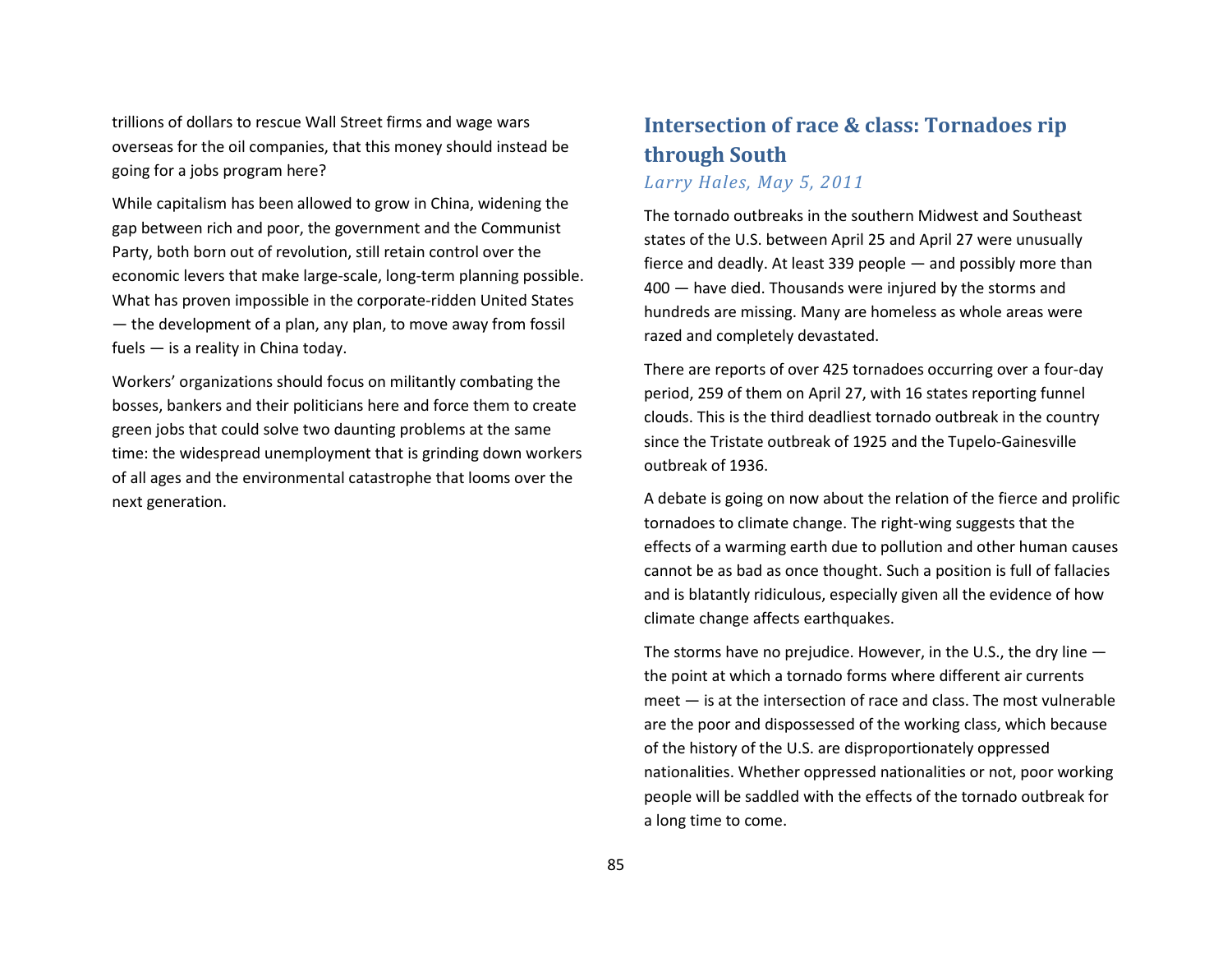While President Barack Obama visited Tuscaloosa, Ala., the hardesthit city, eager not to repeat the criminally negligent, slow response of the federal government after hurricanes Katrina and Rita, the reality is that a capitalist society is fundamentally ill prepared to give the type of response necessary during times of devastating storms.

While the U.S. is materially prepared, the priorities of capitalism and imperialism and the organization of society are such that many will be left behind.

#### **Intersection of social storms**

For instance, according to a study done in 2008 by Northern Illinois University meteorologist Walker Ashley, the area with the most tornado fatalities is southeastern U.S. This is partly because, according to Ashley, "Mobile homes make up 30 to 40 percent of the housing stock in some counties in the deep South." Ashley believes that 50 percent of deaths from tornadoes are people who live in mobile homes. (New York Times, April 29)

Alabama suffered more than 200 deaths. Tuscaloosa accounted for 70 or more, with the city faring the worse with widespread damage and death.

More than half of Mississippi counties were affected, as well as parts of Virginia, North Carolina, Tennessee, Arkansas and Georgia, along with reports of tornadoes as far west as Texas and as far north as New York.

Many parts of the South that suffered are some of the poorest in the country. Mississippi is the poorest state with the lowest per capita income; Arkansas ranks second, Alabama eighth, Tennessee fourth and North Carolina ninth, according to a CNN report from September.

In Mississippi 22 percent of people are listed as impoverished. All the states listed above, with the exception of Virginia and New York, have poverty rates at 16 percent or higher. The poverty rate in New York State is about 13 percent.

The Bureau of Labor Statistics illuminates even more the economic degradation of the areas in the storm's path. Mississippi has an unemployment rate of 10.2 percent, North Carolina 9.7 percent, Tennessee 9.5 percent, Alabama 9.2 percent, and Arkansas 7.8 percent. These are official unemployment rates, measured by those who filed for unemployment and not taking into account the many who have dropped out of the labor market altogether. These numbers do not reflect the devastating unemployment in Black and Indigenous communities, which face the highest unemployment rates in the country.

People without homes, insurance, jobs or who live on the brink teetering just above the threshold that separates official poverty from being not so poor — will be left to figure out how to get on with their lives at the mercy of the free market for jobs, a place to live and every necessity of life.

The states will give a bare minimum of relief for a short time. But many of the areas hit, locally and at the state level, have instituted cutbacks. Forty-four states have projected deficits for fiscal year 2011-2012 and proposed cutbacks will dig deep into the social wage.

Workers, the oppressed, the unemployed and youth are left to fend for themselves under the conditions of capitalism. The capitalist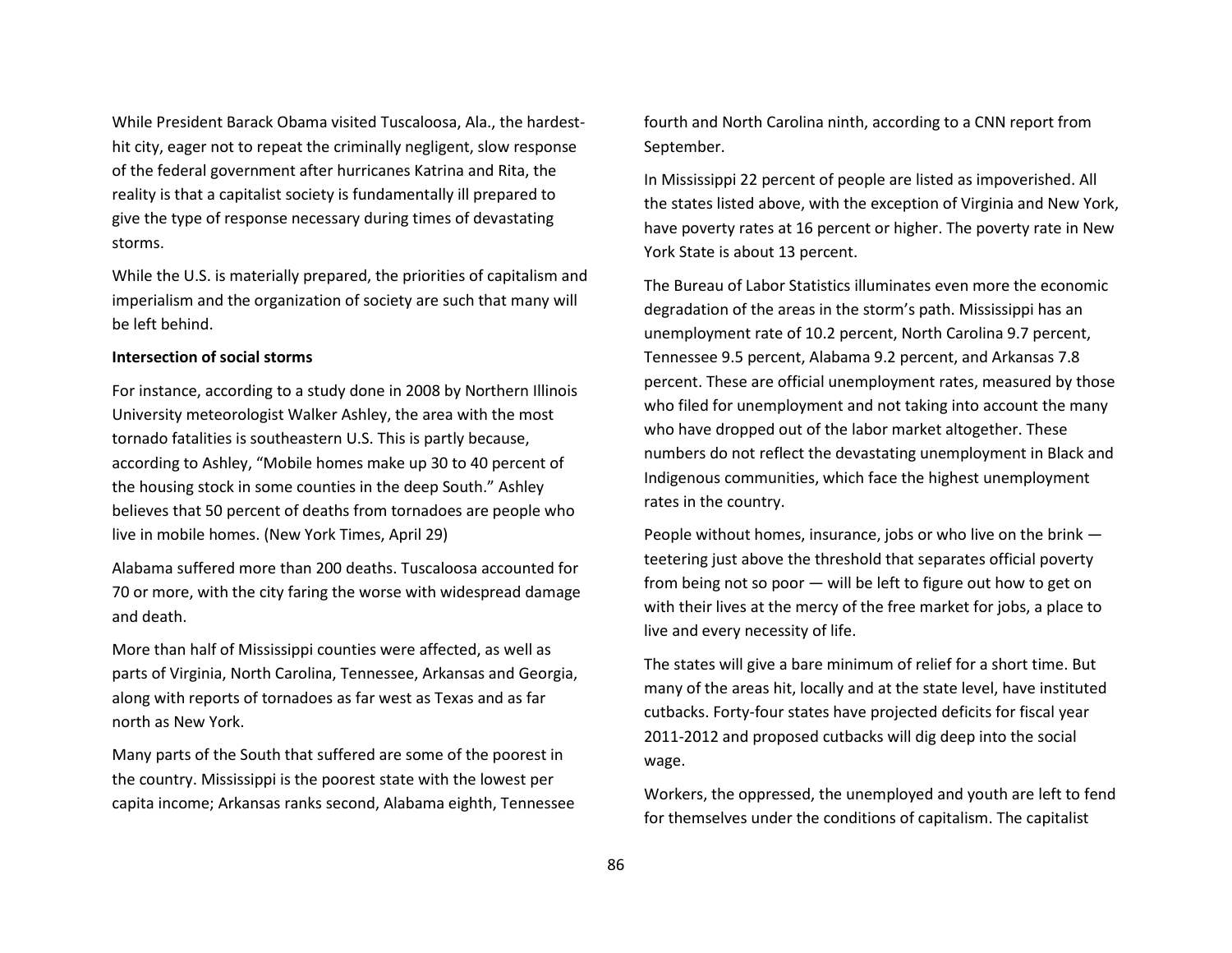state is not organized to provide for people's needs. This has become more evident now, as austerity is being enforced at all levels.

It is important to fight against all cutbacks, for more resources, and ultimately for the type of society that will be organized to provide for the needs of all workers and the oppressed instead of profits for the capitalists.

### **Floods, tornadoes & social revolution**

*Deirdre Griswold, June 1, 2011*

Whether it's precipitation driven by strong storms or the lack of rain, the weather has been changing — sometimes drastically. It used to be that weather was one of those things you couldn't change. You just had to accept what came and make the best of it.

But it turns out that we actually were changing it. We just didn't know. Now we do. Despite what the energy corporations and their lying think tanks have been feeding the public, there is no dispute among real scientists.

The last couple of centuries of burning coal, oil and natural gas the so-called fossil fuels — have surrounded the earth with a blanket of heat-trapping carbon dioxide. This in turn has warmed the oceans and the land masses, meaning more moisture is sucked up into the clouds creating heavier precipitation and stronger winds.

We can't ignore the results. Much of the world has recently become a much more dangerous place to live. We hear fatalistically reported news about terrible droughts in parts of Africa and torrential rains in South America. But now that deadly flooding and tornadoes are hitting the Midwest and the South, wouldn't you expect there to be a sense of urgency in government and the media here?

The Union of Concerned Scientists on May 19 held a telephone press conference from its offices in Washington, D.C., soon after the Mississippi River reached its highest flood levels ever recorded.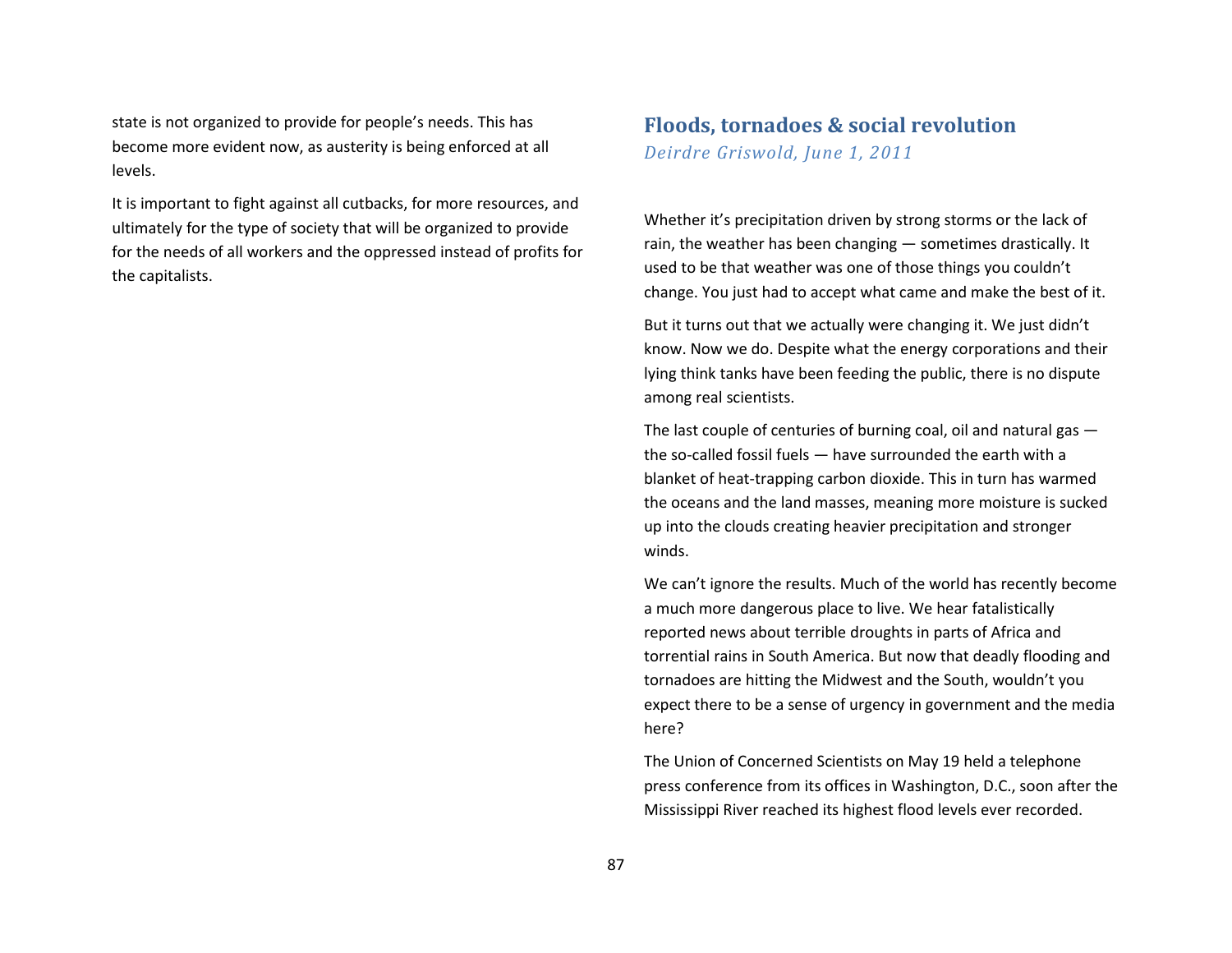A panel of scientists discussed the connection between extreme weather events and global warming. Reuters reported: "Heavy rains, deep snowfalls, monster floods and killing droughts are signs of a 'new normal' of extreme U.S. weather events fueled by climate change, scientists and government planners said. 'It's a new normal and I really do think that global weirding is the best way to describe what we're seeing,' climate scientist Katharine Hayhoe of Texas Tech University told reporters. ... Hayhoe, other scientists, civic planners and a manager at the giant Swiss Re reinsurance firm all cited human-caused climate change as a factor pushing this shift toward more extreme weather."

Reuters is a British news service. Why wasn't this reported by the Associated Press and the powerful U.S. networks?

#### **Weather & 'security'**

Alabama was hit by a wave of tornadoes in April that together killed 243 people. Those were followed on May 22 by the deadliest single tornado to hit the U.S. in 65 years, which killed 140 people in Joplin, Mo. — with 100 more still missing.

By May 28, this year had 519 confirmed fatalities from tornadoes already matching the previous record — and there's still a month to go in tornado season.

Scientists are cautiously saying that global warming causes more tornadoes. While the number of tornadoes reported has been increasing, more accurate reporting of these storms could have contributed to that. But better records have long been kept of actual tornado deaths, and these are definitely on the rise.

If 519 people had died in plane crashes this year, wouldn't there be a huge investigation? Wouldn't the responsible authorities be told

to take immediate action to protect the flying public? And what about that well-financed agency, the Department of Homeland Security? Why does it seem to do nothing except manufacture "conspiracies" so it can railroad people to jail and call that a victory over "terrorism"? No security there.

The lack of any meaningful response to global warming, despite its costs — and they are only beginning — creates an atmosphere of pessimism and leaves the field open to the most irrational "explanations" of where we are headed.

When capitalism first came on the scene as a social system, combatting the medieval views of the feudal nobility and the church, it championed science as against mysticism and fatalism. It nurtured optimism that the ability of humans to unravel the mysteries of nature would bring us as a species to a much better place, able to end famine and disease, and develop our productive skills so that all could enjoy a comfortable life. The rigors and hardships suffered by the majority of producers would become a thing of the past.

#### **Science & social change**

Those days are long gone. The forces of production have developed exponentially under capitalism — but wildly, driven by the market and the lust for ever greater profits. The class divide has widened enormously. The application of scientific thinking to social questions has been sabotaged by the urgent need of the big corporations and banks to make their bundle and the rest of society be damned.

Look at how long it took the medical industry to demand that smoking be discouraged. It took the intervention of the big insurance companies, which didn't want to pay for all the illness and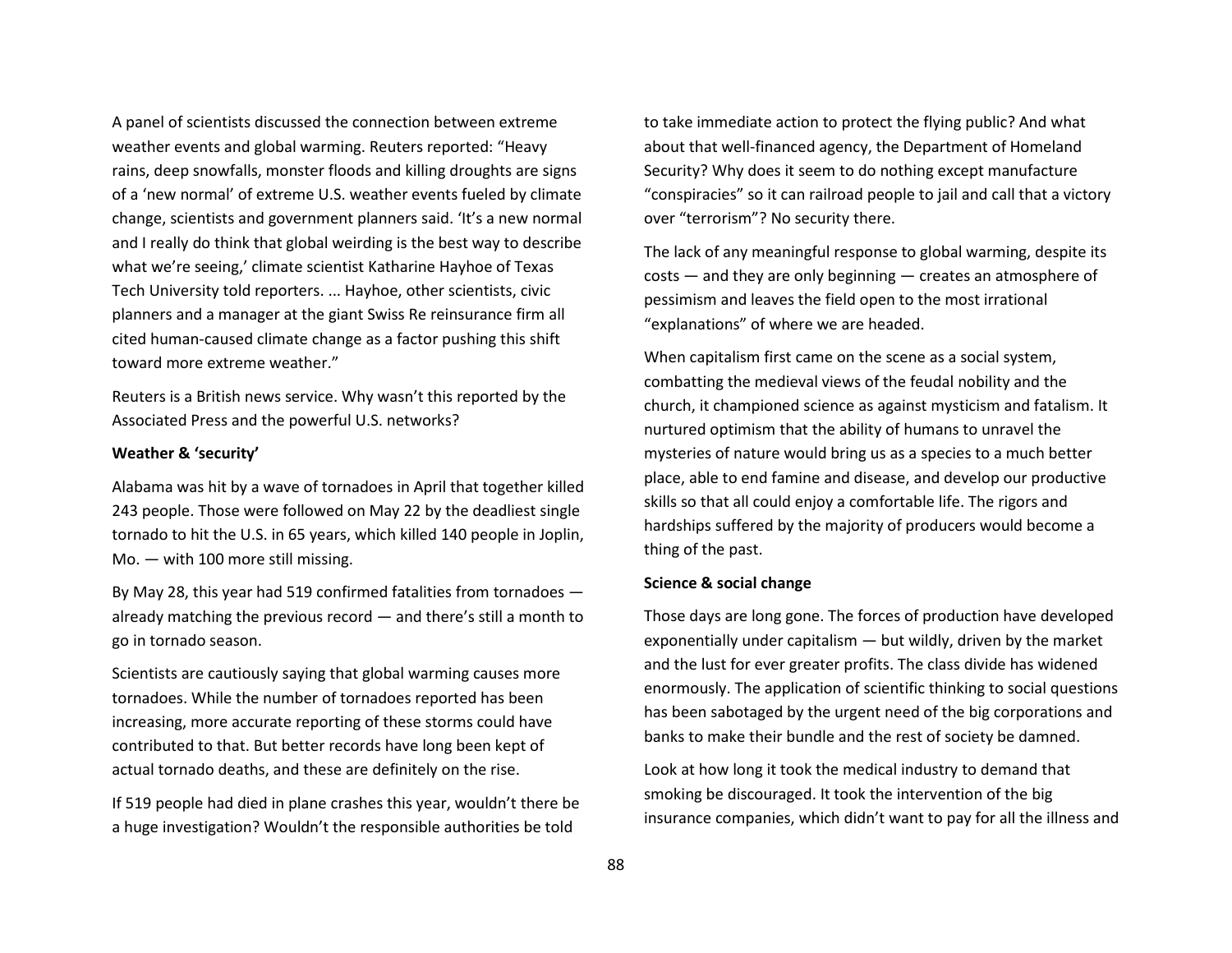deaths caused by smoking, to get laws that would encourage a healthier life style. And what it will take to move to a sustainable economic system is immeasurably more demanding than merely banning smoking.

Is it a stretch to mention the "rapture" craze in this analysis of the results of global warming? With climate scientists much maligned, charlatans who quote scripture that the end of the world is nigh are free to hoodwink the gullible. And people are gullible because the knowledge they need to understand their world is hard to get through the haze of obfuscating, reactionary talk shows and a profitable mass culture that promotes the "paranormal," scaring people half to death with sensational and mystical nonsense.

The salvation of the world and its peoples lies in social change that will clear away all the obstructions to rational use and development of our natural and human-made resources. This means taking ownership and control away from the class of super-rich who presently make the rules and decisions. They always have a narrow goal: to promote their interests as a highly privileged class that derives its power from its ownership of capital. Private ownership must be overthrown and social ownership instituted. That's the only real meaning of socialism, and it requires the revolutionary reconstitution of society.

There is a convergence of interest between the working class, which historically has had to stand up to capital just to survive, and all those intermediate strata who are deeply concerned about the freight train of climate change bearing down on us. All progressive struggles are lifted once the workers are in motion. What once seemed impossible becomes possible at last.

# **Climate & planning: The other crisis that is undermining capitalism** *Deirdre Griswold, June 9, 2011*

The ink wasn't even dry on last week's Workers World article dealing with climate change when tornadoes swept through western Massachusetts on June 1, killing at least three people and devastating more than 20 communities.

Scientists can't say if a particular storm or set of storms was caused by global warming. Massachusetts has experienced tornadoes before, although rarely. But what scientists are saying with certainty is that the planet is heating up, that warmer temperatures cause more precipitation in some areas and drought in others, and that the frequency and severity of storms has been increasing.

There is also no doubt that the rise in temperatures is due to human burning of fossil fuels, which causes greenhouse gases (GHGs) to collect in the atmosphere and trap heat that otherwise would radiate away from the earth.

#### **Three decades of conferences**

These facts have been known or suspected for decades. The First World Climate Conference was held in February 1979 in Geneva, sponsored by the World Meteorological Organization of the United Nations. Nine years later the Intergovernmental Panel on Climate Change (IPCC) was set up to centralize data and issue reports to inform the public on what was happening.

That was followed in 1992 by the creation of the United Nations Framework Convention on Climate Change at what became known as the Earth Summit. In the almost two decades since then, the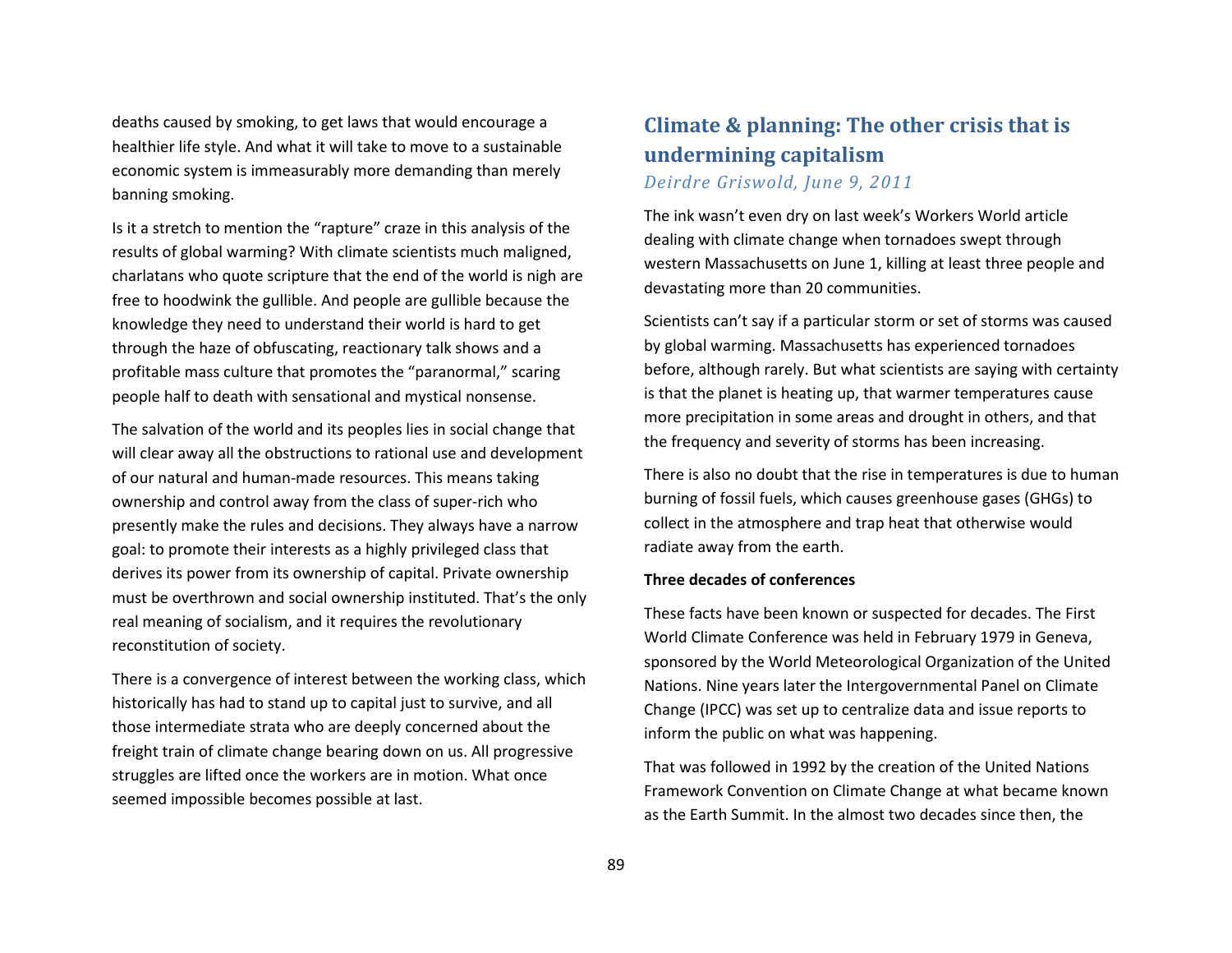parties to the UNFCCC have held annual meetings. The data presented there have shown that the process of climate change is moving much faster than originally anticipated. But no binding agreement on reducing GHGs has been reached among the member nations.

The main obstacle has been the imperialist U.S. government. In March 2001, President George W. Bush rejected the Kyoto Protocol, an international agreement that set very modest limits on GHGs and had been signed in 1992 by his father, the first President Bush.

When Barack Obama was elected in 2008, there was hope among climate activists that this would put the U.S. back on track to cooperate with a world agreement to reduce GHGs. But that was blown out of the water in 2009 at the 15th Climate Change Conference, held in Copenhagen, Denmark, a gathering that aroused great hope and was attended by ministers and officials from 192 countries. Obama himself went there and blocked the conference from issuing a binding resolution that world scientists had labored over for months and that would have taken effect after the Kyoto Protocol expires in 2012.

Thus, it was with a sense of great frustration and even desperation that Bolivia in April 2010 hosted a World People's Summit on Climate Change and Mother Earth Rights. It reaffirmed the damage being done to the environment, especially in countries oppressed by neocolonial capitalism, and called for respecting the rights of the earth. Some 15,000 people attended from all over.

It needs to be understood that even if GHG emissions were right now to be cut to nothing, the planet would continue to warm for quite a while because of the persistence of carbon dioxide in the

atmosphere. And the chain effects of that would continue to be felt for centuries. (IPCC, "The Long-Term Perspective," 2007)

There are two urgent needs, immediate and long-term: 1) to prepare for the consequences of sea-level rise and more extreme weather, both of which are sure to come, and 2) to reorganize human life and activity on this planet so GHGs can be reduced to a level where the earth's temperature and climate can eventually recover some equilibrium.

The first reaction to such a daunting prospect is likely to be despair. If the huge inequities in the world can't be righted, and are only getting worse, what hope is there that the governments of the rich imperialist countries, the ones responsible for the vast majority of the GHGs emitted over the last two centuries, will shoulder the burden of rectifying global warming and rebuild their societies accordingly?

No, there is no chance of that happening. The capitalist governments are already in chaos over the irrational workings of their economic system, and won't even address the severe social problems of unemployment, ballooning health costs and the education crisis.

Prepare better shelters for when a deadly storm strikes? Build sturdy homes for the millions who live in flimsy trailers and substandard housing? Build a mass transit system that would reduce auto emissions? All these things — and much more — need to be done. And there are plenty of people looking for work who would love to do them. But that won't happen — not under capitalism.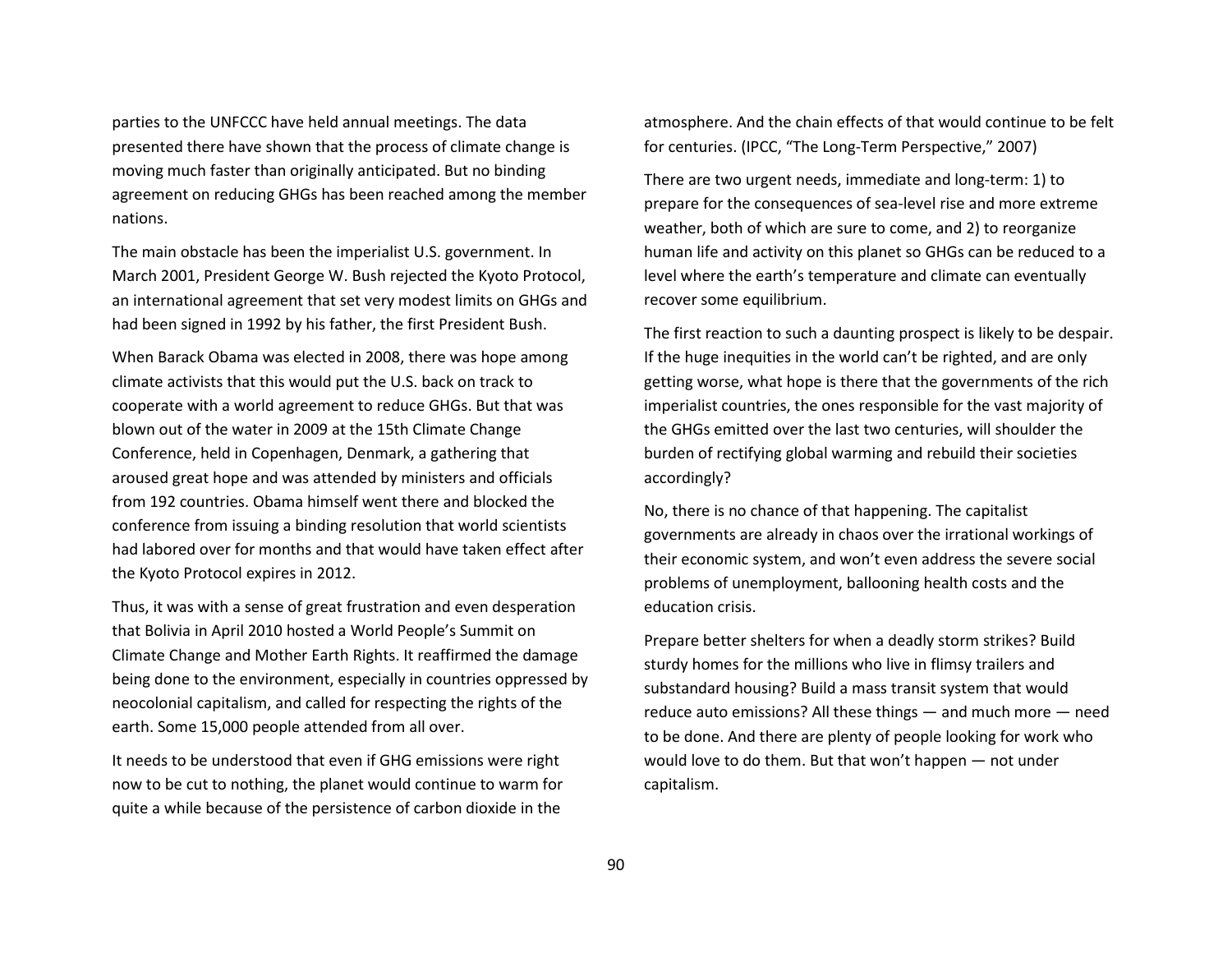#### **Think outside the box**

This article is not meant to belittle the many struggles that environmentally conscious people are engaging in to ameliorate the effects of global warming. Rather, it is to get all of us to think outside the box.

The box is this profit system. It is self-perpetuating, even when it's in crisis, until a force emerges strong enough to oust the super-rich class of property owners from their seats of economic and political power.

And that force is the working class and all those oppressed by capitalism. It is the only force able to paralyze the system just by withholding its labor — as seen recently in microcosm in Wisconsin and much bigger during the Great Depression of the 1930s, when the workers fought tooth and nail to build industrial unions and there was a great leap forward in progressive consciousness on all social questions.

The multinational working class, especially in the imperialist countries, is being walloped by the capitalist bosses and the state and is starting to fight back. It is in the process of painfully developing its own world view, one in solidarity with the workers and oppressed peoples of the planet. Internationalism of the workers is absolutely crucial in this time of a global network of exploitation created by the transnational banks and corporations.

The environmental movement is also being walloped. It needs to develop class consciousness, to identify clearly the root cause of this problem: capitalism. It needs to understand that the super-rich will never become its partners in facing up to the GHG crisis.

Private property divorces the owners of the means of production from the harmful consequences of their productive processes. When the factories, the mines and most of the infrastructure of society are owned and operated to produce maximum profits for a few, then "social responsibility" is just a charade, a cover-up, the spending of a few dollars on look-good projects to hide the fact that the major decisions are calculated to increase the bottom line. And that bottom line leaves out the costs to society. Global warming is one of those costs.

It is a huge problem and can only be truly solved by planning on a mass scale. For planning like that to happen, there will have to be a social revolution. The workers and their allies will have to take over the means of production and operate them on an entirely new basis: not to produce profits for the few, but to meet the needs of the many, including the need to have a sustainable, healthy world.

A tall order? Yes. But capitalism is in crisis and social revolution is more and more on people's minds. The Bolivia conference showed that. It's time for climate activists in the U.S. to think outside the box of capitalism.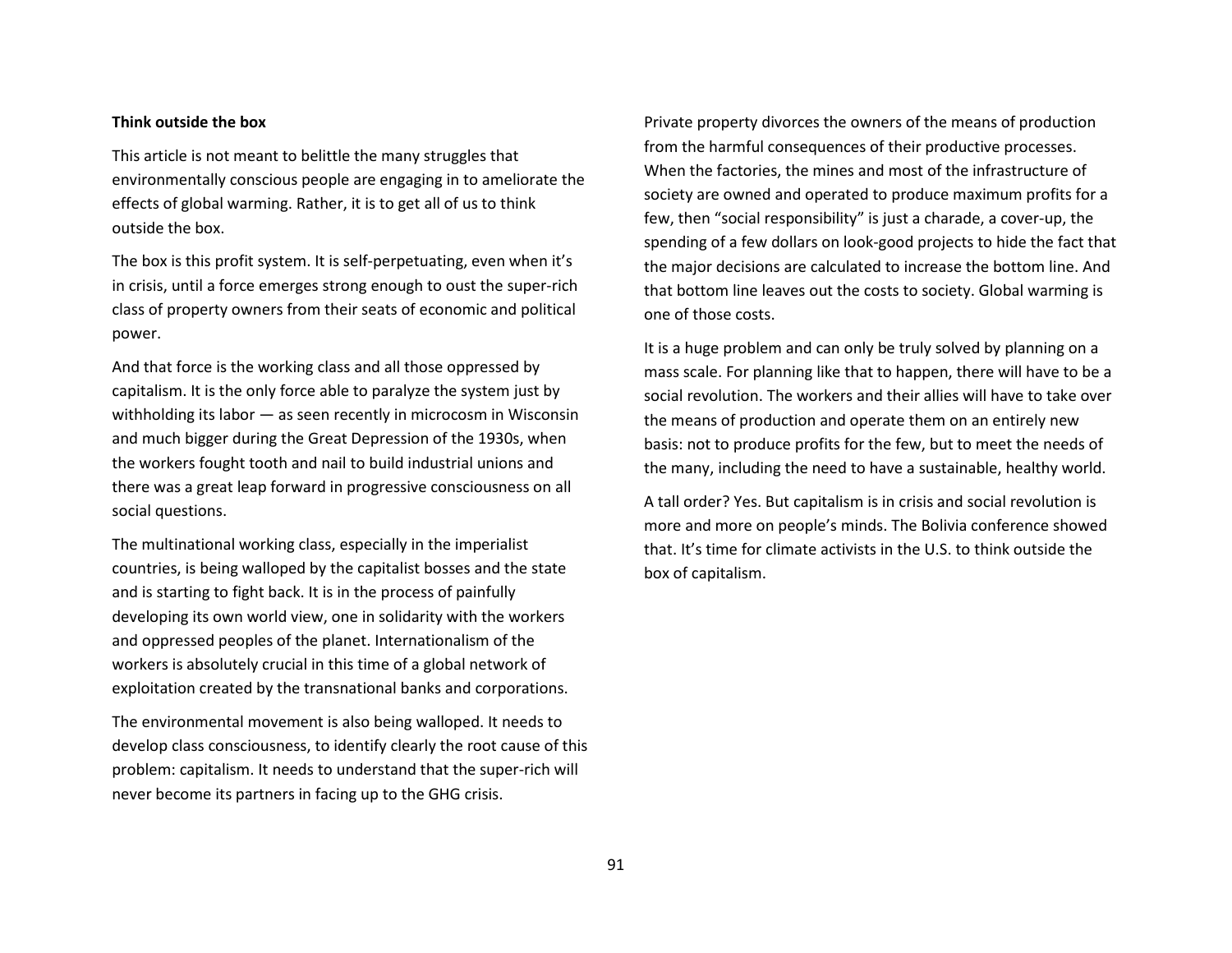# **Tornadoes, acid oceans and insurance companies**

### *Deirdre Griswold, March 8, 2012*

The tornado season in the United States started early this year  $-$  a whole season early. Winter's grip was still on the land when deadly twisters in the Midwest and South disintegrated homes and flung people and animals around like rag dolls. Like everything else about the weather these days, that broke all kinds of records.

The number of tornadoes was mind-boggling: More than 100 of them coiled and roared over 12 states, killing 40 people. It happened three weeks before the start of spring. Thousands picking through the rubble of their broken homes days later shivered as snow fell.

A huge swath of the United States was affected, from Nebraska to South Carolina, from Mississippi to Ohio. The Feb. 29-March 3 storm system was so large and powerful that debris sucked up by a twister in Henryville, Ind., was later found 68 miles away.

Such tragic scenes are becoming all too familiar as the planet warms and weather patterns are disrupted. Stunned survivors call out for help, while frustrated scientists who know only too well the cause of such disasters plead with increased urgency for government action to curb greenhouse gas emissions.

Scores of international conferences have been held with little political result. Let's not forget that the U.S., with just 5 percent of the world's population, is responsible for 25 percent of the accumulated carbon dioxide gas warming the planet. But the capitalist government in Washington is too busy waging wars and cutting social benefits to pay much attention to the problem of

global warming, even when it strikes so close to home. In fact, many elected representatives — who represent first and foremost the powerful energy companies that profit off oil, natural gas and coal — still profess the thoroughly discredited view that global warming doesn't exist.

#### **Insurance industry weighs in**

Will that change now that the insurance industry has weighed in, calling on the government to do something about climate change?

On March 1, one day after the latest outbreak of tornadoes began, insurance industry representatives spoke at a press conference in Washington organized by Vermont Sen. Bernie Sanders, an independent, and Rhode Island Sen. Sheldon Whitehouse, a Democrat. Present were people from the Reinsurance Association of America, the firms Willis Re and Swiss Re, and the nonprofit organization Ceres.

"As a member of the global insurance industry, we have witnessed the increased impact of weather-related events on our industry and around the world," said Mark Way, head of Swiss Re's sustainability and climate change activities in the Americas. "A warming climate will only add to this trend of increasing losses, which is why action is needed now." (Insurance Networking News, March 2)

What has led the insurance industry to take on the lies and misinformation spread by the energy industry? Profits — or rather the threat of losing them. In other words, the capitalist insurance industry is driven by the same motive as the capitalist energy industry. But in this case their interests collide head-on.

And those speaking at the press conference made no bones about it. Their unusual activism is all about money, they said. In the 1980s,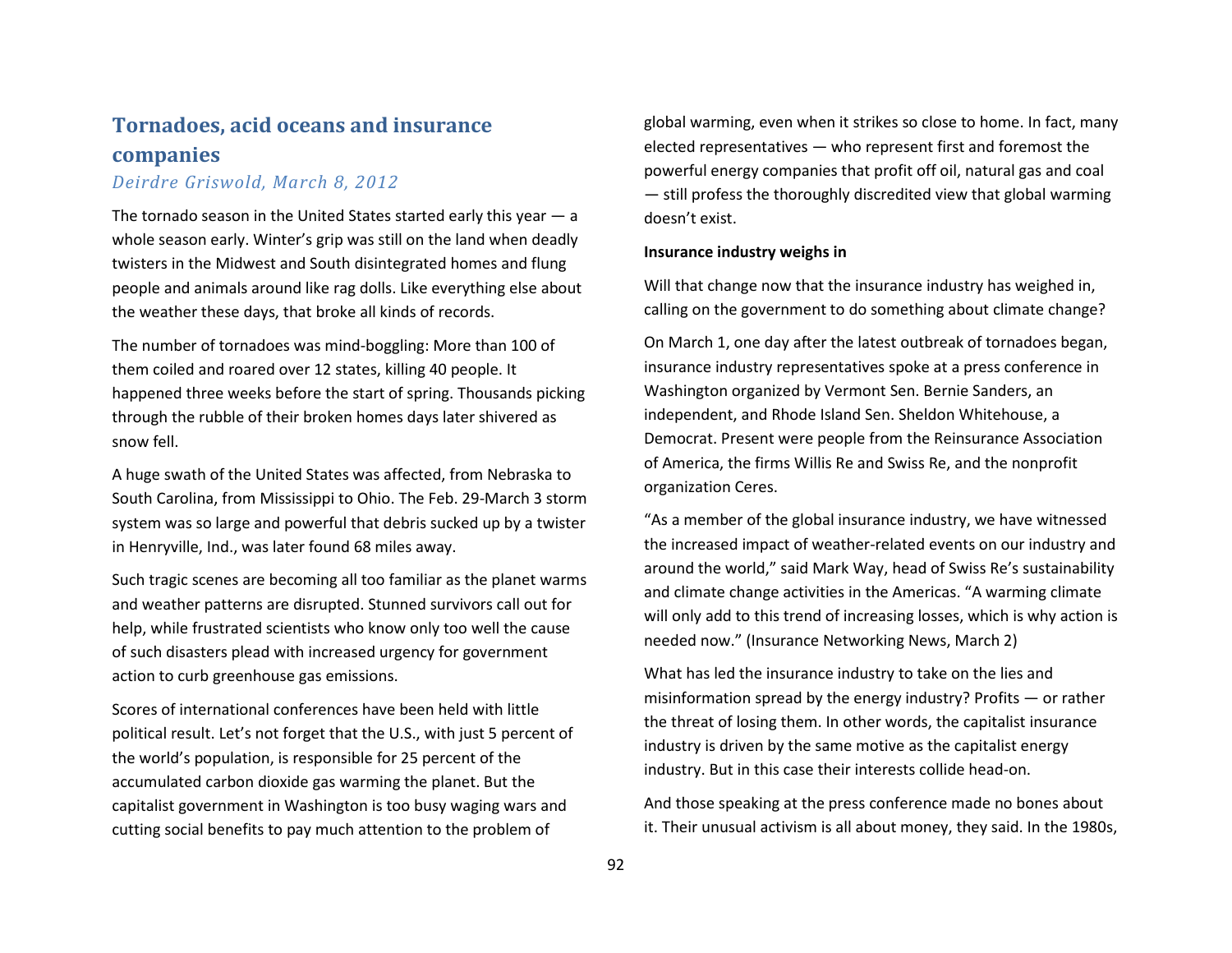insurers paid out an average of \$3 billion a year on claims related to weather-caused damage. That number went up to \$20 billion a year by the end of the last decade. And it continues to rise.

"Property and casualty insurers in the United States experienced an estimated \$44 billion in losses last year when hurricanes, droughts, tornadoes and other natural disasters were more severe, longer, more frequent and less predictable than in the past," said Insurance Networking News in its report on the press conference. What the insurance companies are looking for is government money to make up their losses.

This is not the first time that the insurance industry has lobbied against practices that cut its profits and drove up the price of premiums. While health advocates warned for decades about the deadly risks of smoking, it took the intervention of insurers for the government to intervene and ban smoking in public places. Again, it was all about profits — something that capitalist politicians can understand.

#### **Don't bet on market forces**

Could this happen again? Don't bet on it. The problem of tobacco was very small compared to the problem of global warming, and the energy industry is much more powerful, with strong ties to banking and the military. Plus, the change effected was primarily in individual behavior — stopping smoking. But no matter how conscientious individuals try to be with regard to climate change driving cars with better mileage, riding bikes and walking to work it's all a drop in the bucket.

What is needed to slow down, much less reverse, global warming is a massive reorganization of production, transportation and housing

simultaneously with seeking and developing new sources of energy and energy conservation.

Meanwhile, the situation grows more dire. The magazine Science just published an alarming report by 21 scientists on the acidification of the oceans. One of its authors, Andy Ridgwell of Bristol University, said, "The geological record suggests that the current acidification is potentially unparalleled in at least the last 300 million years of Earth history, and raises the possibility that we are entering an unknown territory of marine ecosystem change."

The increasing acidity of the oceans comes directly from the release of carbon dioxide. One quarter of the gas is absorbed by sea water, where it is converted into carbonic acid.

There is no lack of evidence that a planetwide disaster is unfolding. And the cause is right here at home. Meanwhile, hundreds of millions of people cannot get jobs as the capitalist system sheds workers and cuts needed services.

Clearly, time is growing short for a revolutionary reconstruction of society. No Band-Aids can do the job. Only by defying bourgeois property rules can the working class — the vast majority, the 99%, many of whom have no future under capitalism — take over and control the world's immense productive apparatus that exists so that socialist planning can begin to convert it to meet human needs and save the planet.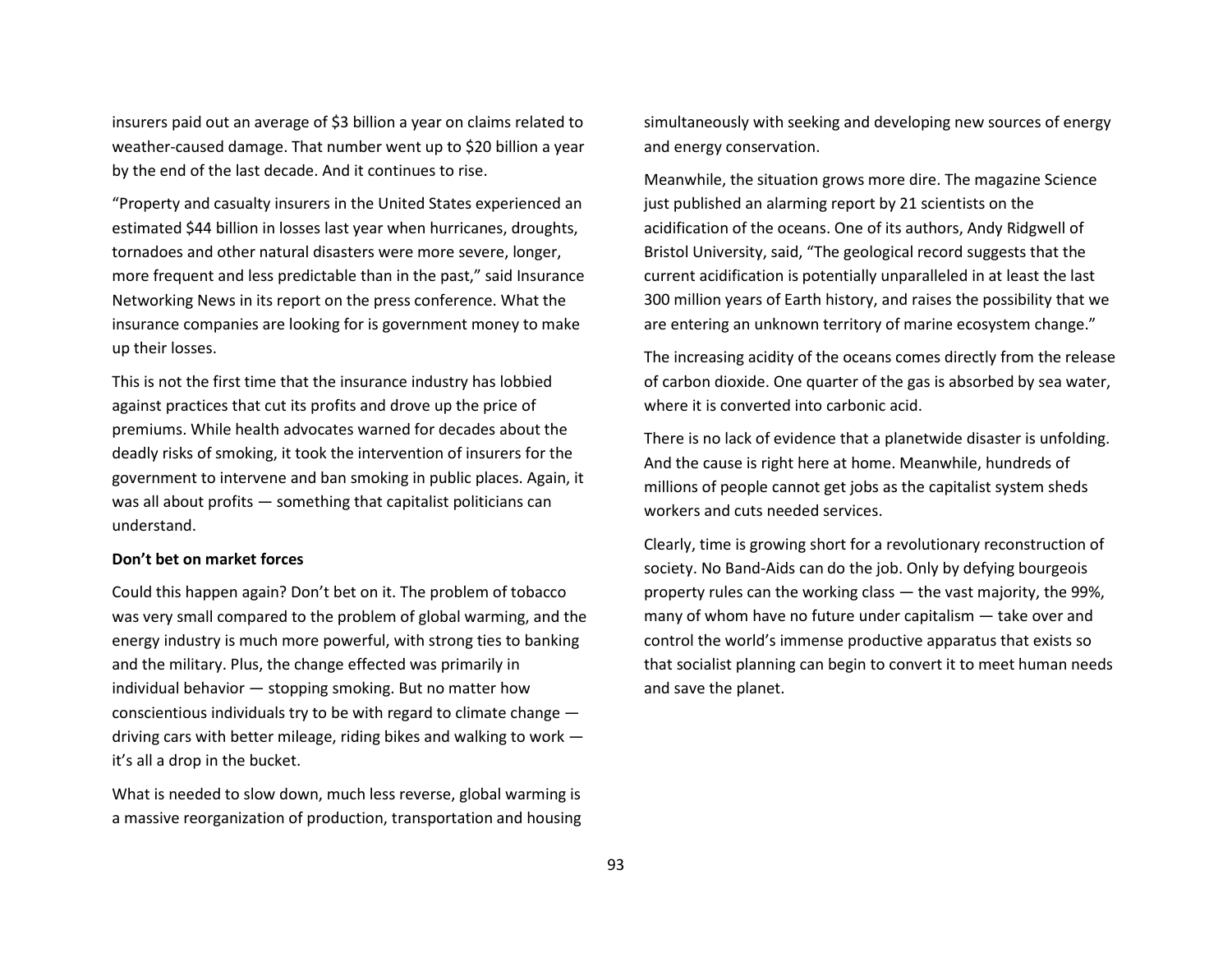# **Rio+20 Summit: No agreement on sustainable development**

### *Abayomi Azikiwe, June 27, 2012*

The United Nations Conference on Sustainable Development, hailed as the largest U.N. conference ever held, ended on June 22 after more than a week of speeches, but with no specific timetables or achievable goals.

Held in Rio de Janeiro 20 years after the first Earth Summit in the same city, the conference, informally called Rio+20, was supposed to tackle the formidable problems of climate change, now an acknowledged fact.

It was attended by more than 45,000 people from around the globe, representing 190 countries. At least 100 heads of state articulated their views on the environment, economic development and the balance of power between the industrialized capitalist states and the so-called developing countries.

But a 49-page document entitled "The Future We Want," which was released after the summit, did not commit to any concrete solutions.

At the end of the Copenhagen climate-change summit of 2009, African countries walked out to protest the inability of the developed states to take responsibility for global warming and its impact on the continent.

#### **'Talk shop' fails to address poverty**

This time many nongovernmental organizations and so-called civil society groups condemned the event as another talk shop that would not bring about any tangible improvement in the conditions of poverty and underdevelopment inflicting billions of people around the world.

The two most militaristic imperialist powers, the United States and Britain, did not bother to send their top leaders to address the conference. Barack Obama, who sent Secretary of State Hillary Rodham Clinton, was busy trying to assure his reelection. David Cameron, who sent his Deputy Prime Minister, Nick Clegg, was submerged in the worsening sovereign debt crisis in Europe that threatens to engulf the continent and other parts of the world in another capitalist downturn, with even graver implications than the one from 2007 to 2009.

When Clegg appeared on a giant screen at the food court outside the gathering, his image was met with hisses and boos — an indication of the anti-Western sentiment at the conference.

Bo Normander, European director of Worldwatch Institute, said, "I want more of the future than this agreement's long list of platitudes and feeling-good rhetoric." (Irish Times, June 25)

In regard to the section on the "green economy" included in Chapter 3, Normander noted that "the description is ambiguous, unambitious and immeasurable [and] there are no specific targets or commitments which can bind countries to do something. The EU should not have accepted it."

The document does not contain any commitments to phase out fossil fuel subsidies, worth an estimated \$1 trillion internationally. Justin Kilcullen, director of the Irish charity Trocaire, devoted to working for a just world, pointed out that levying taxes on financial transactions, "which could generate billions in revenue each year to eliminate poverty and tackle climate change," was not mandated.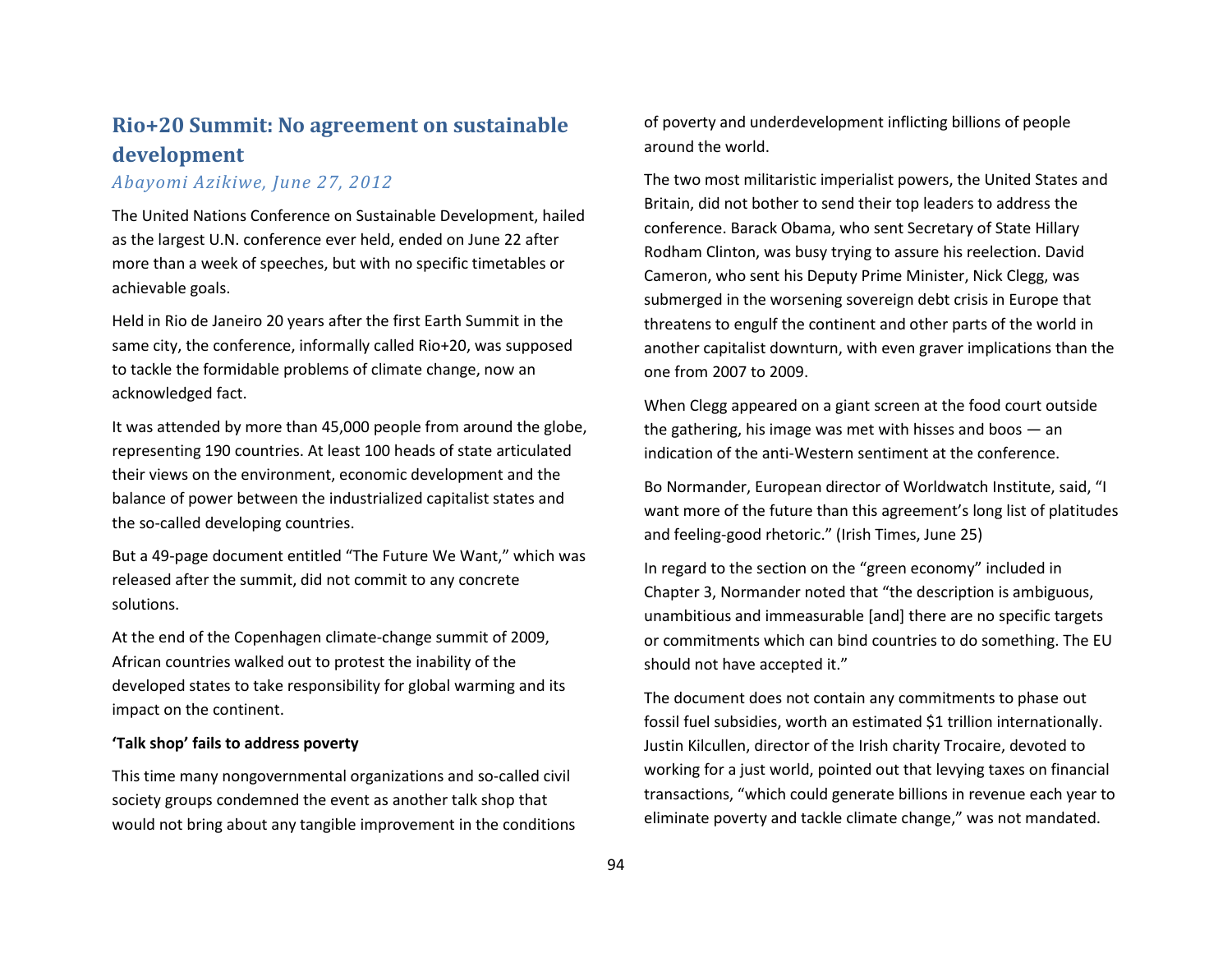Over the last two decades conditions related to the environment and the class divisions between rich and poor have worsened. The Earth Summit of 1992 put forward significant ideas exposing the problems of climate change and biodiversity as well as the need to eradicate poverty and achieve social justice.

Nonetheless, since 1992, global emissions have increased by 48 percent, while the world population has grown by 1.6 billion, with no real plans to provide food, water, shelter, education and economic resources for these people. Over the last several years, more uncertainty has developed due to the multi-trillion-dollar debt crisis, the rise in unemployment and the many NATO and U.S. military interventions in Central Asia, Africa and the Middle East.

#### **Alternative approaches from Africa & Latin America**

However, two speeches, delivered by the presidents of Zimbabwe and Cuba, did shed light on the current crisis as well as show a way forward for the majority of people throughout the world.

President Robert Mugabe of the Republic of Zimbabwe said that the imperialist states are almost in denial about the severity of the current situation. He called for "the complete overhaul of the global economic and financial governance structures so that they are more responsive to the needs of poor states, particularly those that are more vulnerable."

President Raul Castro Ruz of Cuba observed: "What could have been considered alarmist, today constitutes an irrefutable reality. The inability to transform unsustainable models of production and consumption is threatening the balance and regeneration of natural mechanisms which sustain life forms on the planet." (Granma International, June 22)

President Castro continued, "The effects cannot be hidden. Species are becoming extinct at a speed one hundred times faster than those indicated in fossil records; more than 5 million hectares of forests are lost every year; and close to 60 percent of ecosystems are degraded."

The Cuban leader concluded by emphasizing, "The only alternative is to build more just societies; to establish a more equitable international order based on respect for the rights of all; to ensure the sustainable development of nations, especially those of the South; and place advances in science and technology at the service of the salvation of the planet and human dignity."

#### **Capitalism is unsustainable**

It is the world capitalist system that is causing monumental problems throughout the globe. These abuses, involving exploitation and oppression of both human society and the natural environment, which are largely dictated by the developed capitalist states, affect the overwhelming majority of the world's people, especially those in the developing countries.

The problems of environmental degradation, poverty and hunger will not be overcome without the overthrow of international finance capital and its surrogates. The profitability of capitalism is derived from these very problems that imperialists claim they are committed to alleviating.

Inside the industrialized states, the workers and oppressed must work vigorously to bring about fundamental economic change.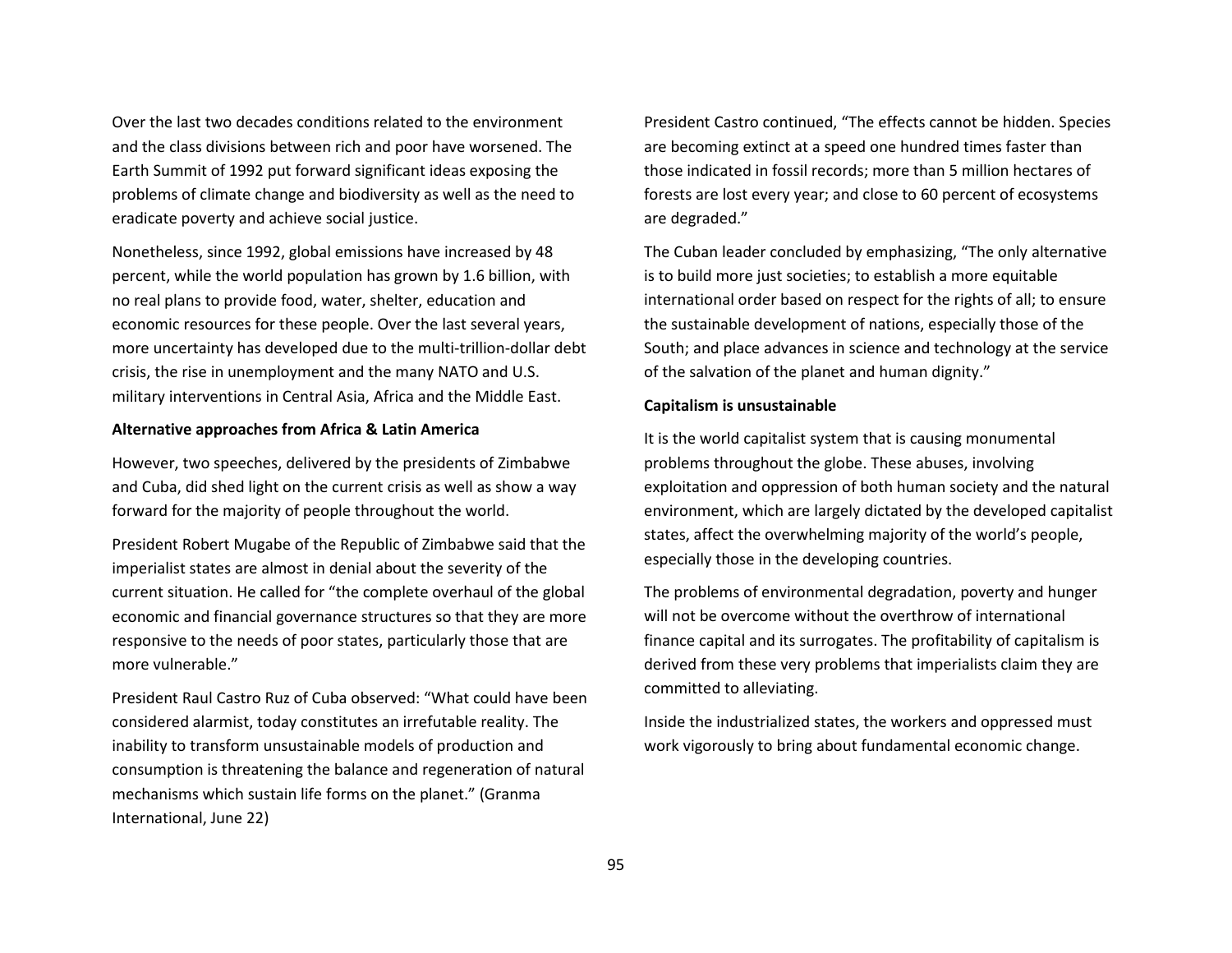# **Heat waves, global warming & capitalist politics**

*Gene Clancy, July 18, 2012*

Gov. Mitch Daniels of Indiana has not had much to say about the current deadly heat wave that has swept his state and much of the United States. Sitting in his air-conditioned office, he is largely insulated from the disaster that is sweeping not only Indianapolis, the state capital, but most of the country.

In Fort Wayne, Ind., the temperature of 103 tied an all-time record high set during the Dust Bowl era in 1934 and 1936 and later during the blistering summer of 1988. As of July 8, one of the worst heat waves in U.S. history continues its hold, with temperatures of 100 degrees or higher spreading to northeastern cities, including Philadelphia and New York.

The heat set records on July 7 in Washington  $-105$  degrees  $-$  as well as in St. Louis with 106 and Indianapolis with 104. More than 2,500 heat records have been broken in the U.S. since July 1, and almost 25,000 heat records have been broken so far this year. (ABC News, July 9)

At least 30 deaths are being blamed on the heat, including nine in Maryland and 10 in Chicago, mostly among the elderly. Heat was also cited as a factor in three deaths in Wisconsin, two in Tennessee and three in Pennsylvania. (Associated Press, July 7)

In Colorado 30,000 people are recovering from one of the most devastating wildfires in history, which destroyed hundreds of homes. Across the West a record number of wildfires are raging more or less out of control, caused by months — in some cases, years — of record heat and drought. A steady drop in the annual snowpack on the Rocky Mountains has severely limited irrigation and the water available for people to drink.

Oppressive heat waves. Horrendous wildfires. Devastating droughts as well as flooding from giant deluges. And a powerful freak wind storm, called a derecho, which downed power lines across a wide swath of the Midwest and Mid-Atlantic regions.

#### **Daniels leads 'deniers' of climate change**

Is all this just freakish weather — or something more? Some climate specialists suggest that if you want a glimpse of the future of global warming, just take a look at U.S. weather in recent weeks.

Gov. Daniels would not agree. Here's the derisive and bigoted language he used to dismiss global warming last year:

"A relentless project has inundated Americans for years with the demand that we must drastically reduce the carbon dioxide we emit as a society. It is asserted that the earth is warming; that this warming would have negative rather than positive consequences; that the warming is man-made rather than natural; that radical changes in the American economy can make a material difference in this phenomenon. …

"The debate, so far, has been dominated by 'experts' from the University of Hollywood and the P.C. Institute of Technology.

"Any dissident voice is likely to be the target of a fatwa issued by one Ayatollah or another of the climate change theocracy, branding the dissenter as a 'denier' for refusing to bow down to the 'scientific consensus.'

"The late author and scientist Michael Crichton spoke witheringly of this pattern in a speech at Cal Tech. He said, 'I regard consensus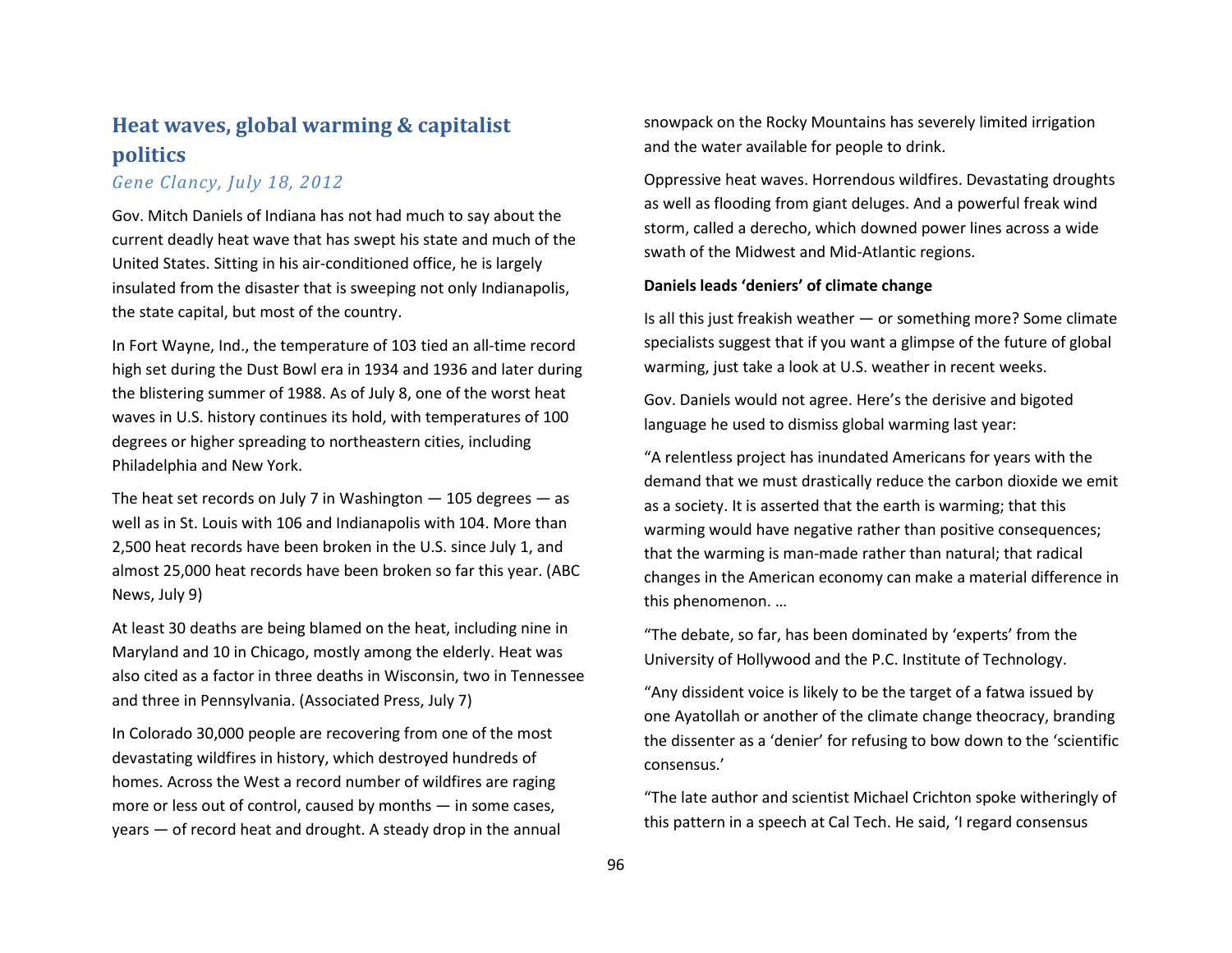science as an extremely pernicious development that should be stopped cold in its tracks.'" (Daniels' speech to Rose-Hulman graduates quoted in gadfly.blogspot.com, May 2011)

Apparently, Daniels prefers Michael Crichton, whose main claim to fame was that he became a multimillionaire by marketing a series of science fiction books like "Jurassic Park" and "The Andromeda Strain," to scientists and academics from Purdue University, an Indiana engineering school which has issued many warnings about global warming and the influence of carbon dioxide emissions.

On June 21, as record wildfires raged in Colorado and across much of the West, the Daily Green republished a 2009 report by Purdue University's Diffenbaugh Laboratory, which linked the risk of fires to global warming.

On the same day, Purdue University trustees announced they had chosen Gov. Daniels to be president of the university.

It is the first time that Purdue appointed a president who did not have any experience in running an academic institution. Daniels has savaged both university and public schools. He has been a loyal supporter of both the petroleum and coal industries in Indiana.

But that is ignoring his main "qualification." He appointed eight of the 12 trustees.

Whether all these recent weather events are the result of global warming can only be verified in the future. But it is clear that "deniers" like Mitch Daniels and his ilk don't really care about the future well-being of humanity. They're too busy padding the wallets of their capitalist paymasters.

### **Sizzling summer in Detroit: Profit motive creates heat misery** *Martha Grevatt, August 2, 2012*

#### **Detroit**

The recent heat waves have had a devastating effect in Michigan, which already suffers from high rates of unemployment, poverty and foreclosures. A study by the Union of Concerned Scientists showed that the number of days with record high temperatures has doubled in Detroit since the 1950s. (Detroit News, July 26)

On July 4, after blazing temperatures drove electricity usage up close to capacity, a freak storm knocked out power for hundreds of thousands of metro Detroit residents. Two days later, most workers, including this writer, were still without service, suffering in the heat and throwing out food that many could ill afford to lose. It took a week before DTE Energy had everyone's power back on.

Lower than average rainfall, combined with record high temperatures, has had a serious impact on agriculture in Michigan. Almost all this year's tart cherry crop — Michigan supplies the majority of pie cherries in the U.S. — was lost. Every fruit or vegetable crop, with the lone exception of blueberries, had been substantially reduced. With their source of income nearly wiped out, how many farmers will now face foreclosure?

What about the farm workers, already low paid and super exploited, who will not have work? If they do find work, it will be the same backbreaking labor, but in temperatures that have topped 100 degrees.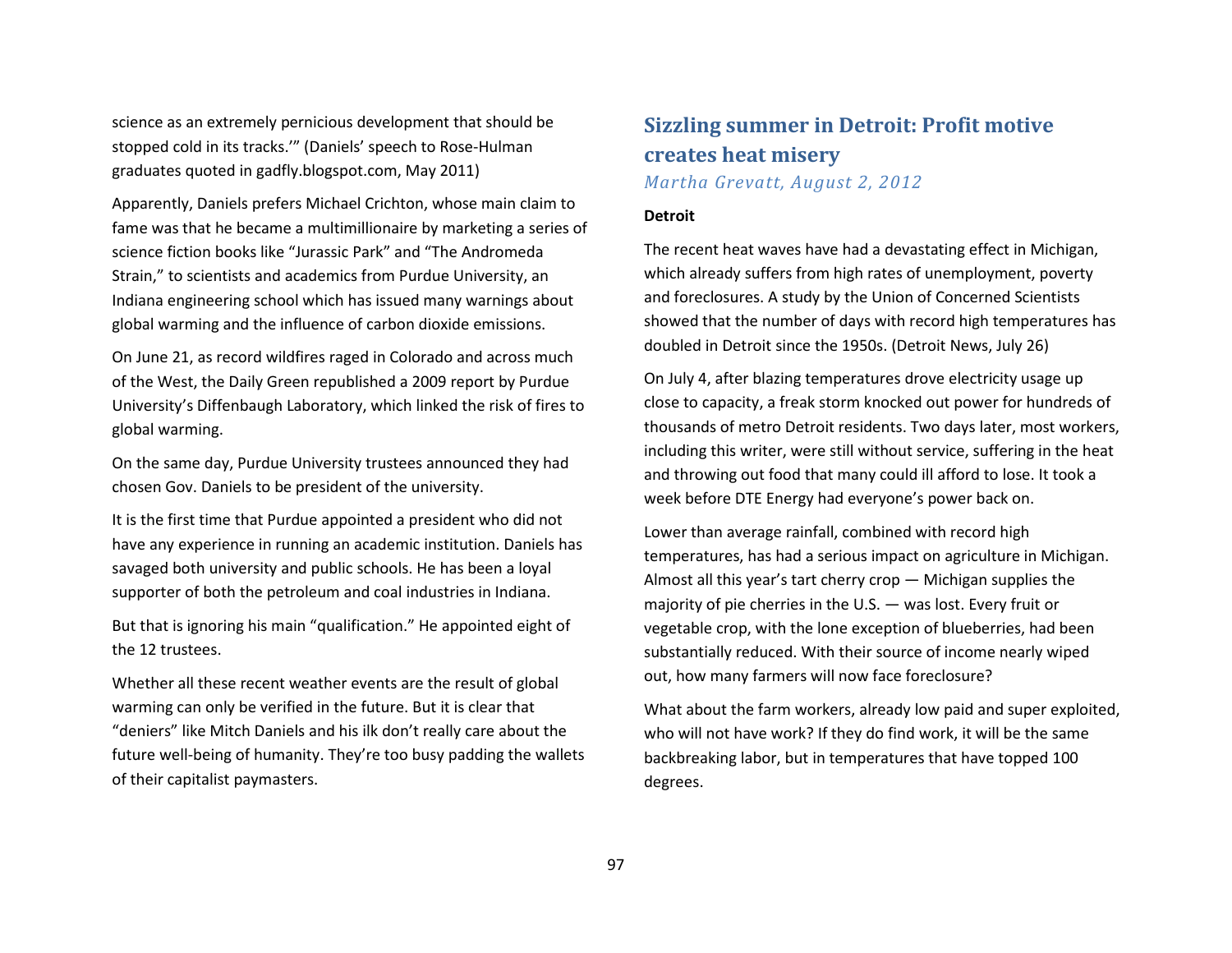While power outages and agricultural losses have made headlines, another aspect of the heat crisis has been ignored by the capitalistowned media. That is how workers in the auto plants are suffering on the job. None of the Detroit Three's assembly and parts plants in the area is air conditioned. When it is hot outside, it is hotter and stuffier inside, due to poor air circulation and the added heat generated by the machinery. Fans are frequently inadequate.

Workers in some plants are offered free bottled water and sports drinks to alleviate heat stress, but that is as far as management is willing to go. There are no extra or longer breaks. Instead, workers have to insist on getting the relief time allowed by contract. Under the 2009 contract modifications, incorporated into the current 2011-2015 agreements, relief time was cut by about 40 hours per year. Workers risk discipline and even discharge if they take too many days off. Many are on "alternative work schedules" and working 10-hour days.

Workers have passed out in some plants, but the fear factor has kept them on the job. Several years ago, workers who led a heat walkout were fired from Chrysler's Warren Truck Assembly Plant. They were eventually reinstated, but the company achieved its goal of scaring workers. There have been no more walkouts at WTAP.

Workers in UAW Local 892 did picket their plant in Saline, Mich., in the second week of July, in 102-degree heat, to protest the lack of ice and a rule against having drinks on the line. On June 1 Ford had sold the plant to parts supplier Faurecia. Union president Mark Caruso, who organized the protest, was then transferred to a Ford plant three weeks ahead of his scheduled departure. "This sends a chilling effect to us regular workers," an unnamed worker told the Saline Patch. Picketers have reportedly been disciplined.

#### **Climate change = pain for workers**

On July 5, while Detroiters were working in hot factories and coming home to houses without power to run their fans and air conditioners, the Detroit News published an Associated Press article on the weather crisis which stated "it's far too early to say" that "global warming is the reason 3,215 daily high temperature records were set in the month of June." Nevertheless, this year's wildfires, droughts, heat waves, flooding and "a powerful freak wind storm called a derecho" are "the kind of extremes experts have predicted will come with climate change."

In March, the Nobel prize-winning Intergovernmental Panel on Climate Change predicted "unprecedented extreme weather and climate events." In an unusually hot June, there were heat advisories affecting 113 million people. University of Arizona professor Jonathan Overpeck stated, "This is what global warming looks like at the regional or personal level."

Of course, none of these assessments ties the general crisis of climate change or its current manifestation in Michigan — or anywhere — to the profit system.

But the worst offenders in perpetuating dependency on fossil fuels are the same utility companies that took their time restoring power and the auto companies that allow workers to suffer in the heat.

It's estimated that 75 percent of all carbon emissions that create the "greenhouse effect" behind steadily rising global temperatures come from power plants. Yet utility companies have steadfastly resisted conversion to renewable energy sources. DTE, rather than spend money hiring more workers to restore power faster when crises occur, is funding a campaign to defeat a ballot initiative that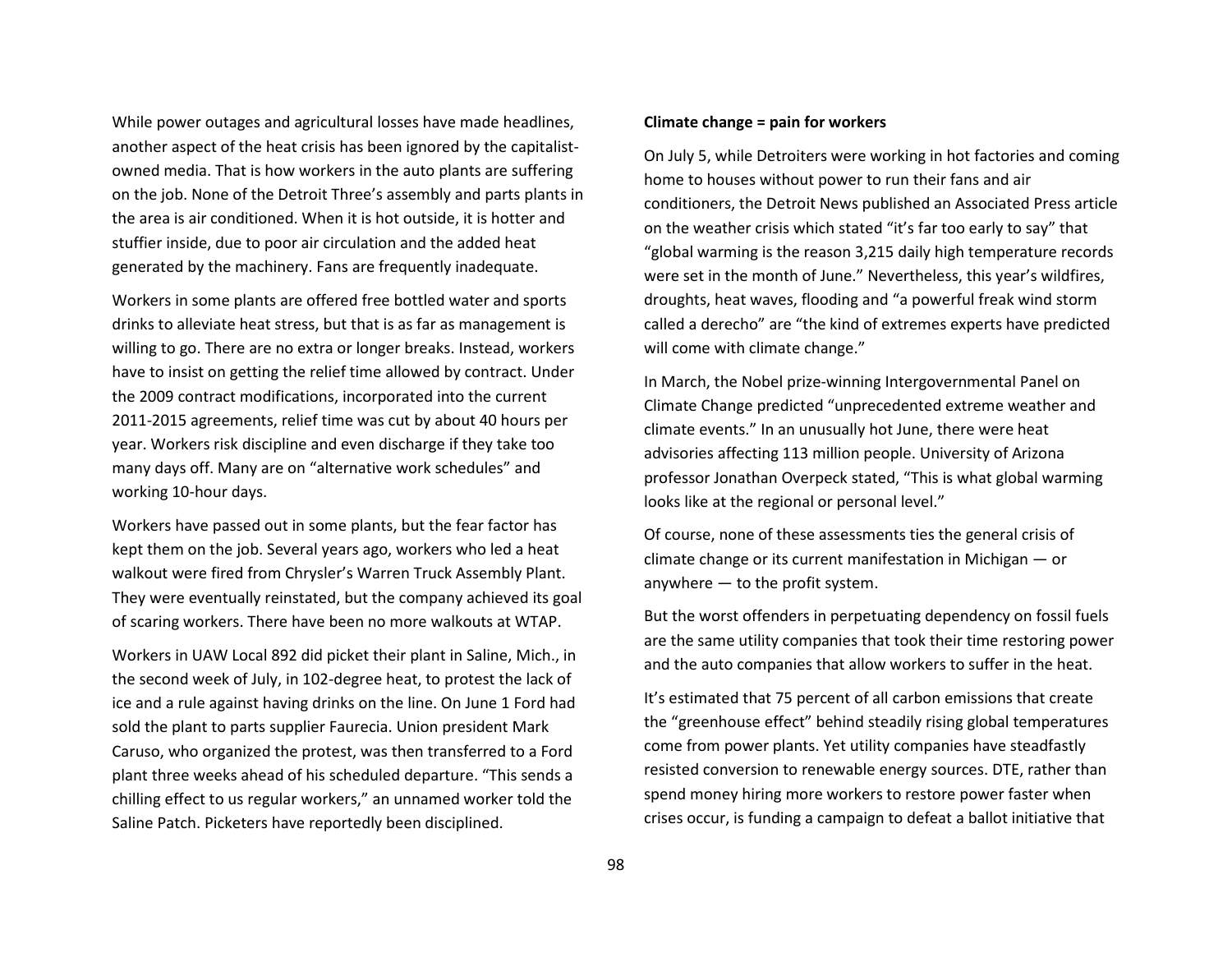would require 25 percent of all power in Michigan to come from renewable sources by 2025.

The auto companies continue to oppose mandatory fuel economy standards. Ford, General Motors and Chrysler, while adding more fuel-efficient and electric vehicles to their model lineup, depend on gas-guzzling trucks and sport utility vehicles to maximize their profit margin. These same companies have contributed to the crisis of unemployment by closing 75 Michigan plants since 1979 — more than half of them since 2004. Many Detroit activist groups are calling for these plants to be converted to manufacture "green" products. The profit motive has not generated even one conversion; instead, more than half of those plants have been demolished, often to lower taxes.

The United Auto Workers union, to its credit, has supported raising the Corporate Average Fuel Economy standards to 54 miles per gallon. Of course, the leadership would have more credibility with the rank and file if it would fight harder for workers on the shop floor. Unions in other countries, including the Canadian Auto Workers and the National Union of Metalworkers of South Africa, have held major conferences on jobs and climate change.

The theme of NUMSA's conference was "Renewables: too important to be left in private hands." The struggle against the capitalist mode of production draws together the fight for full employment, a safe and comfortable home and work environment, and the planet's very survival.

*Martha Grevatt has been a UAW Chrysler worker for 25 years.*

### **Same storm, different responses** *G. Dunkel, September 10, 2012*

The storm called Isaac hit Haiti, Cuba and the United States. When it lashed Haiti and Cuba, meteorologists called it a storm; when it brushed Florida and came ashore in Louisiana, they called it a hurricane. No matter what it was called, it was dangerous.

Georges Ngwa Anuongong, spokesperson for the United Nations' humanitarian mission in Haiti, reported Aug. 30 that Isaac had killed 24 people in that impoverished country, injured 42 and left more than 6,000 families without shelter. Major damage was done to Haiti's agriculture. Most observers expect these figures will worsen.

By contrast, the Cuban press agency Granma reported: "There was virtually no social or economic damage in the country. Isaac entered Cuba via Guantánamo in the easternmost part of the island, in the morning of Saturday, Aug. 25 and exited in the evening of the same day from the northern coast of Holguín province."

In the U.S., the AP reported two deaths from Isaac's winds as it passed through Louisiana and Mississippi. But as flood waters receded in Plaquemines Parish, which stretches from New Orleans to the mouth of the Mississippi, more victims were discovered. Parish President Billy Nungesser said Isaac did more damage to his parish than Katrina did in 2005. At least seven people were killed in the storm in the U.S. — five in Louisiana and two in Mississippi. (Daily News, Sept. 3)

#### **Haiti: 'We don't exist'**

Nearly 400,000 people in Port-au-Prince are still living under tarps and in huts 32 months since Haiti's disastrous 2011 earthquake. This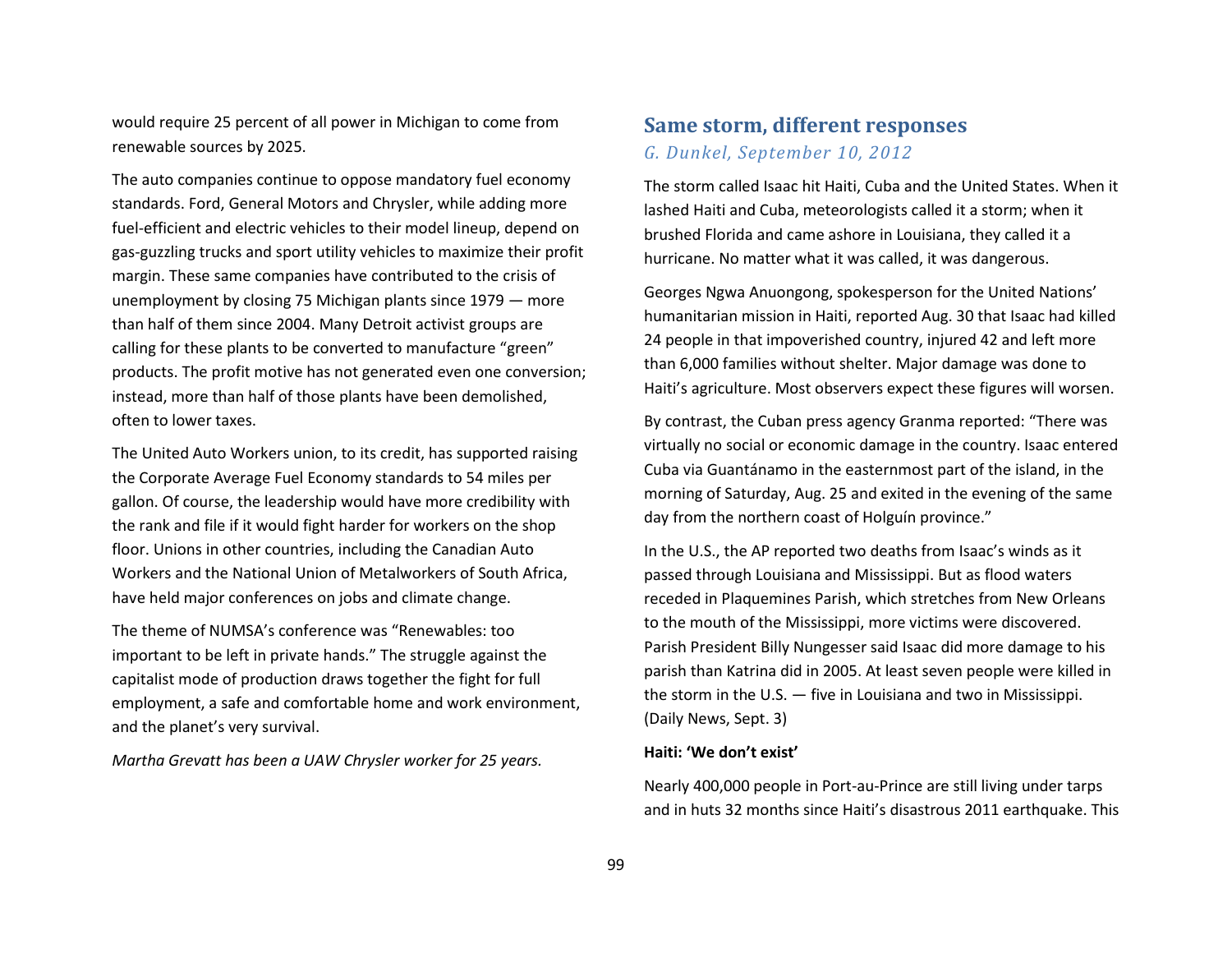means fatalities from Isaac could have been much higher. Most of the people living in the camps spent the night standing up, cradling their children, for fear that if they lay down they would be drowned.

One resident of "Camp Accra" told Haïti-Liberté: "The wind came and blew away our tarp. We spent the night in the rain. All of our things got wet. We didn't sleep. We didn't see any authorities. They left us here to die. We live amidst garbage. We don't have security; all the time criminals steal our things, or rape us. The cholera that Minustah [the U.N. occupation force] brought is killing people in the camp since it started raining. Someone died here [of cholera] already last week. The way we see it, we don't exist in the eyes of Haitian authorities." (Aug. 29)

Besides urging people to tape their windows — hard to do if you live in a tent  $-$  and to stock up  $-$  also hard to do if you are poor  $-$  the government told people to be prepared to evacuate to suitable shelters. About 15,000 people — less than 4 percent of the people in the camps — actually made it to shelters in churches and schools. According to videos posted by some NGOs, most of the people in the camps, who live without electricity, didn't know Isaac was coming.

When residents of Canapé Vert tried to mobilize on Aug. 25 to make their voices heard, the cops arrested nine of them for the crime of calling on the Haitian state to protect them against the effects of Isaac.

All electric power was lost in Port-au-Prince and was being restored one neighborhood at a time.

The U.S., through the U.N., has spent billions in Haiti for its "stabilization," which is just a cover for keeping the situation stable for corporate and strategic interests. It extols the government of Michel Martelly as democratic and the situation in Haiti as

"improving," even as cholera sickens hundreds of thousands and hundreds of thousands more are denied even a minimally adequate existence.

#### **Cuba: Infrastructure worked**

Cuba has much experience in confronting meteorological events. The National Civil Defense chief of staff, Ramón Pardo Guerra, said, "The country has a comprehensive infrastructure created for these events and so  $-$  if we use it properly  $-$  as has been reported in each territory, nobody is at risk."

There were power outages, and some roofs were lost due to the wind. Flooding caused some damage and some towns were cut off for a time. But no one died, and those most at risk were evacuated. Fox News reported that a number of Cuban tourists were encouraged to go home.

The whole effort was designed to minimize the loss of life and damage to the economy. It succeeded.

#### **United States: flooding and deaths**

Since Hurricane Katrina, the federal government has spent \$14 billion improving the levee system protecting New Orleans. Even though the system is not complete, New Orleans escaped relatively unscathed. Power was out for most of the city and as of Sept. 3 still has not been completely restored. By some measures, even though Isaac was much less powerful than Katrina in 2005, the storm surge was nearly equivalent. Some streets were flooded but no major flooding was reported — in New Orleans.

There were compelling economic reasons for the U.S. government to spend so much money. As a port, New Orleans ranks first in the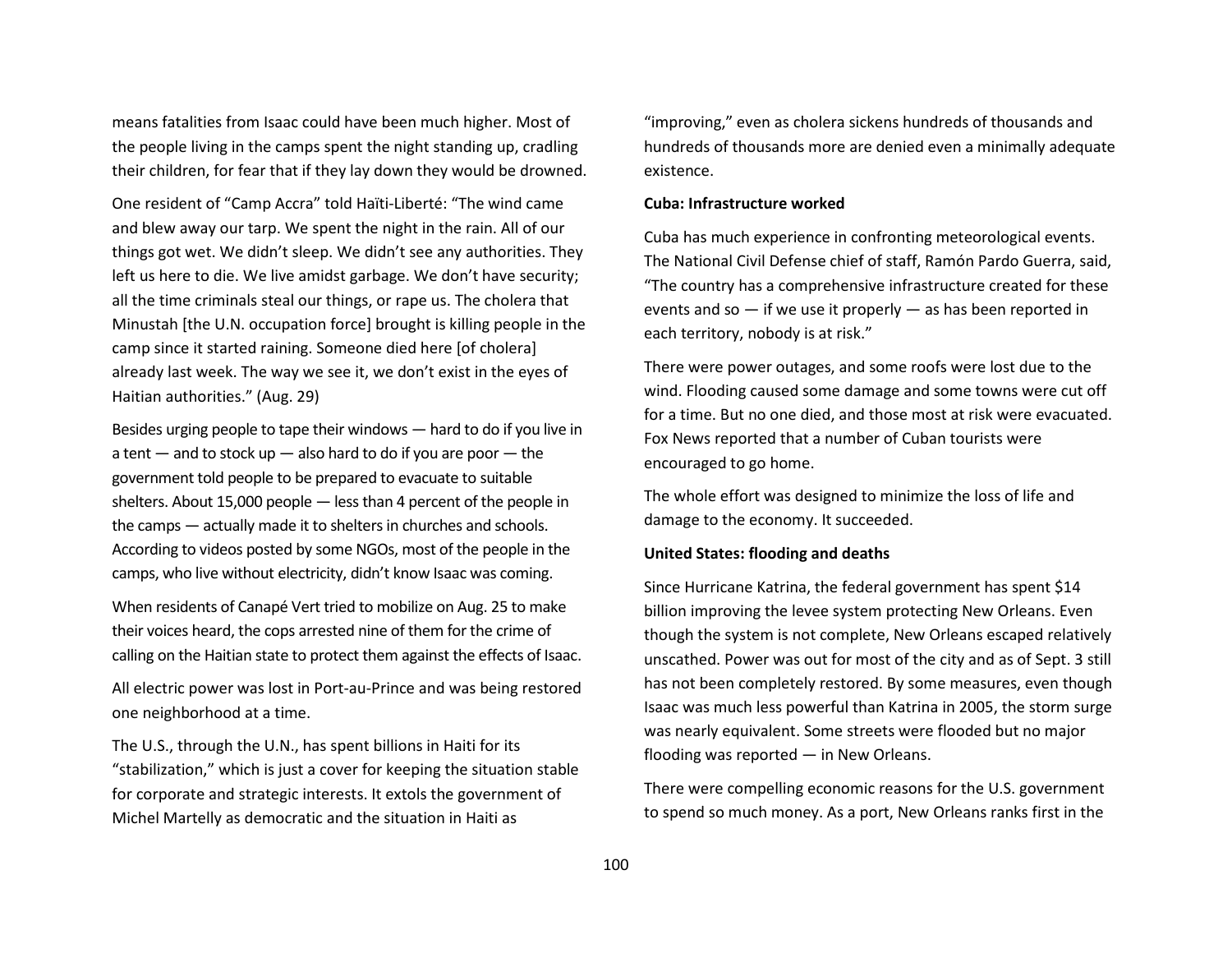U.S. based on volume of cargo handled and 13th largest based on the value of cargo. Since it is served by six major railroads, it is a low-cost distribution hub.

Losing New Orleans as a port would be a major blow to the whole U.S. economy, especially to the parts, like agriculture, that depend on the cheap transport of bulk goods.

However, outside of New Orleans, there was major flooding. Even six days after the storm, Plaquemines Parish is flooded. Its east bank is cupped between federal levees along the Mississippi and local levees on the Gulf. Since the local levees were overtopped, a lot of water remains. Similar problems are occurring on its west bank.

While residents of Plaquemines were encouraged to evacuate, and buses were provided by the parish for the poor, there doesn't appear to have been any major mandatory evacuation. The cops organized some large convoys of cars going north out of the flood zone. A large number of people had to be rescued.

Ivy Parker, a militant in the Solidarity Coalition for Katrina & Rita Survivors, pointed out to Workers World: "Living close to the Mississippi River can never be completely safe. The river in a storm can do unexpected things — you have to be prepared."

Haiti is the poorest capitalist country in the Western Hemisphere and the U.S. is the richest. Both relied on voluntary action by individuals to avoid the dangers of Isaac. In the U.S., most individuals had the resources needed, though not all. In Haiti, most people didn't have the resources and many more died.

In Cuba, the response, could be more organized since Cuba's socialist society rests on solidarity.

# **People win battle with Power Authority in Puerto Rico**

### *Berta Joubert-Ceci, October 20, 2012*

Puerto Rico's people won a vital environmental struggle when acting President of the Puerto Rico Electric Power Authority (PREPA) Josué Colón publicly withdrew a request for a permit to allow the U.S. Army Corps of Engineers to construct a 92-mile-long gas pipeline. Puerto Rico is barely 106 miles long and 37 wide.

Since right-wing, pro-business and pro-statehood Gov. Luis Fortuño raised the proposal two years ago, strong voices opposing the project immediately began organizing to defeat the project.

#### **The 'tube of death'**

PREPA provides electricity, mainly generated by oil-fired units, for the whole island. One gas-producing plant owned by the foreign transnational, Ecoeléctrica, and located in the southern city of Peñuelas, provides 13 percent of Puerto Rico's gas.

In 2010, Gov. Fortuño declared an energy crisis in the island to pressure for his pipeline proposal, which he called the "Green Way". It would have taken gas from Peñuelas, crossing to the north through the Central Mountain range and end in three generating plants along the northern coast, ending in San Juan.

"Green Way" is an outrageous name considering the tremendous environmental destruction the pipeline would have provoked as it was to cross important aquifers that provide water to the south, rivers, protected forests areas with biodiversity, etc. It would have affected the climate and exacerbated risks from tsunamis, corrosion, floods, fires, earthquakes and landslides, affecting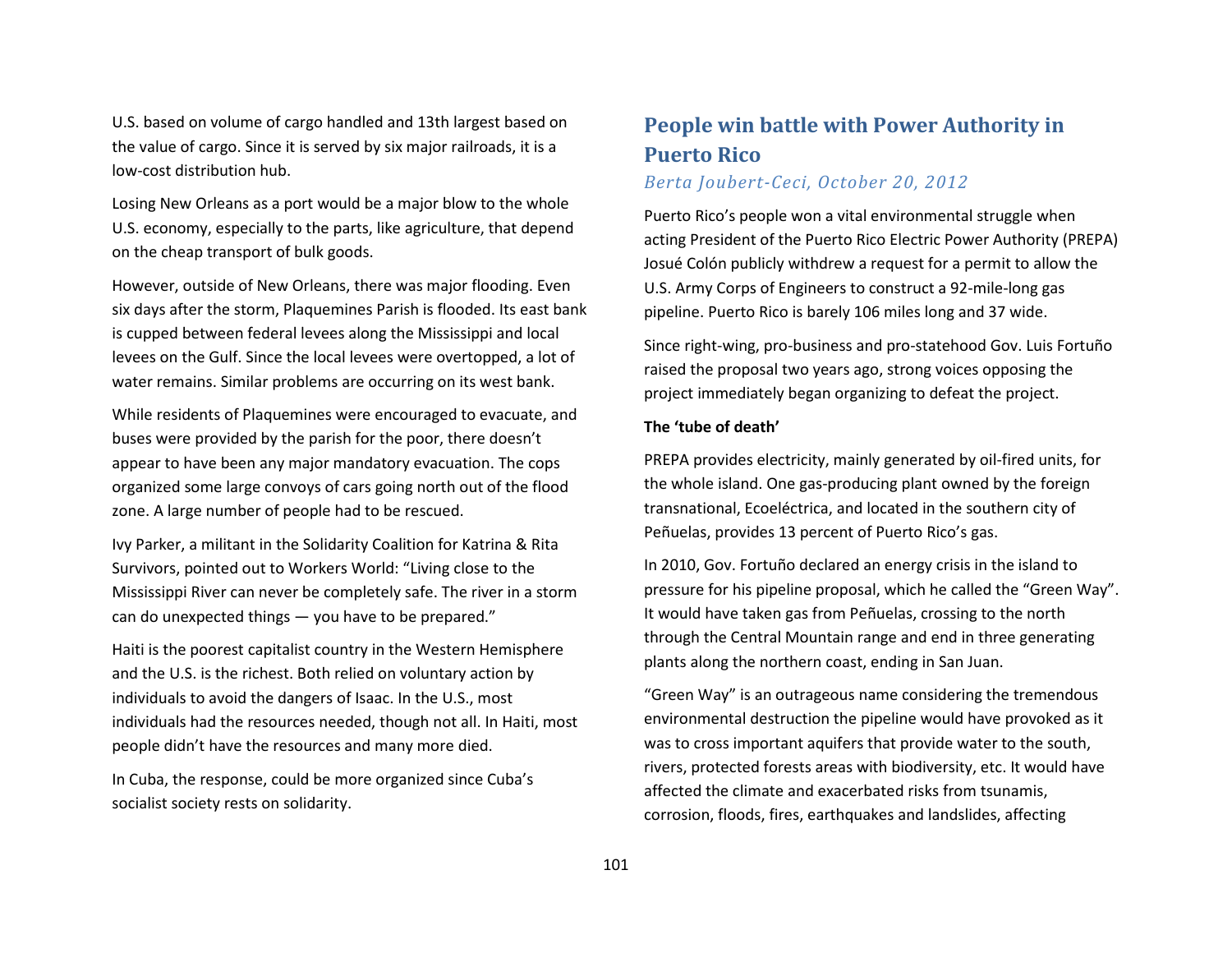directly more than 200,000 people. Additionally, it would have required the expropriation of at least 400 parcelas (plots of land). (See casapueblo.org)

Studies also showed that the project, which was proposed as lowcost alternative green energy, would not lower utility bills to the consumer.

Some \$80 million of the \$800 million public-money budget have already been spent. Even before the project was approved, Fortuño had already spent several millions in advertising and consultants, paid to his business allies.

Since Puerto Rico is a U.S. colony, any struggle on the island is also for independence and self-determination. Washington's and U.S. based corporations' role is all over this project, and USACE was an accomplice. In an article last June, Casa Pueblo — the environmental organization that initiated the struggle — said, "Gov. Luis Fortuño told a newspaper this week that his administration will not withdraw the application for a permit for the pipeline because USACE has recommended not to stop obtaining such approval." (pr.indymedia.org)

The project has also underscored the corruption that has plagued the Fortuño administration since its beginning, including payments to lobbyists and contractors.

#### **People's struggle**

In spite of the millions wasted by the government on publicity and consultants, however, the unity and perseverance of the people finally won. Casa Pueblo, a 25-year-old environmental activists' organization located in the center of Puerto Rico, did an outstanding job in researching, exposing and organizing the people around the island.

With the help of local and foreign scientists, engineers and environmentalists, Casa Pueblo published thorough investigations and promoted popular participation. It mobilized throughout the country with full participation of all social progressive organizations and parties, unions, community, women and students groups. It reminded many of the people's struggle against the Navy bombing in Vieques.

This mobilization was a significant step forward for the class struggle. The militant UTIER union represents PREPA's workers and was an important part of the resistance; its public position on the energy crisis reflected a deep political understanding of the situation.

In his presentation during a pipeline hearing, UTIER President Ángel Figueroa Jaramillo placed the situation within the context of the global capitalist crisis and climate change. Stressing that in Puerto Rico, "The current government has decided to deal with the challenges posed by this crisis by implementing neoliberal measures that not only do not serve the fundamental problems but that put all the weight and cost of the solution on those who have the least, increasing the gap between the economic sectors of the country."

Both Casa Pueblo and UTIER call for the involvement of the people in the design of a new direction for the environmental policies and sustainable energy production.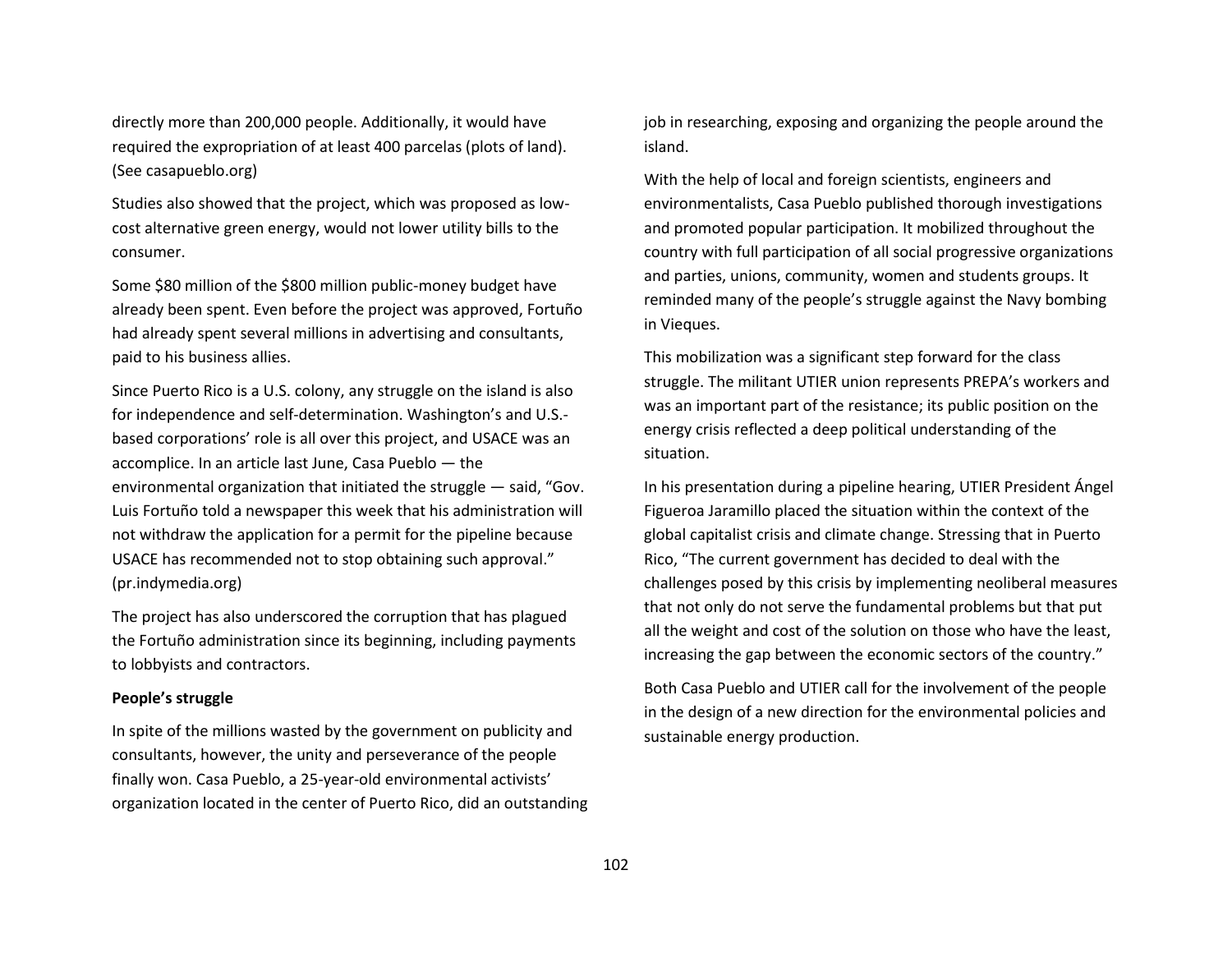# **Will superstorm break the silence?**

### *Workers World Party statement, November 2, 2012*

As of Nov. 2, the toll from Hurricane Sandy, the huge storm that ravaged the Caribbean and then cut a swath from the mid-Atlantic states all the way up into Canada, is reported to be 67 people killed in the Caribbean and 95 people dead in the U.S., including 44 in the New York City area.

Millions are still without power, and the damage is reckoned at many tens of billions of dollars. No numbers have been put on personal losses of the masses of people in terms of their homes, cars, household possessions, lost wages, lost jobs, let alone irreplaceable personal items of precious, lifetime, sentimental value.

As bad as this storm has been, its devastation would have been immeasurably worse had it not been for the extraordinary accomplishments of modern meteorological science, which was able to warn public authorities and people about the timing, the path, the intensity and breadth of the storm with a remarkable degree of accuracy.

It is, however, a major contradiction that while the warnings of meteorological science about this extreme weather event saturated the media, not a word was said about the warnings made by climate scientists. Their voices, which grow ever more desperate, have been under attack by an array of the most powerful corporate polluters in the world.

#### **Profit motive and climate science**

This seeming contradiction can only be explained by the profit motive.

On the one hand, meteorological science is needed by agribusiness, shipping, maritime, airlines, off-shore oil drillers, power companies, insurance companies, the commodities markets, the tourist industry, and numerous other capitalist interests. All these parties need to know about the weather in order to maximize their profits and minimize their losses. This list should include the Pentagon, which has a strong military interest in climate prediction.

On the other hand, the vast majority of climate scientists around the world concur and have proven that climate change is produced by global warming, which in turn is caused by the accumulation of carbon dioxide in the atmosphere. The result is increasingly extreme weather events — like Hurricane Sandy.

Thus to deny the findings of climate science is in the interests of the oil and gas companies, the coal industry, the power-generating businesses, and other giant industrial polluters who profit from processes that spew carbon dioxide into the atmosphere. They refuse to take measures to curb these emissions because that would eat into their profits.

Both the advancement of meteorological science and the denial of climate science can be traced directly to the profit interests of the biggest and most powerful capitalists. This illuminates the complete irrationality of the capitalist system.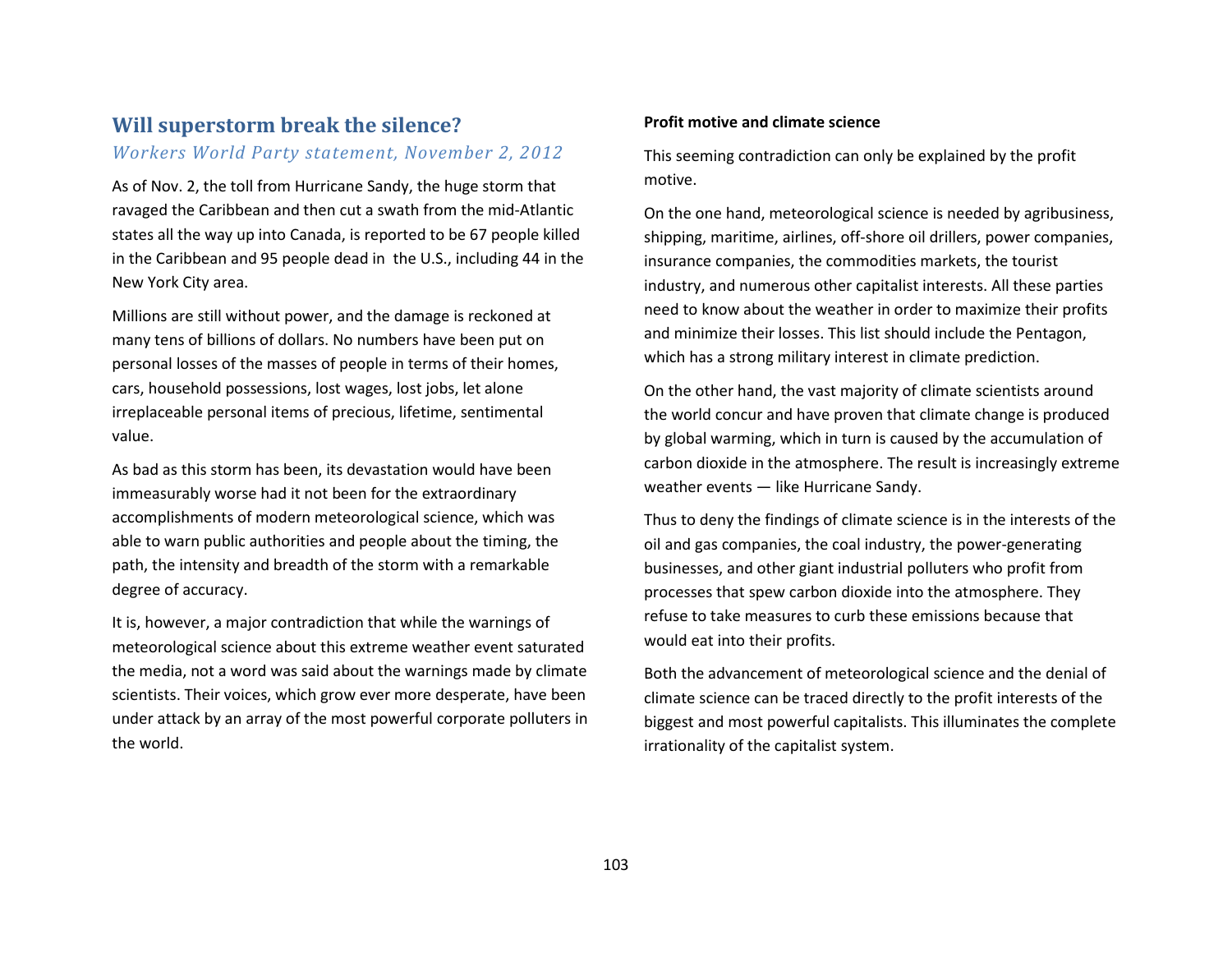#### **Industry and 'climate silence'**

The words "climate change" were not mentioned once during the presidential debates or the entire campaign. In fact, the terms "climate change" and "global warming" have been virtually banned from corporate mass media news broadcasts.

During the three-month drought in the Midwest this summer, which damaged three quarters of the U.S. corn and grain crop, report after report on this drastic situation failed to mention climate change or global warming. Nor was it mentioned during the epidemic of wild fires which ravaged the Western states. The same "climate silence" has prevailed during the round-the-clock coverage of Hurricane Sandy.

Such is the power over the media and the politicians by the giant polluters, who include the most powerful sections of the ruling class of the U.S. They have spent untold millions to finance anti-scientific lobbyists, fund politicians who will vote against any attempt to make the polluters fix the problem or pay the bills, and fund corrupt scientists who will swear that all the findings of their tens of thousands of colleagues around the world are false.

The U.S. government has gone to international environmental conferences year after year and used its financial and political power to block any global consensus that would bind the giant transnational corporations to concrete steps to significantly reduce carbon emissions. The U.S. has still not ratified the original Kyoto accords on climate change. One president after another, from Clinton to Bush to Obama, has sabotaged the efforts by governments representing billions of people in Asia, Africa, Latin

America and the Middle East to force the major polluters to stop pouring greenhouse gases into the atmosphere.

#### **Global environmental crisis**

The acute crisis caused by the dramatic wind and tidal events of Hurricane Sandy in the U.S. is only an intense manifestation of a much more widespread and gradually developing environmental crisis that is global in character. The same temperature rises that led to Sandy are melting glaciers and ice caps, raising the ocean levels and endangering island and coastal civilizations as well as inland rivers.

This, in turn, is part of an even more widespread process of environmental devastation poisoning the land, water and air caused by mining conglomerates, logging companies, agribusiness, oil corporations and so on, which are depleting or poisoning the aquifers, promoting the desertification of vast stretches of the earth's territories, destroying the rain forests which are the lungs of the earth, and much more.

Wall Street suffered directly as a result of Hurricane Sandy. And capitalist interests have also suffered losses from the dislocation caused by the storm. This may cause a lot of hand wringing and reevaluation by the bosses themselves. But don't count on them to combat climate change. There is too much profit involved. To paraphrase P.J. Dunning, quoted by Karl Marx in "Capital," for a sufficient profit a capitalist will risk even death.

#### **Means of pollution, means of production**

The New York City capitalist government has files that contain reports written long ago warning of the imminence of just such a crisis as the one presently caused by Hurricane Sandy and calling for